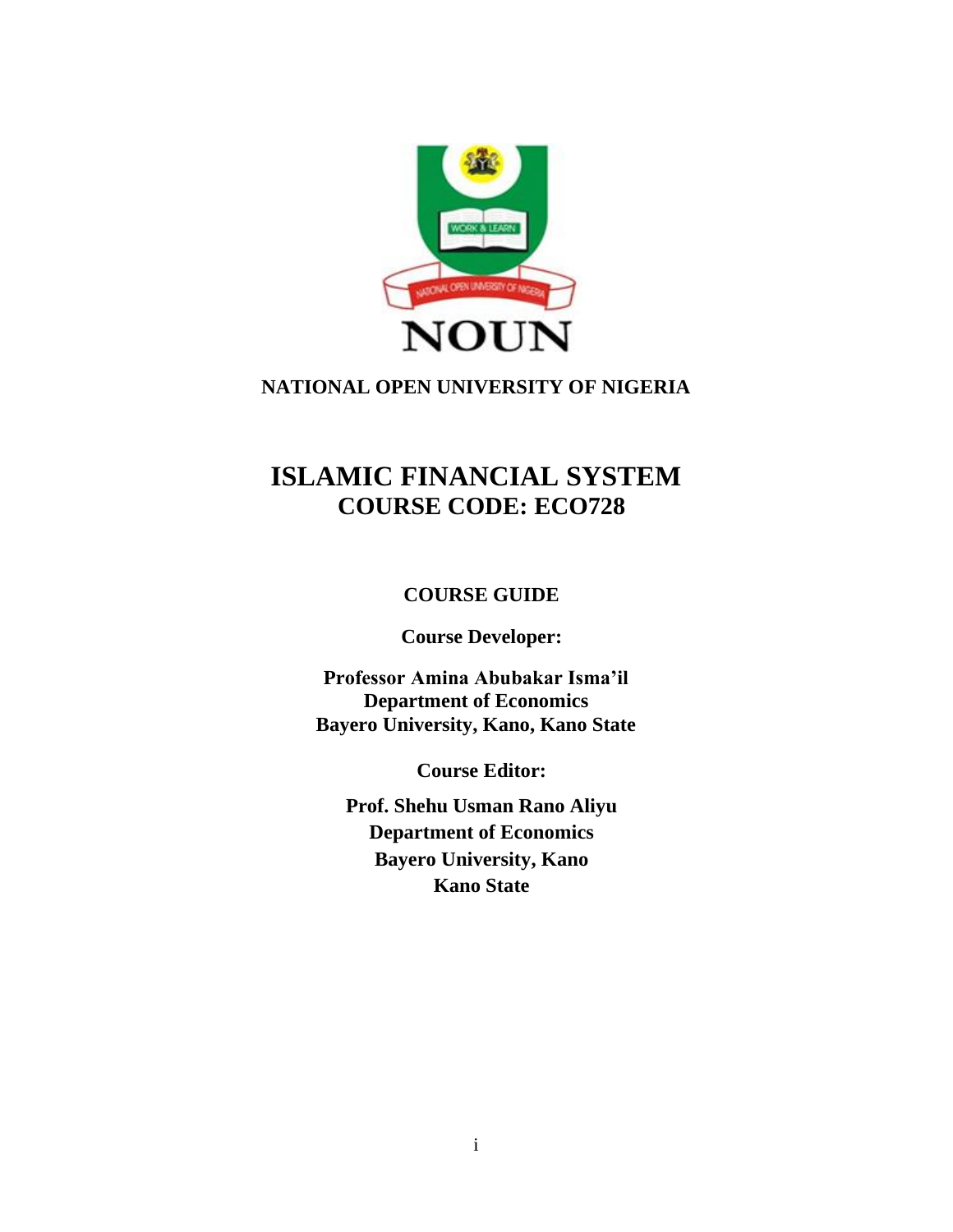© 2020 by NOUN Press National Open University of Nigeria, Headquarters, University Village, Plot 91, Cadastral Zone, Nnamdi Azikiwe Expressway, Jabi, Abuja.

e-mail: [centralinfo@nou.edu.ng](mailto:centralinfo@nou.edu.ng) URL: [www.nou.edu.ng](http://www.nou.edu.ng/)

All rights reserved. No part of this book may be reproduced, in any form or by any means, without permission in writing from the publisher.

Printed:

ISBN: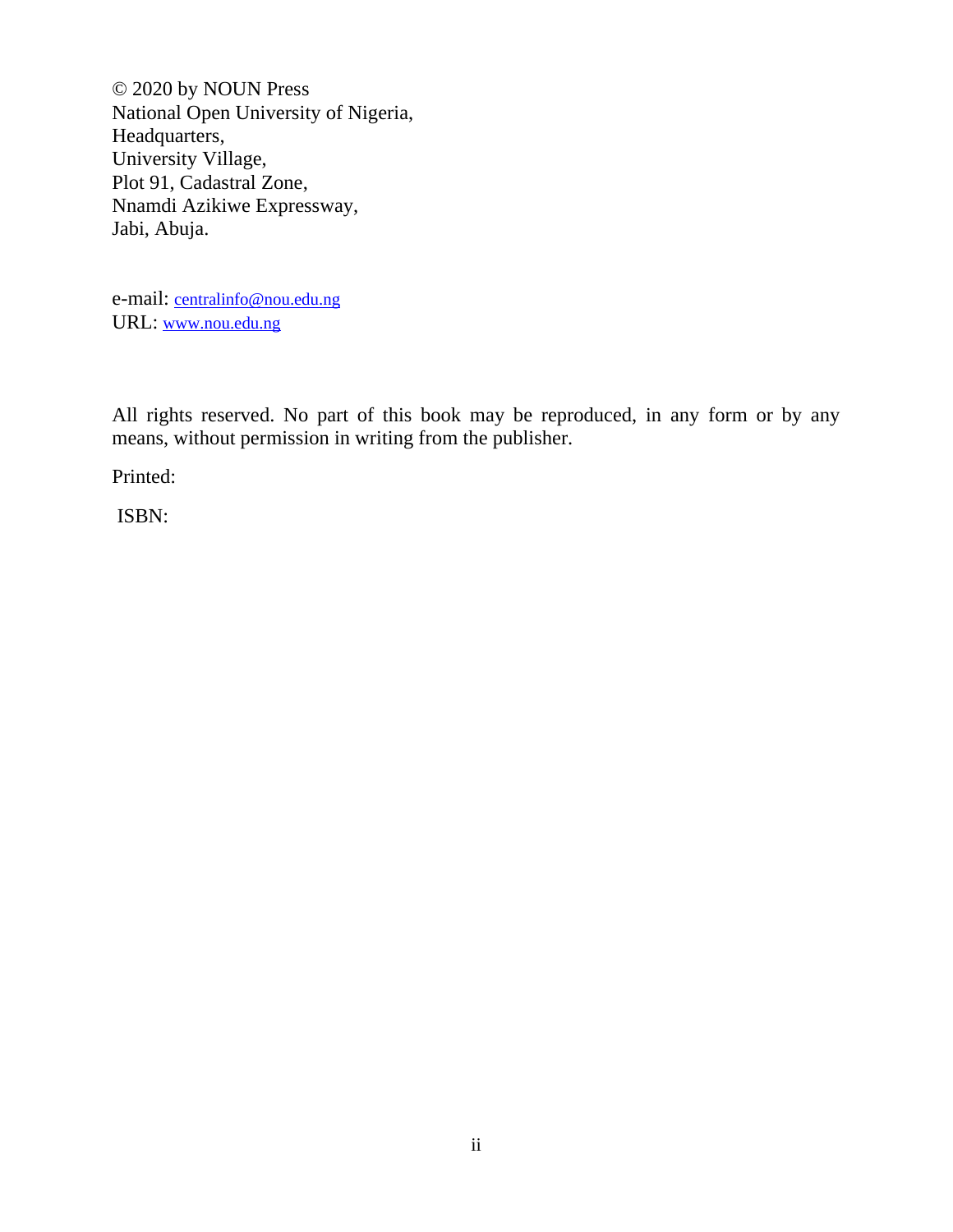#### **CONTENT**

Introduction What you learn in this course Course Content Course Aims Course Objectives Working through This Course Course Materials Study Units References and Other Resources Assignment File Presentation Schedule Assessment Tutor-Marked Assignments (TMAs) Final Examination and Grading Course Marking Scheme Course Overview How to Get the Most from this Course Tutors and Tutorials Summary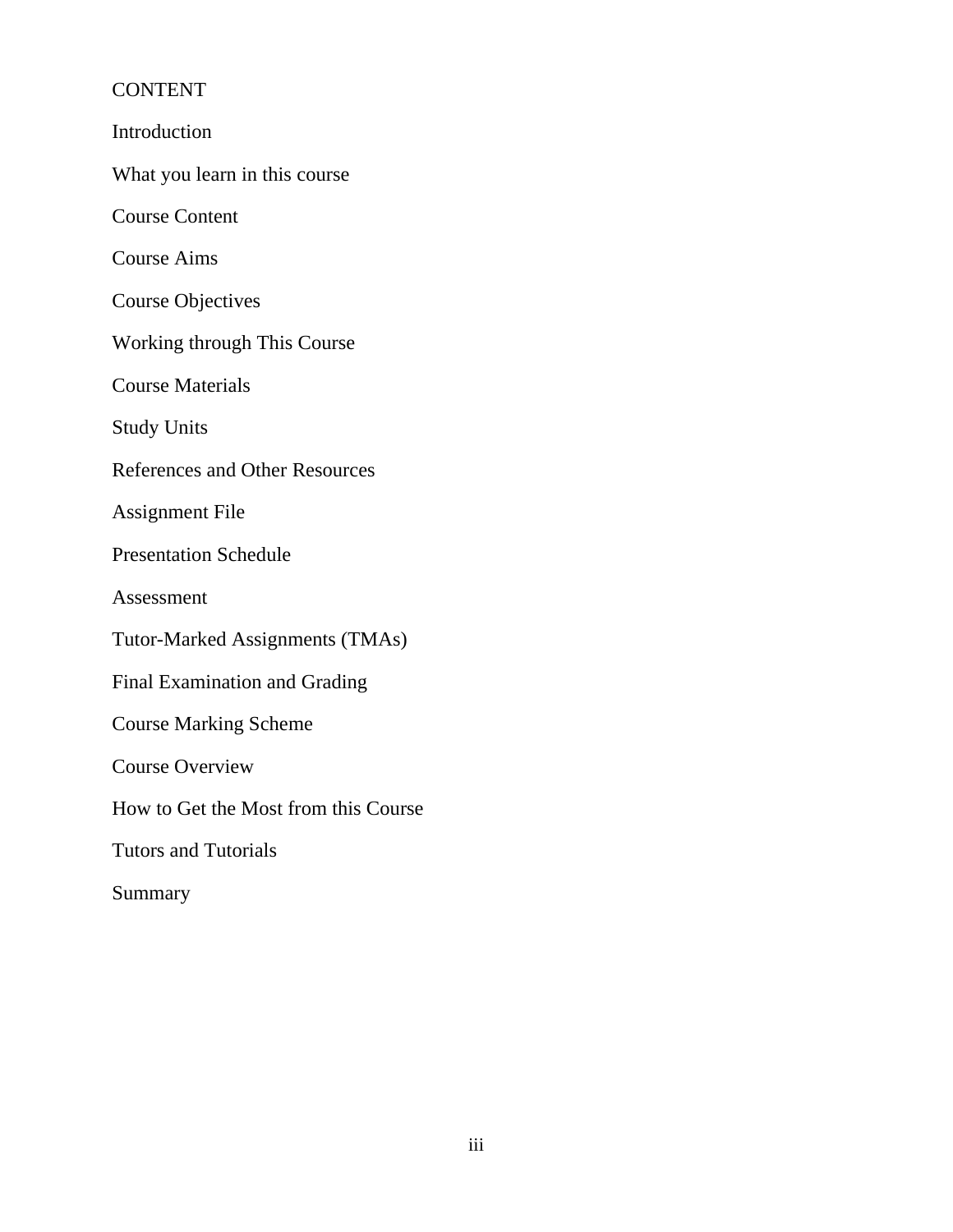ECO728 ISLAMIC FINANCIAL SYSTEM

### **Introduction**

Islamic financial system (ECO 728) is a two credit course for postgraduate students studying Islamic Finance. The course is relevant to students and financial institutions in exploring an understanding of the theory and practice of Islamic financial system as an alternative to conventional financial system. The course provides necessary guide for the establishment of an alternative system despite the dominance of the conventional financial system globally.

It assists in capacity building of students and practitioners towards manpower training and development to meet the increasing need for knowledge and practice in Islamic finance.

The course guide gives what the Islamic financial system entails, the guiding principles of its operations, institutions and products. It also offers course materials to use for the course, objectives to be achieved, and some tutor marked assignments to guide and stimulate understanding. In addition, tutorial sessions would be held with the course facilitator and would encourage mutual interactions with your fellow course mates.

### **Course Content**

The key issues covered in the course include overview of Islamic financial institutions, its features, governing principles, products, institutions, Shari'ah and regulatory framework.

The course will give an in-depth understanding of the following issues:

- $\triangleright$  Overview of Islamic finance
- $\triangleright$  Basic principles of its operations
- $\triangleright$  Unique features of its products and services
- $\triangleright$  Distinguishing characteristics in comparison with the conventional finance
- $\triangleright$  Functions and significance of its establishment
- $\triangleright$  Key financial instruments used in transaction
- $\triangleright$  Regulatory framework of the system and institutions
- ➢ International standard setting institutions for Islamic finance

### **Course Aims and Objectives**

This course is designed to build your capacity to meet up with the aspiring need of the finance industry in the competitive environment of financial dualism and sustainability of intermediation role of the financial sector.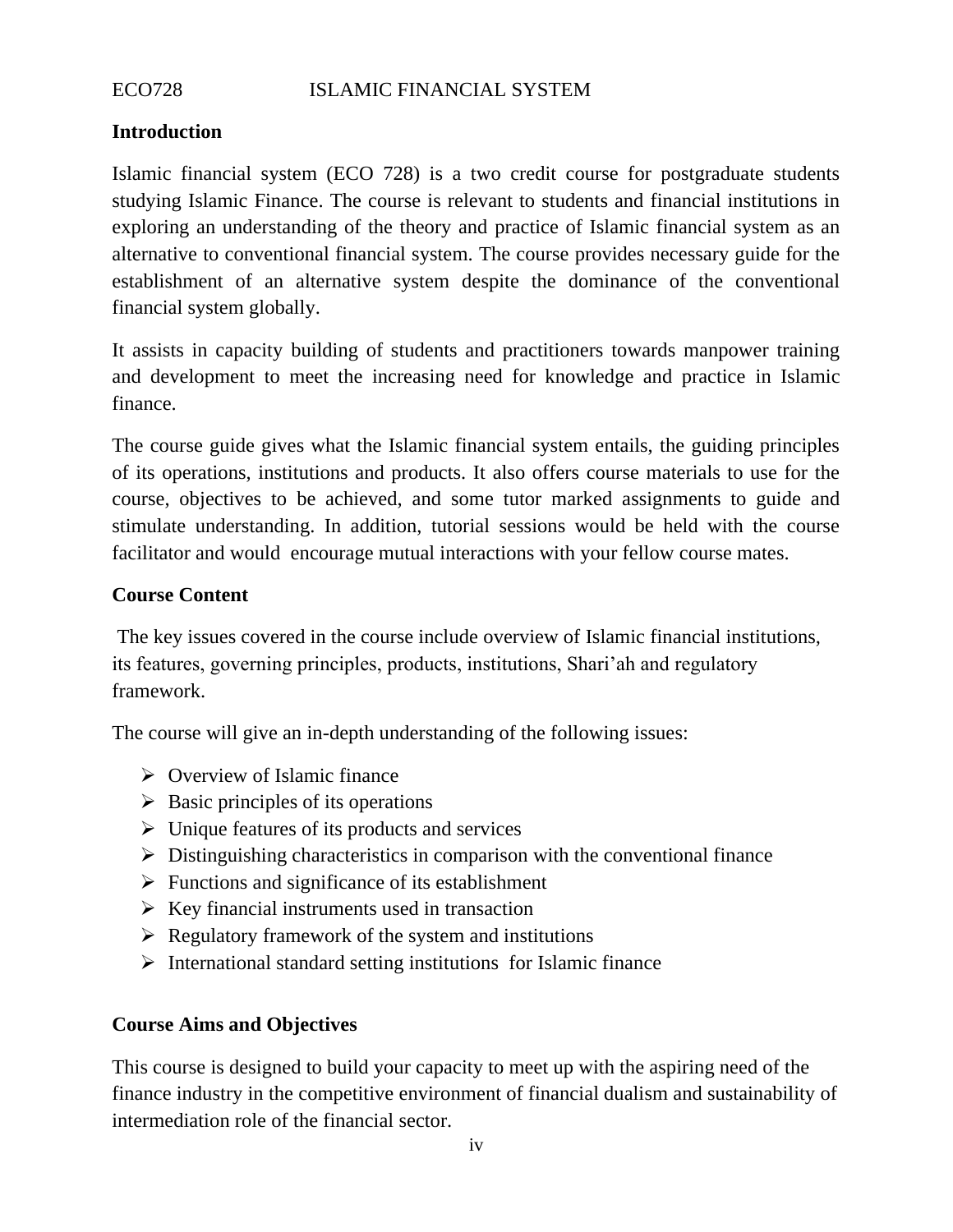The course aims at equipping students at the postgraduate level with the knowledge of theory and practices of Islamic financial system and to serve as a mechanism for enhancing manpower development in the financial industry.

At the end of the course period, students are expected to:

- Get an insight into the theory and practice of Islamic finance in a competitive finance industry.
- Understand the main ideas behind Islamic financial system its components and functions.
- Comprehend the basic principles guiding the operations of the system and its integral parts.
- Learn the basic contracts and products employed in transaction and how they are applied in service provision.
- Recognize basic institutions that regulate the activities and standards of Islamic finance industry.
- Evaluate the efficiency or otherwise of the system in meeting the aspirations of the financial services of the individuals and institutions.
- Understand the roles financial institutions play in financial intermediation.
- To know the different Shari'ah rulings applicable to the Islamic financial products and services.
- To learn about the Islamic financial industry in Nigeria and its institutions.
- Know some of the challenges facing Islamic finance industry in efficient service delivery.

### **Working through the Course**

To successfully complete this course, you are required to read the study units, referenced books and other materials on the course.

Each unit contains self-assessment exercises called Student Assessment Exercises (SAE). At some points in the course, you will be required to submit assignments for assessment purposes and write a final examination. This course should take about 15weeks to complete and some components of the course are outlined under the course material subsection.

### **Course Material**

The materials needed for this course are:

- 1. Course guide
- 2. Study unit
- 3. Textbooks
- 4. Assignment file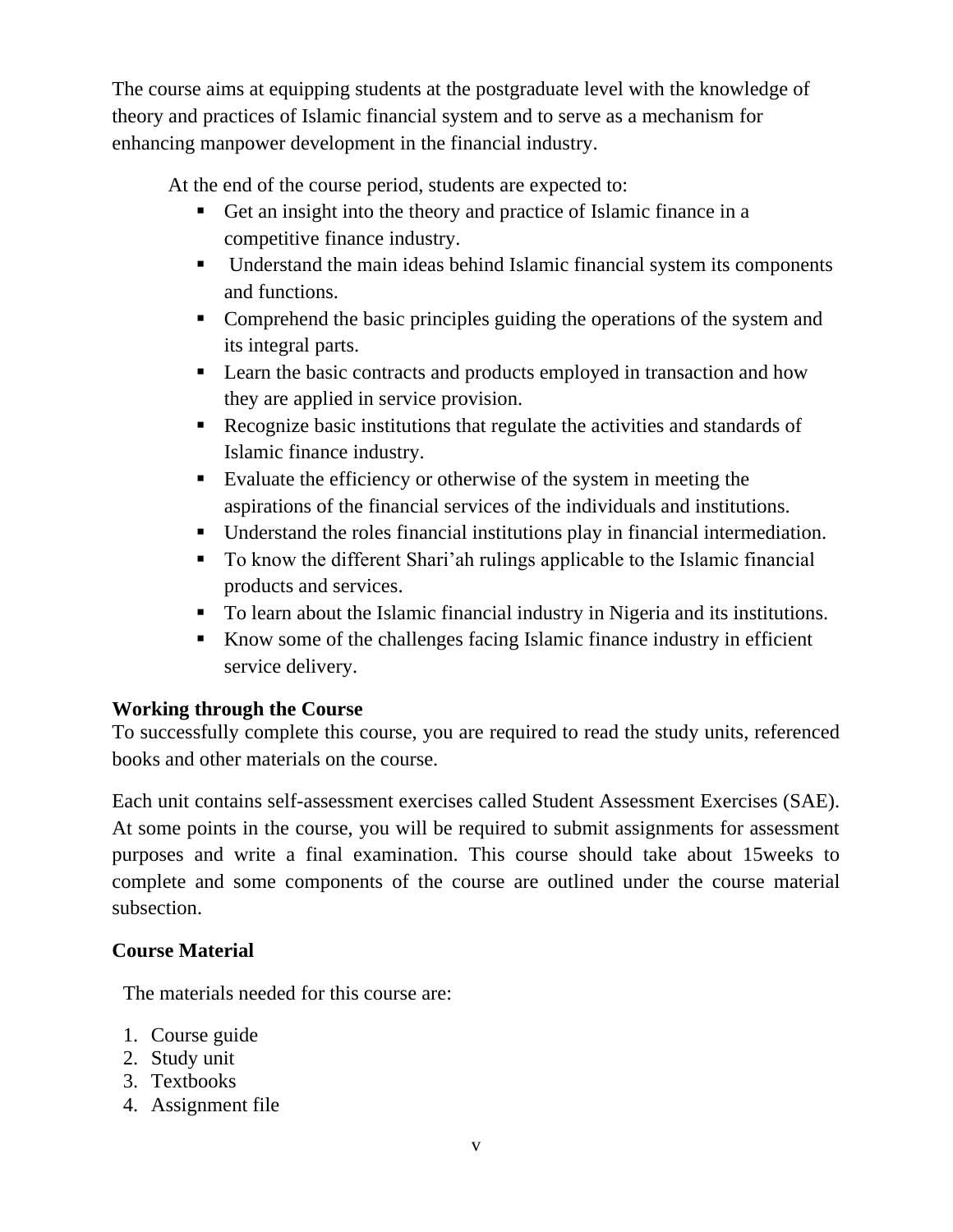5. Presentation schedule

### **Study Unit**

There are eleven (11) units in this course that are required to be studied carefully:

# **MODULE 1: INTRODUCTION TO ISLAMIC FINANCIAL SYSTEM**

UNIT ONE: Overview of Islamic Financial System

UNIT TWO: Growth Drivers of Islamic finance

UNIT THREE: Fundamental Principles of Islamic Finance

UNIT FOUR: Models of Islamic Finance

# **MODULE 2: STRUCTURE OF ISLAMIC FINANCIAL SYSTEM**

UNIT ONE: Islamic Financial Markets

UNIT TWO: Islamic Financial Institutions

UNIT THREE: Islamic Financial Instruments

UNIT FOUR: Islamic vs Conventional Financial System

# **MODULE 3: REGULATORY FRAMEWORK OF ISLAMIC FINANCIAL SYSTEM**

UNIT ONE: Rationale for Regulations of Islamic Finance

UNIT TWO: Regulatory and Supervisory authorities for Islamic Finance

UNIT THREE: International Standard-Setting organizations for Islamic finance

Each study unit will take at least two hours, and it should include the introduction, objective, main content, self-assessment exercise, conclusion, summary and reference. Other areas border on the Tutor-Marked Assessment (TMA) questions. Some of the selfassessment exercises will require discussions, and brainstorming with students/colleagues. A student offering the course is advised to do so in order to understand and get acquainted with the workings of conventional financial system.

There are also textbooks under the reference and other (on-line and off-line) resources for further reading. They are meant to give you additional information if only you can lay your hands on any of them. You are required to study the materials; practice the selfassessment exercises and tutor-marked assignment (TMA) questions for an in-depth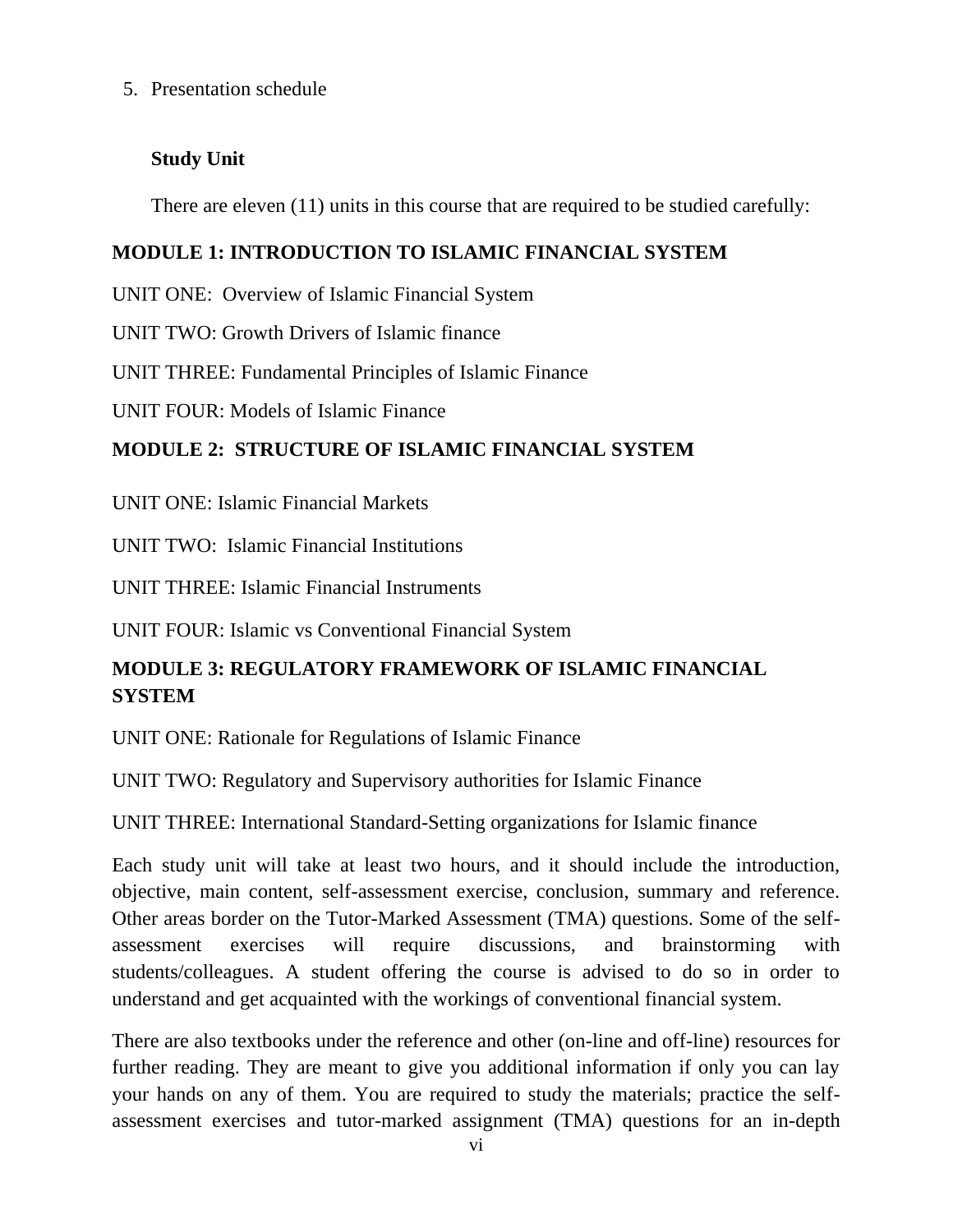understanding of the course. This will enhance learning and understanding to achieve the objectives of the course.

### **References**

Every unit contains a list of references and suggestions for further readings. Try to get as many as possible of the reading materials listed. The references are meant to enhance your knowledge of the course. The following references are recommended for further readings:

- AAOIFI (1428H, 2007); Accounting and Auditing Organizations of Islamic Financial Institutions, Bahrain ISBN99901-23-07-1
- AAOIFI (1429H, 2008); Accounting and Auditing Organizations of Islamic Financial Institutions, Bahrain ISBN 99901-23-07-1
- Abdul Azeez A. (2014): A comparative study of Islamic financial system and conventional financial system, Victoria University of Wellington. <https://www.researchgate.net/publication>
- Abdul Ghafar, I. (2010). Money, Islamic Banks and the Real Economy, Cengage Learning Asia
- Ahmad, A.and Khan, T. (1997): Islamic Financial Instruments for Public Sector Resource Mobilization, Islamic Research and Training Institute, Islamic Development Bank, Jeddah Kingdom of Saudi Arabia.
- Ahmad T. El Diwany T. Ahmad F. (2010): Islamic Banking and Finance: What it is and what it could be, 1st Ethical Charitable Trust, Springfield House, and Summerfield Road, Bolton, United Kingdom.
- Aliyu S. U. Rano (2012): Islamic Banking and Finance in Nigeria: Issues, Challenges and Opportunities. Online at [http://npra.ub.uni-muenchen.de/42573/MPRA Paper](http://npra.ub.uni-muenchen.de/42573/MPRA%20Paper%20No.12573)  [No.12573,](http://npra.ub.uni-muenchen.de/42573/MPRA%20Paper%20No.12573) posted 13 Nov. 2012
- Asian Development Bank and Islamic Financial Services Board (ADB and IFSB) (2015):Islamic Finance for Asia: Development, Prospects, and Inclusive Growth. May 2015. IFSB Bulletin sixth issue in [https://www.ifsb.org](https://www.ifsb.org/)
- Ayub, M. (2007): Understanding Islamic Finance", West Sussex, England: John Wiley & Sons.
- Ayub, Muhammad (1999). Banks' Prize Schemes: Their Sharı´ah Position, Journal of the Institute of Bankers, Pakistan, June, pp. 29–38.
- Ayub, Muhammad (2002). Islamic Banking and Finance: Theory and Practice, State Bank of Pakistan, Karachi, December.
- Bank Negara Malaysia (2010): Shari'ah Governance Framework for Islamic Financial Institutions: Islamic Banking and Takaful Department, Malaysia. Shari'ah 2 (2010) (English) [https://law.resource.org](https://law.resource.org/)

Bashir A Umar (2011): "Overview and Conceptual Issues in Non- I nterest Banking in Nigeria" CBN Bullion vol. 35 No.3 July- Sept, 2011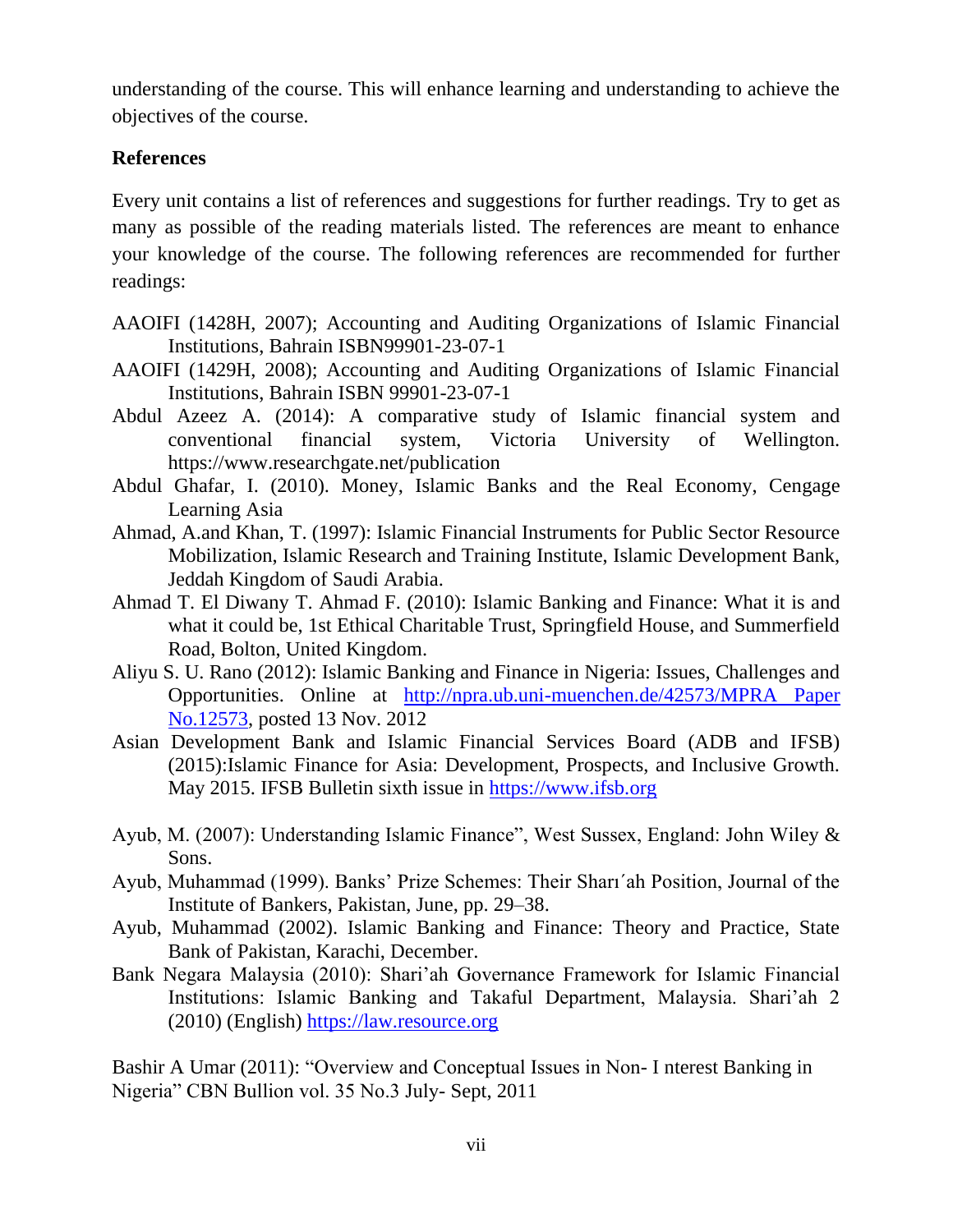CBN, (2011a): Central Bank of Nigeria: Framework for the regulation and supervision of institutions offering non-interest financial services in Nigeria. *Online at: www.cbn.gov.ng* 

Chapra, M.U. & Khan, T. (2000): Regulations and Supervision of Islamic Banks. Occasional paper No.3, Islamic Research and Training Institute, Islamic Development Bank, Jeddah, KSA.

Chapra M. U. (2009): "The Global financial crisis: Can Islamic finance help?", *Al-Manar: Internal Information Bulletin of the Islamic Development Bank, Issue no. 102 (Rajab/July).* 

Viewed in Mustafa D, Ibrahim M. Y, Adewale A (2011)**:** The Establishment and Operation of Islamic Banks In Nigeria: Perception Study on the Role of the Central Bank of Nigeria.

Australian Journal of Business and Management Research Vol.1 No.2 | May-2011,

- Choudhury, Masadul Alam (1997). Money in Islam: A Study in Islamic Political Economy. Routledge, London, pp. 71–103, 286–291.
- International Centre for Education in Islamic Finance (INCEIF) (2006): Applied Shari'ah in Financial Transactions, Menara Tun Razak, Jalan Raja Laut, 50350 Kuala Lumpur, Malaysia.
- Iqbal Z. (1997). Islamic Financial System: Journal of Finance & Development Vol 34 No.2 World Bank's Treasury Information Services Department.
- ISRA,(2011): Islamic Financial System, Operations and Principles, International Shari'ah Research Academy for Islamic Finance, Menara Tun Razak, Jalan Raja Laut, Kuala Lumpur, Malaysia.
- Kabir, H. Rasem N. K. & Oseni, U.A. (2013): Introduction to Islamic Banking & Finance Principles and Practice Pearson Education Limited, Edinburgh Gate, China.
- Khan, M. S. & Mirakhor, A. (Eds.) (1987): Theoretical Studies in Islamic Banking and Finance The Institute of Research and Islamic Studies, Houston, USA.
- Moinuddin, C. (N.d): An Introduction to Islamic Finance: A different perspective on global business, HSBC Amanah, Malaysia.

Mustafa D, Ibrahim M. Y, Adewale A (2011)**:** The Establishment and Operation of Islamic Banks In Nigeria: Perception Study on the Role of the Central Bank of Nigeria. Australian Journal of Business and Management Research Vol.1 No.2 | May-2011,

- Nazim Ali, S. (Ed) (2006): Islamic Finance; Current Legal and Regulatory Issues, Massachusetts Harvard Law School
- Nikonova T., Kokh I. & Safina L. (2015): Principles and Instruments of Islamic Financial Institution, International Conference on Applied Economics, ICOAE 2015, 2-4 July 2015, Kazan, Russia.
- Noureddine K. & Abbas M. (2009): Comparative Development of the Islamic Economic Model in context of current market conditions', Seminar Presentation held on 30 January, 2009, organized by KPMG, London, UK.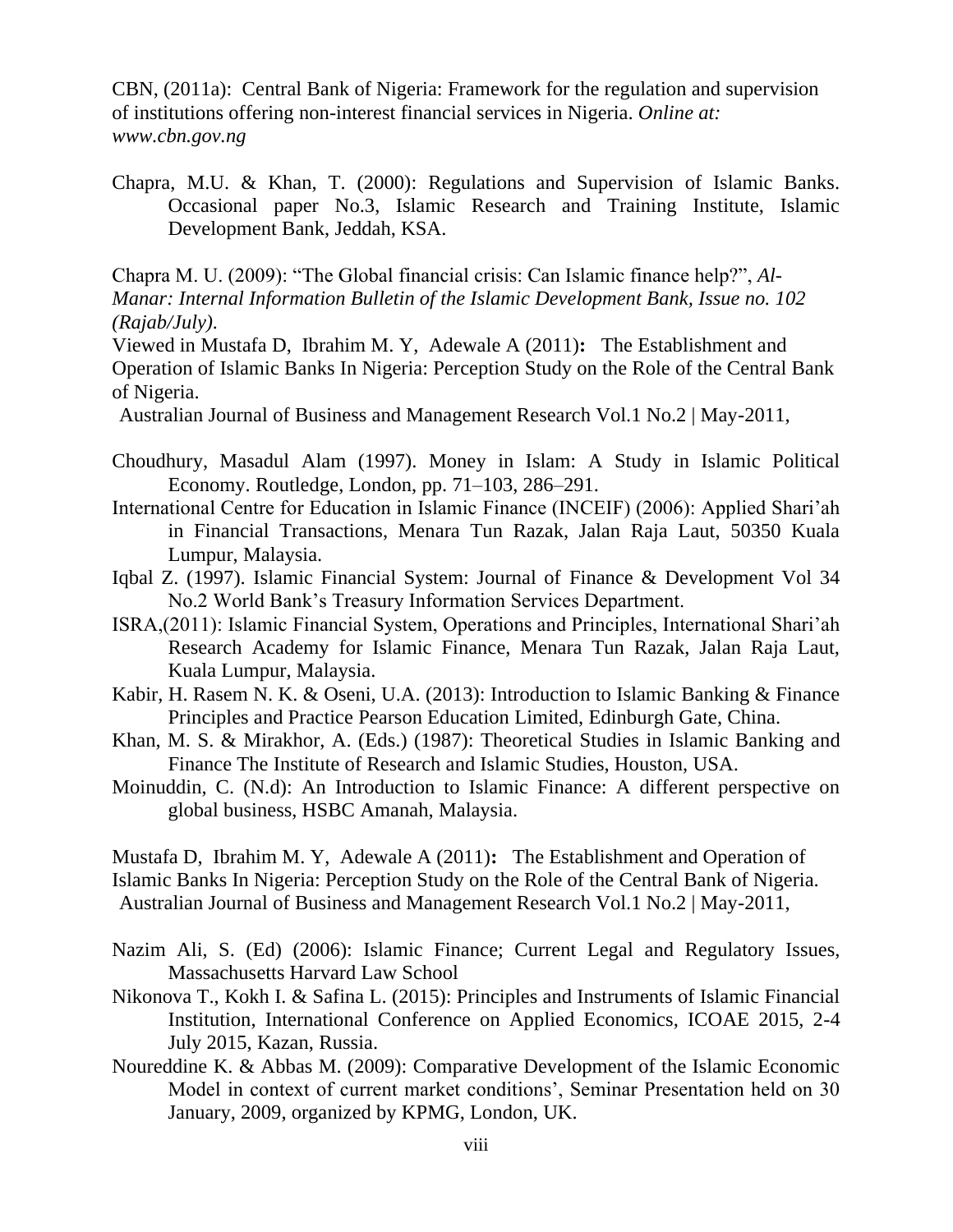Obaidullah, Mohammed (N.d.): Islamic Financial Services, King Abdul Aziz University, Jeddah, availableat:

<http://www.islamiccenter.kau.edu.sa/english/publications/Obaidullah/ifs/ifs.html>

- Rusni, H. (2018): Enhancing Shari'ah Compliance of Islamic Financial Institutions Through Shari'ah Governance, Islamic Finance Intellectual Discourse.
- Saiful Azhar R.(2010). Critical Issues in Islamic Banking, and Financial Markets: Islamic Economics, Banking and finance, investments, Takaful and financial planning. Dinamas publishing, Kuala Lumpur, Malaysia.
- Siddiqi, M. N. (1983). Issues in Islamic Banking, Islamic Foundation, UK ISBN:0- 86037-118-2.
- Siddiqi, M. N. (1988). Banking without Interest, The Islamic Foundation, Leicester.
- Siddiqi, M. N. (2006.) Islamic Banking and Finance in Theory and Practice: A Survey of State of the Art, Islamic Economic Studies, No. 2 Vol. 13, February 2006.
- Simona F. & Asma A. A. (2018): Principles of Islamic Finance and Principles of Corporate Social Responsibility: What Convergence? Department of Economics and Management, University of Brescia, Contrada Santa Chiara 50, 25122 Brescia, Italy.

Sole, Juan (2007).: Introducing Islamic Banks into Conventional Banking Systems, IMF

- Working Paper 07/175, International Monetary Fund, Washington DC.
- Tag el-Din, S. I. (1997): Characterizing the Islamic Financial Market, Journal of King Abdulaziz University, Vol S, 31-52. Jeddah, KSA.
- Usmani, M. T. (2002): An Introduction to Islamic Finance, Kluwer Law International, The Hague, London, New Kluwer Law International, The Hague, London, New York.
- Wahbah, Z. (2003): Financial Transactions in Islamic Jurisprudence, Dar al Fikr, Syria, translated by Mahmoud A. El Gamal.
- Warde,T. (2010): Islamic Finance in the Global Economy, (2nd ed.), Edinburgh: Edinburgh University Press.
- Zarqa, A. (1980). Islamic Economics: An Approach to Human Welfare. In Ahmed, K. (Ed.), Studies in Islamic Economics.

### USEFUL WEB ADRESSES

islamic-finance.startpagina.nl/ Dutch portal

www.al-islaam.com Conservative Dutch-language

website

www.cpifi nancial.net/ Islamic Business & Finance

online

www.djindexes.com Dow Jones Islamic Market

Index series

www.failaka.com Site of an Islamic consultancy;

many articles on the theory and practice of Islamic banking and finance

www.ftse.com/indices Various Shariah Index series

www.gcu.edu.pk/Library/islam.htm Islamic Resources of the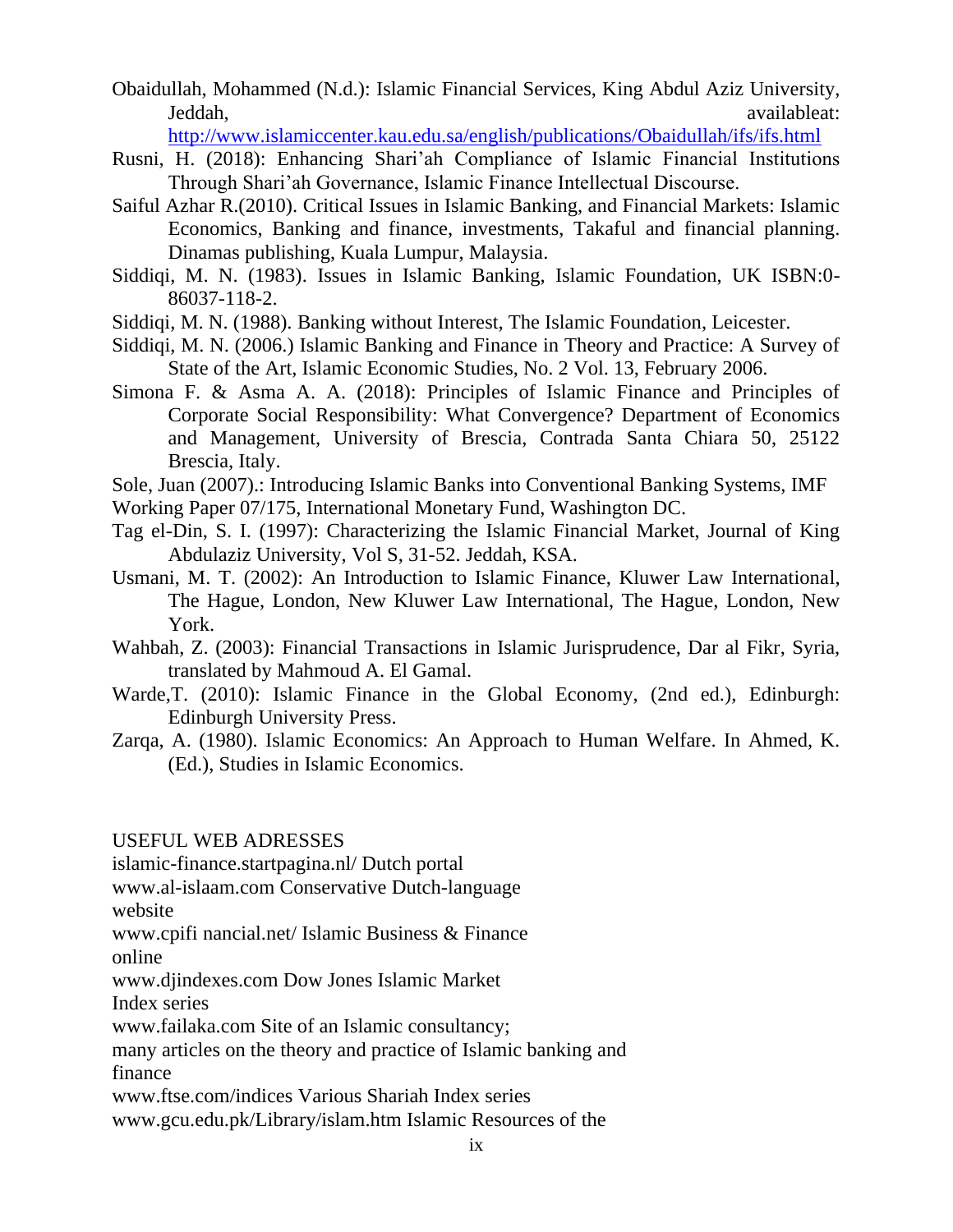library of Government College University, Lahore; includes complete Hadith collections www.irti.org Islamic Research and Training Institute (IRTI), Jeddah; thorough studies in the Institute's online Occasional Paper Series www.iifm.net International Islamic Financial Market (IIFM) www.iirating.com Islamic International Rating Agency (IIRA) www.isdb.org Islamic Development Bank; parent organization of IRTI www.islamicity.com/fi nance US site devoted to Islamic economics www.islamic-finance.com Information on Islamic fi nance,

#### **Assignment File**

Assignment files and marking scheme will be made available to you. The file presents you with details of the work you must submit to your tutor for marking. The marks you obtain from these assignments shall form part of your final mark for this course. Additional information on assignments will be found in the assignment file and later in this Course Guide in the section on assessment.

There are three (3) assignments in this course. The three course assignments will cover:

Assignment 1 - All TMAs' question in Units  $1 - 4$  (Module 1)

Assignment 2 - All TMAs' question in Units  $5 - 8$  (Module 2)

Assignment 3 - All TMAs' question in Units 9 – 11 (Module 3)

#### **Presentation Schedule**

The presentation schedule included in your course materials gives you the important dates for this year for the completion of tutor-marking assignments and tutorials. Remember, you are required to submit all your assignments by due date. You should guard against falling behind in your work.

#### **Assessment**

There are two types of the assessments for the course. First are the tutor-marked assignments; second, there is a written examination.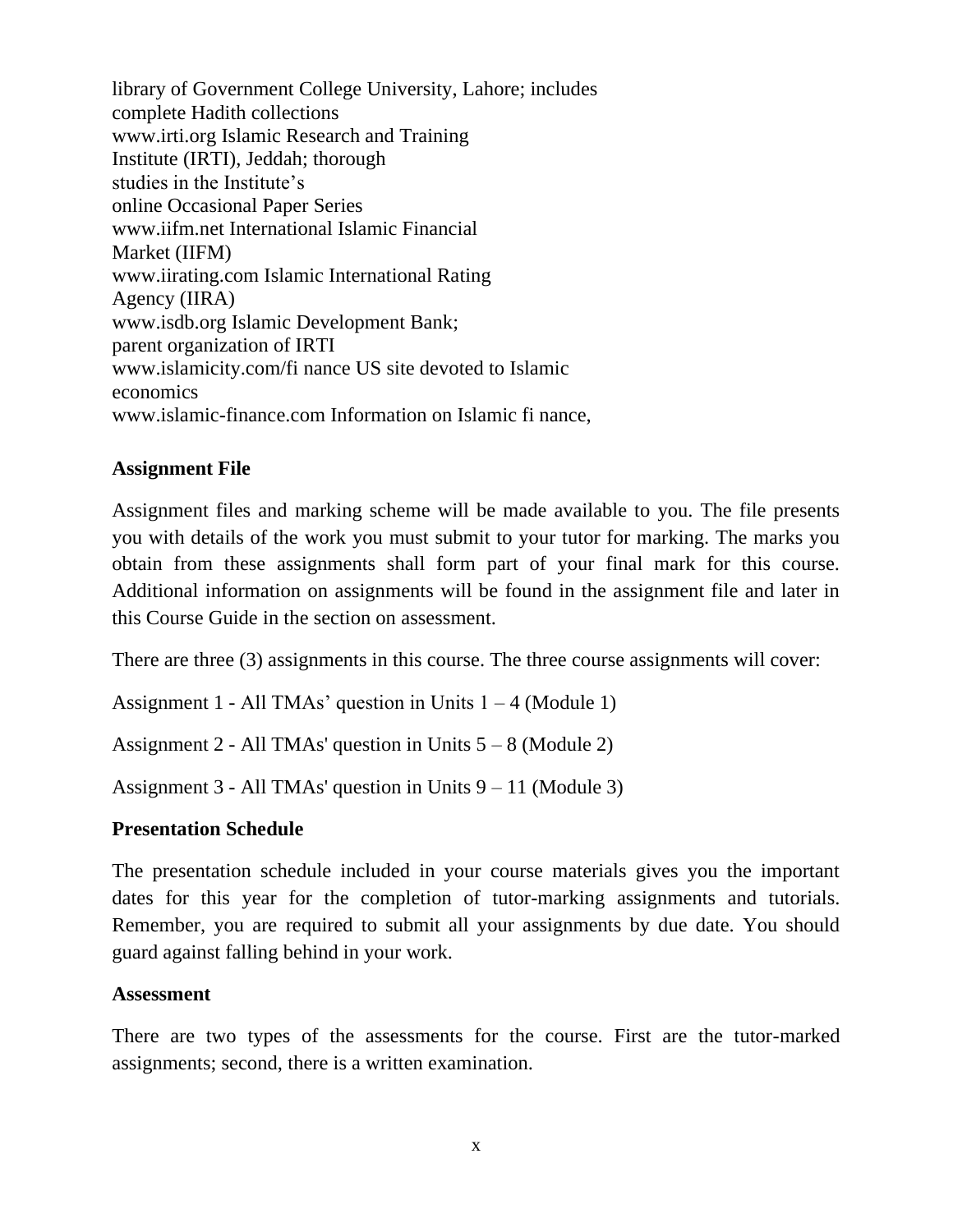In attempting the assignments, you are expected to apply information, knowledge and techniques gathered during the course. The assignments must be submitted to your tutor for formal assessment in accordance with the deadlines set in the Presentation Schedule and the Assignments File. The work you submit to your tutor for assessment will account for 30 % of your total score for the course.

At the end of the course, you are required to sit for a written examination of three hours' duration. This examination will also account for 70% of your total course mark.

### **Tutor-Marked Assignments (TMAs)**

There are three tutor-marked assignments in this course. You will be required to submit all the assignments within the stipulated time. You are encouraged to work out all the questions thoroughly. The TMAs constitute 30% of the total score.

Assignment questions for the units in this course are contained in the Assignment File. You will be able to complete your assignments from the information and materials contained in your set books, reading and study units. However, it is desirable that you demonstrate that you have read and researched more widely than the required minimum. You should use other references to have a broad viewpoint of the subject and also to give you a deeper understanding of the subject.

When you have completed each assignment, send it, together with a TMA form, to your tutor. Make sure that each assignment reaches your tutor on or before the deadline given in the Presentation File. If for any reason, you cannot complete your work on time, contact your tutor before the assignment is due to discuss possibility of an extension. Extensions will not be granted after the due date of submission unless under exceptional circumstances.

### **Final Examination and Grading**

The final examination will be for maximum three hours duration and constitutes a value of 70% of the total course score. The examination will consist of questions which reflect the types of self-assessment practice exercises and tutor-marked problems you have previously encountered. All areas of the course units will be assessed

You are encouraged to revise the entire course material using the time between finishing the last unit in the module and that of sitting for the final examination. You might find it useful to review your self-assessment exercises, tutor-marked assignments and comments on them before the examination.

### **Course Marks Allocation**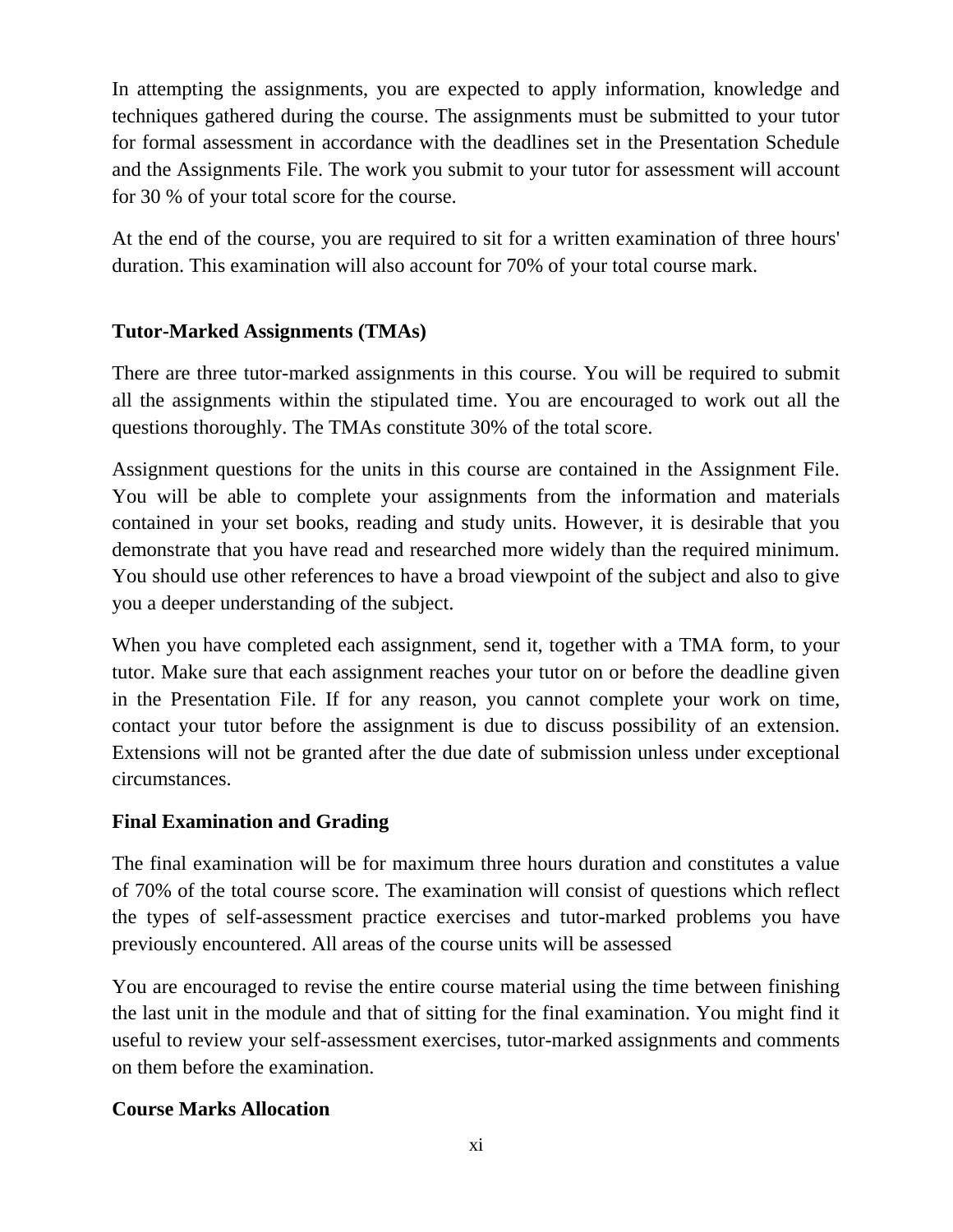Table 1 below indicates the total marks (100%) allocation.

| <b>Assignment</b>                                                  | <b>Marks</b> |
|--------------------------------------------------------------------|--------------|
| Assignments (Best three assignments out of four that is<br>marked) | 30%          |
| <b>Final Examination</b>                                           | 70%          |
| <b>Total</b>                                                       | 100%         |

### **Course Overview**

Table 2 below indicates the units, number of weeks and assignments to be taken to successfully complete the course.

| <b>Units</b>            | <b>Title of Work</b>                     | Week's                | <b>Assessment</b>   |
|-------------------------|------------------------------------------|-----------------------|---------------------|
|                         |                                          | <b>Activities</b>     | (end of unit)       |
|                         | <b>Course Guide</b>                      |                       |                     |
| <b>Module 1:</b>        | <b>INTRODUCTION TO ISLAMIC</b>           |                       |                     |
|                         | <b>FINANCIAL SYSTEM</b>                  |                       |                     |
| $\mathbf{1}$            | Overview of Islamic Financial<br>System  | Week 1                | <b>Assignment 1</b> |
| $\overline{2}$          | <b>Growth Drivers of Islamic Finance</b> | Week 2                | <b>Assignment 2</b> |
| $\overline{3}$          | <b>Fundamental Principles of Islamic</b> | Week 3                | <b>Assignment 3</b> |
|                         | Finance                                  |                       |                     |
|                         |                                          |                       |                     |
| $\overline{4}$          | <b>Models of Islamic Finance</b>         | Week 3                |                     |
| <b>MODULE</b>           | <b>STRUCTURE OF ISLAMIC</b>              |                       |                     |
| $\overline{2}$          | <b>FINANCIAL SYSTEM</b>                  |                       |                     |
|                         |                                          |                       |                     |
| $\mathbf{1}$            | <b>Islamic Financial Markets</b>         | Week 4                | <b>Assignment 1</b> |
|                         |                                          |                       |                     |
| $\overline{2}$          | <b>Islamic Financial Institutions</b>    | <b>Week 5 &amp; 6</b> | <b>Assignment 2</b> |
| 3                       | Islamic financial Instruments            | Week 7                | <b>Assignment 3</b> |
| $\overline{\mathbf{4}}$ | Challengs Facing Islamic Finance         | Week8                 |                     |
|                         | Industry                                 |                       |                     |
|                         |                                          |                       |                     |
| <b>MODULE</b>           | <b>REGULATORY FRAMEWORK</b>              |                       |                     |
| 3                       | <b>ISLAMIC</b><br>OF<br><b>FINANCIAL</b> |                       |                     |
|                         | <b>SYSTEM</b>                            |                       |                     |
| 1                       | Rationale for Regulations of Islamic     | Week 9                |                     |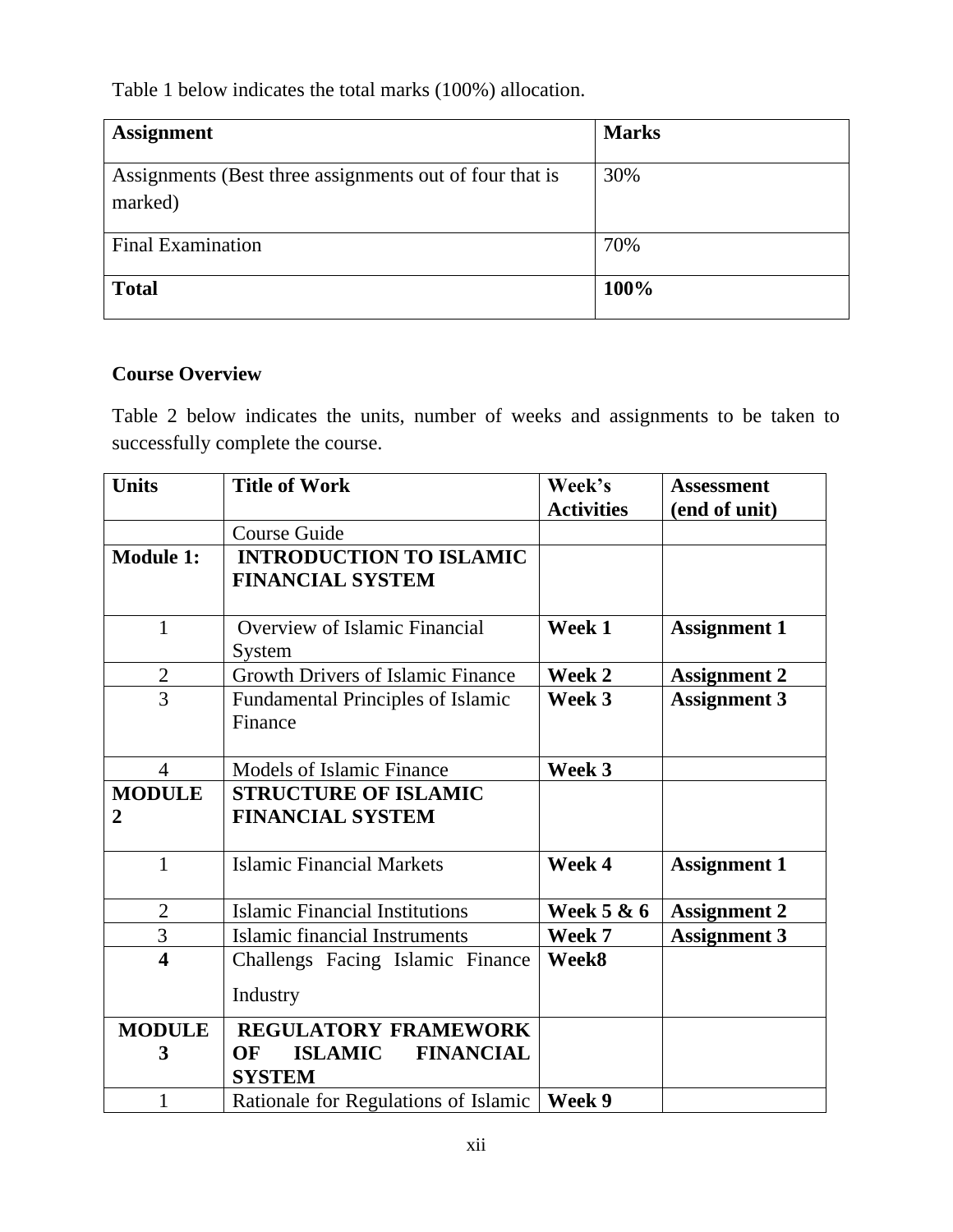| Finance                                                                |                     |                     |
|------------------------------------------------------------------------|---------------------|---------------------|
| <b>Regulatory and Supervisory</b><br>authorities for Islamic Finance   | Week $10 \&$        | Assignments 1 $\&$  |
| Standard-Setting<br>International<br>organizations for Islamic finance | Week 12             | <b>Assignment 3</b> |
| Examination                                                            | Weeks $13 \&$<br>14 |                     |
|                                                                        |                     |                     |

### **How to Get the Most from the Course**

In distance learning the study units replace the university lecturer. This is one of the great advantages of distance learning; you can read and work through specially designed study materials at your own pace and at a time and place that suit you best.

Think of it as reading the lecture instead of listening to a lecturer. In the same way that a lecturer might set you some reading to do, the study units tell you when to read your books or other material, and when to embark on discussion with your colleagues. Just as a lecturer might give you an in-class exercise, your study units provides exercises for you to do at appropriate points.

Each of the study units follows a common format. The first item is an introduction to the subject matter of the unit and how a particular unit is integrated with the other units and the course as a whole. Next is a set of learning objectives. These objectives let you know what you should achieve by the time you have completed the unit.

You should use these objectives to guide your study. When you have finished the units, you must go back and check whether you have achieved the stated objectives. If you make a habit of doing this, you will significantly improve your chances of acquiring the knowledge, passing the course as well as getting a good grade.

The main body of the unit guides you through the required reading from other sources. This will usually be either from your set books or from a readings section. In particular, this course requires you to review conventional financial system-nature, institutions, operations, products and regulations. You will be directed when you need to embark on discussion and guided through the tasks you must do.

In any event, most of the critical thinking skills you will develop during studying are applicable in normal working practice, so it is important that you encounter them during your studies.

Self-assessments are interspersed throughout the units, and answers are given at the ends of the units. Working through these tests will help you to achieve the objectives of the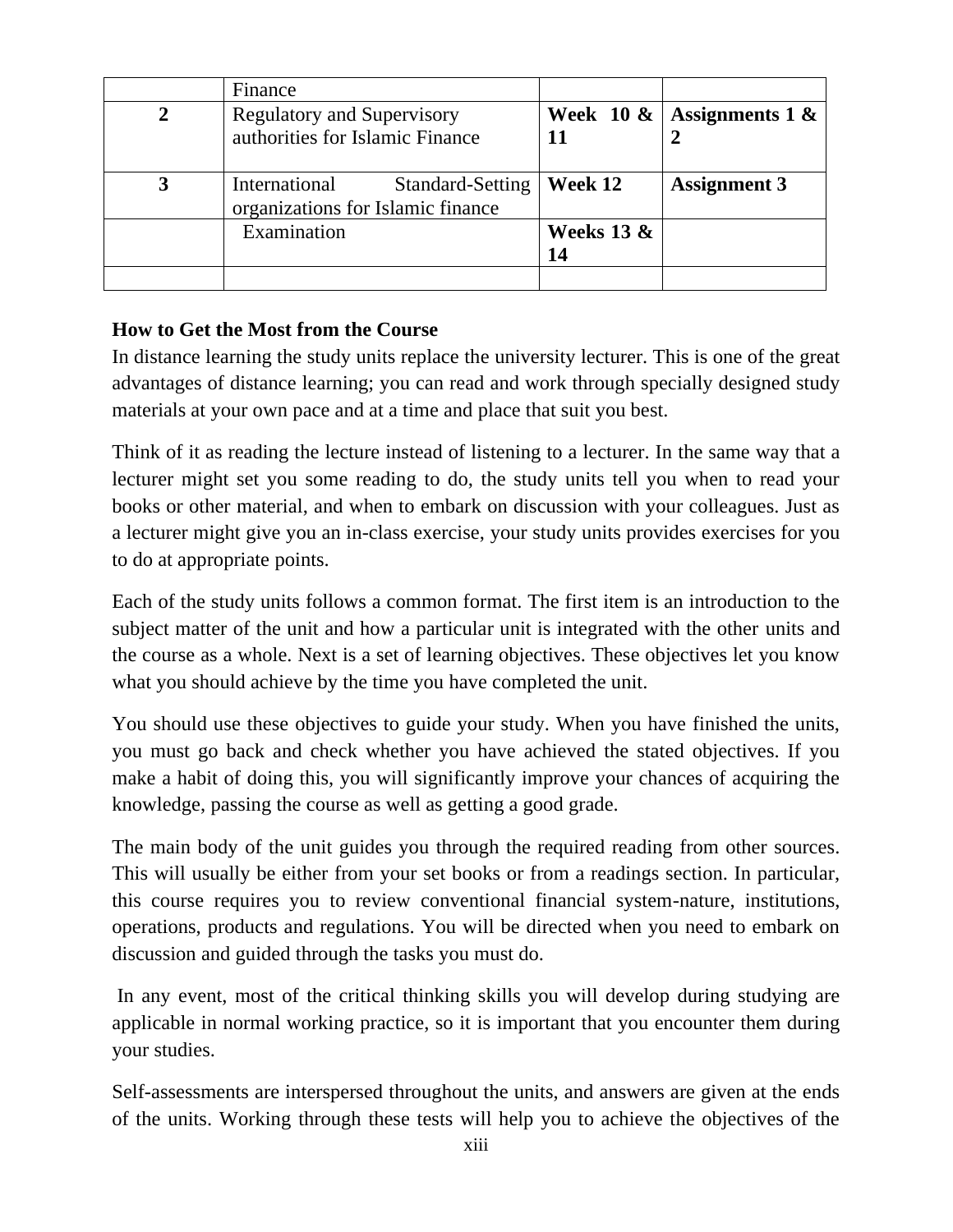units and prepare you for the assignments and the examination. You should do each selfassessment exercises as you come to it in the study unit..

The following is a practical strategy for working through the course. If you run into any trouble, consult your tutor. Remember that your tutor's job is to help you. When you need help, don't hesitate to call and ask your tutor to provide it.

- 1. Read this Course Guide thoroughly.
- 2. Organize a study schedule. Refer to the `Course overview' for more details. Note the time you are expected to spend on each unit and how the assignments relate to the units. Important information, e.g. details of your tutorials, and the date of the first day of the semester is available from study centre. You need to gather together all this information in one place, such as your dairy or a wall calendar. Whatever method you choose to use, you should decide on and write in your own dates for working breach unit.
- 3. Once you have created your own study schedule, do everything you can to stick to it. The major reason that students fail is that they get behind with their course work. If you get into difficulties with your schedule, please let your tutor know before it is too late for help.
- 4. Turn to Unit 1 and read the introduction and the objectives for the unit.
- 5. Assemble the study materials. Information about what you need for a unit is given in the `Overview' at the beginning of each unit. You will also need both the study unit you are working on and one of your set books on your desk at the same time.
- 6. Work through the unit. The content of the unit itself has been arranged to provide a sequence for you to follow. As you work through the unit you will be instructed to read sections from your set books or other articles. Use the unit to guide your reading.
- 7. Up-to-date course information will be continuously delivered to you at the study centre.
- 8. Work before the relevant due date (about 4 weeks before due dates), get the Assignment File for the next required assignment. Keep in mind that you will learn a lot by doing the assignments carefully. They have been designed to help you meet the objectives of the course and, therefore, will help you pass the exam. Submit all assignments no later than the due date.
- 9. Review the objectives for each study unit to confirm that you have achieved them. If you feel unsure about any of the objectives, review the study material or consult your tutor.
- 10.When you are confident that you have achieved a unit's objectives, you can then start on the next unit. Proceed unit by unit through the course and try to pace your study so that you keep yourself on schedule.
- 11.When you have submitted an assignment to your tutor for marking do not wait for it return `before starting on the next units. Keep to your schedule. When the assignment is returned, pay particular attention to your tutor's comments, both on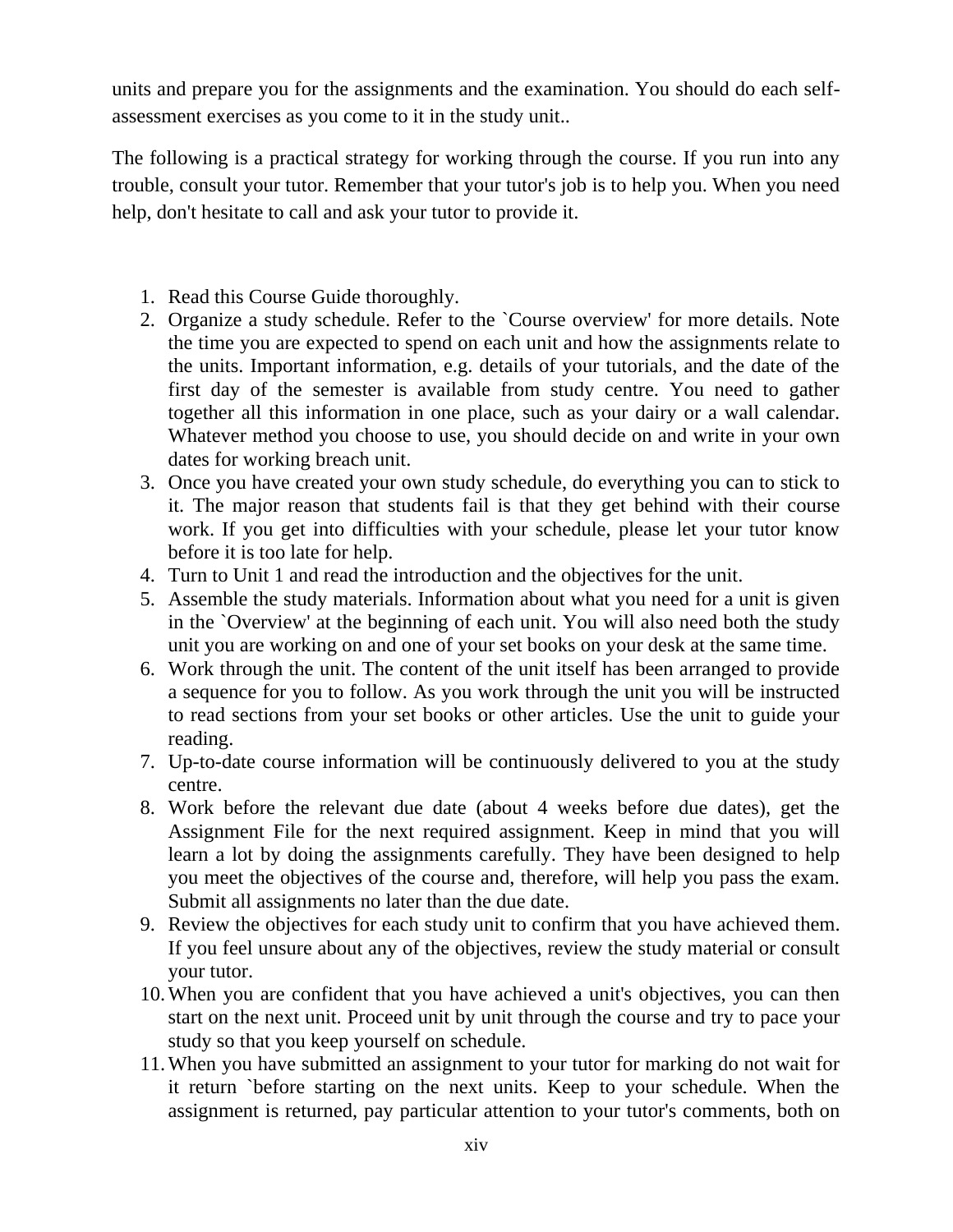the tutor-marked assignment form and also written on the assignment. Consult your tutor as soon as possible if you have any questions or problems.

12.After completing the last unit, review the course and prepare yourself for the final examination. Check that you have achieved the unit objectives (listed at the beginning of each unit) and the course objectives (listed in this Course Guide).

### **Tutors and Tutorials**

There are some hours of tutorials (2-hours sessions) provided in support of this course. You will be notified of the dates, times and location of these tutorials, together with the name and phone number of your tutor, as soon as you are allocated a tutorial group.

Your tutor will mark and comment on your assignments, keep a close watch on your progress and on any difficulty you might encounter, and provide assistance to you during the course. You must mail your tutor-marked assignments to your tutor well before the due date (at least two working days are required). They will be marked by your tutor and returned to you as soon as possible.

Do not hesitate to contact your tutor by telephone, e-mail, or discussion board if you need help. The following might be circumstances in which you would find help necessary. Contact your tutor if.

- You do not understand any part of the study units or the assigned readings
- You have difficulty with the self-assessment exercises
- You have a question or problem with an assignment, with your tutor's comments on an assignment or with the grading of an assignment.

You should try your best to attend the tutorials. This is the only chance to have face to face contact with your tutor and to ask questions which are answered instantly. You can raise any problem encountered in the course of your study. To gain the maximum benefit from course tutorials, prepare a question list before attending them. You will learn a lot from participating in discussions actively.

#### **Summary**

The course, Islamic financial system (ECO728), exposes you to the understanding of theory and practice of Islamic financial system, Islamic financial products and their Shari'ah rulings in transaction. It also gives you an insight into the Islamic financial institutions and financial markets and their roles as intermediary institutions in Islamic finance. Thereafter it shall enlighten you on the distinguishing features of Islamic financial system with that of the conventional finance. Finally, the regulatory framework of Islamic finance will be discussed, international institutions that serve as standard setting bodies for Islamic finance are discussed.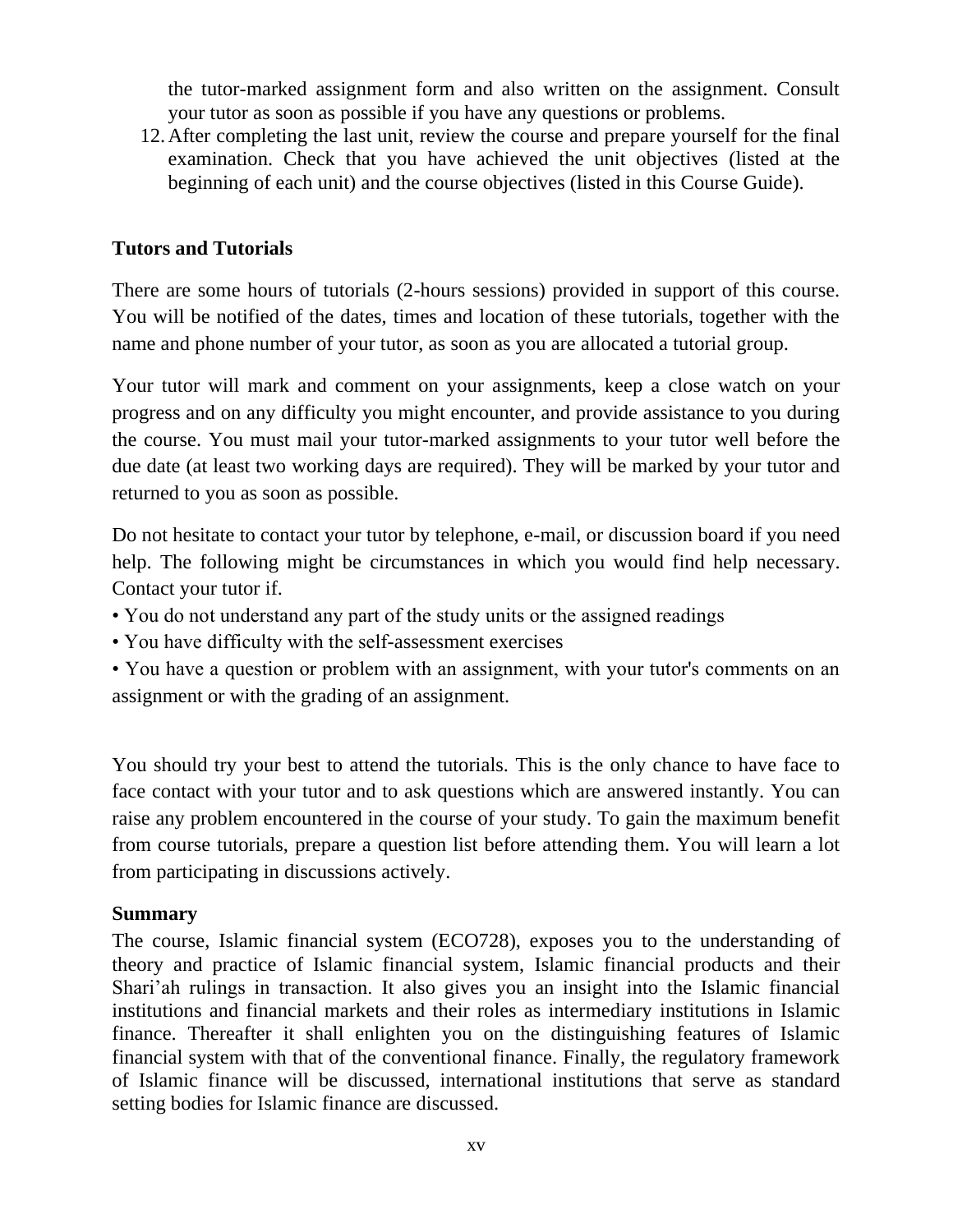On successful completion of the course, you would have acquired critical knowledge for efficient and effective discussion on the course. However, to gain a lot from the course please try to apply what you have learnt in the course to term papers writing, assignments, tests and during final examination. We wish you success with the course and hope that you will find it interesting.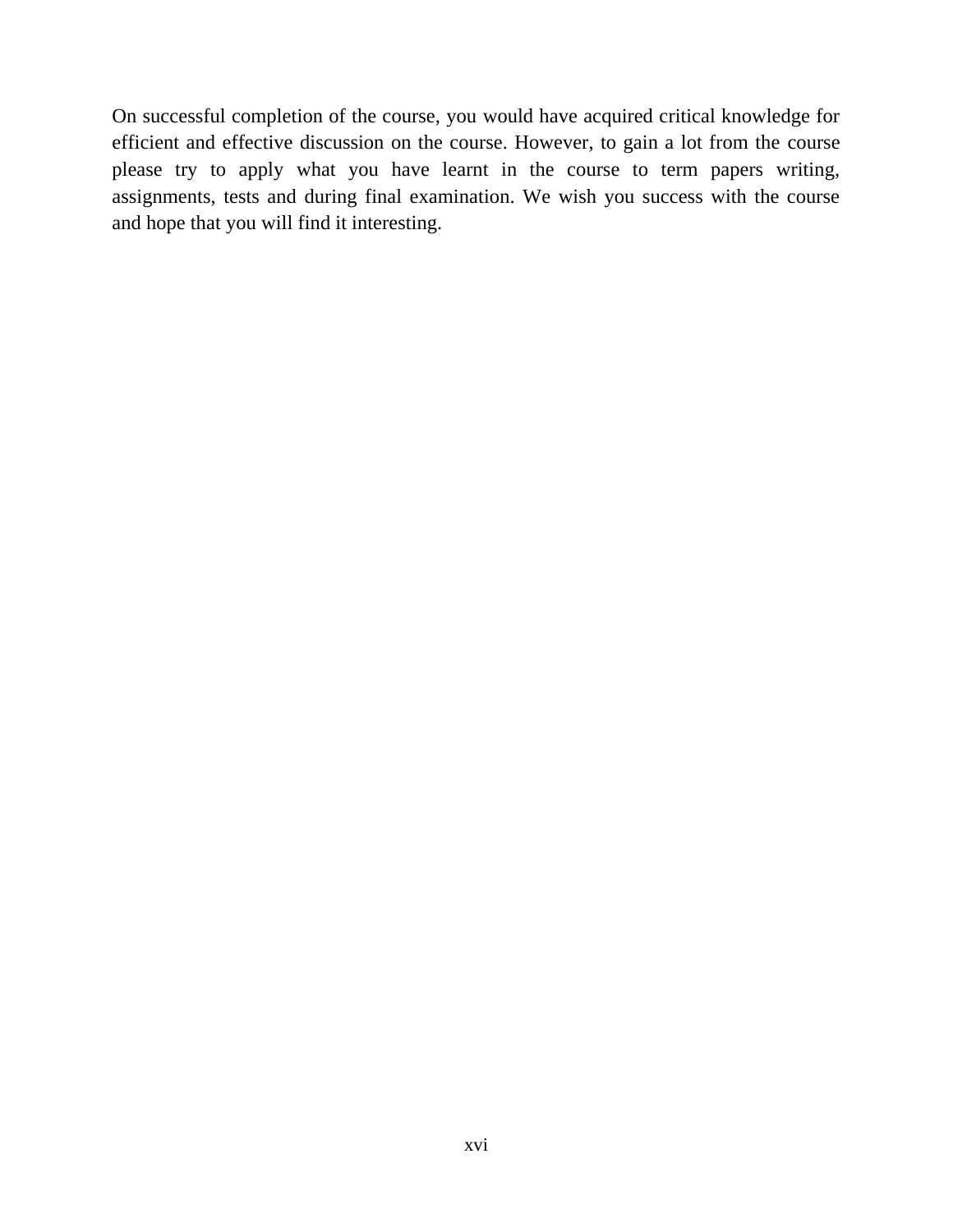#### **MODULE 1: INTRODUCTION TO ISLAMIC FINANCIAL SYSTEM**

**Content**

UN**IT ONE: Overview of Islamic Financial System**

**UNIT TWO: Growth Drivers of Islamic Finance**

**UNIT THREE: Fundamental Principles of Islamic Finance**

**UNIT FOUR: Models of Islamic Finance**

UN**IT ONE: Overview of Islamic Financial System**

**1.0 Introduction 2.0Objectives 3.0Main Content 3.1 Conceptual Background 3.2 Shari 'ah Framework for Islamic Finance 3.3 Evolution of Islamic Finance Industry 3.4Key Instruments of Islamic Finance 4.0Summary and conclusion 5.0Self-assessment Questions**

**6.0References/Further Readings**

### **1.0 Introduction**

We will begin our discussion by introducing the course in terms of its meaning and some key concepts of Islamic finance. This unit gives an overview on the nature/institutions, and evolution of Islamic finance industry and its guiding framework i.e Shari'ah as well as the key instruments of financial transaction.

### **2.0 Objectives**

At the end of this unit, students should be able to learn and understand the following:

- The nature of the Islamic finance industry
- Overview of its development
- **Exercise 1** Shari'ah framework for Islamic financial system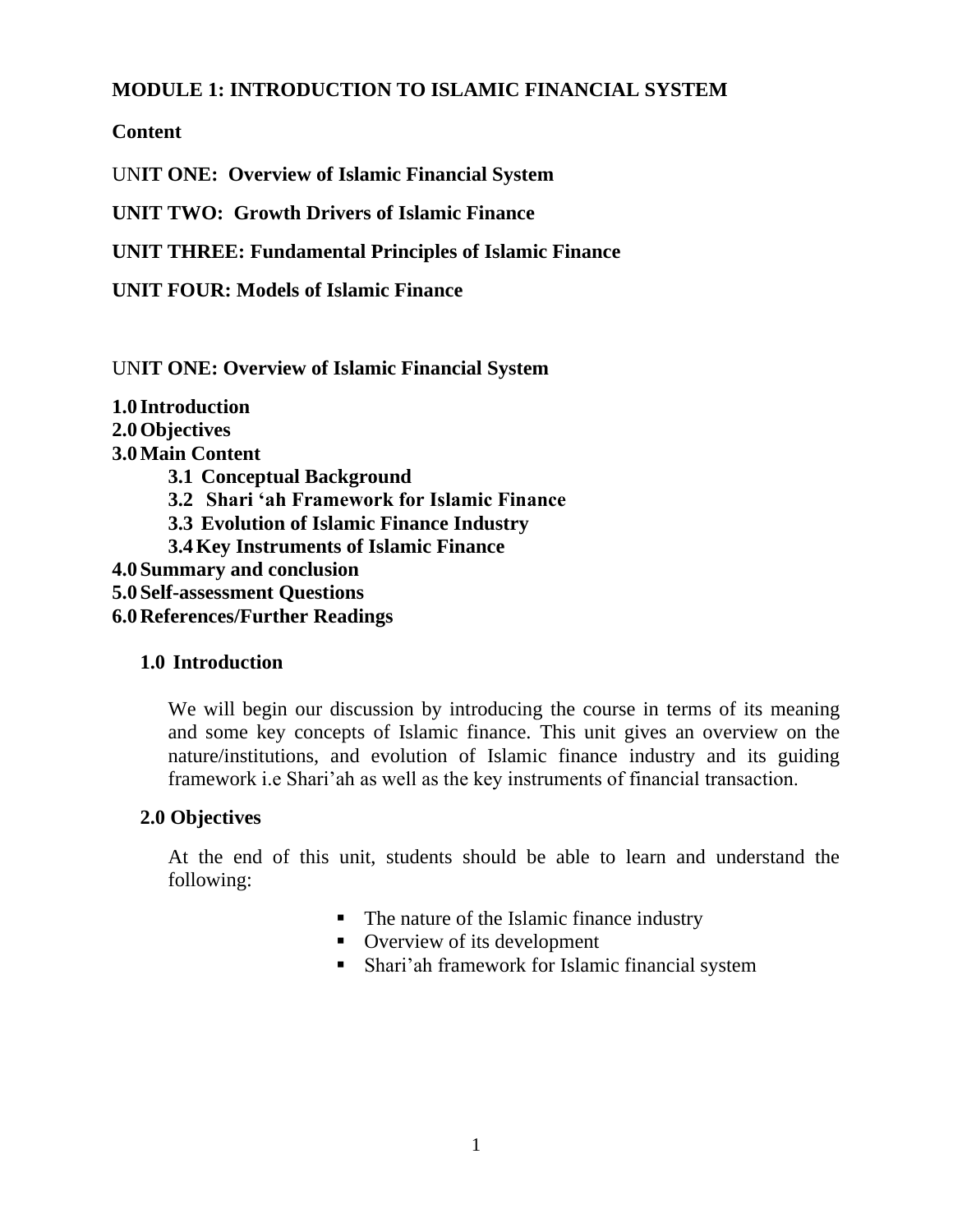#### **3.0 Main Content**

#### **3.1 Conceptual Background**

With the emergence of the decolonization of Islamic countries in the second half of the 20th century, Muslim thinkers and philosophers attempted to formalize Islamic financial system. Also, they aim to criticize capitalism and its banking principle as *Haram*  (forbidden). Since then, Muslim leaders has placed emphasis on Islamic economic system. This is because they believed one important way to set their country free from the western dominance was to establish a sharia-based economy.

The emergence of Islamic finance as a new phenomenon within the long established and deep-rooted conventional finance for the past four decades is of particular significance to Muslims whose lives are governed by the rules and values, prescribed by Islamic law and principles popularly known as Shari'ah. The monopoly status enjoyed by the conventional financial system of Islamic banking and finance which hitherto, remains the only medium of financial transactions, with impunity nurtures and survives on interest, hatches uncertainty and increased speculation all for profit maximization. The system was blamed for incessant economic turmoil in the past and the ongoing financial crisis in the Western European countries, which had its roots in the United States mortgage crisis in the late 2007.

The Islamic system of banking and finance is coveted for its prohibition of interest, despising uncertainty and denouncing speculation. With emphasis on resource mobilization for active partnership with entrepreneurs and real sector operators of the economy, the Islamic system proved to be capable of stimulating real growth – non inflationary growth, by way of forging mutual cooperation in risk taking and profit and loss sharing. In addition, Islamic financial system is admired for fostering economic development, social progress and distributive justice, which is why, unlike the conventional system, it is more concerned with the viability of business proposal and, equally its profitability, as against the size of the collateral, business cash flow and rate of return, that is, interest rate. Aliyu S.R (2012).

It is estimated that there are over five hundred and fifty (550) financial institutions worldwide, with assets in excess of one trillion US Dollars which adhere to Islamic finance principles, operating in seventy five (75) countries encompassing most of the Muslim world, along with Europe, North America and various offshore locations. ISRA (2011)

 A financial system is a complex set of financial institutions and markets that bring together lenders and borrowers consisting of banks, insurance companies, mutual funds and other finance companies. The main objective of a financial system therefore is to mobilize large amounts of relatively small saving and pool them together to channel them for productive investments in the economy. The financial system consists of financial markets and institutions actively engaged in the channeling of investible funds from surplus fund units (SFUs) to deficit fund units (DFUs). The SFUs are those with current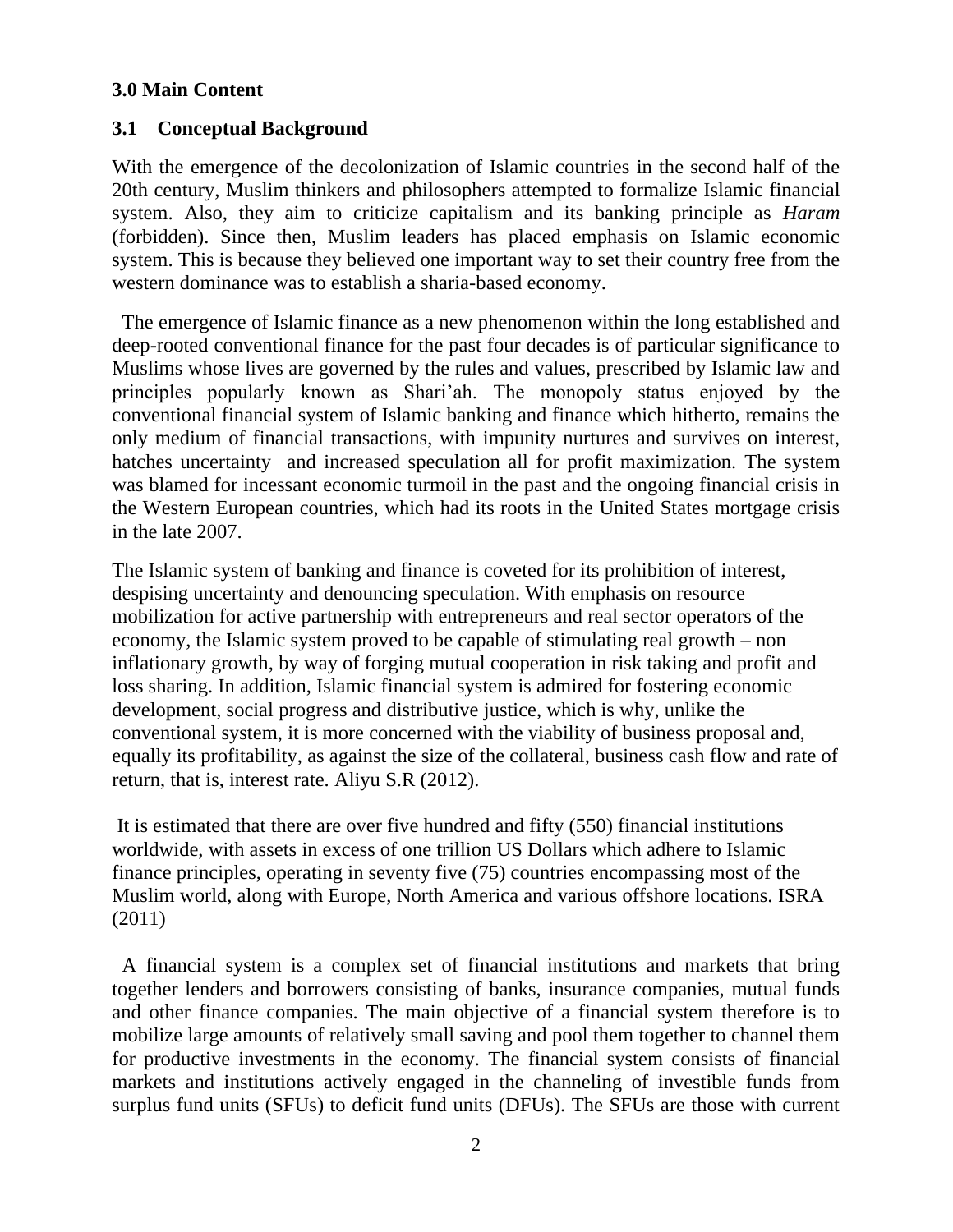incomes in excess of spending plans, whereas the DFUs are those with spending plans in excess of the current incomes. However, the basic function of a financial system whether conventional or Islamic is intermediation (resource mobilization and resource allocation) to finance productive investments. In addition to facilitating the flow of funds between the SFUs and DFUs, financial institutions also develop instruments, techniques and products that meet the needs of both lenders and borrowers.

Islamic finance is founded on Shari'ah principles which express an explicit intention to meet the financial needs of participants with integrity and in a manner that is just, fair, trustworthy and honest, while ensuring a more equitable wealth distribution. (MIFC,Primer to Islamic finance,2007 p.4). This however, suggests that Islamic financial markets and institutions deal with resource allocation, management, acquisition and investment. It also inevitably deals with the fundamental issue in finance which is risk transformation and management. Therefore, Islamic finance is expected to essentially function similarly or at least produce the same economic effect to that of its conventional counterpart.

The Islamic financial system is not limited to banking but covers insurance, capital formation, capital markets, and all types of financial intermediation and suggests that moral and ethical aspects in the regulatory framework are also necessary in addition to prudent and sound controls. Indeed, Islamic finance is built upon some distinctive and unique characteristics which are based upon certain principles underlined by Shari'ah. Some of the prominent elements constituting parts of its characteristics include: the prohibition of Riba or pre-determined rate of interest, the prevention of gharar (ambiguity) in contracts, the prohibition of gambling (maysir), the prohibition of conducting economic or investment activities which are ethically and socially unacceptable albeit profitable (e.g, pornography, gambling, alcohol and prostitution), the prohibition of monopoly, the introduction of a religious levy or alms-giving(zakat), and co-operation for the benefit of society and development of all religiously legitimized (halal) aspects of business, trade and investment. ISRA (2010).

This series of religious derivation principles must be applied in the managerial processes of Islamic finance institutions and in their operating instruments for pursuing sustainable results, i.e., achieving economic performance in respect to their own religious principles, directed at assisting the achievement of social justice, understood as the fair distribution of wealth in the society, and safeguarding the interests of the parties in the context in which the finance institutions operate (socio-environmental performance). It is therefore a model characterized by the promotion of economic activities that must be in line with both the religious principles of Islam and the conventional laws in force. Consequently, when talking of Islamic finance in general and of Islamic banks in particular, reference is made to an integral and non-exclusive part of a complex economic system, i.e., the Islamic economic system, the principles and characteristics of which derive from the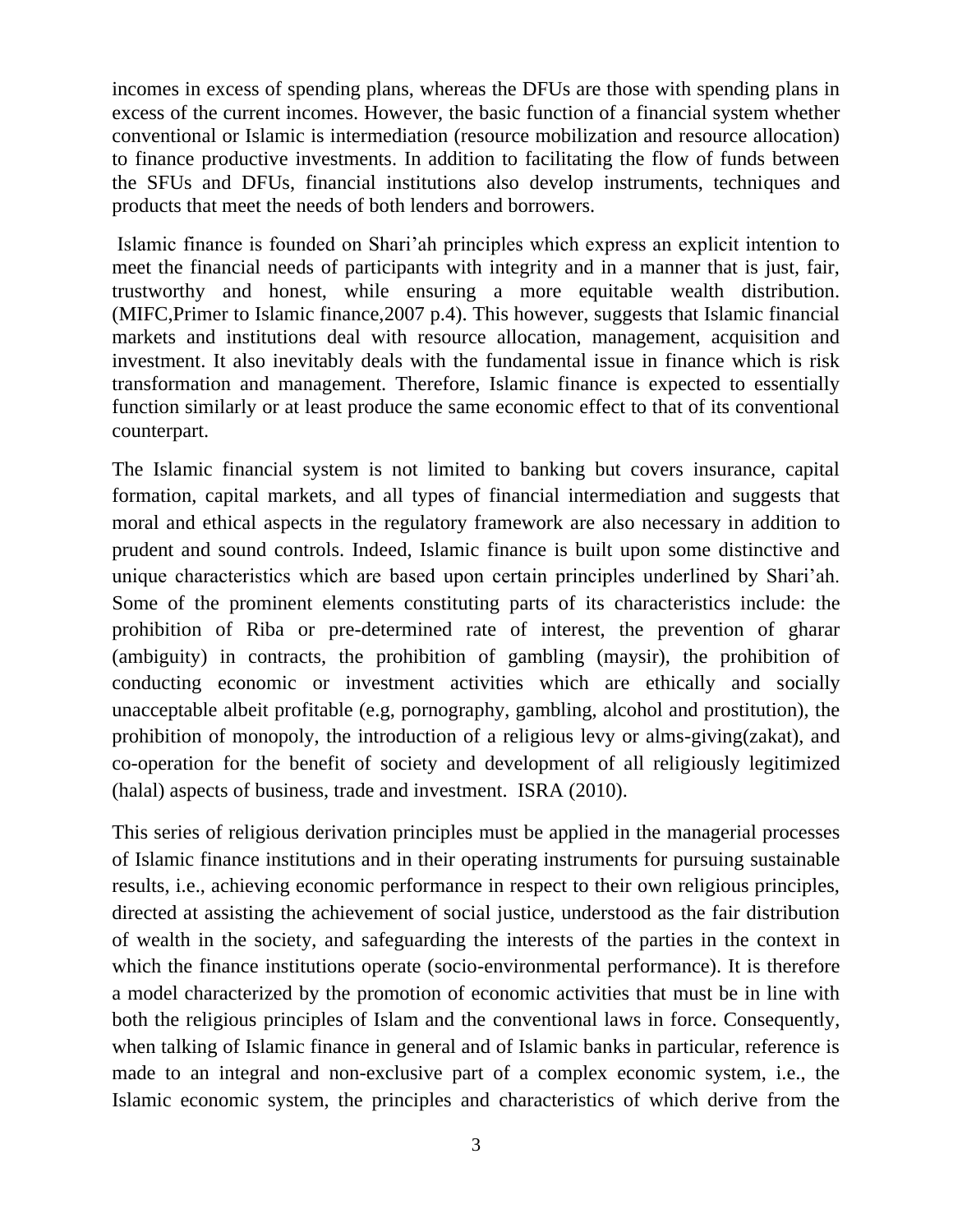sharia. These principles require the Muslim believer to undertake economic activities that respect the precepts of Islam, defined in modern terms as sharia compliant activities and, therefore, to eschew investments and entrepreneurial activities against the values of Islam.

 The objective of Islamic finance transactions as summarized from the article written by Zamir Iqbal in World Bank publication (1997) are as follows:

- To establish the Shari'ah principles of equity and justice
- Should be free from unjust enrichment
- Must be based on true consent of all parties
- Must be an integral part of a real trade or economic activity such as sale, lease manufacture or partnership.

### **3.2 Shari 'ah Framework for Islamic Finance**

Shari'ah literally means "the road to the watering place" or "the straight path to be followed". The Qur'an has used the word Shari'ah with this meaning in the following verse:

"Then We have put you (O Muhammad,(peace be upon him) on a plain way of (our) commandment. So follow you that (Islamic monotheism and its laws) and follow not the desires of those who know not."(Al-Qur'an, 45:18).

 As a technical term, however, the word Shari'ah was defined by Al-Qurtubi as the canon law of Islam, all the different commandments of Allah (Subhanahu wa ta'ala) to mankind. Some scholars defined this word as the injunctions revealed to the prophets of Allah (s.w.t) related to law or belief. In addition to the above definition, some scholars confined Shari'ah to its linguistic meaning by saying that this word means, "following strictly the injunctions of Allah (s.w.t) or the way of Islam (din)." Mohammad A (2008)

 A comprehensive definition of the word Shari'ah can be deduced from the different definitions given above as follows: It is the sum of Islamic teaching and system, which as revealed to Prophet Muhammad (p.b.u.h), recorded in the Qur'an as well as deducible from the prophet's divinely-guided lifestyle called Sunnah. Some scholars view that all different commandments of Allah (s.w.t) to mankind are part of Shari'ah. Each one of such commandments is called hukm (plural ahkam). The law of Allah (s.w.t) and its inner meaning is not easy to grasp and shari'ah regulates all human actions. This is why it is not "law" in the modern sense as it contains a comprehensive set of dogmas, legal and ethical doctrines. It is basically a doctrine of duties, a code obligation. For this reason, legal considerations and individual rights have a minor place in it. Above all, the tendency towards a religious evaluation of all the affairs of life is absolute. Mohammad (2008)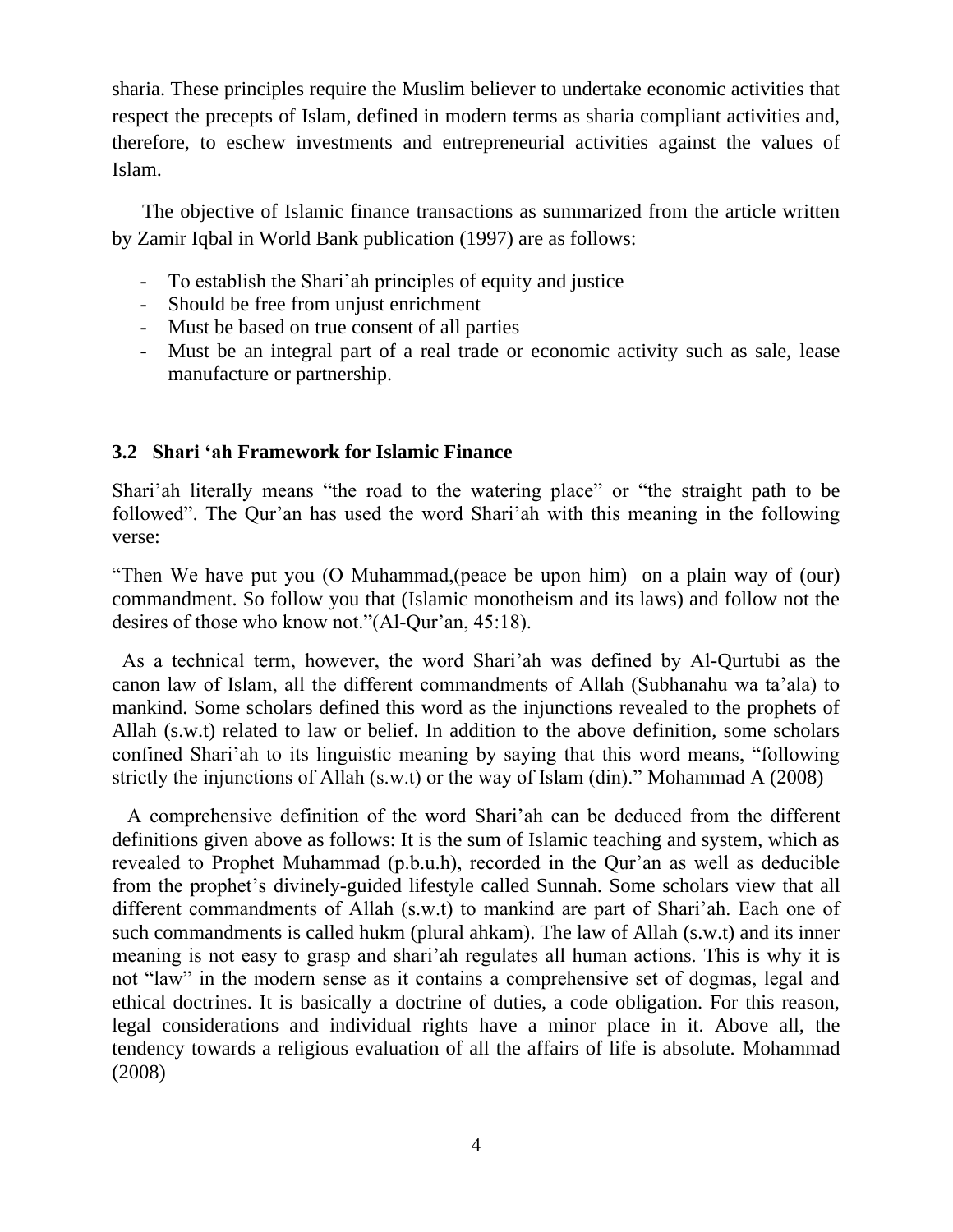In the context of Islamic finance, the word Shari'ah is regularly being used to denote the compliant aspect of Islamic financial products and services. Of late, there are two key words that are commonly used by the Islamic finance industry; namely:"Shari'ah compliant" and Shari'ah-based" products and services. Shari'ah-compliant products refer to products which have their origin from the conventional market and are "Islamized" by modifying it to suit the Shari'ah requirements. This is usually done by inserting certain contracts and peripherals in the structure in order to make it Shari'ah-compliant. A classic example of such a structure is in the ijarah (leasing) contract coupled with the option of buying the asset at the end of the contract which is also known as al-ijarah thumma albay' or ijarah muntahiyah bittamlik. This contract is similar to the hire purchase contract in conventional products. On the other hand, Shari'ah based products refer to products which do not originate from conventional practice, examples of such products are physical assets or tangible goods. The important criteria in determining the acceptability of a product from the Shari'ah point of view depends on its compliance with the rules and regulations of Shari'ah. As long as the product is in compliance with all the requirement of Shari'ah, it will be deemed acceptable. ISRA (2011)

### **3.2.1 COMPONENTS OF** *SHARI'AH*

The *Shari'ah* which contains all the different commandments of Allah (swt) to mankind ,can be divided into three fields. The first *al-ahkam al-I'tiqadiyyah (the sanctions relating to beliefs)*such as the belief in Allah and the day of judgement. The second is *alahkam al-akhlaqiyyah (sanctions relating to moral ethics)* such as the injunction to tell the truth, be sincere ,be honest ,etc. The last category is *al-ahkam al-amaliyyah (*sanctions relating to the sayings and doings of the individual and his relations with others) which is also called *fiqh.*Mohammad (2008)

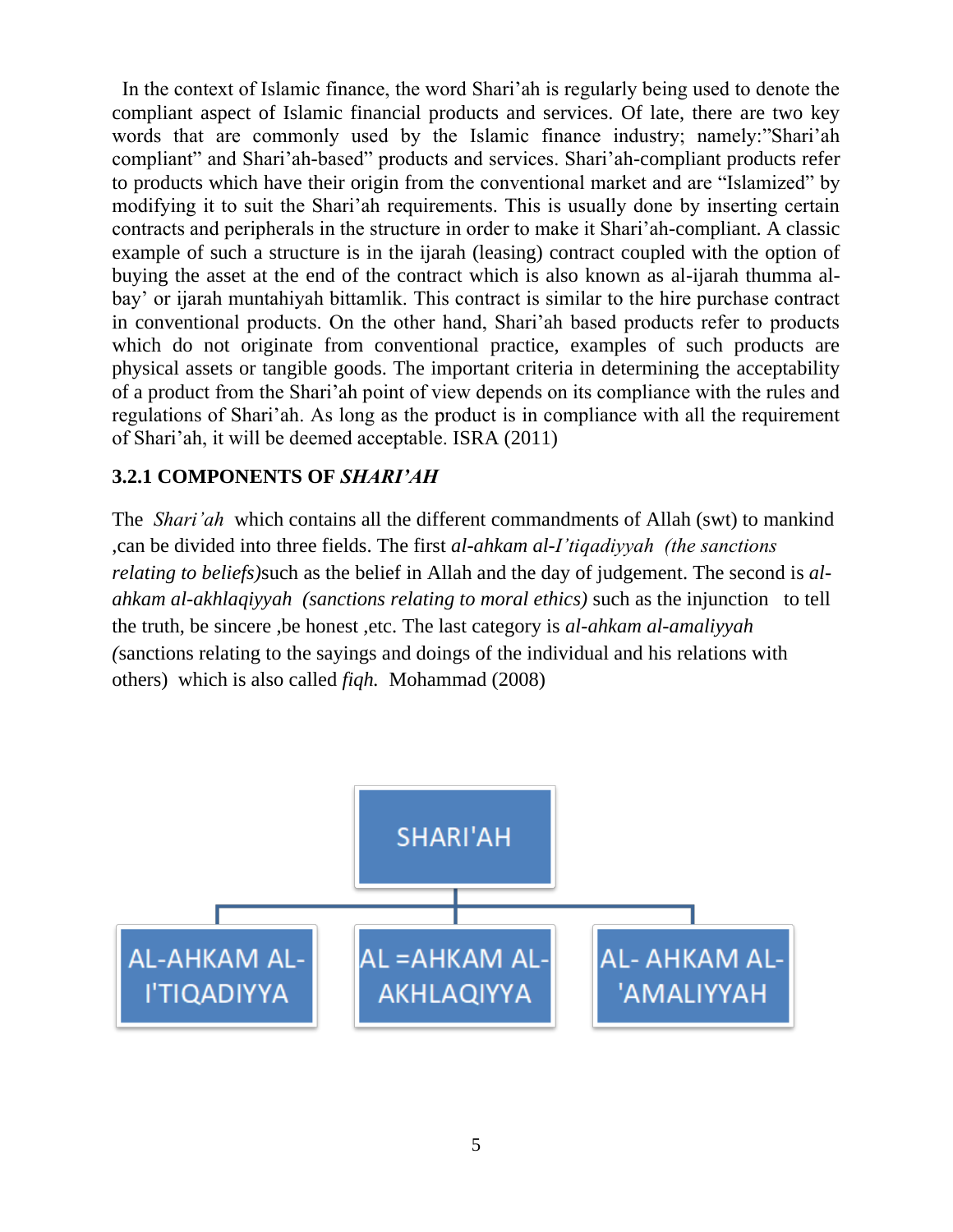### **3.2.1 FIQH CONCEPT**

Fiqh is the name given to the whole science of jurisprudence because it implies the exercise of intelligence in deciding a point of law in the absence of a binding text of the QURAN or SUNNNAH. Fiqh is derived from the root word *faqaha* which literally means comprehension or true understanding .The Qur'an has used this word with the above meaning in several occasions. The verse stated below exemplifies, among others, instances of its use in that respect.

"*And make loose the knot (the defect) from my tongue, that they understand my speech"*

### *(*AL-QURAN, 20:27-28)

Fiqh or Islamic law is a component of Shari'ah and it has a close relationship with Usulal- fiqh which comprises the principles of Islamic law. Usul-al-fiqh has its own tools in deriving the rulings of fiqh. All the sources of fiqh, be it primary sources or secondary sources are the tools in deriving the rulings of fiqh.

Abu Hanifah, the founder of Hanafi school of Islamic law (d.767CE), defines figh as " the knowledge of what is for a man's self and what is not man's self." However Al – Ghazali (d.505 AH) confined the word fiqh as the science of the rules of law. Al-Amidi gave a broader definition of fiqh as "the science of understanding the legal obligations derived from its sources ( Qur 'an, Sunnah and other sources of Islamic law)." Akram M (2006).

However, majority of Islamic authorities define it in terms of its four basic sources as follows:

 "Fiqh, or the science of Islamic law, is the knowledge of one's rights and obligations derived from the Qur'an or Sunnah of the prophet (p.b.u.h), or the consesus of opinions among the learned (Ijma'). Or analogical reasoning (qiyas)." ISRA, (2011)

### **3.2.3 Sources of Shari'ah**

The classic definition of fiqh has been premised on the following famous tradition of Mu'az Ibn Jabal who reported that the Prophet (PBUH), was reported to have sent Mu'az bn Jabal as the Governor to Yemen and also appointed him as a judge. Before sending him, the prophet (pbuh) asked him: "According to what will you judge if a problem is brought to you?" He replied,"according to scriptures of Allah (s.w.t) "And if you did not find anything in it? He replied "According to the *Sunnah* of the messenger of Allah," and if you don't find anything in it? The prophet (pbuh) asked him. Then I shall strive to interpret with the exertion of my reasoning ," Muaz replied . And there upon the prophet said : "Praise be to Allah who has favoured the messenger of His Messenger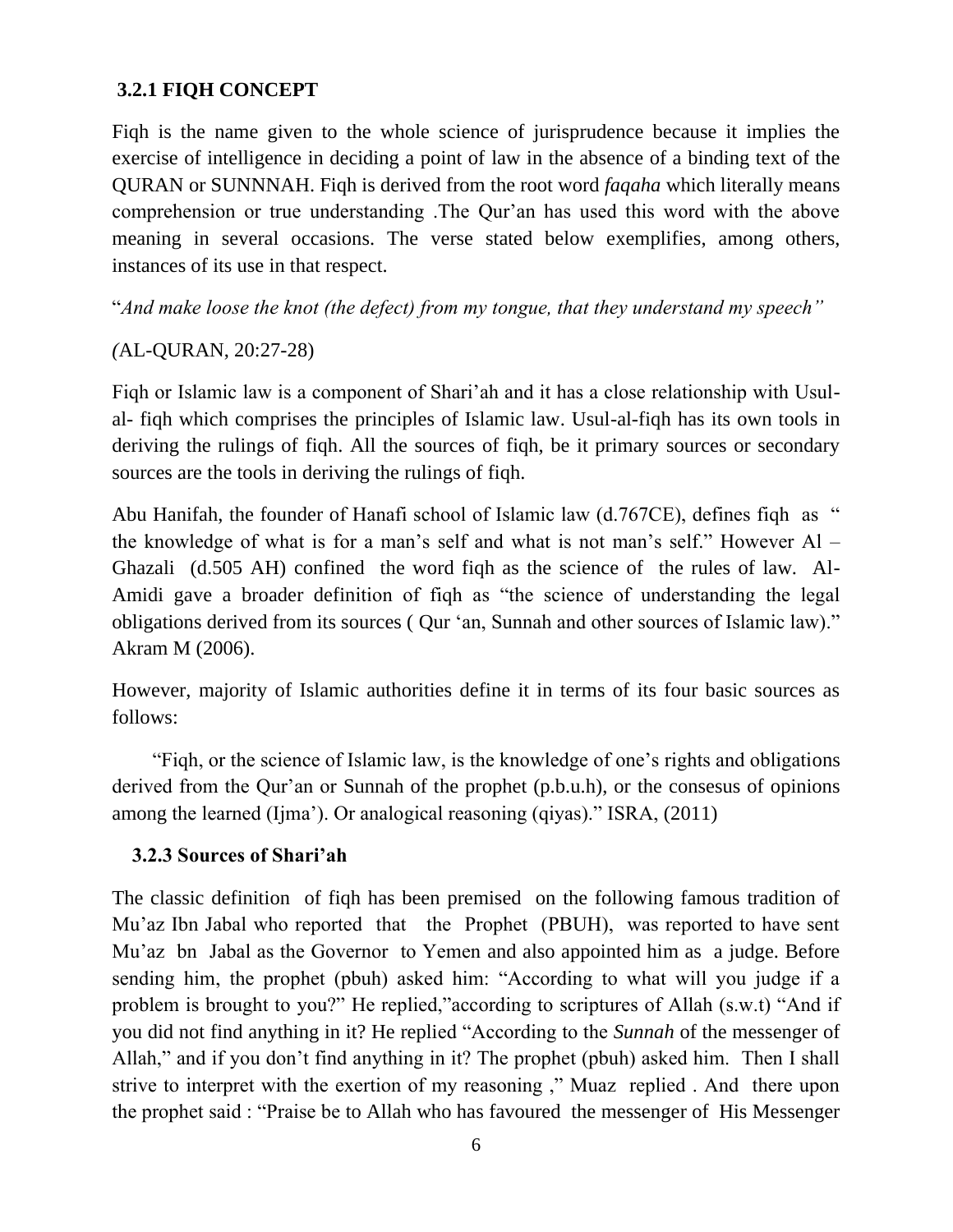with what His Messenger is willing to approve of".(*sunnan Abu Dawud,hadith no.359 in mohammad 2008*). This Hadith gives expression to what actually must have taken place during the time of the prophet. It explains the Islamic perception of the methods of deriving legal actions solutions which serve the basis of the sources of the Shar'ah.

#### **3.2.3 Classification of sources of Shari'ah**

The scholars have classified the sources of Shari'ah into various categories .One of these classifications is based on the origin of the sources. This classification views Qur'an and Sunnah as the primary sources while other sources based on reasoning are called secondary sources. The Quran and Sunnah are considered as the sources that originate from the text of revelation which is called textual sources or al-nass. Other sources based on the power of reasoning are called non-textual sources or al-ra'y. There are some sources about which scholars of Islamic law are in agreement in their utilization as valid sources. These include the QURAN, SUNNAH, IJMAH and QIYAS. Indeed, no scholars have challenged the authority of these four sources over other subordinate sources. The other category is the secondary source of Islamic law in which the scholars differs in their utilization as relevant sources and as base in deducing the rulings of Islamic law. .Some of the scholars consider them as sources while others do not .These sources are juristic preference (istihsan), presumption of continuity (istishab) ,custom(urf),consideration of public interest (masalahah al-mursalah), blocking the means (sad al-dhara'i); and the practice of the prophet of Madinah(amal ahl al-Madinah). ISRA(2011).

#### **3.3 Evolution of Islamic Finance Industry**

 Although Islamic finance has been considered as niche finance, worth more or less 1% of the world's finance in the last few decades, it has proven to be innovative, its recent and continuous growth—by 2 trillion USD in 2015 according to the ICD— Thomson Reuters Islamic Finance Development Report 2016—estimated between 10% and 20% per year in different economic and financial segments in many parts of the world. It was only in the twentieth century, and specifically in the Seventies, that the first Islamic banks were born, a phenomenon that was the starting point of the establishment of the Islamic finance industry in its modern meaning ( Harrison T,2016, Iqbal Z, 2011) and aroused the interest of scholars, both Muslim and non-Muslim (Narayan et al 2017). Attention to Islamic Finance and its development is not limited to Muslim countries but also involved non-Muslim countries ( Iqbal, Z, : http://dx.doi.org/10.1596/978-0-8213- 9953-8 ) at the time of the financial crisis of 2008, and it has been classified as an alternative, ethical, remunerative and safe finance (. Ahmed, A 2010)].

 The Islamic finance industry is an industry that offers financial intermediation services based on compliance with the Islamic law (Shari'ah). Its broad segments are four: Islamic banking, Islamic funds, the sukuk market and Takaful or Islamic insurance. The industry has evolved to become an essential part of the international financial system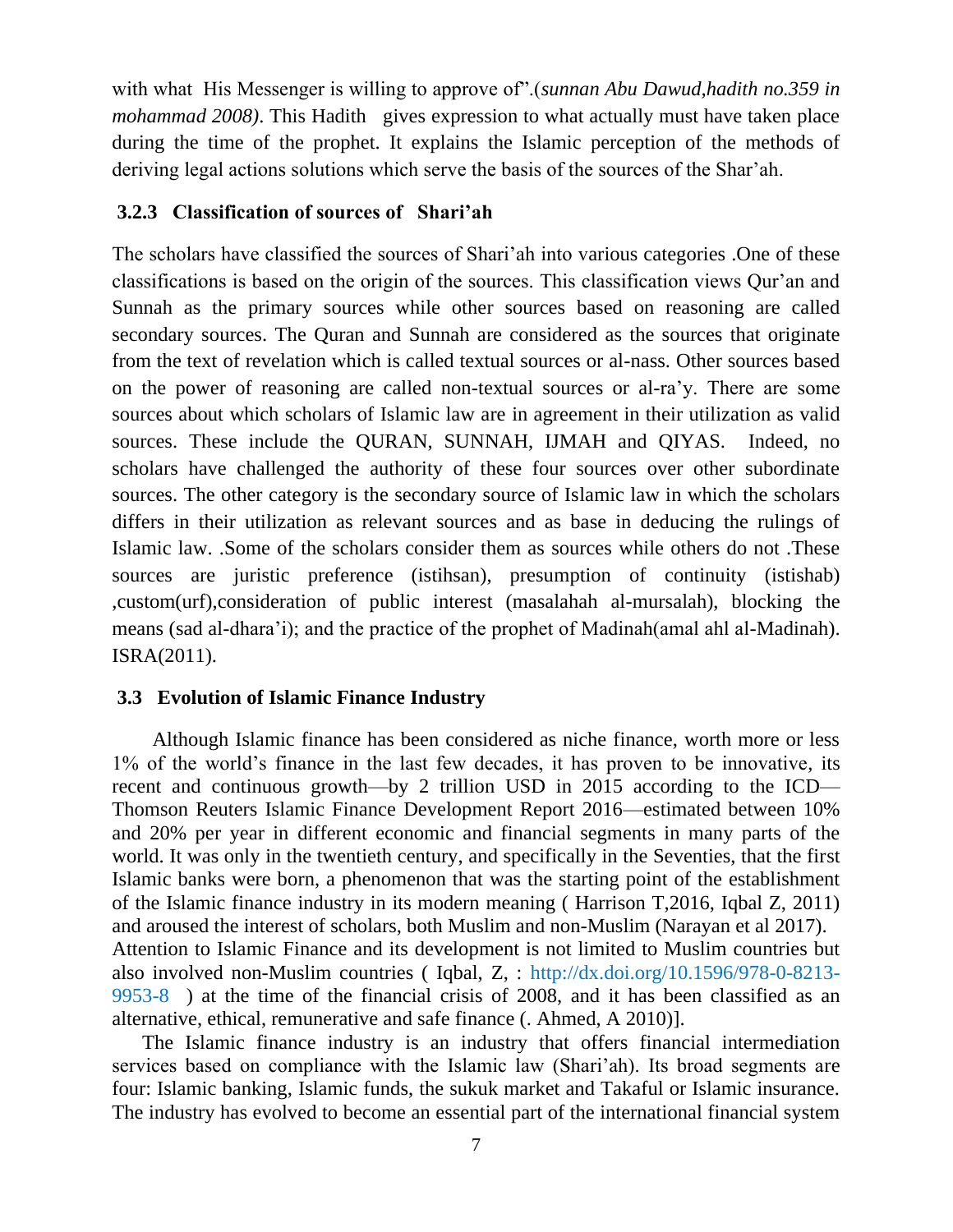witnessing tremendous growth both in terms of assets and .geographical spread. Its global assets have hit the USD 1 trillion by the end of 2011, and growing worldwide at a strong rate of 15-20% (See the Banker of November 2011).These assets are expected to reach USD 1.6 trillion by 2012 according to the Global Islamic Finance Forum 2012 estimates. Currently, according to the Islamic Finance Development 2019 Report, the Islamic finance industry's total assets grew to \$US2.5 trillion in 2018 from \$US2.4 in 2017, a rise of 3 percent. Islamic banking contributes over 70 percent of the assets.

It has achieved wide geographic presence outside the Middle East and North Africa. It is offered in Europe in the UK (which is the  $8<sup>th</sup>$  country in the world in terms of Islamic finance assets), Switzerland, Luxembourg, Germany and France.

In Africa, there are Islamic banks in Kenya,Tanzania,Uganda,Botswana,SouthAfrica,Mauritius,Senegal,Gambia,Mauritania,B enin,Niger etc. In Asia, outside the Muslim majority countries it is offered in Singapore, Thailand Hong Kong, Sri-lanka, Japan and South Korea. It is also offered in the US and Australia.

The number of Islamic financial institutions worldwide has risen from one institution in 1962 to over 400 institutions as of 2009, operating in over 75 countries, with Bahrain, Malaysia and UK being global hubs. Bashir (2015).

Major western international financial institutions have windows or subsidiaries of Islamic financial institutions. These include HSBC, Citigroup, Standard Chartered, BNP Paribas, Deutsche Bank, Lloyds Banking Group, Tokyo Marine Insurance, Swiss Re etc.

Islamic banking and finance has become a discipline of study in which degrees both undergraduate and postgraduate are now being offered in universities and institutions of higher learning all over the world, including many western institutions, such as Harvard Islamic Finance Forum, University of Reading, Durham University, Loughborough University, Luxembourg University; and courses in Islamic finance are being offered by professional bodies such as the UK Chartered Institute for Securities and Investment(CISI). Bashir (2011)

The tremendous global appeal and phenomenal growth of Islamic finance over the last four decades is due largely to its value propositions and features, which promote ethically responsible investing as well as real and inclusive economic growth and development.

### **3.3.1 Historical Development of the Islamic Finance Industry**

Compliance to the principles of the shari'ah is the central element of Islamic finance and the most significant and far-reaching of these principles is the observance of the prohibition of dealing with interest in commercial transactions. This prohibition is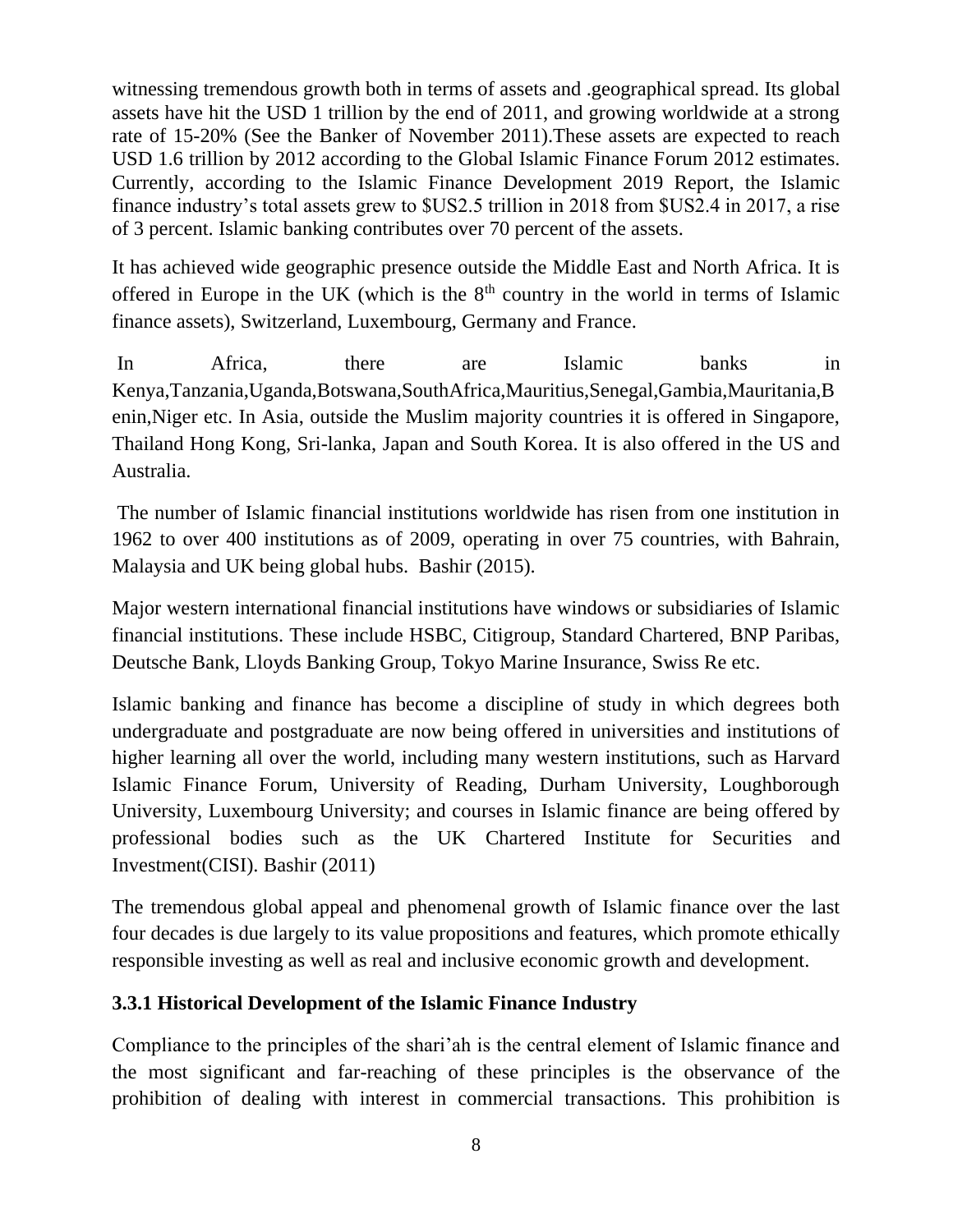common to the religions of Judaism, Christianity and Islam, and the Scriptures of these three religions are awash with clear rulings on it. Against this background of scriptural rulings, the prohibition to deal in interest was strictly observed on economic and commercial dealings in the history of these three religious communities.(see:Jared Rubin,Bills of exchange, Interest Bans and Impersonal Exchange in Islam and Christianity).As a result of these restrictions, alternative forms of financial intermediation were introduced and widely practiced especially in Islamic and Jewish communities of medieval times to finance economic and commercial activities on a non-interest basis. The most famous instruments that had wide application were the partnership-based contracts known in historical circles as the commendas or mudarabah/qirad in Islamic law (see Abraham Udovitch, partnership and profits in Medieval Islam and see the Cairo Geniza on Jewish records of these transactions). Bashir, A (2015)

It was not until modern times that Islamic banking was developed to serve the purpose of financial intermediation permissible under the Divine law, in the way that the partnership-based contracts of medieval times served the communities observing the Divine law.

The land mark events that marked the evolution of modern Islamic finance generally started in the 1890s, when the Barclays Bank opened its Cairo branch to process the financial transactions related to the construction of the Suez Canal. This is understood to be the first commercial bank established in the Muslim world. As soon as the bank's branch was opened, Islamic scholars initiated the critique of bank interest as the riba prohibited in the Qur'an and Sunnah. Between 1900 and 1930, the critique had spread to other Arab regimes and to the Indian sub-continent, with a majority of scholars subscribing to the position that interest in all its forms constitutes the prohibited riba. Between 1930 and 1950, Islamic economists had initiated the first critique of interest from the Islamic economics perspective and attempted to outline Shar'ah-compliant alternatives to interest-based financing in the form of partnerships both active and silent.

By 1960s, practical models of finance based on Islamic principles began in Egypt and Malaysia. The land mark events included the rise and fall of Mitghamr (Egypt) Savings Associations during the 1961-1964 period and the establishment of Malaysia's Tabung Hajj in 1962, which was a pilgrimage savings scheme that invested funds mobilized from intending pilgrims in ventures that provided returns to the investors who were partners in the venture providing capital with the institution being active partner or entrepreneur. Tabung Hajj flourished and became the oldest financial institution in the modern times.

Islamic banks emerged with the establishment of Dubai Islamic bank and Islamic Development Bank in Jeddah, Saudi Arabia in 1975. Also in 1975, objections to conventional insurance from Shari'ah perspective became pronounced. Laying the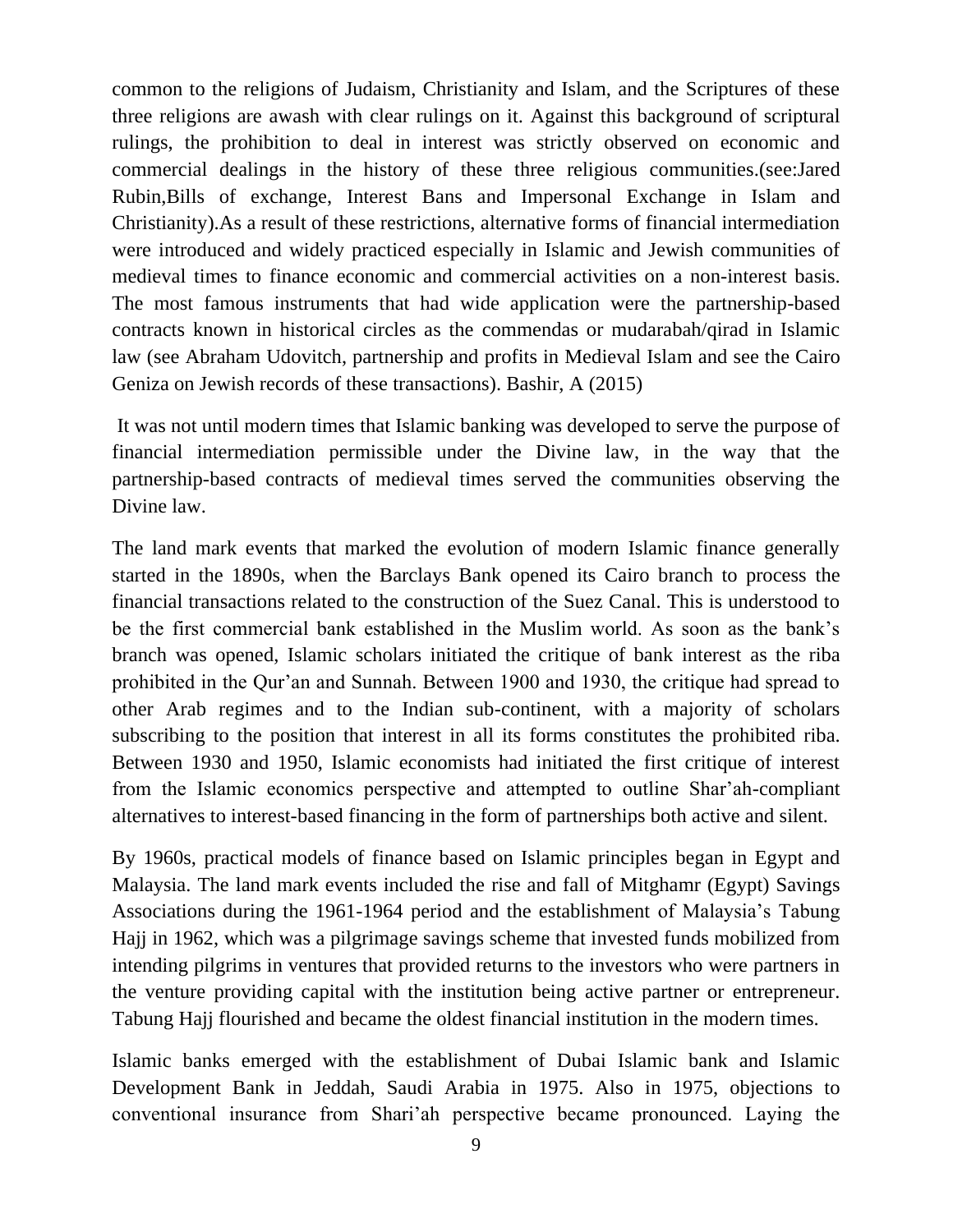ground for an alternative structure called takaful that was similar in a number of ways to mutual insurance institutions famous in United Kingdom (UK). The first takaful company was established in 1979.

In 1980s, more Islamic finance banking institutions were established and significant attention to the nascent industry developed in the West around this time with the IMF publishing working papers on Islamic banking, publications and postgraduate research were on the increase. Islamic mutual funds and other non-banking financial institutions appeared by the middle of the decade.

In the 1990s, Accounting and Auditing Organization for Islamic Financial Institutions (AAOIFI) as the first standard setting organization for the industry was established and started issuing standards right from its inception. Interest in Islamic finance grew in the west with the establishment of various institutions of learning offering courses on Islamic finance. Large conventional international banks like Citibank, Standard Chartered and HSBC started offering Islamic banking services as Islamic windows.

Between 2000 and 2006, Sovereign and corporate sukuk, which are asset-backed or assetbased investment certificates emerged as alternatives to conventional bonds and started increasing rapidly in volume. International Islamic financial infrastructure institutions such as the Islamic Financial Services Board (IFSB), International Islamic Financial market (IIFM), General Council for Islamic Banks and Financial Institutions (CIBAFI), (Arbitration and Reconciliation Centre for Islamic Financial Institutions (ARCIFI), and other commercial support institutions such as the International Islamic Rating Agency (IIRA) and Liquidity Management Centre (LMC), were established. Bashir (2011)

Between 2007 and 2010, more non- Muslim majority countries introduce Islamic finance such as Luxembourg, Singapore, China, Botswana and Kenya. The International Islamic Finance Forum was formed to serve as a platform for the deliberation of issues relevant to the stability of the Islamic financial system and International Islamic Liquidity Management Corporation (IILM) was also formed to offer high quality liquidity instruments to address the liquidity management challenges of Islamic financial institutions. Narayan (2017)

These events have led to the emergence of a vibrant and fast growing financial services industry and they give weight to the financial viability of the industry and the positive impact it portends on its stakeholders.

### **3.4 Key Islamic Finance Instruments**

Central to Islamic finance is the fact that money itself has no intrinsic value. As a matter of faith, a Muslim cannot lend money to, or receive money from someone and expect to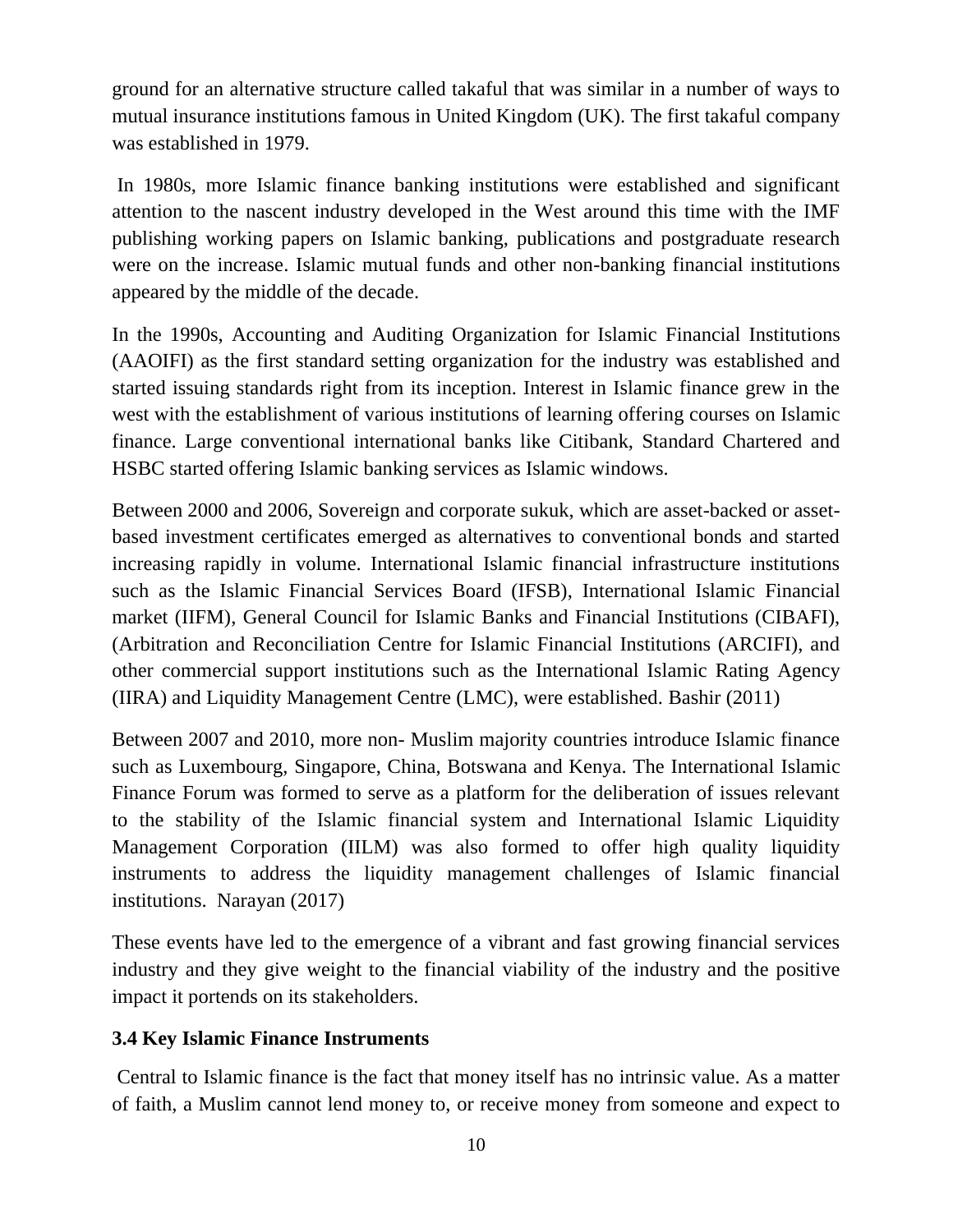benefit. This means that interest is not allowed and making money from money is forbidden. Money must be used in a productive way, by which wealth can only be generated through legitimate trade and investment in assets. The principal means of Islamic finance are based on trading. Any gains relating to the trading are shared between the party providing the capital and the party providing the expertise. As a result, the Islamic banks have developed six main Islamic financing techniques, which are: Mudaraba, Musharaka, Murabaha, Ijara, Istisna and Salam (Karim, 2002).

*1. Mudarabah (Trust financing):* Contracts are profit-sharing agreements, in which a bank provides the entire capital needed to finance a project, and the customer provides the expertise, management and labour. The profits from the project are shared by both parties on a pre-agreed (fixed ratio) basis, but in the cases of losses, the total loss is borne by the bank (Schaik, 2001).

*2. Musharakah (Partnership):* Contracts are similar to joint venture agreements, in which a bank and an entrepreneur jointly contribute capital and manage a business project. Any profit-and-loss from the project is shared in a pre-determined manner. The joint venture is an independent legal entity, and the bank may terminate the joint venture gradually after a certain period or upon the fulfillment of a certain condition (Alam, 2003).

*3. Murabahah (Cost-plus mark-up):* Murabaha financing is based on a mark-up (or cost plus) principle, in which a bank is authorized to buy goods for a customer and resell them to the customer at a pre-determined price that includes the original cost plus a negotiated profit margin. This contract is typically used in working capital and trade financing (Suleiman, 2000).

*4. Ijara (Sale and leaseback):* A bank buys an asset for a customer and then leases it to the customer for a certain period at a fixed rental charge. Shariah (Islamic law) permits rental charges on property services, on the precondition that the lessor (bank) retain the risk of asset ownership.

*5. Salam (Future delivery):* Salam is structured based on a forward sale concept. This method allows an entrepreneur to sell some specified goods to a bank at a price determined and paid at the time of contract, with delivery of the goods in the future.

*6. Istisna (Construction / manufacturing):* Istisna contracts are based on the concept of commissioned or contract manufacturing, whereby a party undertakes to produce a specific good for future delivery at a pre-determined price. It can be used in the financing of manufactured goods, construction and infrastructure projects. All above instruments are based on the principle of riba (interest) prohibition, and all seek to maintain Islamic business ethics. Karim (2002)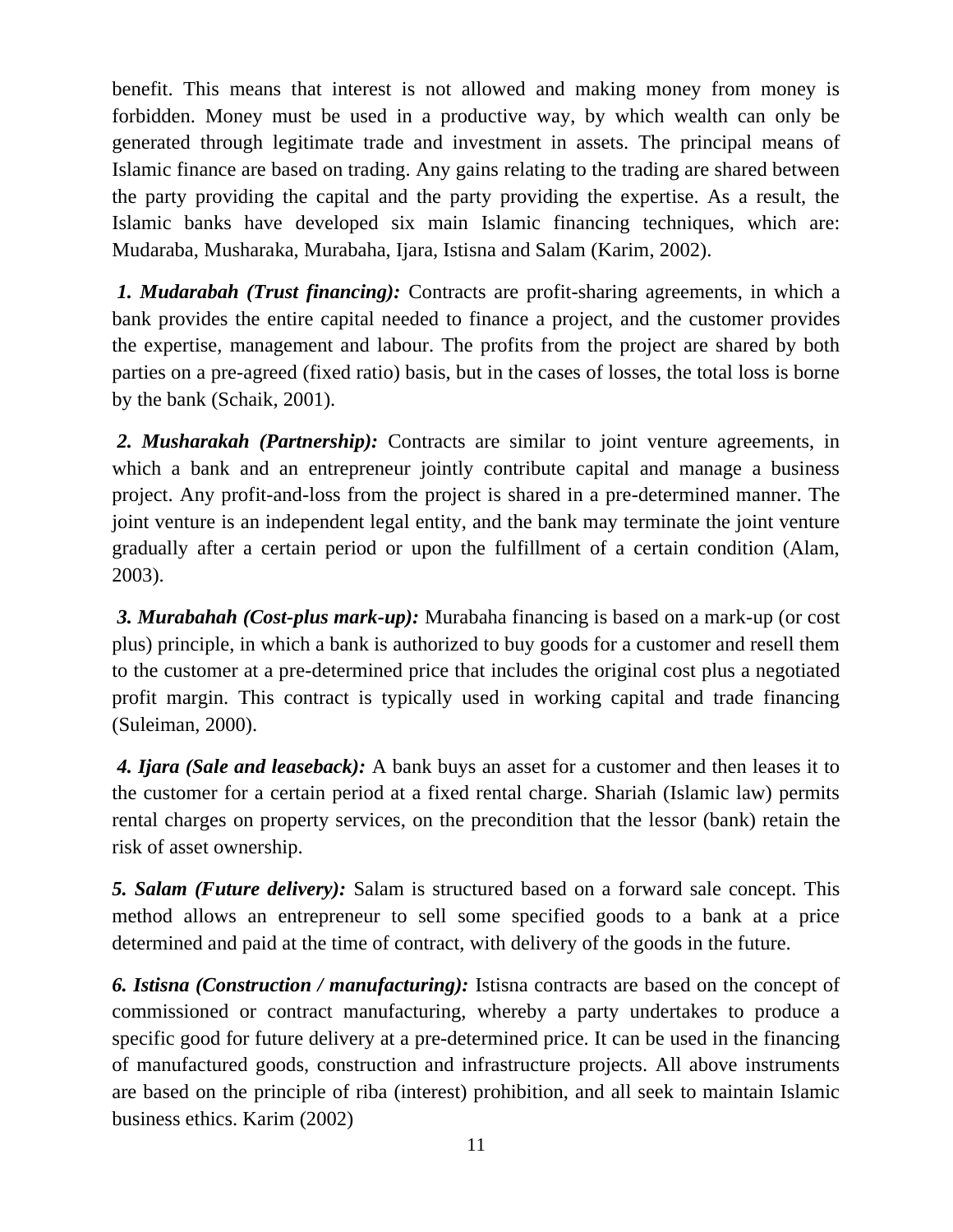Other financing techniques employed in financial transactions based on the nature and demand of the products by the growing public includes the following:

**Musawamah** Is the negotiation of a selling price between two parties without reference by the seller to either costs or asking price. While the seller may or may not have full knowledge of the cost of the item being negotiated they are under no obligation to reveal these costs as part of the negotiation process. This difference in obligation by the seller is the key distinction between Murabahah and Musawamah.

### **Bai'al inah (sale and buy- back agreement)**

Is a financing facility with the underlying buy and sell transactions between the financier and the customer. The financier buys an asset from the customer on spot basis. The price paid by the financier constitutes the disbursement under the facility. Subsequently the asset is sold to the customer on a deferred- payment basis and the price is payable in installments. The second sale serves to create the obligation on the part of the customer under the facility.

**Bai'bitaman ajil (deferred payment sale)** it refers to the sale of goods on a deferred payment basis at a price, which includes a profit margin agreed to by both parties. Like Bai'al inah, this concept is also used under an Islamic financing facility. Interest payment can be avoided as the customer is paying the sale price which is not the same as interest charged on a loan.

**Bai'muajjal (Credit sale)** it means a credit sale. It is a financing technique adopted by Islamic banks that takes the form of murabahah muajjal. It is a contract in which the bank earns a profit margin on the purchase price and allows the buyer to pay the price of the commodity at a future date in a lump sum or in installments. Bai'muajjal is also called a deferred-payment sale.

**Hibah (Gift)** this is a token given voluntarily by a debtor to a debater in return for a loan. Hibah usually arises in practice when Islamic banks voluntarily pay their customers a ―gift‖ on saving account balances, representing a portion of the profit made by using those savings account balances in other activities. This is a voluntary payment made (or not made) at the bank's discretion, and cannot be guaranteed.

**Ju'ala (Service charge)** a party pays another a specified amount of money as a fee for rendering a specific service in accordance with the terms of the contract stipulated between the two parties. This mode usually applies to transactions such as consultations and professional services, fund placements and trust services.

**Kafala (Guarantee)** it is a pledge given to a creditor that the debtor will pay the debt, fine or liability. A third party becomes surety for the payment of the debt if unpaid by the person originally liable.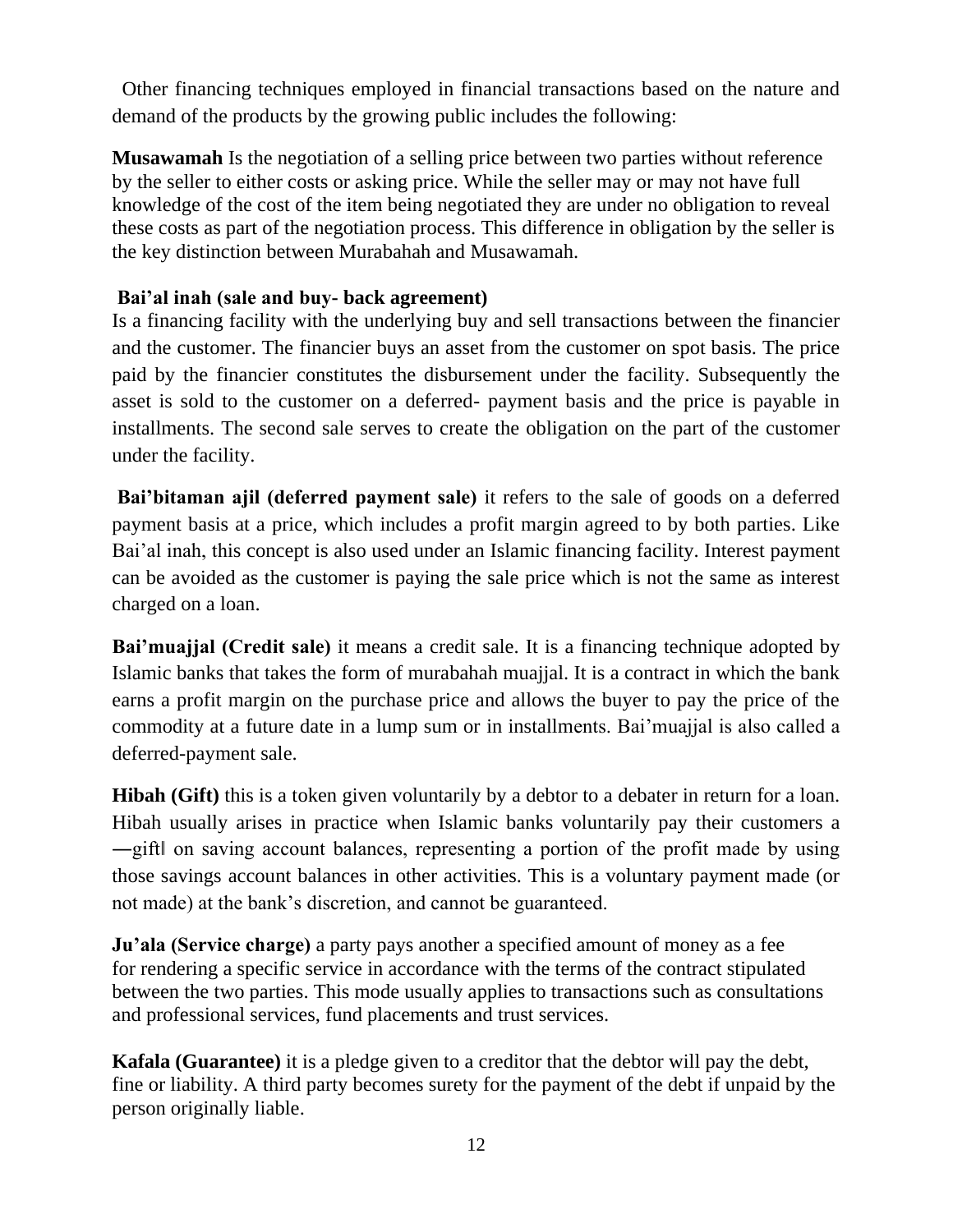**Tawarruq** is a financing hybrid that aims at providing cash or personal finance to a customer. Similar to "buy back," it adds certain goods or assets between the provision of cash to the customer and the customer repayment of a larger sum in the future. *Tawarruq*  consists of a *murabahah* to the purchase orderer plus another agency contract in which the customer authorizes the bank, on behalf of the customer, to sell the same goods purchased on *Murabahah* for cash and hand the money to the customer. *Tawarruq* is exercised on local goods, such as cars or common stocks, or on international commodities in the international exchange markets. In the latter case, a number of spot commodity contracts will be used depending on the amount of financing. Mumtaz H. et al (2015)

#### **4.0 Summary and Conclusion**

Discussions in this unit were focused on the introduction of the Islamic financial system as a nascent industry and its development in terms of assets and geographical spread, which paves the way for its integration into the international financial system as an alternative to conventional financial system. Shari'ah framework for Islamic finance was discussed to aid understanding of its applicability to the Islamic financial system which gives the system its character and shape thereby serving the basic foundation of its principles and operations.

#### **5.0 Self-Assessment Exercise**

Discuss clearly the following**:**

- A. What you understand by the term Islamic Financial system
- B. Advantages of Islamic financial system over the conventional system.
- C. Distinguish between fiqh and Usul-al-fiqh as Shari;ah component

### **6.0 References**

Alam, M.., (2003), Micro Credit through 'Bai-Mujjal", *Mode of Islamic Banking Financing System*, conference of SANABEL (Canada)

Mumtaz Hussain, Asghar Shahmoradi, and Rima Turk (2015): An Overview of Islamic Finance;IMF Working Paper WP/15/120

Narayan, P.K.; Phan, D.H.B (2017): . A survey of Islamic banking and finance literature: Issues, challenges and future directions. Pac.-Basin Finance. J. **2017**, in press.

Iqbal, Z.; Mirakhor, A. (2013): Economic Development and Islamic Finance; World Bank: Washington, DC, USA, Available online: http://dx.doi.org/10.1596/978-0-8213-9953-8 .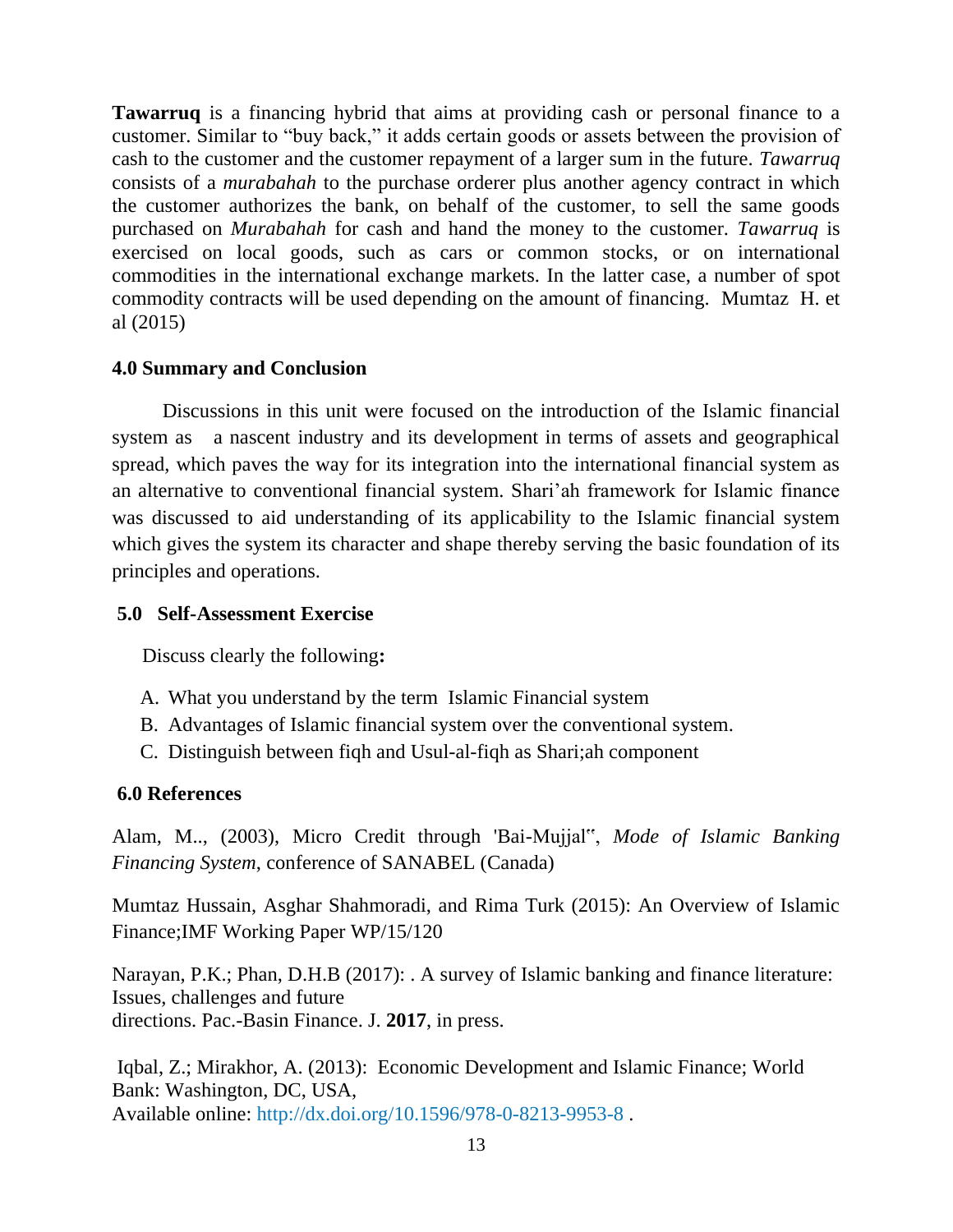Ahmed, A.(2010): Global financial crisis: An Islamic finance perspective. Int. J. Islam. Middle East. Financ. Manag. 2010, 3, 306–320

Bashir A (2015): The role of Regulators in the Development .of Islamic Finance Industry: The Nigerin Case. Unpublished paper presented as public lecture series in IIIBF Bayero university,, Kano Nigeria

Iqbal, Z.; Mirakhor, A (2011). An Introduction to Islamic Finance: Theory and Practice; JohnWiley & Sons Ltd.: Hoboken, NJ, USA, 2011.

Harrison, T.; Ibrahim, E.(2016): Islamic Finance—Principles, Performance and Prospects; Palgrave Macmillan: Basingstoke, UK.

Mohammad A. Laldin (2008): 'Shari'ah & Islamic Jurisprudence", CERT Publication Sdn. Bhd. (612565-D) Kuala Lumpur Malaysia. ISBN-13-978-983-43710-3-6

Schaik, D. (2001), Islamic Banking, *the Arab Bank Review*, 3, 1, 45-52.

Suleiman, M. (2000), Corporate Governance in Islamic Bank, *Islamic Banking*, 1, 1, 99- 116.

Siddiqi, Moin (1999), the Growing popularity of Islamic banking, *Middle East*, London 291, 33-35.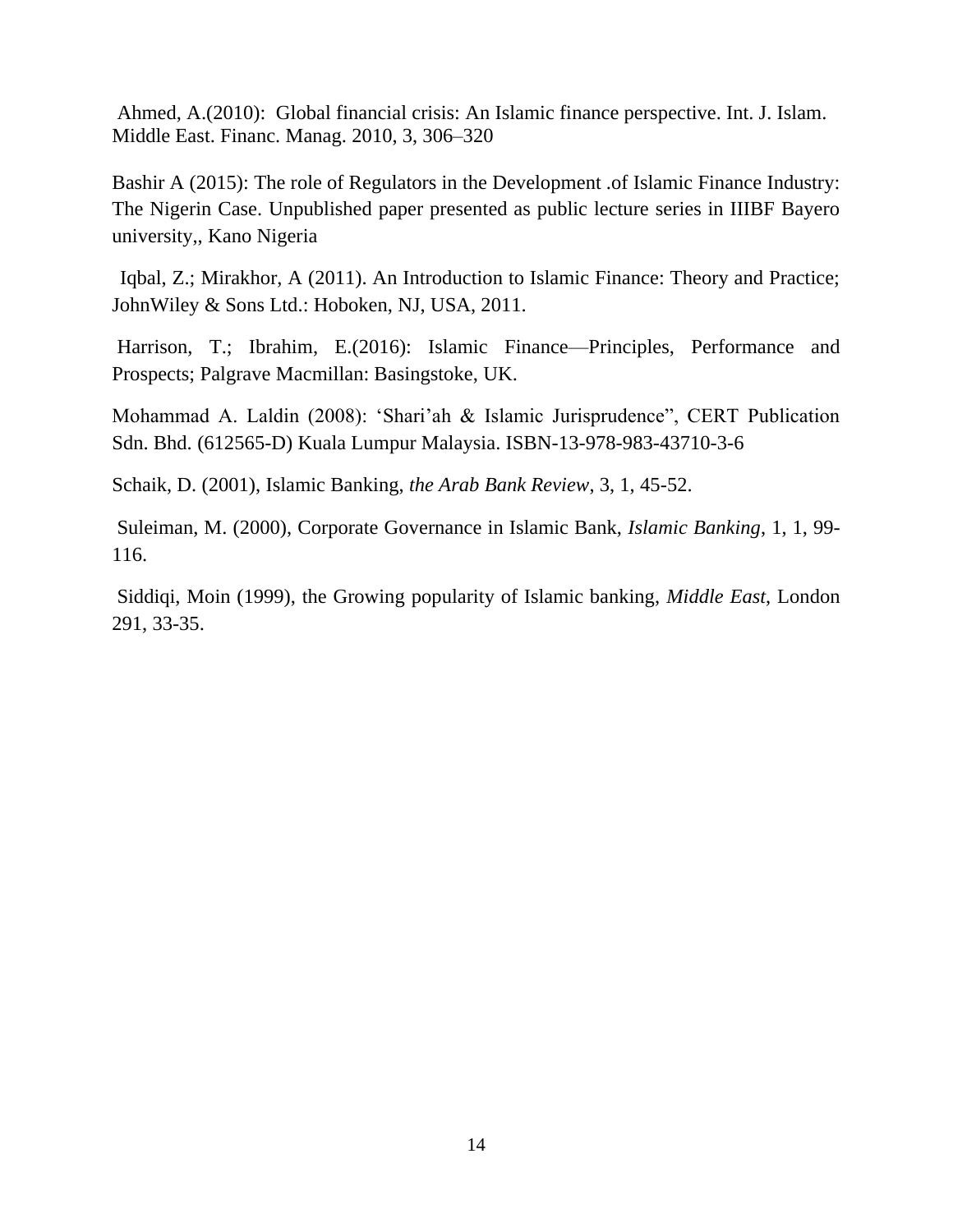### **UNIT TWO: GROWTH DRIVERS OF ISLAMIC FINANCE**

**1.0 Introduction 2.0 Objectives 3.0 Main Content**

 **3.1 Contributive factors to the development of Islamic Finance Globally**

**4.0 Self-Assessment Exercise 5.0 Summary and conclusion 6.0 References**

#### **1.0 Introduction**

There are various reasons that led to the development of Islamic finance as global financial system. This unit intends to give some of these contributive factors to the growth of Islamic finance around the globe.

### **2.0 Objectives**

The aim of this unit is to enhance understanding of the students on the following;

- The major factors that led to the growth of Islamic finance globally
- To show the growth potentials of the Islamic finance industry accrued to different financial segments.
- To appraise the global integration of the Islamic financial system (IFS)

### **3.0 Main Content**

### **3.1 Contributive factors to the development of Islamic Finance Globally**

Islamic finance has become an increasingly integral part of the global financial system. Since the developments of the modern Islamic finance in the 1960s, the IFIs has evolved from a —fringe industryl that catered to the specific banking requirements of the Muslim community to a global industry encompassing banking, insurance and capital market. The Islamic financial landscape has now been dramatically transformed with more diverse players with an extensive range of financial products and services. The rapid expansion of Islamic finance as a viable form of financial intermediation reflects its ability to meet the changing pattern of demand by consumers and businesses, its competitiveness and its ability to withstand the more challenging environment. This has encouraged strong interest from conventional global players from the developed economies that have increased their participation in Islamic financial markets. More recently, there have been increased initiatives to acquire strategic stakes in Islamic financial institutions in different parts of the world. With increased liberalization, the Islamic financial system has become more diversified and the Islamic financial markets have deepened. As a result, Islamic finance has now emerged as among the fastest growing segments in the international financial services industry. Ahmad M (2012)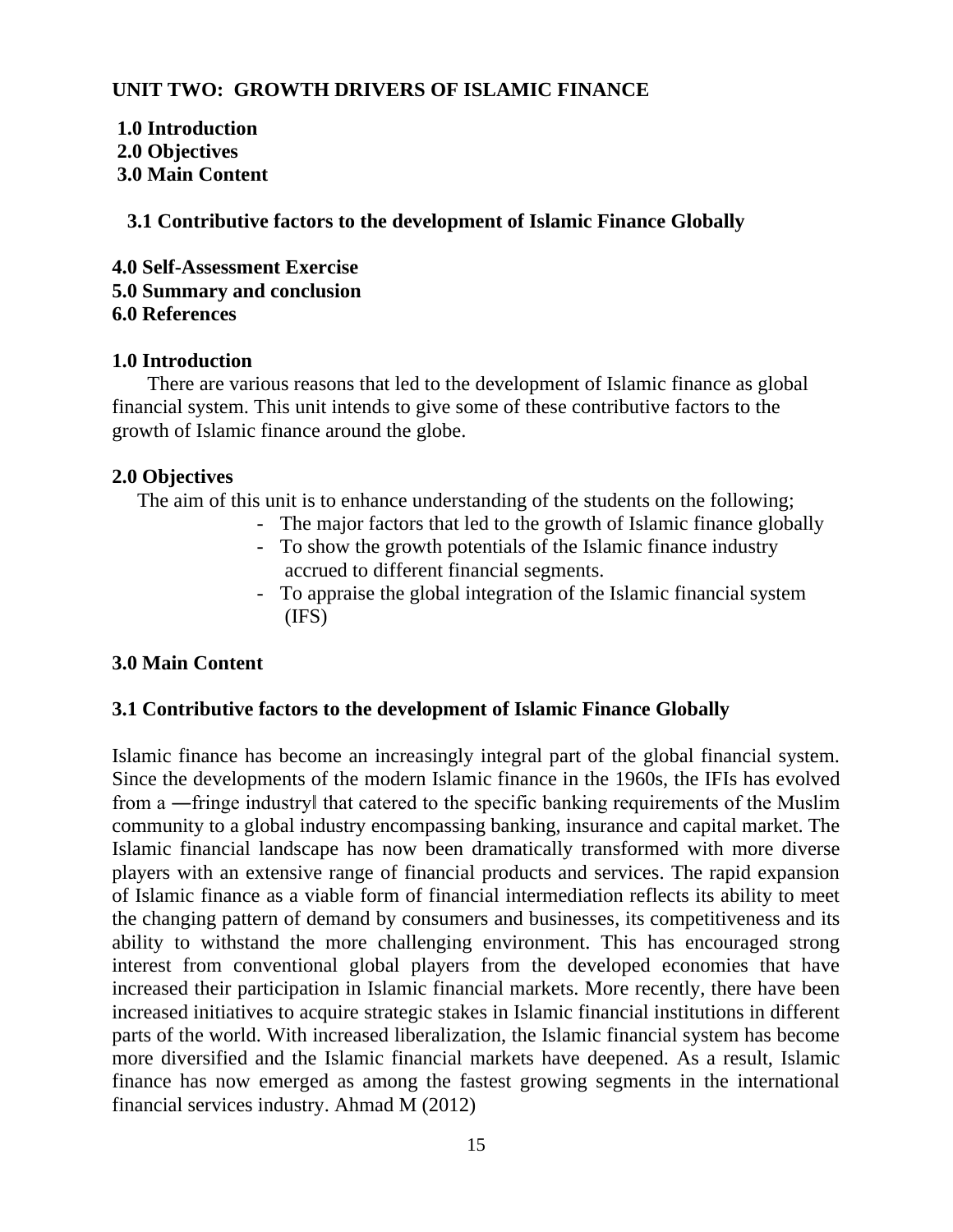A recent report (Thomson Reuters, 2013) identifies four key Islamic market-based drivers of growth of Islamic finance: demographic (large and fast growing young population), economics (growing economies some of which have reached the emerging market status), and Islamic values (values driving business practices), and growing trade among Organization of Islamic Countries.

Four additional global environment-based drivers are also shaping the industry. These include: -- Participation of multinationals in the Islamic economy, seeking growth markets by developed countries.

- Increasing focus on business ethics and social responsibility, and

- The global revolution in communication technology.

 In addition, its rapid development is particularly evident from various dimensions as follows:

- The growing need of Muslims for a *Shari'ah*-compliant financial system seems to drive the growth of Islamic finance. Early Muslims were not familiar with banking operations, and the concept of a bank as a modern institution is new to Islamic societies. Initially, many Muslims did not even understand the extent and importance of banks in their everyday lives, even if living in non-Islamic countries. However, they realized that interest payments from conventional banking were at odds with the prohibited *riba*, they naturally looked for alternative modes of financing. Early initiatives in the 1960s led to the establishment of Islamic financial institutions in Egypt, India, Malaysia, Pakistan, Saudi Arabia, and later in Iran and Sudan, where Islamic finance was adopted as the only financial system countrywide.
- Another dimension of the industry's growth is driven, naturally, by economic growth in the MENA (Middle East and North Africa) region. Over the past decade, the MENA region has witnessed a solid growth path, which in turn has helped the Islamic finance industry, particularly banking assets. The average real GDP growth in the MENA region has been about 4 percent, with the highest growth rate of 11 percent in Qatar and 5.2 percent in Saudi Arabia. Although some argue that rising oil revenues and the real estate boom in some GCC (Gulf Cooperation Council) countries may have also helped the industry to grow, pointedly, real non-oil GDP of GCC countries has expanded, on average, by only 3 percent, while the Islamic finance industry has seen double-digit growth in the past 10 years. Many countries including from Europe, Singapore, and the United States are joining the band wagon to capture capital flows from the Middle East (Hesse, Jobst, and Sole, 2008).
- Political support, better regulatory framework, and a level playing field may have also helped spur the industry's growth, especially in Indonesia, Malaysia, and the MENA region. However, the industry in the MENA region could grow even faster with improvements in regulatory and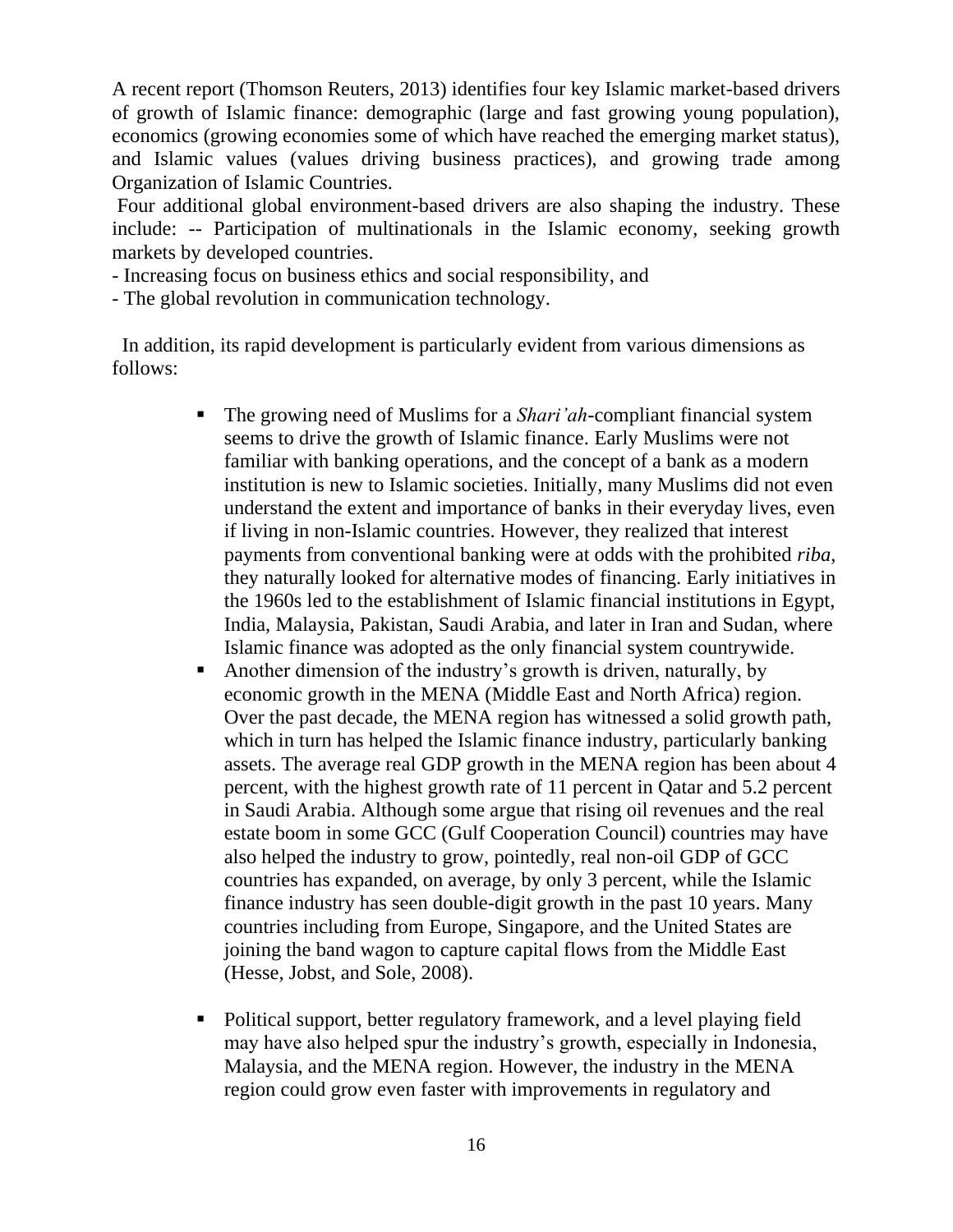supervisory frameworks. Also, a level playing field is a prerequisite for sustainable penetration of the industry.

- From being concentrated in Muslim populated regions, Islamic finance is now viewed as a competitive form of financial intermediation that has drawn significant participation by non-Muslims. For borrowers, it is seen as an alternative means of financing. For investors, it is seen as a new asset class. Islamic finance has thus witnessed exceptional growth, not only in the Muslim world, where its growth is premised on religious and business considerations, but also across the Western world where the growth is driven by commercial and business considerations.
- The nature of the business of Islamic finance has also evolved, from being mainly focused on retail and trade financing to the financing of other commercial business activities. With the emergence of more diverse Islamic financial institutions and the development of the Islamic financial markets, the scope of Islamic finance business has been expanded to include private equity, project finance, the origination and issuance of sukuk, and fund, asset and wealth management activities.
- The importance of the IFS comes to the global financial system only after the global financial crisis occurred in 2008. It has been reported that the continuing volatility in bond and equity markets, combined with the uncertainty surrounding the Euro Zone, has opened up the Islamic finance industry to a new segment of potential investors looking to diversify away from traditional investment. In recent years, growth in Islamic financial assets has generally outperformed conventional financial instruments, particularly following the onset of the financial crisis that has been gripping the world since 2008. The performance and relative stability of Islamic financial institutions during the financial crisis that hit the world in 2008 stems from the distinctive features of the instruments they offer. Islamic finance emphasizes asset backing and the principle of risk sharing, prohibition of interest, ensuring a direct link between financial transactions and real sector activities. The return on savings and investment is closely linked (determined by the real sector, not the financial sector); giving Islamic finance modes a flexible adjustment mechanism in the case of unanticipated shocks. (Chapra, 2008)

#### **4.0 Self-Assessment Exercise**

Give and explain the major factors that contributed to the growth of Islamic finance across the globe.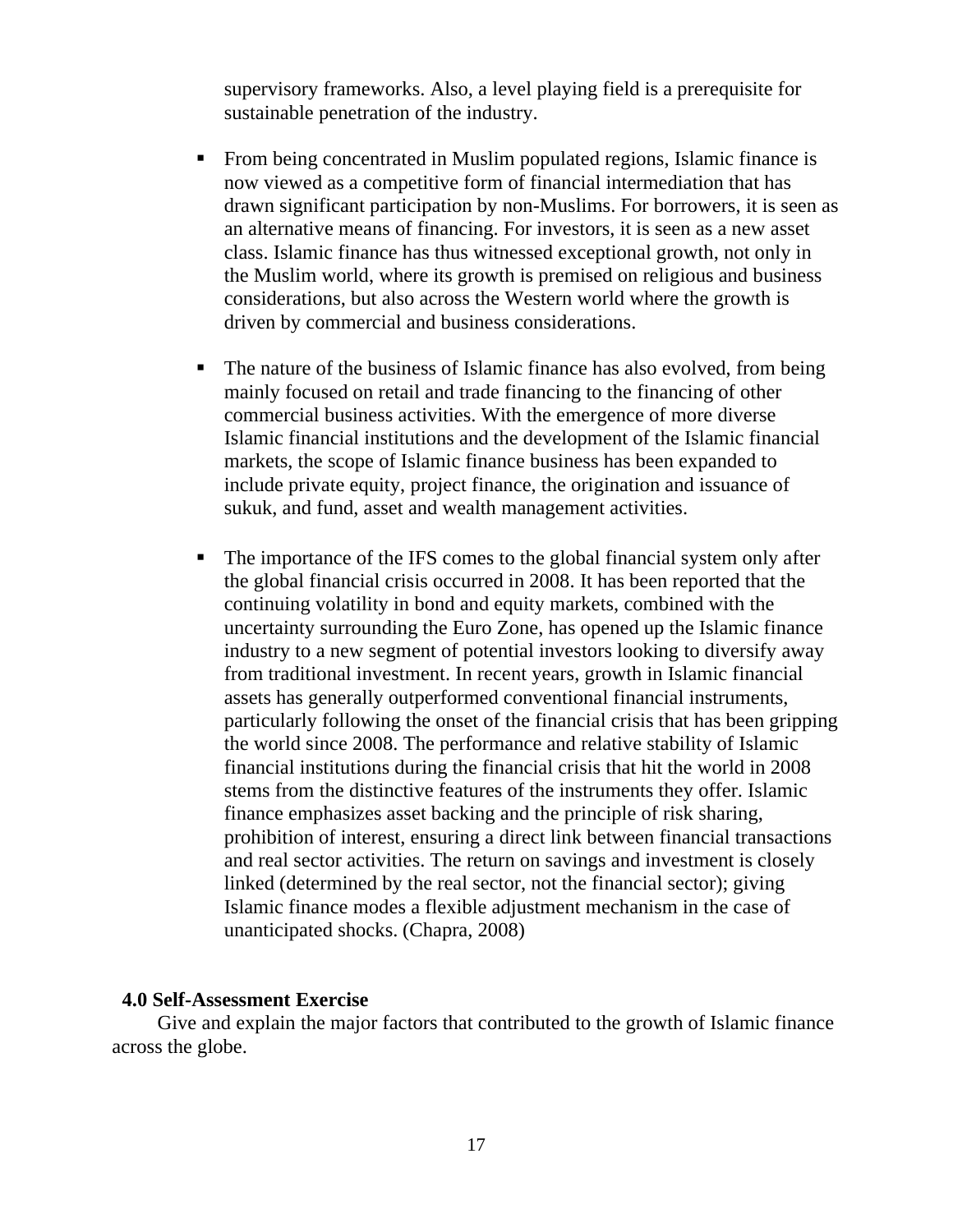#### **5.0 Summary and Conclusion**

In this unit, we have explained clearly the key factors that contributed to the growth and development of IFS across the globe. These drivers are largely attributed to growing concern of the Muslims to practice modes of financing in line with Shari'ah, growth of the wealth of Muslim nations and net wealth individuals especially among the GCC and MENA regions which allows penetration of capital to invest in Islamic finance industry, Market conditions and uncertainties that prevail over time and the ethical features of the system (IFS) paves the way for its integration into the global finance.

#### **6.0 REFERENCES**

Ahmad M. Mashal (2012): ―Islamic Financial in the Global Financial System ‖ Asian Economic and Financial Review Vol.2, No.1, pp.207-223

Chapra, M. Umer. (2008), "The Global Financial Crisis: Can Islamic Finance Help Minimize the Severity and Frequency Of Such A Crisis In The Future?" A Paper for the Forum on the Global Financial Crisis held at the Islamic Development Bank.

Hasan, M. and Dridi, J., (2011), "The Effects of the Global Crisis on Islamic and Conventional Banks: A Comparative Study," *Journal of International Commerce, Economics and Policy*, Vol. 2, No. 2, December 2011.

Hesse, H., A. Jobst, and J. Sole, (2008), "Trends and Challenges in Islamic Finance," *World Economics*, No. 9 Vol. 2, pp. 175–93.

Mumtaz H., Asghar S. and Rima T (2015): "An Overview of Islamic Finance". IMF Working Paper, WP/15/120

Mosab I. Tabash & Raj S. Dhankar ( 2014) **: "**The Relevance of Islamic Finance Principles in Economic Growth". *International Journal of Emerging Research in Management &Technology ISSN: 2278-9359 (Volume-3, Issue-2)*.

Thomson Reuters, (2013): *The State of the Global Islamic Economy 2013 Report*

Warde, I. (2000), Islamic Finance in the Global Economy, *Edinburgh University Press*, Edinburgh.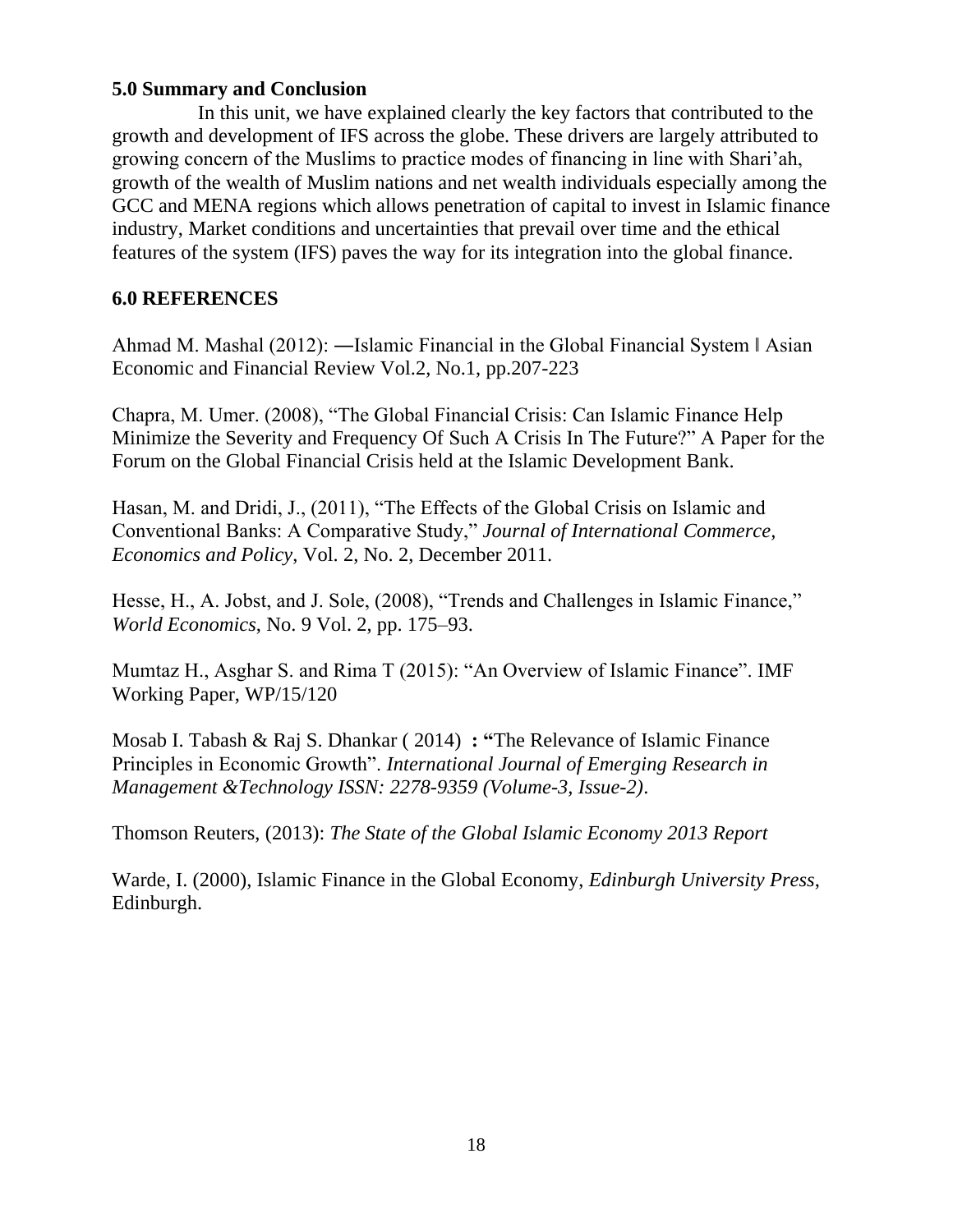### **UNIT THREE: Fundamental Principles of Islamic Finance**

### **1.0 Introduction**

### **2.0 Objectives**

### **3.0 Main content**

# **3.1 Basic Principles of Islamic Finance**

### **1.0 Introduction**

The basic framework for Islamic finance is a set of rules and laws, collectively referred to as Shari'ah, governing economic, social, political, and cultural aspects of Islamic societies. The Shari'ah originates from the rules dictated by the Qur'an and its practices, and explanations rendered (more commonly known as Sunnah) by the Prophet Muhammad (pbuh). Further elaboration of the rules is provided by scholars in Islamic jurisprudence within the teachings in the Qur'an and Sunnah.

### **2.0 Objectives**

Discussions in this unit will explain the basic principles of Islamic finance as provided by the Shari'ah rulings to acquaint the students with the following:

- Understanding of the guiding principles of Islamic finance operation
- The reasons behind certain prohibitions in Islamic finance transactions
- Enhance their knowledge of the Islamic finance dealings
- 

-

# **3.0 Main Content**

### **3.1 Fundamental Principles of Islamic Finance**

The fundamental principles of an Islamic financial system can be summarized as follows:

# **3.1.1 Prohibition of interest**

*Prohibition of Riba (interest):* Riba is an Arabic word for "growth" or "increase" and denotes the payment or receipt of interest for the use of money. The Qur'an expressly forbids riba, which includes any payment of interest (not only excessive interest) on monetary loans. The Quran states, "O You who believe! Fear Allah and give up what remains of your demand for usury, if you are indeed believers." Usury encompasses any payment of interest. Muslim scholars have interpreted riba to mean any fixed or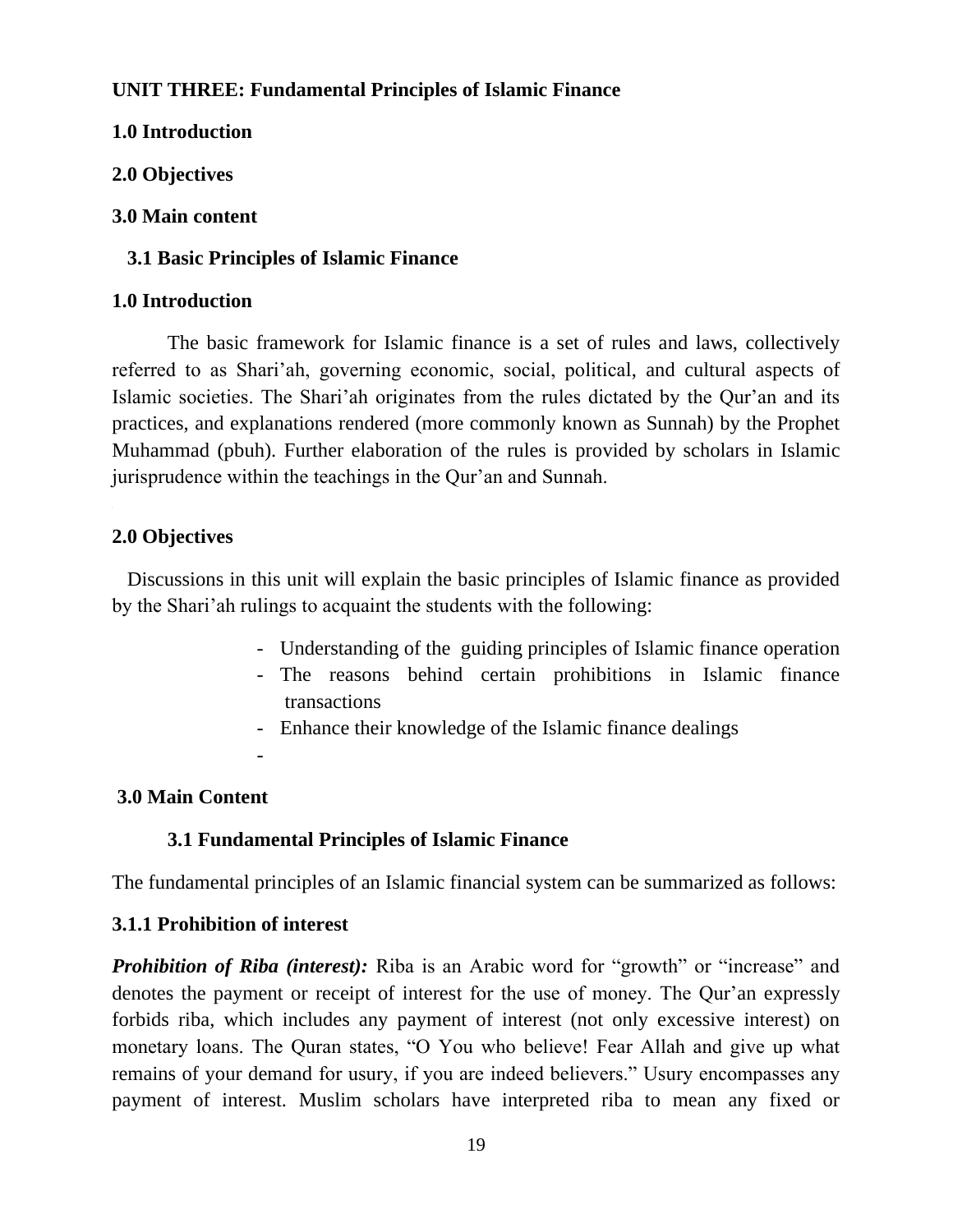guaranteed interest payment on cash advances or on deposits (Mahmud, 2004).In prohibiting riba, Islam seeks to foster an environment based on fairness and justice. A loan with a fixed return to the lender, regardless of the outcome of the borrower's course of action is viewed as unfair. Riba is also believed to be exploitative and unproductive because it is considered to represent sure gain to the lender without any possibility of loss as well as a reward in return for no work. These factors are believed to lead, in turn, to inflation and unemployment and to stifle the social and infrastructural development of a nation. Dependence on interest prevents people from working to earn money, since the person with dollars can earn an extra dollar through interest, either in advance or at a later date, without working for it. The value of work will consequently be reduced in his estimation, and he will not bother to take the trouble of running a business or risking his money in trade or industry. This will lead to depriving people of benefits, and the business of the world cannot go on without industries, trade and commerce, building and construction, all of which need capital at risk. Further, permitting the taking of interest discourages people from doing well to one another, as is required by Islam. If interest is prohibited in a society, people will lend to each other with goodwill, expecting back no more than what they have loaned, while if interest is made permissible, the needy person will be required to pay back more on loans (than he has borrowed), weakening his feelings of great good will and friendliness toward the lender. (This is the moral aspect of the prohibition of interest). Finally, the lender is very likely to be wealthy and the borrower poor. If interest is allowed, the rich will exploit the poor, and this is against the spirit of mercy and charity, (This is the social aspect of the prohibition of interest). Thus, in a society in which interest is lawful, the strong benefits from the suffering of the weak.

As a result, the rich become richer and the poor become poorer, creating socio-economic classes in the society separated by wide gulfs. Naturally, this generates envy and hatred among the poor toward the rich, and contempt and callousness among the rich toward the poor. Conflicts arise, the socio-economic fabric is rent, revolutions are born, and social order is threatened (Warde, 2000). Recent history illustrates the dangers to the peace and stability of nations inherent in interest-based economies. Friedman (1969) has demonstrated that a zero nominal interest rate is a necessary condition for an optimal allowance of resources. Fixing a zero interest rate, traders will have no reason to substitute real resources for money, so more resources will be conducted to investments. Therefore, when fixing a positive price for money, traders would economize money for a fixed return and to reduce their transaction costs. It is demonstrated empirically that zero interest rate is both necessary and sufficient for efficient allocation in general equilibrium models (Wilson, 1979). Thus, Islam prohibits interest in the finance system to promote economic and social justice.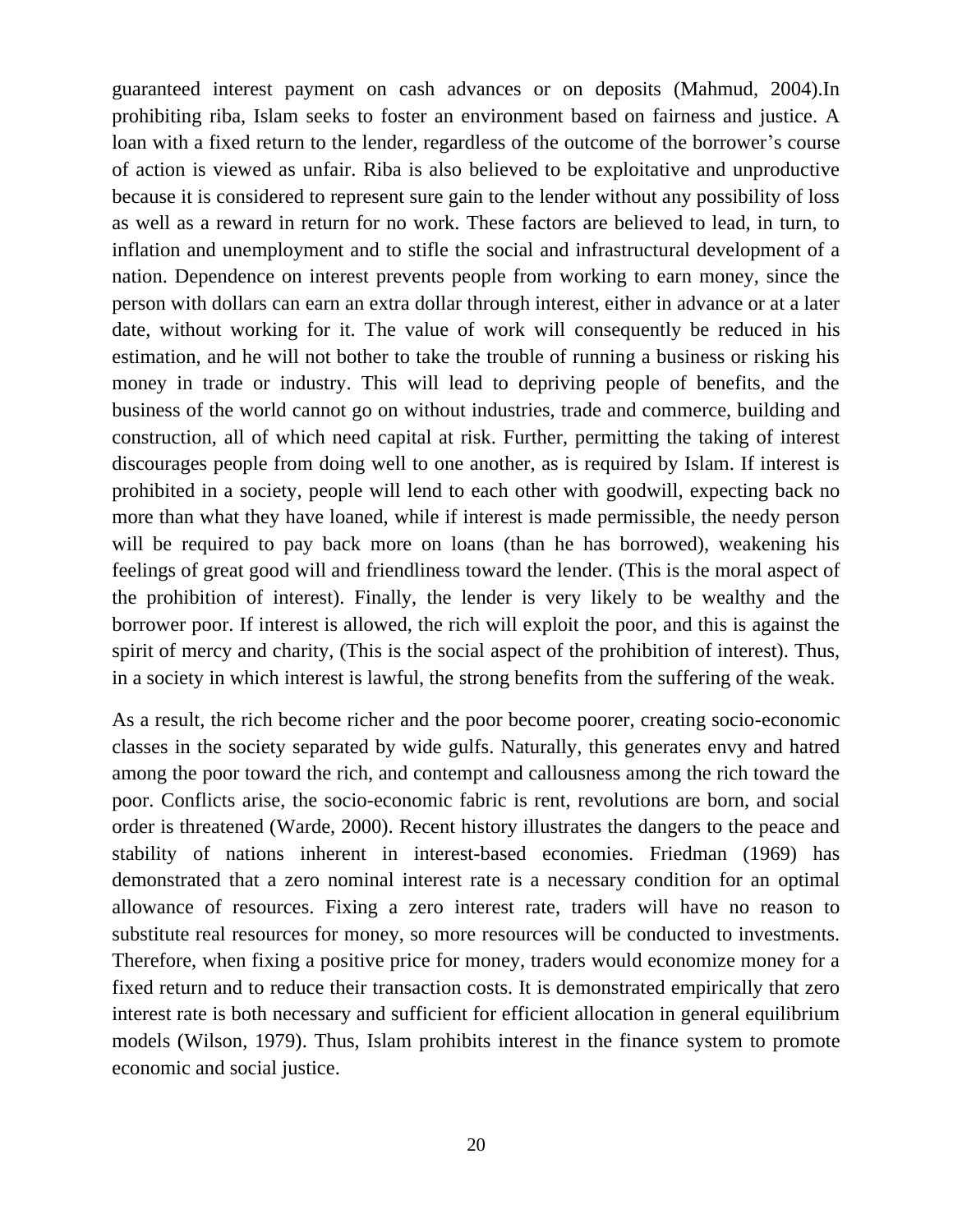## **3.1.2 Risk and Return sharing**

Shari'ah prohibits Muslims from earning income by charging interest but permits income generation through the sharing of risks and rewards between the parties to a transaction (no pain no gain strategy). This profit sharing mechanism is believed to encourage people to become partners and work together rather than to enter into a creditor–debtor relationship. Partnership promotes mutual responsibility for the outcome of the financed project, which is believed to increase the likelihood of success of the venture. A tangential aim of the partnership approach is to help increase the growth of successful projects, also provide stimulus to the economy. On their analysis Cihák and Hesse (2008), proved that Islamic financial system is financially stronger and less risky than conventional banks. In the conventional system, a depreciation of assets due to an exogenous shock downgrade the bank Equity capital, since its depositors have fixed value securities (the deposits), and which may lead to risks to cause the bankruptcy. In an Islamic system, the possessors of investment accounts don't have fixed value securities, in macroeconomic or bank-specific crises investment depositors automatically share the risk, which allows an adjustment of the liability, in case of asset reduction.

# **3.1.3 Prohibition of speculative behavior**

Islamic finance prohibits transactions featuring speculation including extreme uncertainties, gambling, and risks. Therefore, transactions in Islamic finance should be backed by real assets.

Shariah prohibits financial transactions that involve Gharar, which is often translated as "deception," "excessive risk," or "excessive uncertainty". Gharar refers to any transaction of probable items whose existence or characteristics are not certain, due to lack of information, ignorance of essential elements in the transaction to either party, or uncertainty of the ability of one party to honor the contract. The Islam has forbidden the purchase of the unborn animal in the mother"s womb, the sale of the milk in the udder without measurement, the purchase of spoils of war prior to distribution, the purchase of charities prior to their receipt, and the sale of fish in the sea. All Islamic finance scholars agree that Gharar should be avoided in commercial exchange contracts. As Islamic Shariah forbids riba (interest) because it leads to exploitation and injustice in the society, it also forbids Gharar in any transaction to protect the two parties from deceit, ignorance, and uncertainty. All Islamic financial and business transactions must be based on transparency, accuracy, and disclosure of all necessary information, so that no one party has advantages over the other party. Islam has clearly forbidden all business transactions, which cause injustice in any form to any of the parties. It may be in the form of hazard leading to uncertainty in any business, or deceit or fraud or undue advantage. The rationale of Prohibition of Gharar is to ensure full consent and satisfaction of the parties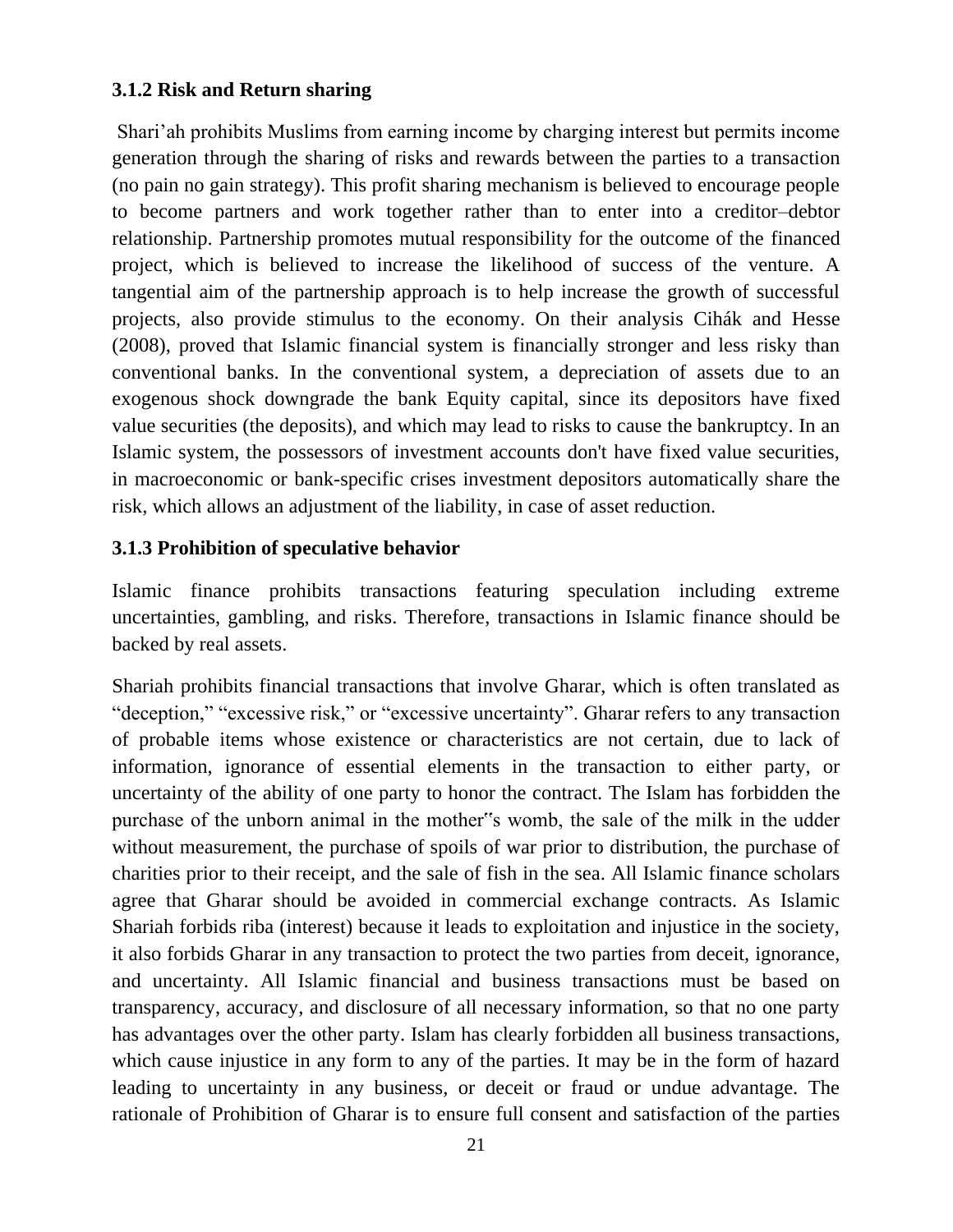in a contract. Without full consent, a contract may not be valid. Full consent can only be achieved through certainty, full knowledge, full disclosure, and transparency. Tabash et al (2014)

# **3.1.4 Sanctity of contracts**

Islam teachings uphold contractual obligations and related disclosure of information as a sacred duty. Full disclosure is intended to reduce financial speculation (gambling), which is strictly prohibited by Islam, by providing as much information as possible for investors to make accurate assessments about the risks and rewards of an investment. The conditions that are necessary for a contract to be valid include a competent understanding of the underlying assets and the profit-sharing ratio, as well as the presence of a willing buyer and seller. Contracts must also not offend Islamic religious and moral principles; if they do, they will be deemed illegal and unenforceable (Shanmugam, 2009).

# **3.1.5 Shari'ah-approved activities**

Islamic finance integrates Islamic moral and ethical principles and, as such, prohibits financing harmful products and activities. For example, Islamic banks prohibit financing to such industries as alcoholic beverages, tobacco, casinos, and pornography. Islamic banks do not participate in financing activities that are harmful to society and that would consequently hinder development. Project finance, which puts emphasis on equity participation in transactions involving real assets, is natural fit for Islamic finance. By following this principle, Islamic banks improve the productivity in the economy and reduce the social and economic costs of such harmful products and services (Siddiqi, 1999). To ensure that all products and services offered are Shar'iah compliant, each Islamic bank has an independent Shari'ah supervisory board.

# **3.1.6 The usage of money as potential capital**

Money is treated as "potential" capital - that is, it becomes actual capital only when it joins hands with other resources to undertake a productive activity. Islam recognizes the time value of money, but only when it acts as capital, not when it is "potential" capital. Money is a means for conducting transactions and not a commodity to be traded. Islam recognizes money as a medium of exchange and prohibits the sale of money as a commodity. The Islamic concept of money is such that the value of money is the reflection of the value of the commodity and has no value of its own. Therefore, it is not to be traded but to be used as a medium of exchange in order to facilitate the transactions undertaken by the society.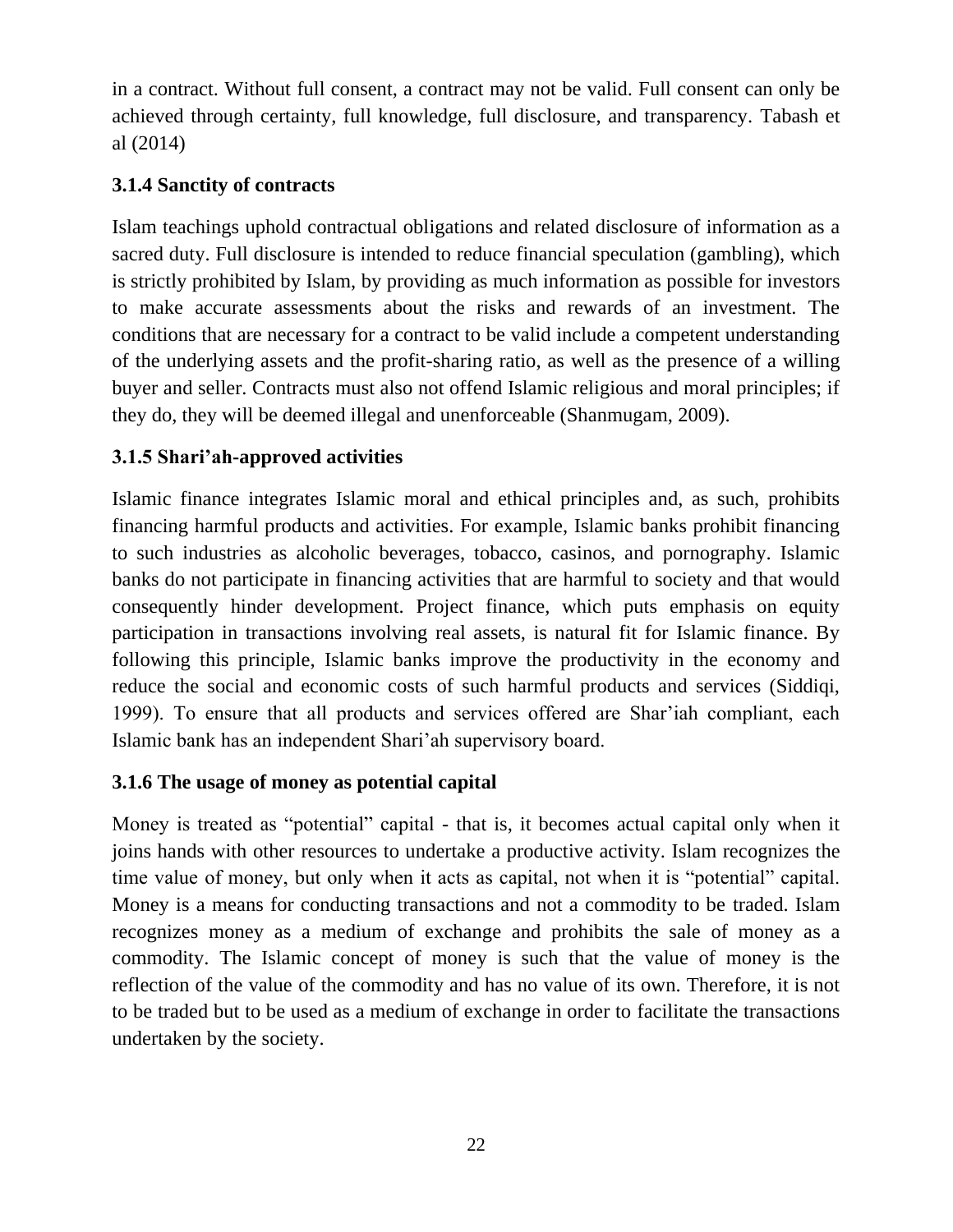### **4.0 Tutor-Marked Assignment**

Examine the implications of the Fundamental Principles of Islamic finance to social welfare.

### **5.0 Summary and Conclusion**

In this unit, we have discussed basic principles that guide the operation of Islamic financial system. We have also stated the reasons/rationale for the application of these principles to enhance social welfare and productivity. We expect these discussions to create knowledge and understanding of the workings of the Islamic financial system to students.

### **6.0References/Further Readings**

Abdul G. I (2010): "Money Islamic Banks and the Real Economy", Cengage Learning Asia Pte Ltd. Singapore. ISBN-10: 981-4253-99-4, ISBN-13: 978-981-4253-99-4

Cihák, Martin and H. Hesse, (2008), Islamic Banks and Financial Stability: An Empirical Analysis, *International Monetary Fund (IMF),* Working Paper 08/16.

Friedman, Milton, (1969). The Optimum Quantity of money. *In The optimum quantity of money and other essays,* 1–50.Chicago.

Mahmud, Ahmed, (2004), Islamic versus Traditional Banking in Arab Region: Premises and Promises. Paper submitted to the international seminar on "*The Prospect of Arab Economic Cooperation*" in Alexandria, Egypt (16–18 June).

Mosab I. Tabash & Raj S. Dhankar ( 2014) **: "**The Relevance of Islamic Finance Principles in Economic Growth". *International Journal of Emerging Research in Management &Technology ISSN: 2278-9359 (Volume-3, Issue-2)*

Shanmugam, B. (2009), A Primer on Islamic Finance, p. 8, first edition, Lois Carrier.

Saiful Azhar, R. (2010.) *Critical Issues in Islamic Banking and Financial Markets: Islamic Economics, Banking and finance, investments, takaful and financial planning,* Dinamas publishing, Kuala Lumpur, Malaysia.

Siddiqi, Moin (1999), the Growing popularity of Islamic banking, *Middle East*, London 291, 33-35. [19]

Warde, I. (2000), Islamic Finance in the Global Economy, *Edinburgh University Press*, Edinburgh [20]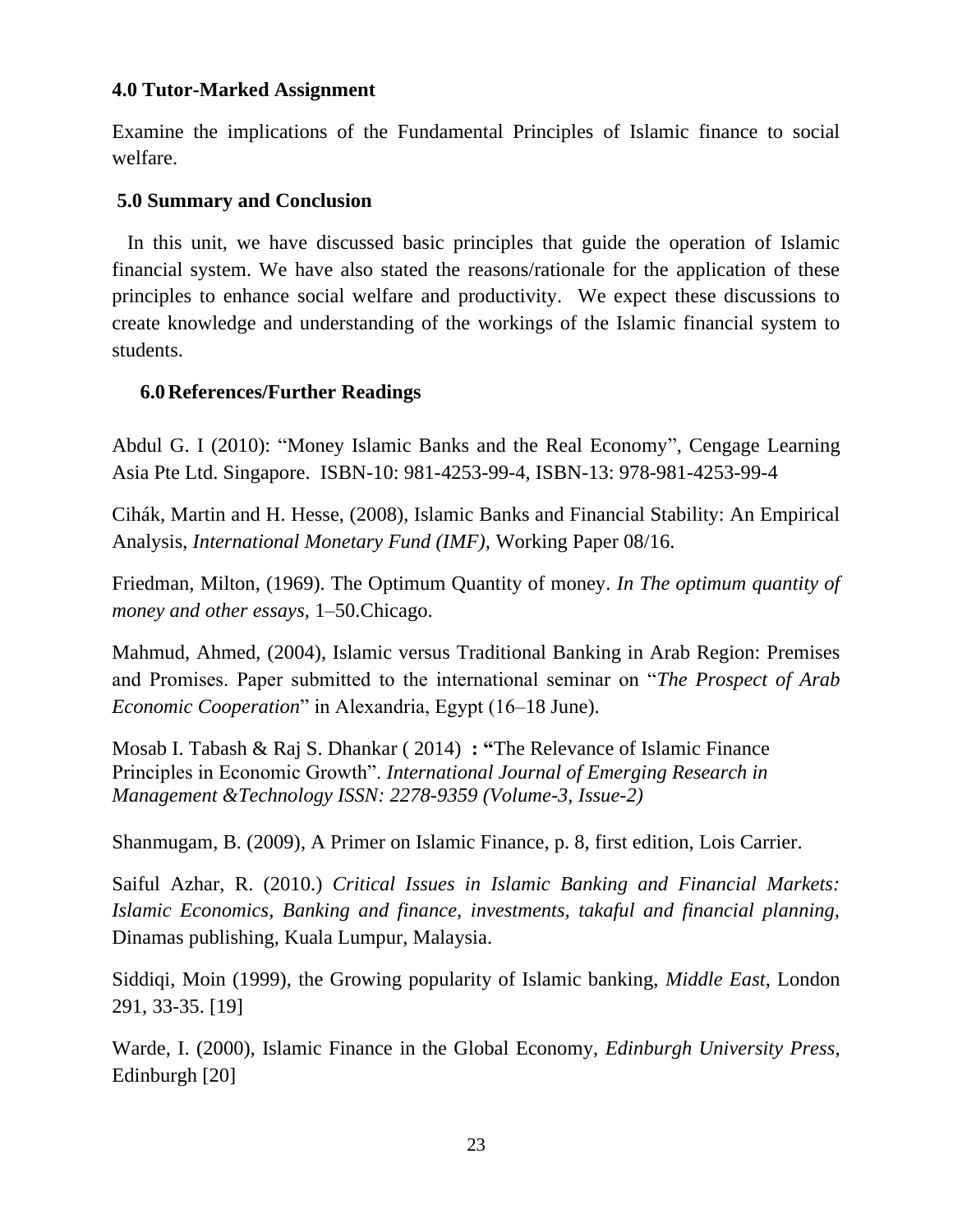Wilson, C. (1979), an Infinite horizon model with money, In: Green, J.R., Scheinkman, and J.A. (Eds.), *General Equilibrium, Growth, and Trade: Essays in Honor of Lionel McKenzie*. Academic Press, New York.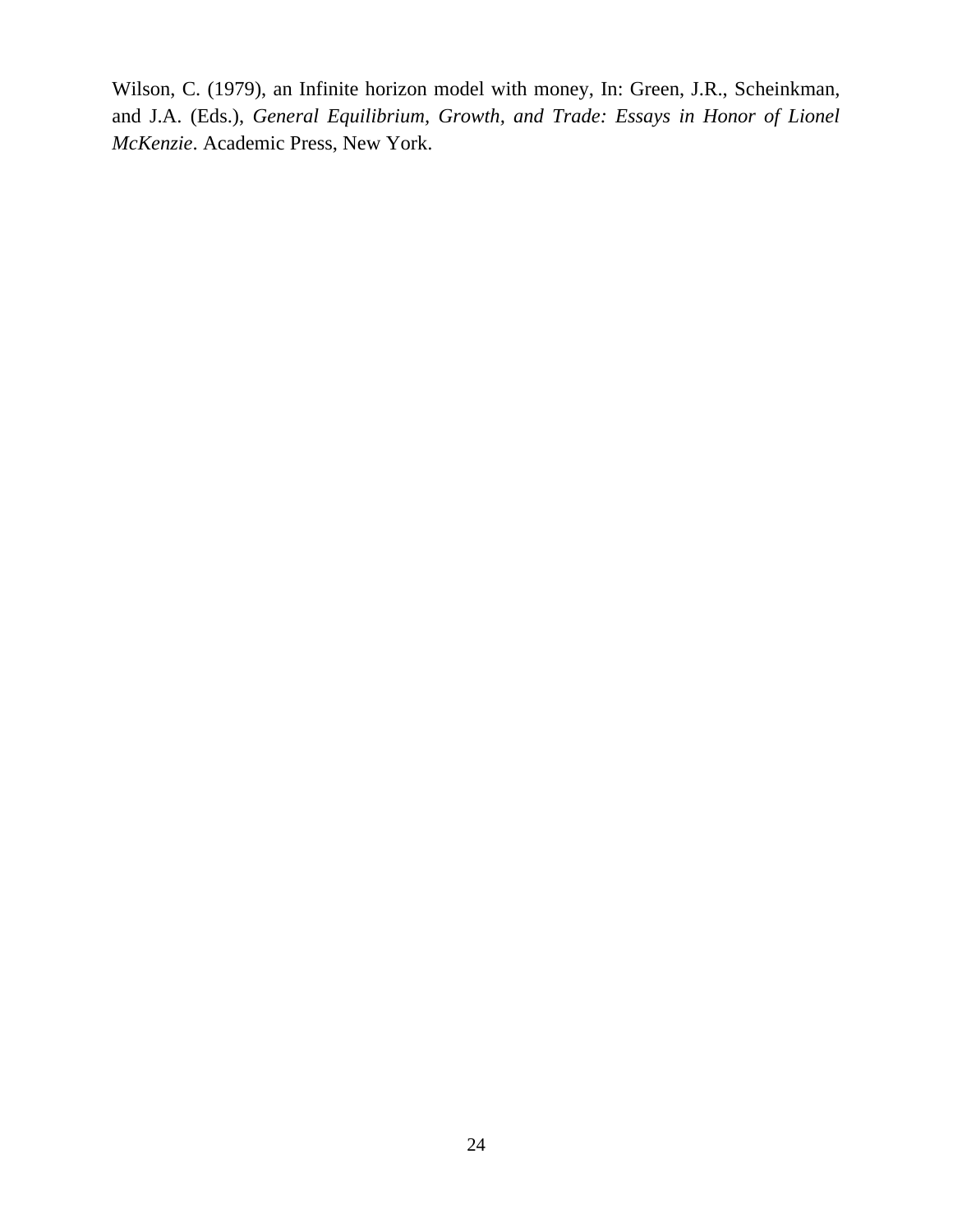### **UNIT FOUR: MODELS OF ISLAMIC FINANCE**

**1.0 Introduction 2.0Objectives 3.0Main Content 3.1 Single Islamic Banking System 3.2 Dual System 3.3 Hybrid System 4.0Summary and conclusion 5.0Self- study Question 6.0 References** 

#### **1.0 Introduction**

In this unit, an explanation of the types of Islamic financial system models being practiced across the globe will be presented. Basically, there are three models in practice based on the peculiarities of the countries regulations. These are single, dual and the hybrid system.

### **2.0 Objectives**

This unit is designed to achieve the following:

- Introduces the various model practiced in Islamic finance industry around the globe
- Enable the students to identify the right models in practice in various countries of world
- To be able to distinguish between the models as far practice by the students

## **3.0 Main Content**

#### **3.1 Single Islamic finance model**

This exists where only single laws and regulations prevail in a jurisdiction i.e either conventional or Islamic. Single Islamic financial system is practiced where only Islamic laws (Shari'ah) exist in the nation, example Iran, Sudan. It consists of Islamic financial institutions (central banks, banks and non-banks) and financial markets and their regulators (securities and exchange commissions). All regulatory and supervisory provisions are issued in line with the Shari'ah principles. In the early 1980s, Pakistan, Sudan and Iran were among the first to adopt a single banking system that sought to fully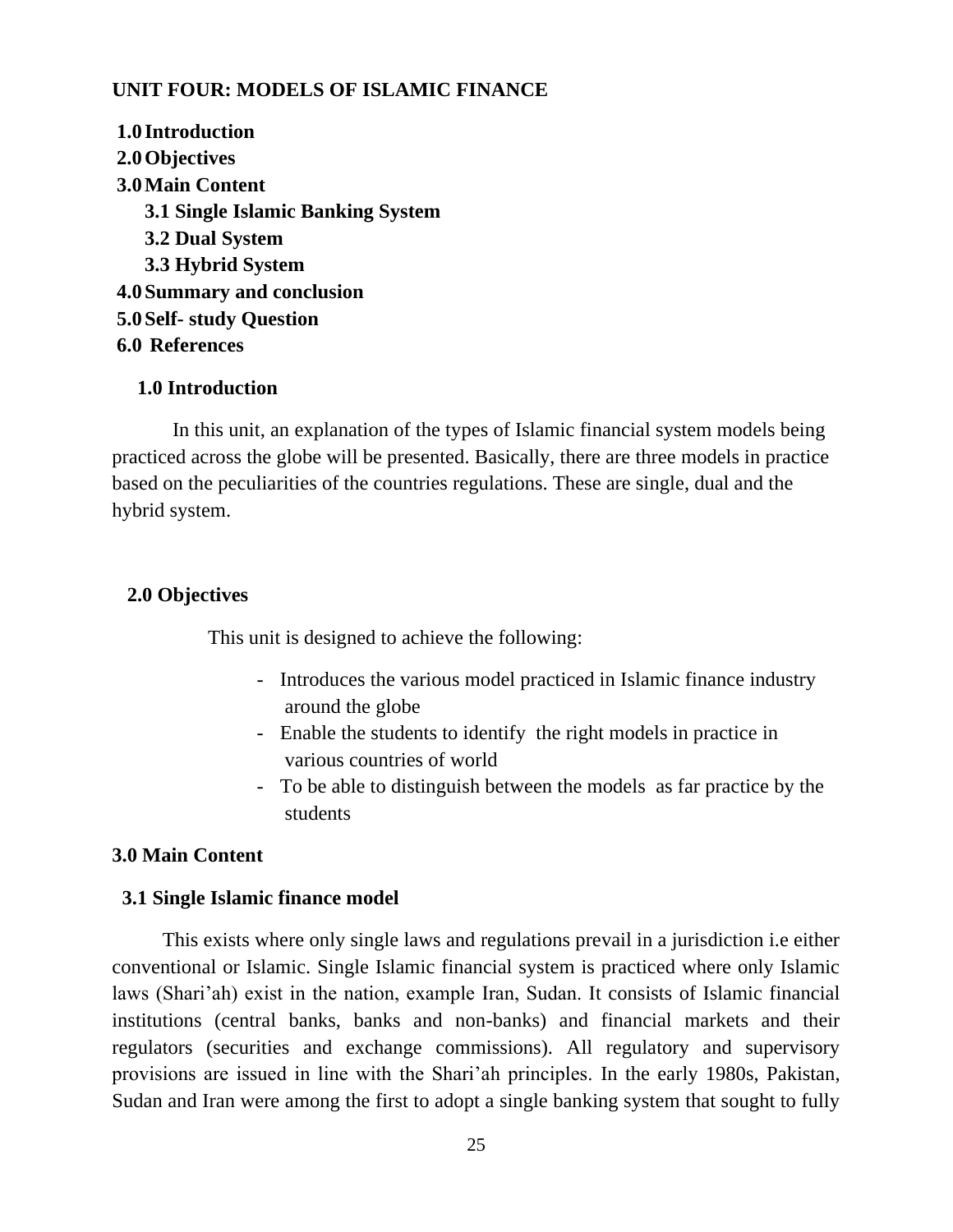implement Shari'ah principles. Within a short period of time all financial institutions in these countries had to comply with Shari'ah principles and exclusively provide Shari'ahcompliant financial services. Other countries, including Malaysia, United Arab Emirates, Kuwait and Bahrain adopted a more gradual approach that lead to the creation of a dual banking system. Kabir, Rasem & oseni (2013)

### **3.2 Dual System**

Islamic and conventional laws coexist in one jurisdiction, example Malaysia, Bahrain, Indonesia, and Brunei. Islamic Banking Act and Takaful Act coexist alongside with Banking and Financial Institutions Act and Insurance Act respectively. Within this category, there are variations with regard to the role of regulators in Shari'ah compliance.

### **3.3 Hybrid System**

Amendments made to specific sections of rules and regulation with regard to the financial markets to make it Islamic finance friendly, examples Singapore, UK

### **4.0 Summary and Conclusion**

The development of Islamic finance is a worldwide occurrence, but each jurisdiction adopts varying approaches to develop the Islamic financial system. The success of each model depends on the regulatory framework of the jurisdiction in question.

#### **5.0 Self- Assessment Exercise**

Distinguish between hybrid and dual Islamic financial system with examples.

#### **6.0 References**

ISRA Bulletin (2009), vol.2, p.2

Kabir, H. Rasem N. K. & Oseni, U.A. (2013): Introduction to Islamic Banking & Finance

Principles and Practice. Pearson Education Limited, Edinburgh Gate, China.

Moinuddin, C. (N.d). An introduction to Islamic Finance: A different perspective on

global business, HSBC Amanah, Malaysia.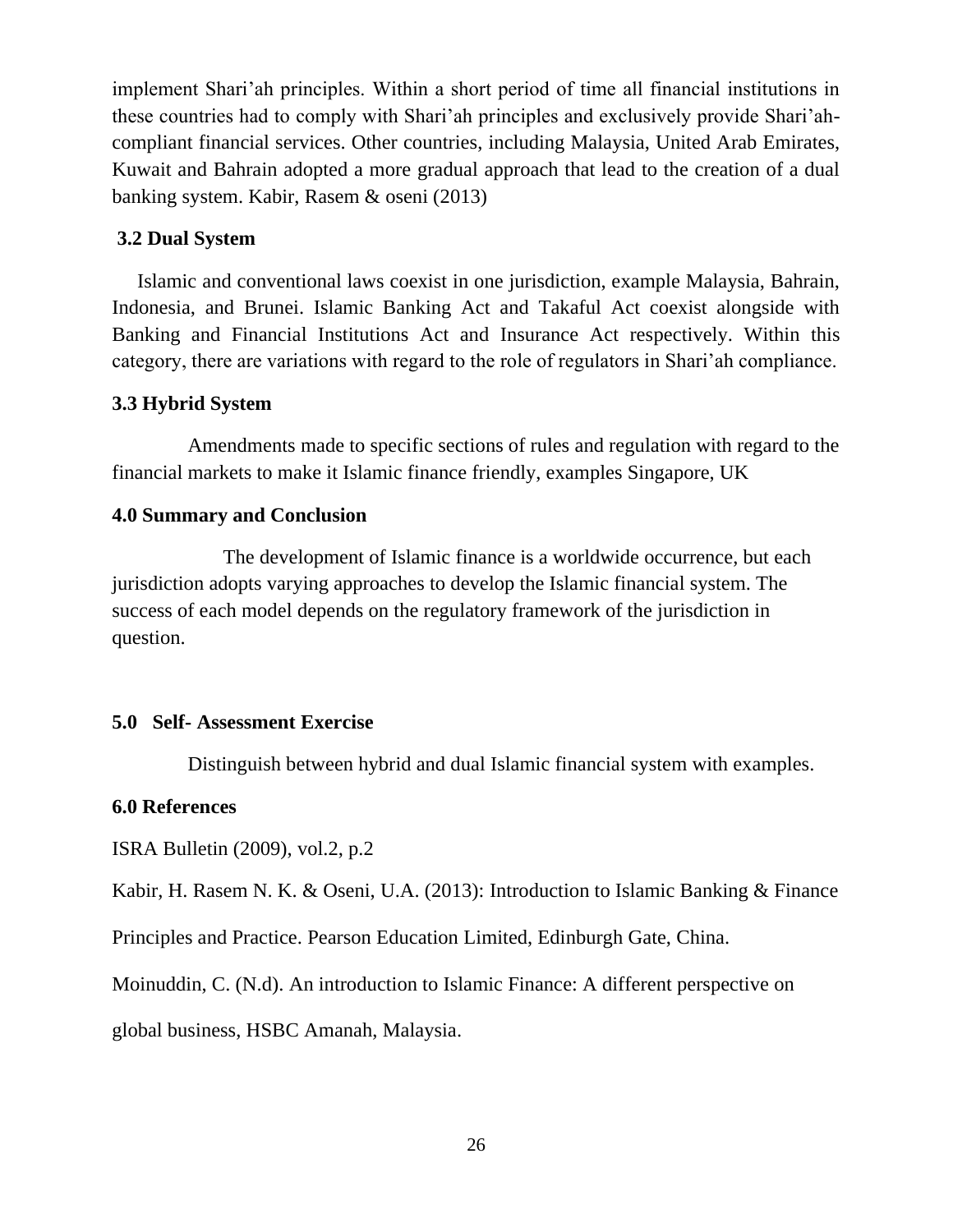# **MODULE 2: STRUCTURE OF ISLAMIC FINANCIAL SYSTEM**

**UNIT ONE: Islamic Financial Institutions (IFIs)**

**UNIT TWO: Islamic Financial Markets**

**UNIT THREE: Islamic Financial Instruments**

**UNIT FOUR: Challenges facing Islamic Financial Institutions** 

# **UNIT ONE: ISLAMIC FINANCIAL INSTITUTIONS**

| <b>Content</b>                                            |
|-----------------------------------------------------------|
| 1.0 Introduction                                          |
| 2.0 Objectives                                            |
| <b>3.0 Main Content</b>                                   |
| 3.1 Meaning and Nature of Islamic Financial Institutions  |
| <b>3.2 Role of Islamic Financial Institutions</b>         |
| 3.3 Characteristics of the Islamic Financial Institutions |
| <b>4.0 Self-study Questions</b>                           |
| <b>5.0 Summary and Conclusions</b>                        |
| <b>6.0 References/Further Readings</b>                    |

# **1.0 Introduction**

In this unit, we will discuss the Islamic financial institutions as intermediaries in the Islamic financial system, their roles and basic characteristics that distinguish them with the conventional financial institutions.

# **2.0Objectives**

At the end of the study**,** students are expected to understand the following:

- Islamic financial institutions operating within the Islamic Financial System
- The role Islamic financial institutions play in financial intermediation
- The key characteristics of Islamic institutions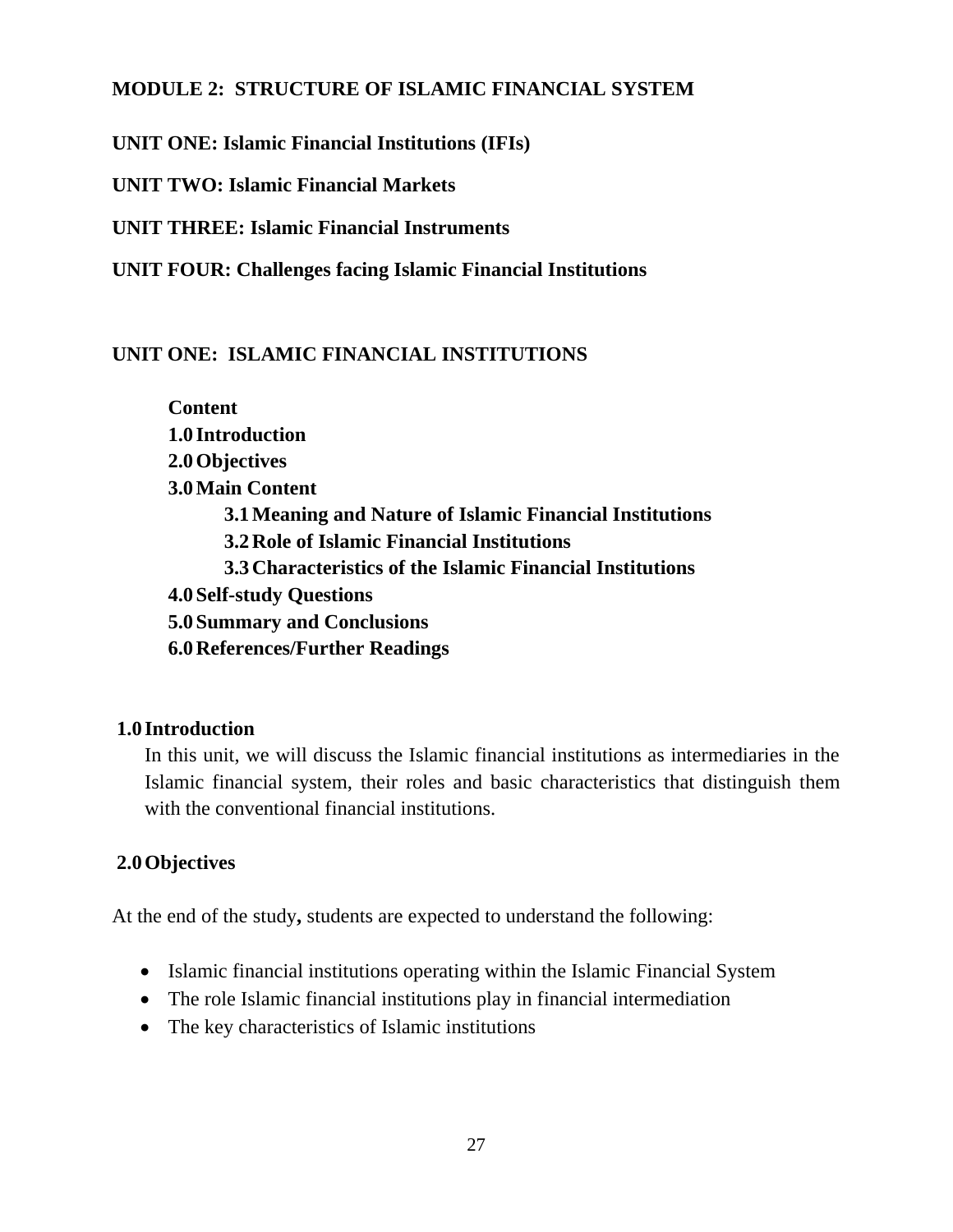### **3.0Main Content**

### **3.1 Meaning and Nature of Islamic Financial Institutions**

An Islamic financial institution is an organization that performs all the typical functions of financial intermediation while retaining its Islamic character. It undertakes both (i) mobilization of funds from savings-surplus economic units (usually household sector) through an array of financial assets (deposit products) and (ii) channeling of funds into profitable projects floated and operated by savings-deficit economic units (usually corporate and government sector). While conventional banking uses the interest rate mechanism to perform its task of financial intermediation, Islamic banking relies on profit/loss sharing for purposes of financial intermediation.

Islamic financial institutions offer a range of products and services that are supposed to meet the tests of *Shariah*. Below we provide an overview of the products and services and the underlying *Shariah*-nominate contracts. There are exchange-based contracts, such as, *murabaha, bai-bithaman-ajil, ijara, salam, istisna, istijrar* that create debt and hence, underlie debt-based financing products and securities. There are participatory contracts, such as, *mudaraba* and *musharaka* that underlie equity-based financing contracts and securities. These also underlie some deposit products used for mobilizing funds from the Savings- Surplus-Units (SSUs) in the economy. There are contracts, such as, *wadi'ah, amana, qard* that underlie deposit products. There are contracts, such as, *wakalah* and *ujr* that underlie many fee-based products.

Islamic financial institutions (IFIs) also serve as intermediaries between the saving surplus and the deficit units/households. However, the instrument of "interest" is replaced by a number of instruments. While conventional banks mainly pay and charge interest in their operations, Islamic financial institutions have to avoid interest and use more than one key instrument as the basis of their intermediary activities. The striking difference is that risks in Islamic banking remain with the ownership, as a result of which, IFIs share profit or loss arising on investments and earn return on their trading and leasing activities by dint of the risk and liability taken and adding value in real business activities. They mobilize deposits on the basis of profit/loss sharing and to some extent on the basis of Wakalah against pre-agreed service charges or agency fees.

IFIs will remain as intermediaries, as they collect savings from a large number of savers/investors for financing the needs of business, agriculture and industry, but their modus operandi will change. Their subject matter will be goods and real business activities.

According to Dusuki and Abdullah (2006) almost 25 percent of Islamic financial institutions now operate in countries that do not have Muslim majorities and interestbased banks have opened up "Islamic windows" to attract the growing number of Muslims living in Europe and North America. Some banks in Nigeria equally have "Islamic window" for example Mainstreet bank, Stanbic IBTC, United Bank for Africa,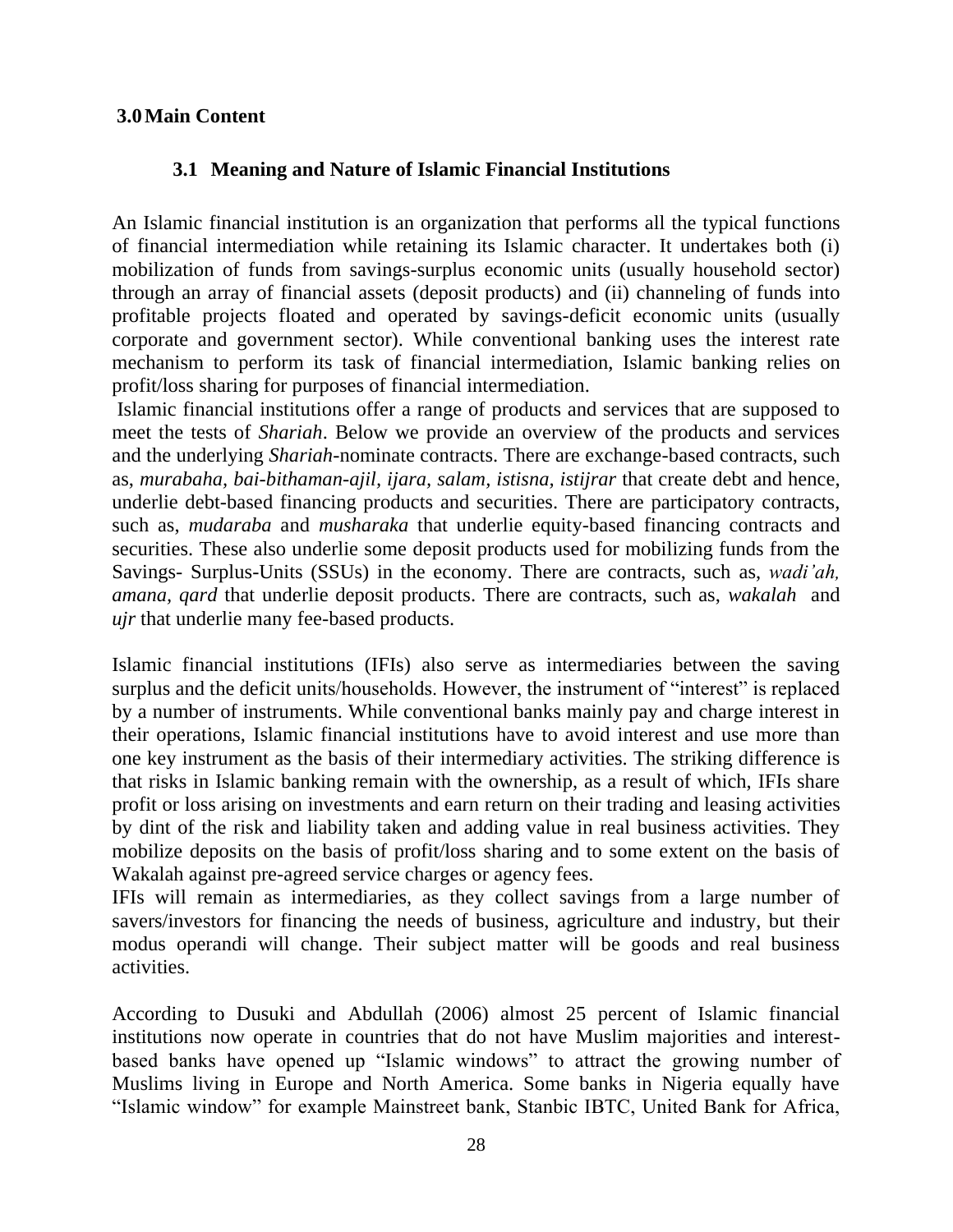etc. Based on these, one can argue that Islamic banking is no longer regarded as a business entity striving only to fulfill the religious obligations of the Muslim community, but more significantly, as a business that is ineluctably in need for winning over customers and at the same time retaining the old ones for economic development. Bley and Kuehn, (2005) argued that Islamic financial services sector is growing at double digit rates.

However, Islamic financial institutions comprises a number of financial intermediaries broadly classified as Islamic banking institutions (IBI) consisting of central bank, Islamic commercial banks, investment banks, Islamic microfinance banks and non- bank Islamic finance institutions (NBIFs) such as Islamic insurance(Takaful), Islamic mutual funds, Zakat, Waqf and Islamic finance companies offering a range of financial services.

### **3.1.1 The Central Bank of Nigeria: An Overview of its Establishment and Operations**

The CBN came to existence consequent upon the G.D. Paton report for the period of 1892-1952 on banking practice in Nigeria, which eventually led to the first Banking Ordinance of 1952. However, the CBN Act 1958 was actually the legal framework upon which the CBN was established. This Act was later amended in 1969 through the Banking Decree of 1969 (CBN, 2011b). Importantly, the Bank and other Financial Institutions Decrees (BOFID) 24 and 25 of 1991 repealed the Banking Decree of 1969 and all its amendments. As a result, the CBN became strengthened to cover new institutions like Non-Interest banking. The power of the CBN was enhanced in order to make effective monetary policy, regulation and supervision of banks and other financial institutions. In 1997, BOFID 3 and 4 were promulgated which abolished the limited autonomy of the CBN since 1991 and thus brought the CBN under the supervision of the Ministry of Finance. Again, Decree No.3 of 1997 was amended through the promulgation of Decree No. 38 of 1998 which provides a measure of operational autonomy for the CBN. This Decree was enacted to strengthen the regulatory powers of the CBN (CBN, 2011a). It needs to be stated that the current legal framework of the CBN is based on the CBN Act of 2007, which repealed the CBN Act of 1991 and all its amendments. This new Act provides for the full autonomy of the CBN with the objective of promoting stability and continuity in economic management. In view of this enabling legal provisions for the CBN, it now controls, regulates and supervises all banks and nonbanking institutions in the economy (CBN, 2011b). No wonder therefore that the mission statement of the CBN aptly captured this unique role in the following words: "To be proactive in providing a stable framework for the economic development of Nigeria through the effective, efficient and transparent implementation of monetary and exchange rate policy and management of the financial sector" (CBN, 2011b). The CBN core values are based on Meritocracy, Leadership, Learning and Customer-Focus among others, which are meant to serve as guide to both the management and employees. Based on these autonomy and its enduring core values, the CBN has been able to carve a niche for itself in the area of central banking in the world, especially when it made some landmark strides in recent times. For instance, as a way of driving the development process and improving the banking operational efficiency in 2004, the bank consolidation policy was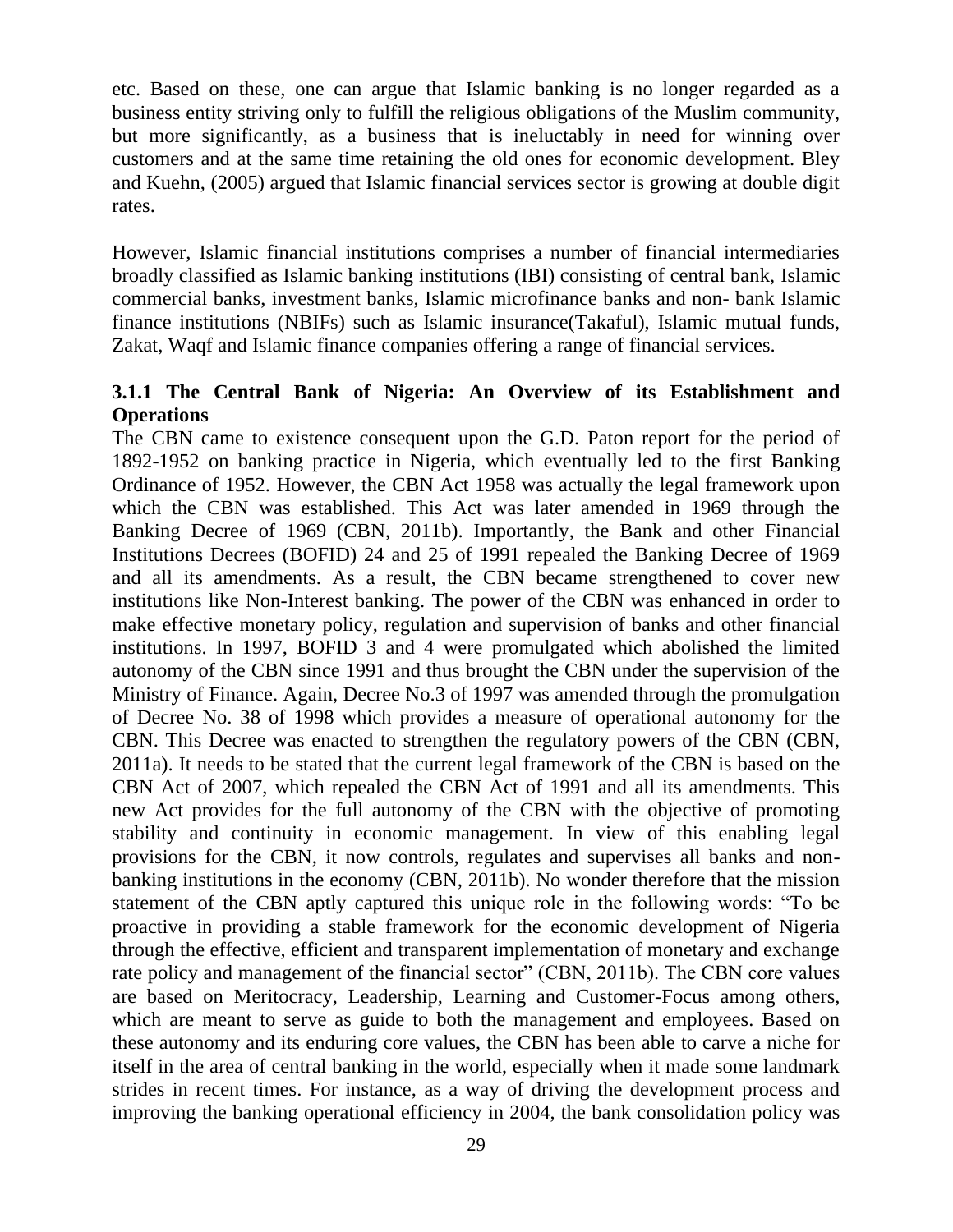introduced. This policy required all existing and about to be formed banks to have initial capital of N25 billion against the earlier policy of N2 billion. This policy decision is in line with its core values and principles. To this end, the figure below covers the entire core values of the bank, which have continued to be it source of strength and focus over the years.



**Figure 1: The Core Values of CBN Source: CBN (2011b).** 

These core values of the CBN have assisted in the landmark policies and achievements witnessed in recent times. Prominent among them are the Bank consolidation and Rescue mission policies of the CBN. The Governor of the CBN noted these important achievements when he submits thus: "As a result, banks were consolidated through mergers and acquisitions, raising the capital base from N2 billion to a minimum of N25 billion, which reduced the number of banks to 25 from 89 in 2005 and later to 24" (Sanusi, 2011b, p. 5). Similarly, as a form of direct rescue package of the Apex bank, the sum of N620 billion was injected into eight banks who are at the point of collapse in recent times. Related to this rescue mission was the appointment of new management teams for these banks as a way of enhancing the corporate governance of the failing banks. Sequel to these pragmatic policy actions by the CBN, the larger size of banks engendered improved customer confidence, which led to the increase in the number of banks in the country i.e. from 3,247 in 2003 to over 5,837 in 2010. Also, employment witnessed a boost in the sector because it rose from 50,586 in 2005 to 71,876 in 2010 (Sanusi, 2011b). Therefore, forward policy looking of the CBN has brought about a healthy financial sector, which reviewed the basic one-size-fits-all model of banking. This policy reform has made it possible for the emergence of international, national, regional, mono-line and specialized banks such as non-interest banks among others, with different capital requirements commensurate to the depth of their operations. Hence, the CBN by virtue of its position as the major stakeholder in the financial system regulation must necessarily be involved in the establishment, operation and regulation of IBs in the country. On this position, Usman (2003, p. 39) submits: "The Central Bank stands at the apex of the banking system of every country".

#### **3.1.2 Islamic Banking**

Islamic banking is a financial institution whose statutes, rules and procedures expressly state its commitment to the principles of Islamic *shari'ah* (Jurisprudence) and forbid the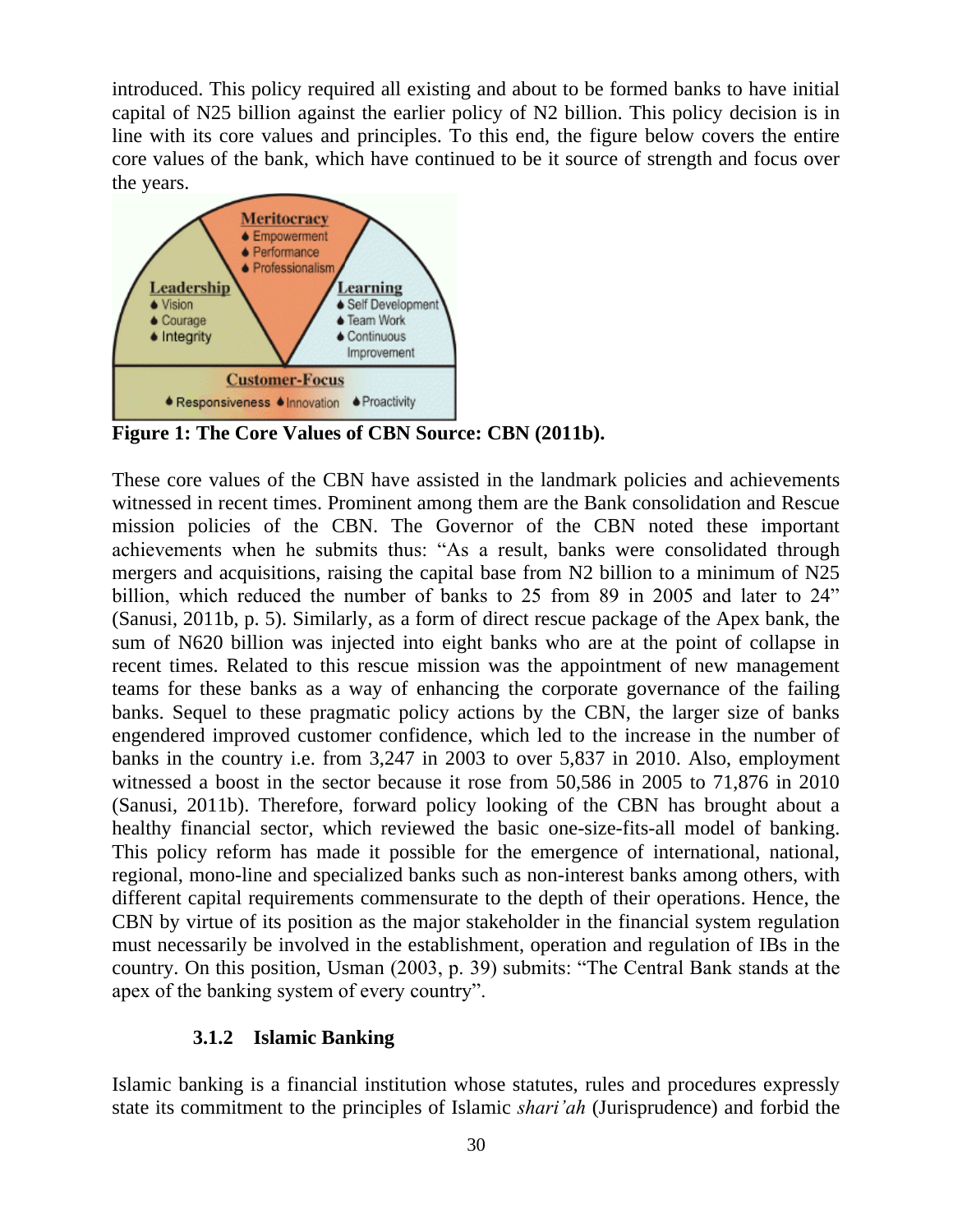receipt and payment of interest on any of its transactions (Kalaithasan & Mohamed, 2007)

Islamic Banking is an interest-free banking system which emerged in the global scene barely four decades ago. The definition of Islamic banking system is essentially any banking system that complies with the economic value system of Islam. The Islamic banking business has emerged as an ethical banking system which is primarily meant to cater for the interests of large number of the world population.

Islamic banks engage in three major services: free services, services rendered by banks on fixed exchange, commission or discount, and creation and development of funds. The development of Islamic banking system has demonstrated its potentiality of being used as a viable global financial intermediary. The crystallization of the Islamic banking system in the 21st century has made it a force to be reckoned with to avert any future global economic crunch.

Islamic bank is defined as the banking system that is consistent with Islamic principles and guided by Islamic economics. Islamic banking is also defined as an interest-free form of banking that conducts banking businesses, participates in exchange, investment and commercial activities as well as providing products and services under the doctrines and rules of Islamic jurisprudence (Seyed-Javadin *et al*., 2014).

According to CBN (2011, p1) Islamic bank is "a bank or other financial institution (OFI) under the Central Bank of Nigeria (CBN) which executes banking business, engages in trading investment and commercial undertakings as well as provision of financial products and services in accordance with the ideologies and rules of Islamic commercial jurisprudence".

In sum, Al-Jarhi and Munawar Iqbal (2001) have described the operational set-up of an Islamic bank in the following words:

"An Islamic bank is a deposit-taking banking institution whose scope of activities includes all currently known banking activities, excluding borrowing and lending on the basis of interest. On the liabilities side, it mobilizes funds on the basis of a Mudarabah or Wakalah (agency) contract.

It can also accept demand deposits, which are treated as interest-free loans from the clients to the bank and which are guaranteed. On the assets side, it advances funds on a profit-and-loss sharing or a debt-creating basis, in accordance with the principles of the Shari´ah. It plays the role of an investment manager for the owners of time deposits, usually called investment deposits. In addition, equity holding as well as commodity and asset trading constitute an integral part of Islamic banking operations. An Islamic bank shares its net earnings with its depositors in a way that depends on the size and maturity of each deposit. Depositors must be informed beforehand of the formula used for sharing the net earnings with the bank."

Non-interest banking originated from both Christian and Islamic scriptures, as stated in the Holy Quran (2:275), as well as the Bible in Leviticus (25:36-37), Deuteronomy (23:19) and Ezekiel (8:33): "You shall not lead upon using to your brothers usury of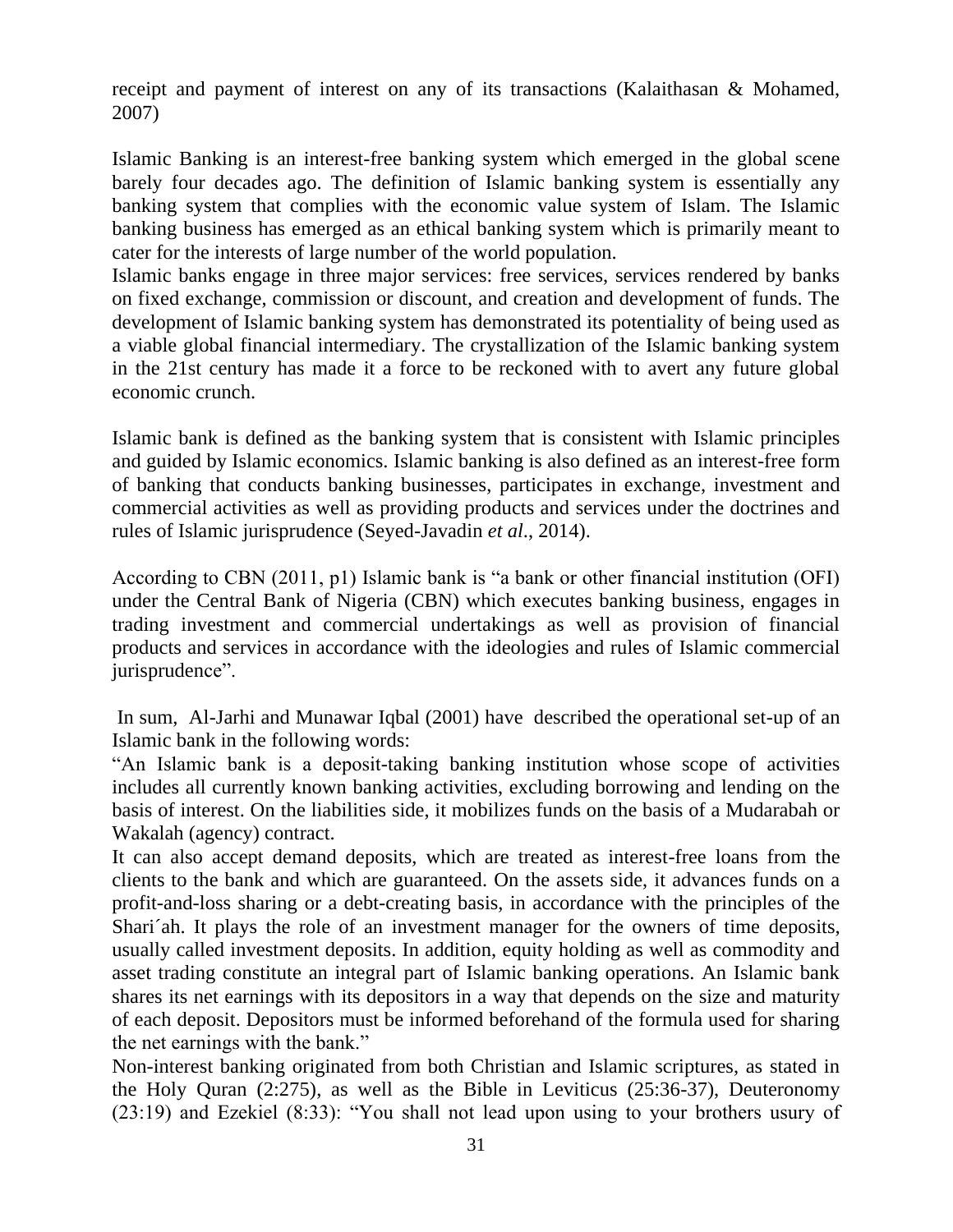money, usury of victuals, and usury of anything lends upon another (Khan, 2010). Islamic banking is not a new system of banking, it has been in existence for more than four decades, and it operates in some countries such as Pakistan, Egypt, Britain, and the United States of America (Cihak, 2010)

# **A Islamic Banking Model**

There are broadly three models of organizational structure that the banks can adopt, according to their span of activities: the "Universal Banking Model", the "Bonafide Subsidiary Model" (all subsidiaries having their own capital and separate operations) and the "Bank Holding Company Model" (a bank holds separate organizations owned by itself for different activities, e.g. investment banking, Murabaha/trading transactions, commercial banking, etc.). The first two models may not best suit Islamic banks because of the wide difference in the nature of activities that they will have to adopt for their operations. Khan (1999)

The fully owned (by the parent bank) subsidiaries model is best suited to banks if they establish a number of subsidiaries for various types of operations, namely investment banking, commodity trade-based banking, leasing-based banking, Istisna'a-based banking and the normal commercial banking. Alternatively, IFIs can have special branches for industry, agriculture, commerce, and real estate and Takaful businesses. The modes available to banks/their subsidiaries in order of priority will be Musharakah/equity participation, Mudarabah or profit-sharing and loss-absorbing, Ijarah and trading in real goods or sale contracts with deferred payment (Bai' Mu'ajjal) or with deferred delivery of goods (Bai' Salam and Istisna'a). ISRA (2011)

In theory, the business model of Islamic banks differs from conventional banks. Islamic banking rests on a two-tier *mudârabah* and *wakalah* model.

In a *wakalah*-based trade financing, clients approach the bank to act as their agent or *wakeel* and to provide a letter of credit facility. The bank requires the client to place the full amount of the goods to be purchased in a *wadi'a* or deposit account. The bank then makes payment to the counterpart bank and the pertinent documents are released to the client, who pays a fee or commission under the principle of agency fee or *ujr*. Mumtaz et al (2015)

In a "*two-tier mudaraba*" model, the basic concept of this model as originally developed by Khan (1986) is that both funds mobilization and funds utilization are on the basis of profit sharing among the investor (depositor), the bank and the entrepreneur. The first tier *mudaraba* contract is between the investor and the bank, where investors act as suppliers of funds to be invested by the bank on their behalf as *mudarib*; the investors share in the profits earned by the bank's business related to the investors' investments. Funds are placed with the bank in an investment account. The liabilities and equity side of the bank's balance sheet thus shows the deposits accepted on a *mudaraba* basis. Such profitsharing investment deposits are not liabilities (the capital is not guaranteed and they incur losses if the bank does so), but are a form of limited-term, non-voting equity. The second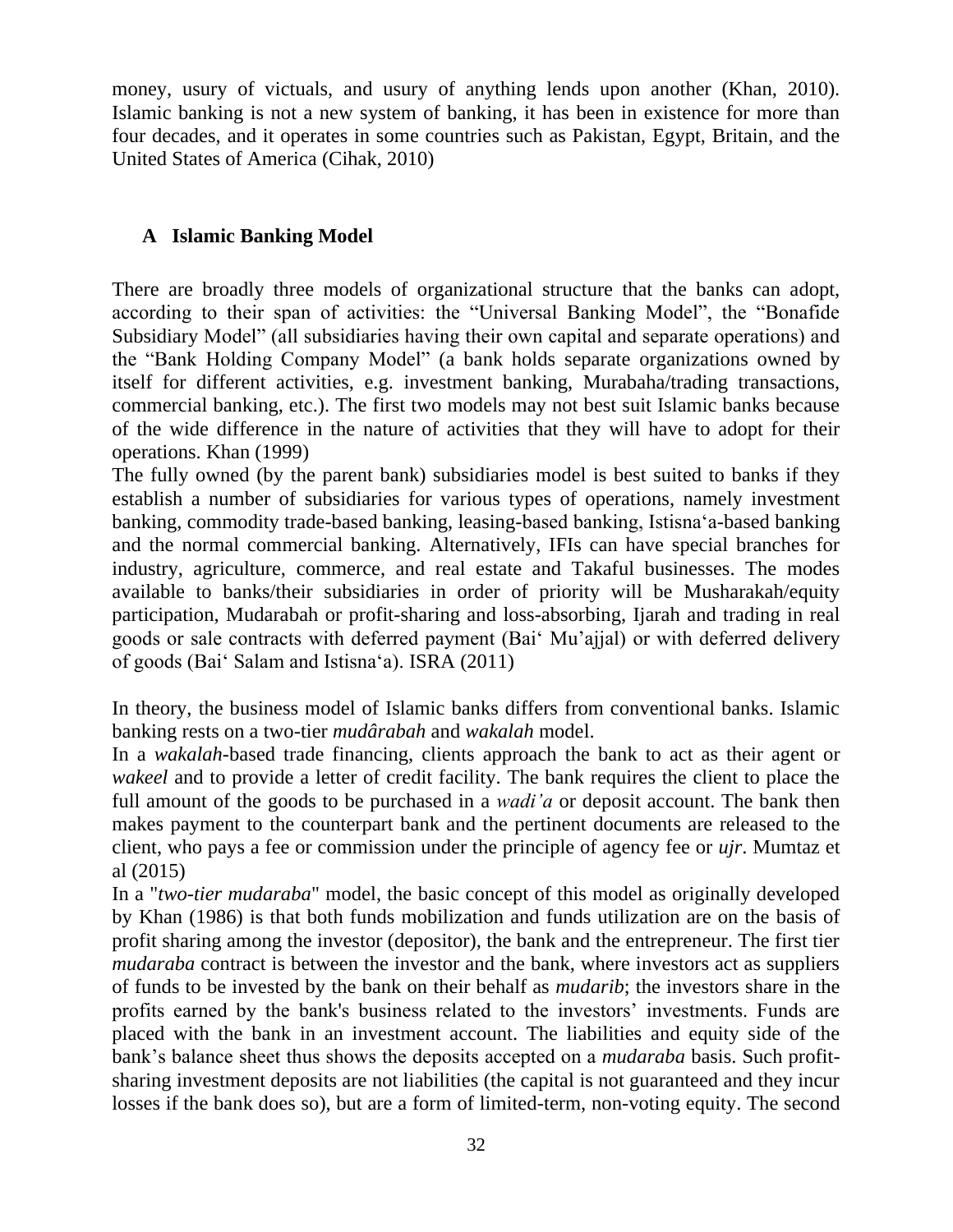tier represents the *mudaraba* contract between the bank as supplier of funds and the entrepreneurs who are seeking funds and agree to share profits with the bank according to a certain percentage stipulated in the contract. In this model, in addition to investment deposits, banks would accept demand deposits that yield no returns and are repayable on demand at par value and are treated as liabilities. A distinguishing feature of the "twotier" model is that, by design, the assets and liabilities sides of a bank's balance sheet are fully integrated and thus minimize the need for active asset/liability management, which provides stability against economic shocks. Early claims of superiority of Islamic banking over conventional banking were based on this model propounded by Khan (1986) that demonstrated that the former are far more robust than the latter in absorbing external shocks.

When the above theoretical model was put into practice, the operation of Islamic banks envisaged three main sources of funds and four principal uses of these funds. The three sources of funds are: (i) the bank's share capital (ii) *mudaraba* deposits, and (iii) demand deposits. The four principal uses of these funds are (i) *mudaraba* financing (ii) financing on the basis of the principles of *musharaka* (iii) purchase of ordinary shares of companies and (iv) *qard alhasanah*.

Later models took cognizance of the fact that Islamic banks may need to branch into certain other activities to deploy their funds.

Islamic commercial banks play the role of intermediaries in the financial system. They source funds by offering a variety of deposit products – *wadiah* and/or *qard*-based current account deposits, *mudaraba*-based savings account and investment account deposits and the like. They use funds through a variety of financing products – equity based and debt-based. Islamic equity-based financing products comprise trustee partnership (*mudaraba*) facility, joint venture (*musharaka*) facility, declining partnership (*musharaka*) facility and the like.

Islamic debt-based financing products comprise cost-plus sale (*murabaha*) with deferred payment (*bai*-*bithaman*-*ajil*) facility, leasing (*ijara*) facility, deferred delivery sale (*salam*) facility, manufacture-sale (*istisna*) facility, recurring sale (*istijrar*) facility, benevolent loan (*qard*) facility and the like. Islamic commercial banks have also been offering a few highly controversial and unacceptable financing products, such as, repurchase (*bai-al-inah*)*,* bill discounting (*bai-aldayn*), tripartite resale (*tawarruq*), shortterm cash loan & credit card based on *tawarruq* and *bai-al-inah.* Islamic commercial banks also provide a range of feebased services, such as, opening of letter of credit (*wakala) and* letter of guarantee (*kafala*). Ayub (2007)

Islamic investment banks play the role of facilitators where the flow of funds is direct. They help the Savings-Deficit-Units (SDUs) in the economy create and offer various Islamic securities called *sukuk* to the SSUs. These *sukuk* are based on and hence named after the underlying *Shariah*-nominate contracts. Islamic debt securities comprise *murabaha sukuk*, *ijara sukuk, salam sukum* and *istisna sukuk*. Islamic equity securities comprise *mudaraba* and *musharaka* certificates. Ayub (2007)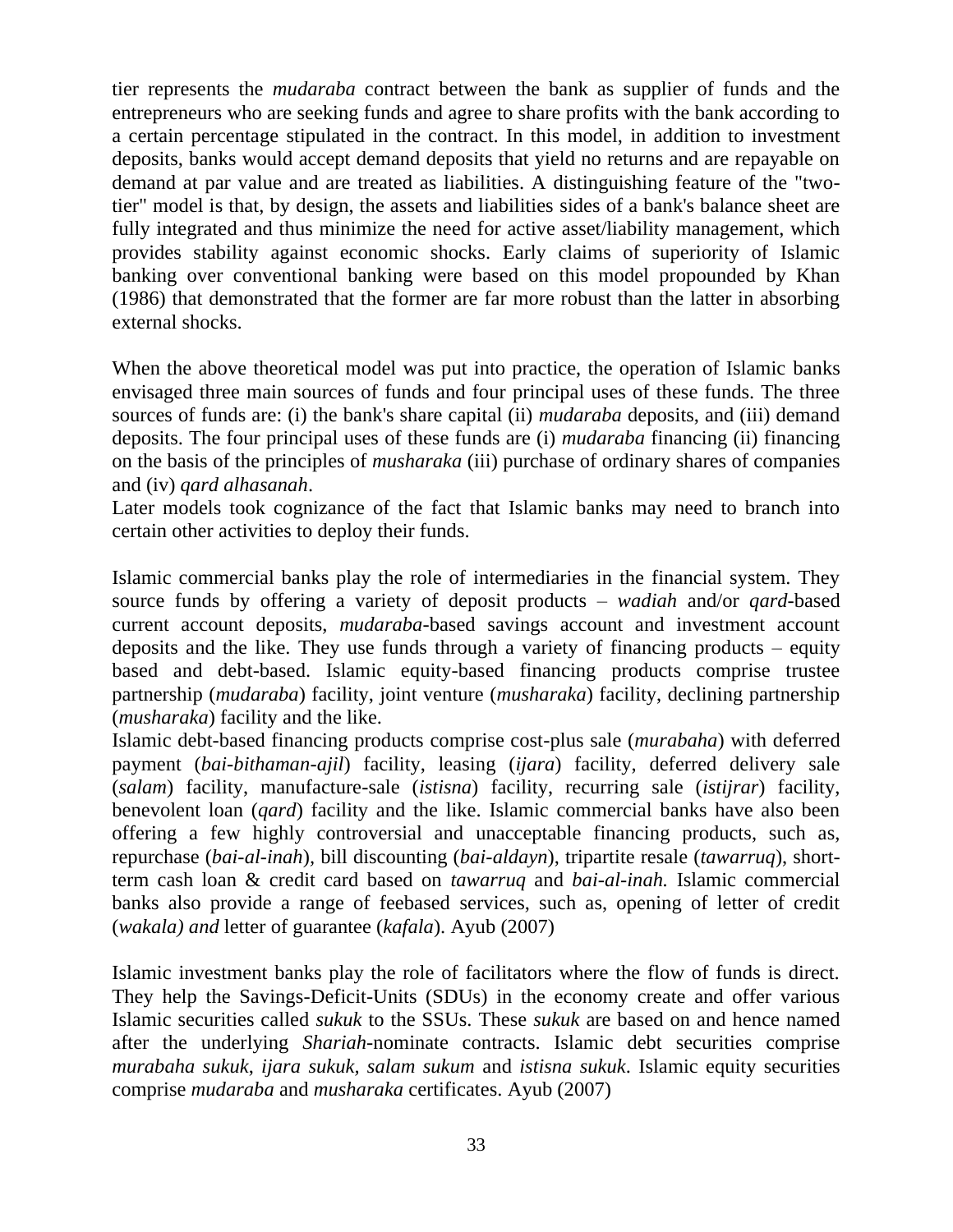So today, by Islamic banking, one does not mean a mere lending institution extending interest-free loans, but a package of Shariah-compliant (strict adherence to Islamic economic norms) financial services like Islamic mutual funds, Islamic bonds (Sukuk), Islamic insurance (Takaful), Islamic credit cards and other technology-driven services like Automated Teller Machines (ATMs) and online banking, all of which have a tremendous market in the world.

#### **B Islamic Banking and Finance in Nigeria- (Its Establishment)**

The emergence of Islamic Banks in several Muslim and non-Muslim countries with none in Nigeria ignited the desires and agitations, which eventually generated a lot of concerns for its absence in Nigeria despite its overwhelming Muslim population. This therefore informed the enormous efforts being made over the years to ensure the establishment and operation of IBs in Nigeria. The efforts date back to the 1990s when the idea was first mooted and subsequently, two licenses were granted in 1992. Unfortunately, none could commence operation until 1999 when the former Habib Nigeria Bank Limited (now Bank PHB) started a non-interest banking window. However, it is important to state that the promulgation of the Banks and Other Financial Institutions Decrees (BOFID) 24 and 25 of 1991, which replaced the Banking Act of 1969 signaled a new dawn for banking operation in Nigeria (CBN, 2011b; & Usman, 2003). This is in view of the new provisions made for the establishment of non-Interest banking in the country. It is also interesting to state that the recent attempt by the Central Bank of Nigeria at enacting additional provisions for the proper establishment and operation of Islamic banking in the country is indeed a welcome development. Furthermore, the CBN in August 2010 released the new banking model, which categorized non-interest banks as specialized banks. The two models are: i) National non-interest bank of capital base of N10 billion with operation in every state of the federation including the Federal Capital Territory (FCT); and ii). Regional non-interest bank with capital base of N5 billion and shall operate in a minimum of six states and maximum of twelve contiguous states of the federation (Umar, 2011). This development is certainly an encouraging one and it is hoped that this legal and regulatory framework shall fuel the establishment and operation of Islamic banking in Nigeria. This is in view of the growing awareness of the Muslim populace and the desire to have an Islamic financial institution like other Muslim countries. Hence, with this recent circular, the major problems of regulatory and supervisory issues are close to solution. Therefore, according to the circular, a Non-Interest Financial Institution (NIFI) is defined as: "a bank or Other Financial Institution (OFI) under the purview of the CBN, which transacts banking business, engages in trading, investment and commercial activities as well as the provision of financial products and services are in accordance with Shari'ah principles and rules of Islamic commercial jurisprudence" (CBN, 2011a, p. 1).

Essentially, it needs to be stated that Nigeria is the most populous country in the African continent and the 8th most populated country in the world with location on the West Coast of Africa bordering the Gulf of Guinea between Benin and Cameroon (Central Intelligence Agency, 2011). The country has a Muslim population of over 80 million,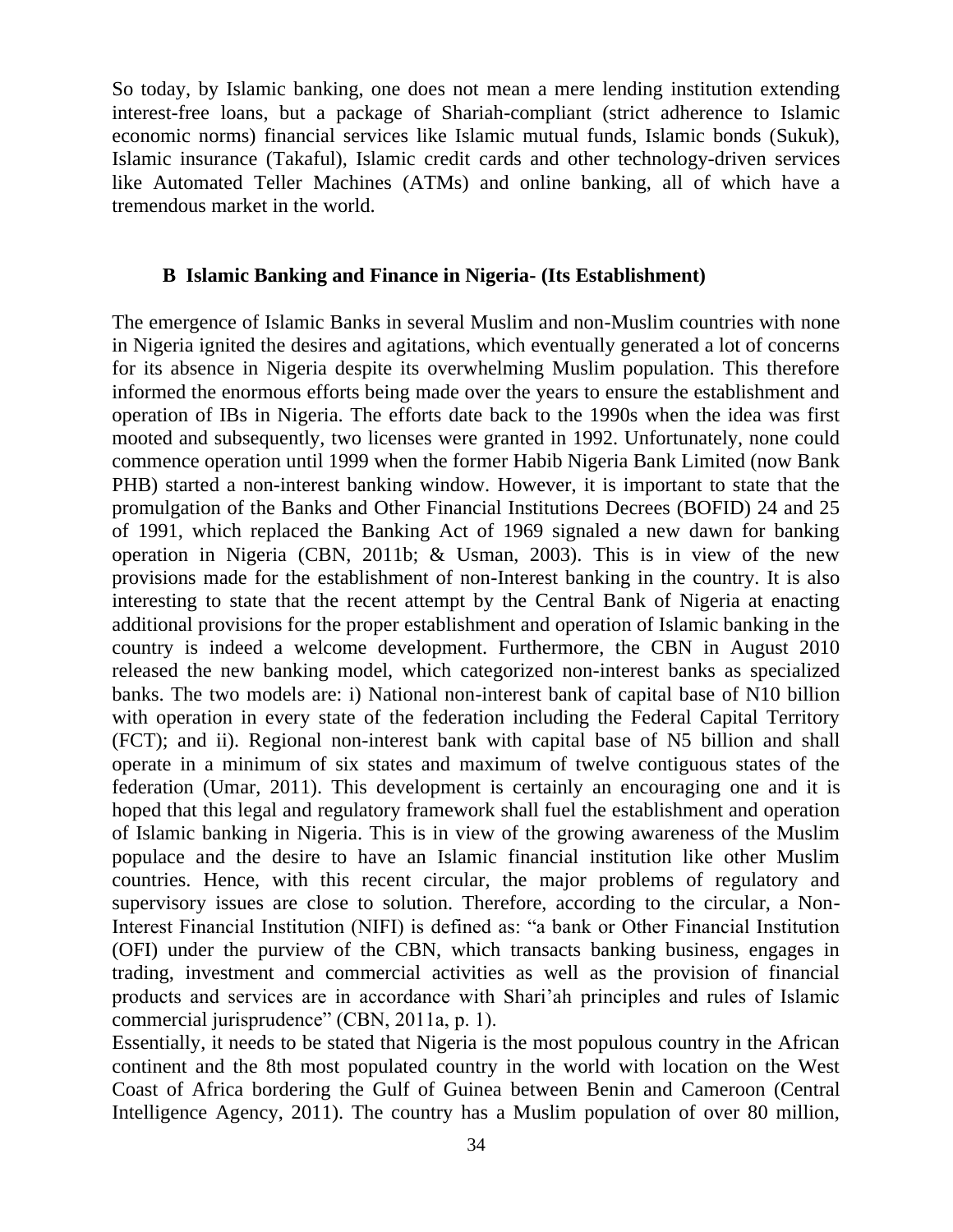which denotes a population almost equals the entire Muslim population of Algeria, Morocco and Tunisia (three North African countries). Indeed, this presents a substantial and huge market for Islamic banking operation in the country, particularly with the enthusiasm and readiness so far demonstrated by majority of the Muslims. Albeit, recent efforts on the parts of the CBN and Muslim professionals, especially economists, bankers and administrators revealed that very soon Islamic banking operation shall take-off. This development as noted by CBN (2011a), is in view of the increasing number of requests from persons, banks and other financial institutions like Jaiz Bank International, which was incorporated in April 2003 with the main objective of being an Islamic investment holding company to set-up non-interest institutions like Islamic bank, Takaful (Islamic Insurance) and Pension Fund Administration among others. Nevertheless, the current circular released by the CBN on the framework for Non-Interest Financial Institutions has added a lot of glamour to the prospect of Islamic banking project in the country. For instance, the introductory aspect states clearly the various non-permissible transactions, contracts and instruments. In the same vein, Section 5.0 also spell-out unambiguously the recognized and permissible modes of financing. In response to the positive step taken by the CBN, the Nigeria Deposit Insurance Corporation (NDIC), September 2010, released its exposure draft on Non-Interest Deposit Insurance Scheme for stakeholders" comment. Another effort manifested when Banks and Other Financial Institutions (BOFI) Act No. 25 was enacted. Section 61 of BOFI Act recognized the establishment of profit and loss sharing bank in the country, which basically is the Islamic form of banking.

In the same vein, Lotus Capital limited is a halal fund established in the year 2004 (an ethical investment fund), has been operating as an Islamic financing company dealing in shariah compliant investment and fund management activities. Furthermore, the first fullfledged Islamic microfinance bank, Al-Barakah microfinance has commenced operations in April, 2010 in Lagos, and more recently, the first full-fleged non-interest bank in the name Jaiz Bank Plc commenced operations as a regional bank in January, 2012, in Abuja, Kano and Kaduna, in Nigeria. In 2019, the second full-fledged Islamic bank, Taj Bank, was also issued a regional license by the apex bank.(CBN)

Although, likely problems and challenges to confront the Islamic banking project include capital inadequacy, lack of Shari'ah governance institutions, manpower shortage, Islamaphobia on the part of non-Muslims and a host of others.

The Following are the Different Categories of Islamic Financial Services (IFS) of IFIs in Nigeria:

· Full-fledged Islamic bank or full-fledged Islamic banking subsidiary of a conventional bank;

· Full-fledged Islamic merchant or full-fledged Islamic banking subsidiary of a conventional merchant bank;

- · Full-fledged Islamic microfinance bank;
- · Islamic branch or window of a non-bank financial institution;
- · A development bank regulated by the CBN offering Islamic financial services;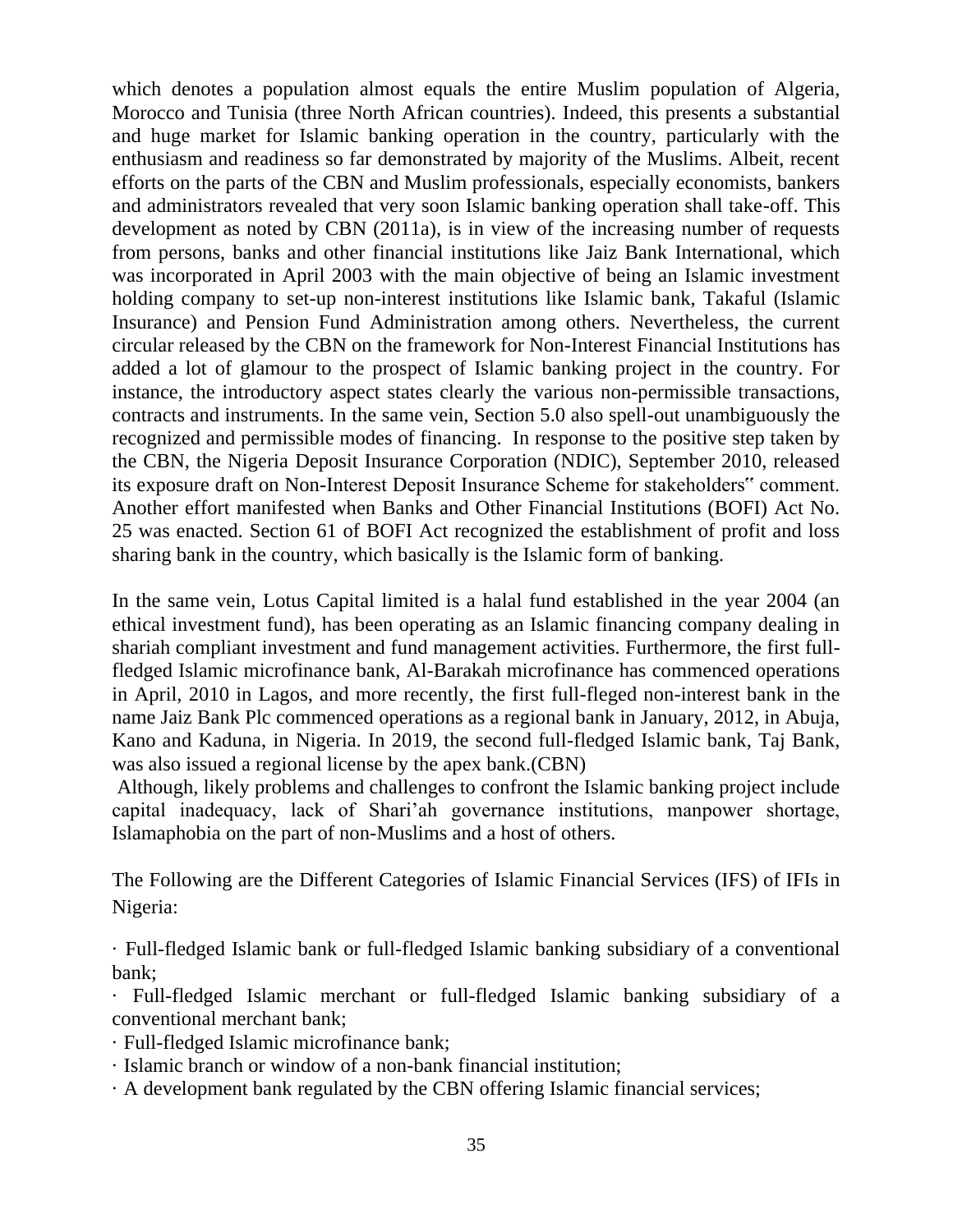· A primary mortgage institution licensed by the CBN to offer Islamic financial services either full-fledged or as a subsidiary; and

·- A finance company licensed by the CBN to provide financial services, either fullfledged or as a subsidiary. Mustafa et al (2011)

CBN new banking model allows the establishment of the following banking structure as defined by BOFIA 1991:

- · Commercial Banks
- · Merchant Banks and
- · Specialized Banks

Specialized Banks include non-interest banks, microfinance banks, development banks, mortgage banks, and such other banks as may be designated by the CBN from time to time. Guidelines for some of the specialized financial institutions, e.g., microfinance banks primary mortgage institutions and finance companies have been issued under a separate cover. Guidelines for other categories of non-interest banking will be issued upon request which shall be consistent with international best practice. Suleiman (2018)

# **C. Benefits of Islamic Banking**

- There is a need for alternative to conventional finance whose interest-based factor has promoted capital rather than elevates poverty.
- It reduces exploitation of the conventional bank that charges interest.
- It attracts other idle money, tinny Muslims do not see saving banking is operating they will be encouraged to bring in their money consequently more money to economic development.
- It enhances the creation of employment, owning to its mode of operation which gives more chance to direct access to financial opportunity more than conventional banks through Musharakah, Mudarabah etc.
- The introduction of non-interest banking will herald the entry of market and institutional players such as Islamic Money Market, Islamic Asset Management Companies (Islamic Insurance) companies and so on, thus deepening the financial market.

# **3.1.3 Islamic Microfinance**

Islamic microfinance represents the confluence of two rapidly growing industries: microfinance and Islamic finance. It has the potential to not only respond to unmet demand but also to combine the Islamic social principle of caring for the less fortunate with microfinance's power to provide financial access to the poor. Unlocking this potential could be the key to providing financial access to millions of Muslim poor who currently reject microfinance products that do not comply with Islamic law. Islamic microfinance is still in its infancy, and business models are just emerging.

## **3.1.4 Takaful (Islamic Insurance)**

Takaful is the Islamic counterpart of conventional insurance, and exists both in life (or "family") and general forms. It is based on concepts of mutual solidarity, and a typical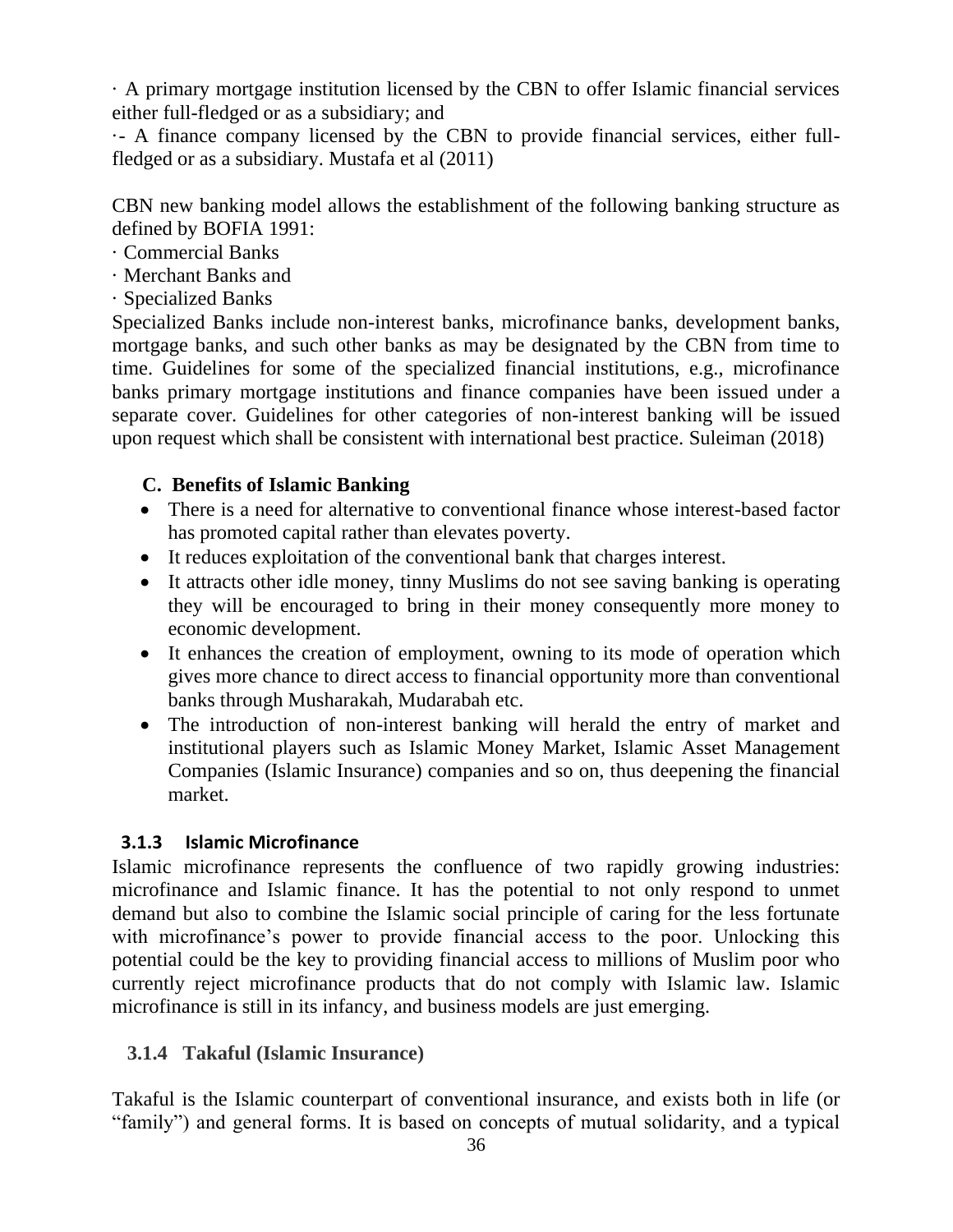Takaful undertaking will consist of a two-tier structure that is a hybrid of a mutual and a commercial form of company. The distinct feature of takaful is that the participant and the fund operator are clearly segregated and the reward for the operator is conditional upon which model of takaful is used.

There are three takaful models:

- Mudarabah
- Wakala
- Waqf

The core theoretical model is based on a framework that is mutually beneficial and cooperative. Due to remuneration demands from contributors in exchange of fund participation, two models were created for takaful, which are the wakalah and mudarabah.

The main concept of Islamic insurance is that it is an alternative to conventional insurance, with characteristics and features that comply with *shariah* requirements.

This is done by eliminating the objections against conventional insurance. "The term *takaful* is an infinitive noun which is derived from the Arabic root verb *kafal'* or *kafala,*  meaning to guarantee or bear responsibility for." (Kassar *et al*. 2008, p.26).

The main features of Islamic insurance are:

- cooperative risk sharing by using charitable donations to eliminate *gharar* and *riba*;
- clear financial segregation between the participant (insured) and the operator (insurance company); and
- *shariah*-compliant underwriting policies and investment strategies.

# **Cooperative Risk-Sharing**

The characteristics of a cooperative include self-responsibility, democracy, equality, equity, solidarity, honesty, openness, social responsibility, and caring for others. While mutuality or cooperative risk-sharing is at the core of Islamic insurance, it cannot alone create an Islamic insurance operation. Islamic insurance is based on more than one contractual relationship: the first relationship is a mutual insurance contract between policyholders (contributors) and each other. This is similar to a pure mutual insurance relationship, taking into consideration the concept of donation *(tabarru)* instead of premiums and an ethical framework of Islamic transactions. The main features behind cooperative insurance are as follows.

• Policyholders pay premiums to a cooperative fund with the intention of it being a donation to those who will suffer losses (*tabarru*).

• Policyholders are entitled to receive any surplus resulting from the operation of the cooperative insurance fund.

• Policyholders are liable to make up for any deficits that result from the operation of the cooperative insurance fund.

• The amount of contribution (premium) differs from one participant to another, based on the degree of risk in general insurances and actuarial principles in life assurance.

• There is no unified system to operate the treatment of surplus and deficit. There is therefore more than one model accepted by *shariah* scholars being used in practice.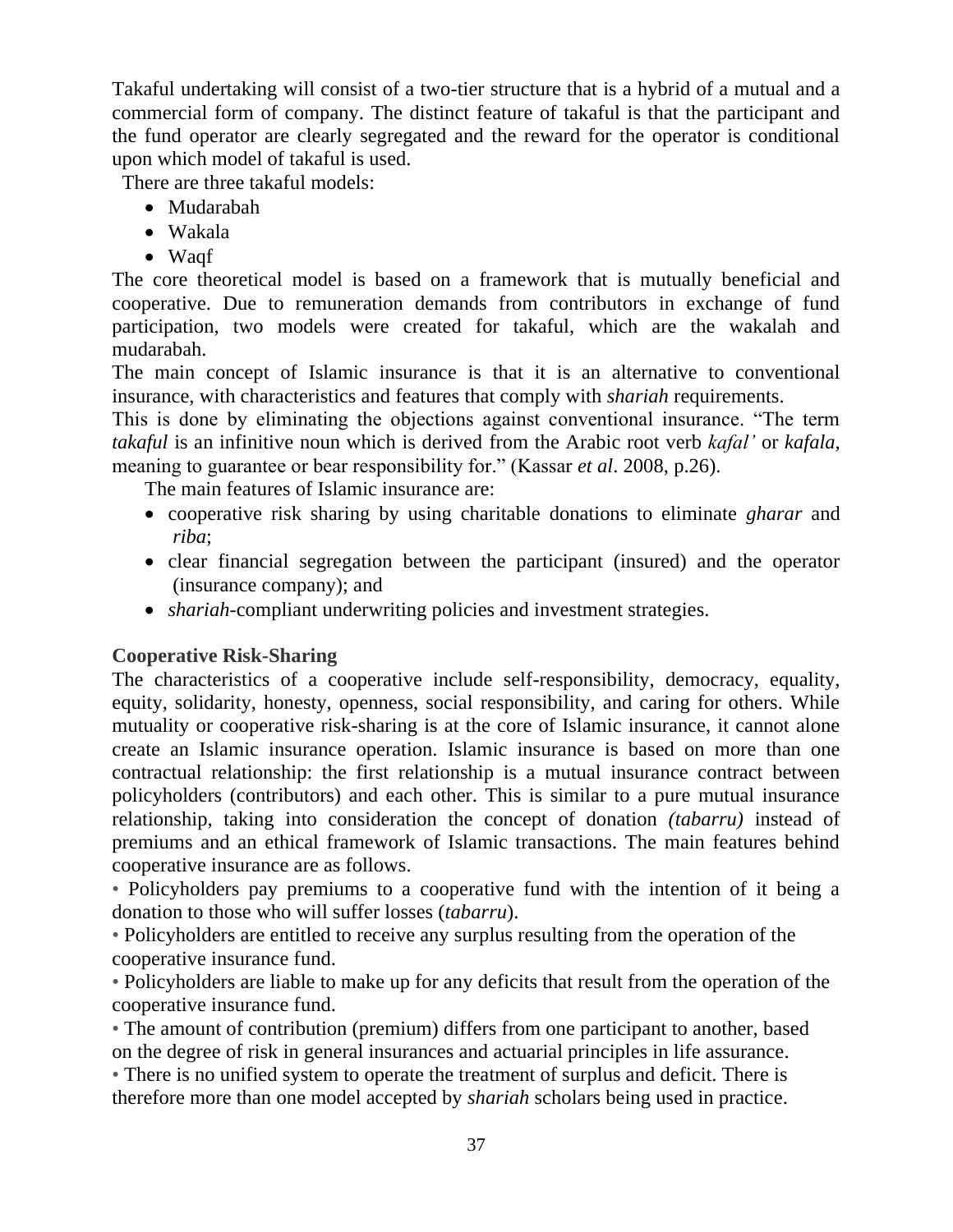# **Clear Segregation between Participant and Operator**

In conventional insurance, the insurance company is a profit-making organization that aims

to maximize profit by accepting the financial burden of others' losses. The insurance company is owned by shareholders who are entitled to receive any profit and are responsible for financing any deficit. Under Islamic insurance, the system is that the insurance company's role is restricted to managing the portfolio and investing the insurance contributions for and on behalf of the participants. The relationship between the participants and the insurance company (as an operator, not as an insurer) is different. There are four different models in operation: the *mudarabah* model, the *wakalah* model, the hybrid *mudarabah–wakalah* model, and the pure cooperative model (nonprofit). "The overarching goal of Takaful is brotherhood, solidarity, protection and mutual cooperation between members. (Kassar *et al*. 2008, p. 66).

*Shariah***-Compliant Policies and Strategies;** requires ethical insurers invest money in a responsible way in industries that are ethically sound and do not harm the environment or people. Islamic insurance is similar, except that the ethical considerations are extended to those which do not contravene the religion of Islam and are monitored by a *shariah*  board, which is part of the company structure. In particular, the investment and underwriting policies need to be free of any involvement with the prohibited activities of gambling, alcohol, pork, armaments, tobacco, and interest-bearing activities, loans, and securities.

# **3.1. 5 Islamic Investment Fund**

The term 'Islamic Investment Fund' generally refers to a joint pool wherein investors contribute their surplus money for the purpose of its investment to earn profits in strict conformity with Shariah principles. The distinguishing feature between an Islamic investment fund and a conventional one is that while the Islamic investment fund follows the Shariah principles, the conventional fund does not.

Fund management companies are specialized financial institutions that help investors in gaining a relatively high return on investment at a lower risk. Investors subscribe to the units issued by the fund managers and entrust with them their funds. These units represent the equity holding of the investors and can be bought and sold as per their Net Asset Value on every trading day. The fund manager pools together the funds of investors to form a large pool. This large pool is then invested as per the guidelines provided by the Shariah board, by specially trained personnel or a fund manager. Profits and income shall be shared among the investors and the fund manager as per the agreement. The manager distributes the profit share of the investors. The investor can redeem the units by selling it to the fund manager on Net Asset Value (NAV).

An Islamic investment fund functions in a manner similar to a mutual fund. It executes its functions in the form of a legal entity. The legal form of the fund depends on many factors and can vary as per the requirement. However, an Islamic investment fund can generally be in any of the legal forms discussed below:

## **i. Company**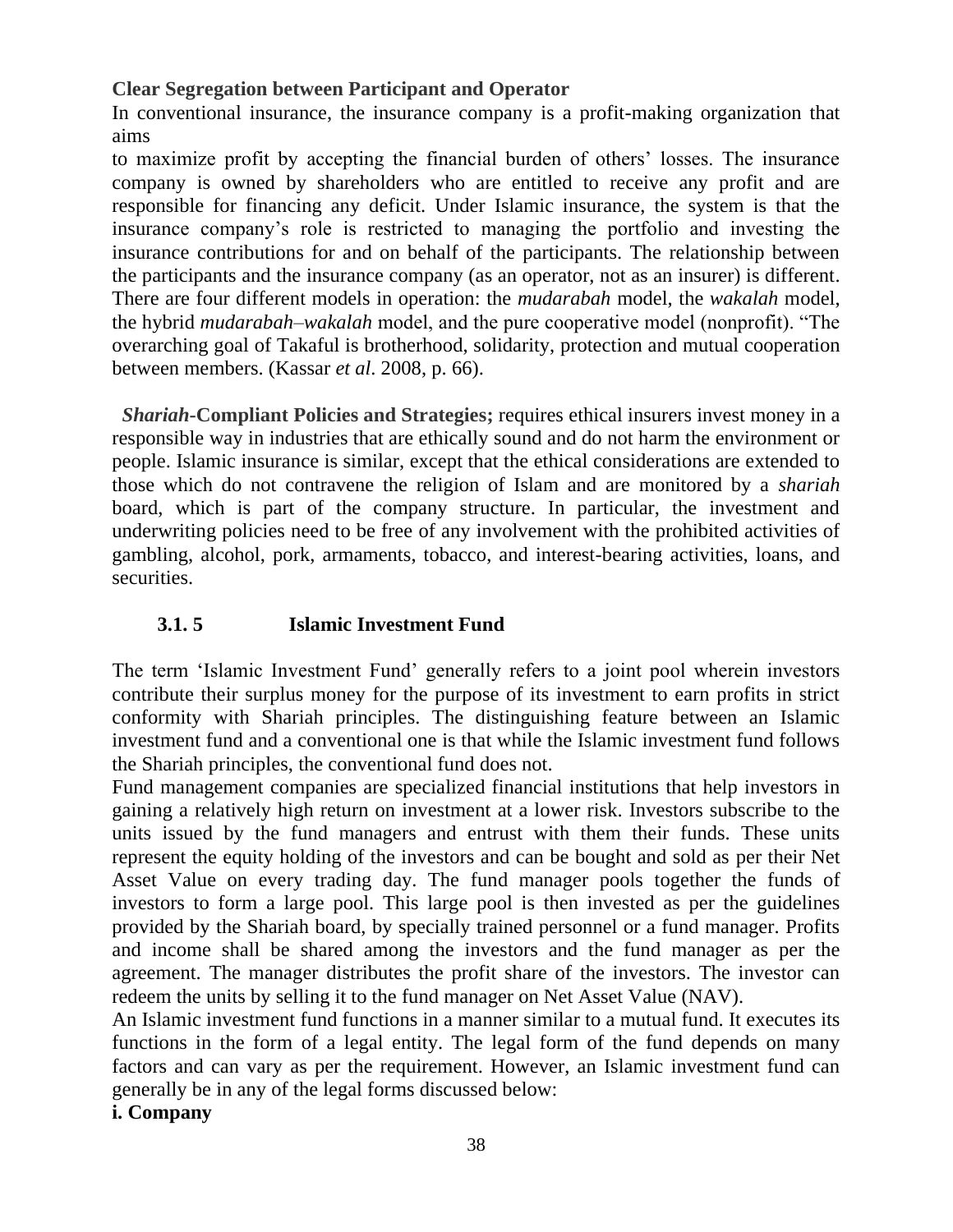# **ii. Trust iii. Partnership**

## **Islamic Fund as a Company:**

In a company form, the fund manager takes on the role of a board of directors and investors act in the capacity of shareholders. Shareholders would give the mandate of managing the invested fund to the board of directors. In such a scenario, the provision of the company law in the jurisdiction where the fund has been incorporated also governs the fund. This form is particularly preferred in the Middle East region.

#### **Islamic Fund as a Trust:**

In a trust form, the investors appoint a fund manager as a trustee to manage and invest the funds of the trust. The trust law takes effect and the trustee has a fiduciary responsibility to manage the funds.

## **Islamic Fund as a Partnership:**

In a partnership form, the fund manager plays the role of a general partner and investors play the role of an ordinary partner. The general partner is responsible for handling the funds.

No matter what form is adopted, the roles and responsibilities of the parties remain more or less the same. The fund manager is responsible for managing the funds and providing returns to the investors.

There are various parties like investors, the fund manager, Shariah board and others who come together, as a result of a contractual relationship, to structure an Islamic Fund.

## **Parties Involved In Islamic Fund:**

a. Investors: Investors are the individuals or institutions who own the shares or units of the fund and entrust their surplus for investment to the fund manager.

b. Fund Manager: Fund Manager (individual or company) is the trustee/custodian of the investor's surplus and acts on their behalf or in their interest.

c. Shariah board: Shariah board consists of the Shariah scholars who provide Shariah guidelines to the fund to ensure that the investment is compliant with the principles of Shariah.

d. Others: The term 'Others' include third parties or other mutual funds with whom the fund manager enters into different contracts for the purpose of investment or the

distributors who bring investors into the fund scheme against the commission, etc.

The contractual relationship between investors and the fund manager is the most important as it originates the structure of the fund. An Islamic fund can be incorporated using any of the structures discussed below:

i. Mudaraba

ii. Wakala (investment agent)

ii i. Musharaka

An Islamic Investment fund consults Shariah advisers to ensure that investment operations and portfolios are managed in compliance with Shariah principles. The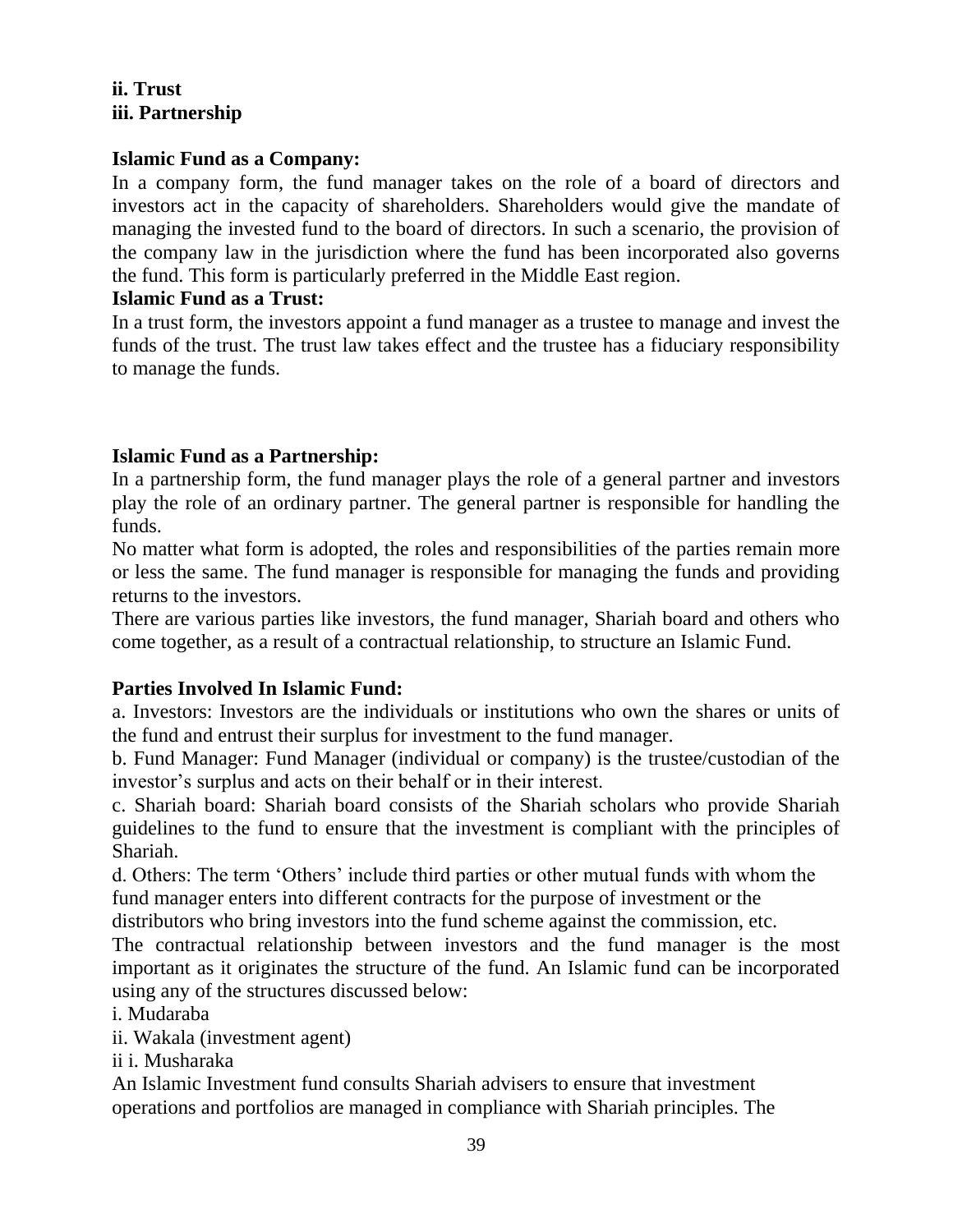Shariah board acts as an independent or external consultant to the fund. The major regulation of Islamic fund from the Shariah perspective is done with respect to screening and purification. Marifas(2014)

# **3.1.6 Zakat**

Zakat literally means "to be clean, to grow, to increase." It comes from the root letters za, kaf, ya, which has several meanings: to be clean [Al-Quran Chapter 24: Verse 21, Chapter 23: Verse 4], to pay the obligatory charity [Al-Quran 2:43], to be pure, innocent [Al-Quran 19:19, 18:74], to be better in purity [Al-Quran 18:81, 19:13], and to praise oneself, to justify [Al-Quran 53:32]. It has been used in the Quran to mean all of these things. It can also be considered a form of sadaqah (charity), given to the poor. Zakat is also known as zakah.

# **Zakat is:**

- Levied on specific assets only, identified by Shariah (Islamic Law) as assets having the potential for growth.
- Levied at the rate of 2.5% each year (calculated according to the lunar calendar<sup>\*</sup>) on the market value of the Zakat-able assets after deducting therefrom specified liabilities.

The compulsory transfer of ownership of a portion of the property of the giver, calculated at the rate of 2.5% as aforesaid, to a poor and needy Muslim who qualifies to receive Zakat according to the Shariah.

• An Ibada'h (worship) and not a tax, Obligatory on every Muslim who owns Nisab viz. 613.35 grams of silver, or 87.49 grams of gold or who owns one or more assets liable to Zakat as set out below, equal in value to 613.35 grams of silver or 87.49 grams of gold.( Chaudhery, *M.K. Hassan and Md. Sharif Hussain,)*

Zakat is collected from all well-to-do Muslims in an Islamic state, and redistributed totally for the purpose of improving social welfare among the needy. Zakat is not a tax on current income, but it is a tax on wealth. Zakat puts an automatic check on the accumulation of hoarded capital or idle wealth in cash form and favors investment into real capital. Zakat has a strong multiplier effect on employment, output, profit and price stabilization through increased investment.

The multiplier effect of zakat is so strong that investment will be undertaken even when the expected rate of profit is zero. Zakat improves the general level of employment through its multiplier effect on investment. Higher capital expenditure in real investments brings about higher value added and thereby higher profits. The derived demand for labor would therefore increase as a result of the improved levels of capital expenditure and output. Zakat also reduces structural unemployment, which mainly arises in the deprived sector of the economy characterized by low human capital, poverty, age and debility.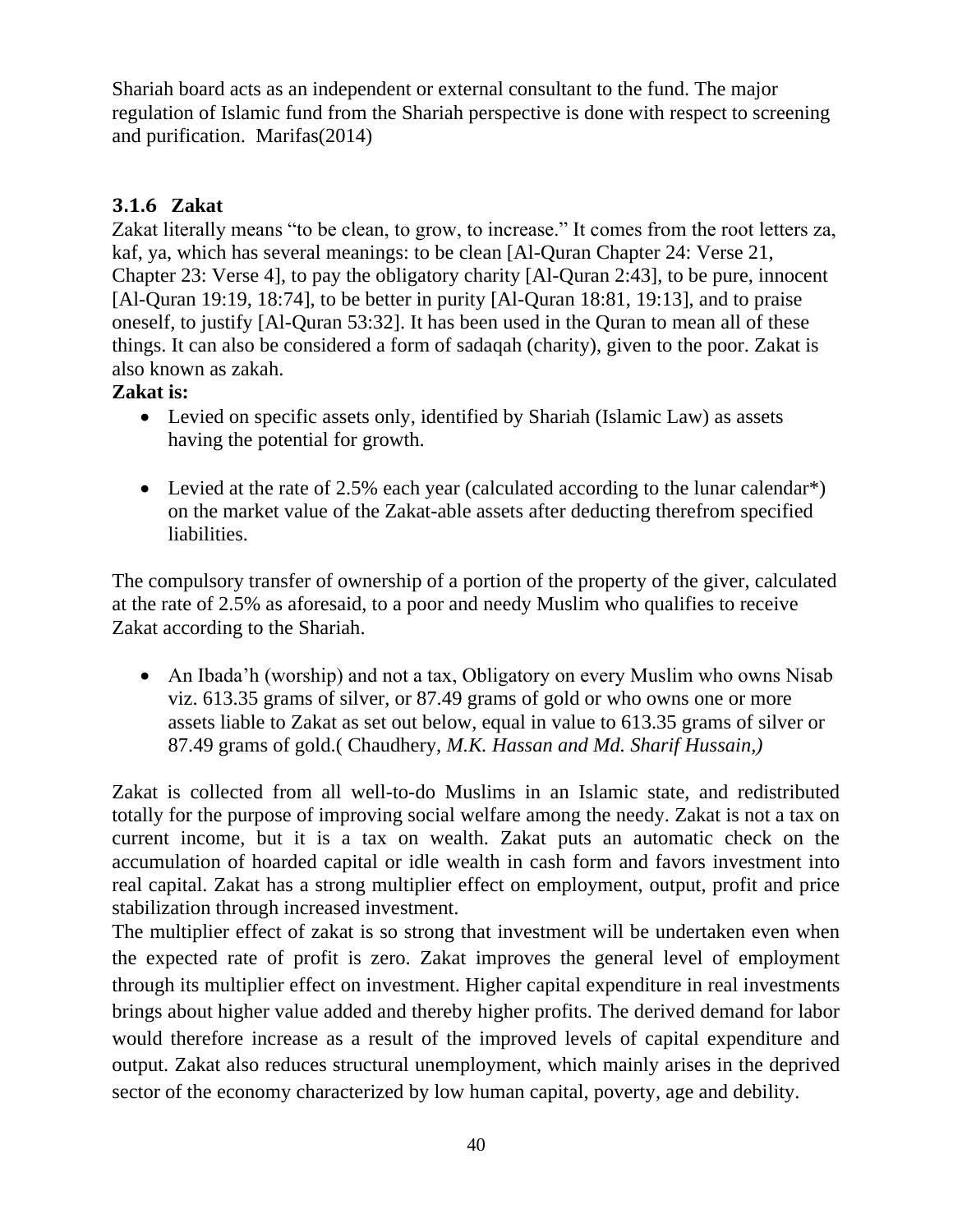# **3.1.6 Waqf**

Waqf in Arabic means to stop, contain, or preserve. In Islamic terms, waqf refers to a religious endowment i.e. a voluntary and irrevocable dedication of one's wealth or portion of it, in cash or kind (such as a house or garden), and its disbursement for Shariah compliant projects, such as mosques or religious schools.

The difference between waqf and charity is that waqf is a permanent donation. Once a waqf is created, it can never be donated as a gift, inherited, or sold. Disbursement of the returns on the waqf is administered in accordance with the endower's wishes. Charity, on the other hand, is a broader concept. It encompasses alms, grants, inheritances, loans, waqf, and other forms.

# **Waqf comes in 3 Forms:**

- **Family Waqf:** The endower of the waqf dedicates the fund to his/her immediate family or other friends or relatives. Upon the death of the waqf beneficiaries, the waqf can then be made into a charitable fund at the request of the endower.
- **Charitable Waqf:** This type of endowment is specifically utilized to help the poor, orphans, widows, or any other charitable cause.
- **Joint Waqf:** The joint waqf is a combination of both the family and charitable waqf.

The general goal of waqf is to help the needy, especially in unforeseen circumstances. The funds from waqf help build mosques and social welfare institutions such as, schools medical center, and facilities from people with special needs. Ahmad ((2004)

# **3.2 Key roles of Islamic financial Institutions**

- Financial intermediation performed by IFIs is fairly comparable to financial intermediation performed by conventional financial institutions. To recapitulate, there are several roles played by financial institutions, whether Islamic or conventional, one of the most important roles played by financial institutions is to provide a link between lenders and borrowers of funds. Without financial institutions in place, it would be difficult for SFUs and DFUs to match directly in the market, or at least this matching would not be as efficient as it is through the intermediation of financial institutions. In the process, financial institutions collect relatively small savings from individuals, households and institutions and transfer them to deficit units, mainly businesses, for investment and production purposes.
- Financial institutions also gather and process information about economic conditions of markets as well as market players. This, in turn, leads to efficiency in financial markets by reducing the cost for raising funds in the market and maximizing the return on investment purposes. Absence of financial institutions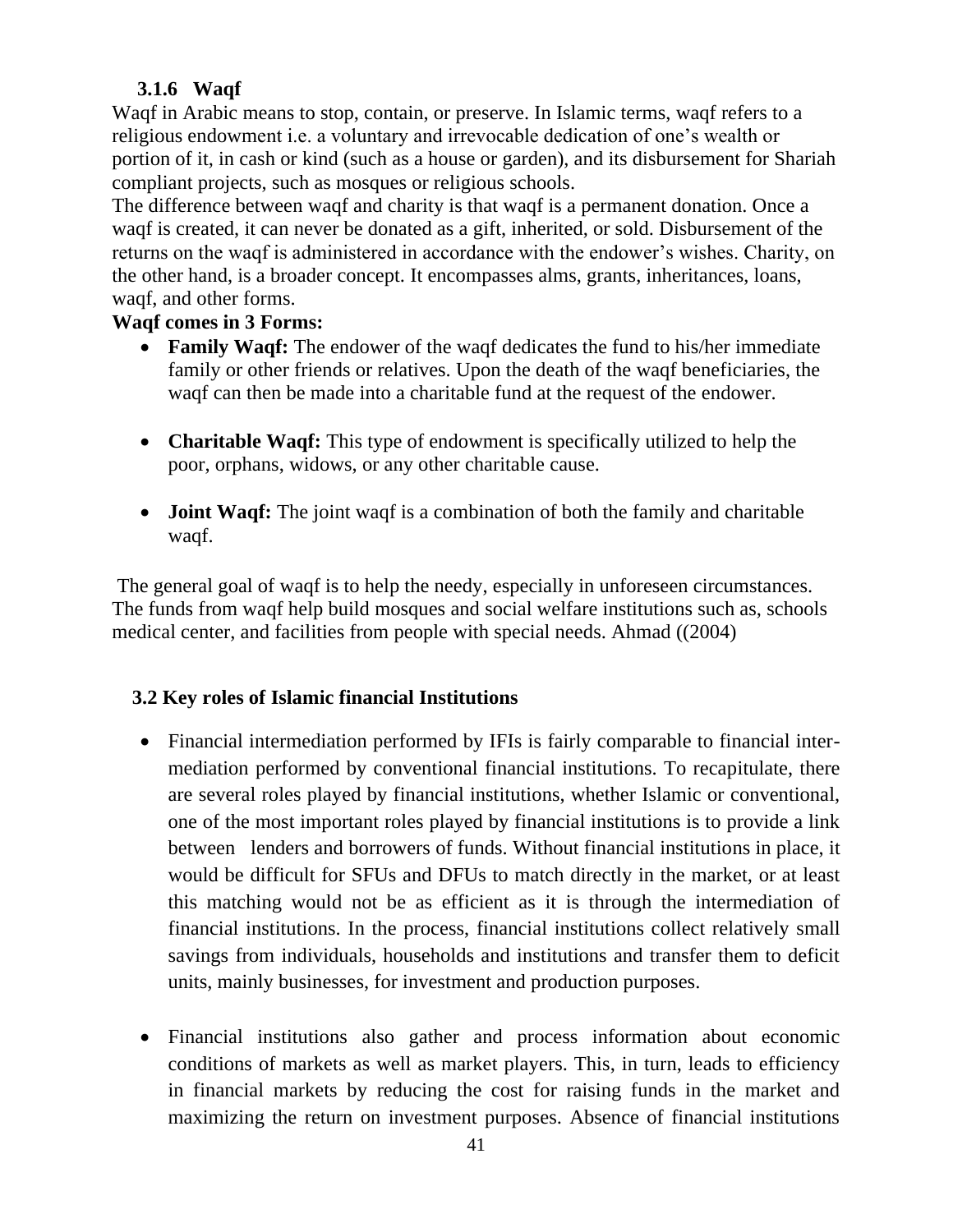would make the channeling of funds between SFUs and DFUs very costly (as pointed out earlier) due to the complex process of financial structuring, legal documentation, accounting treatment and administrative follow-up. This is where financial institutions come into play. Through pooling a large number of savings and financial transactions under one management, financial institutions benefit from economies of scale whereby the cost per transaction reduces significantly as the number of transactions increase, and thus directly contributing to the efficient functioning of a financial system.

• In addition to matching the SFUs and DFUs between borrowers and lenders, financial institutions also provide two important services through asset transformation and risk transformation between market players. While SFUs prefer lending short, DFUs prefer borrowing long. This is where the asset transformation service provided by financial institutions comes into the picture. In the process, financial institutions transform relatively, short-term liabilities into long-term assets. Bello (2018)

However, this asset transformation is not risk free. In fact, different market players have different risk profiles and preferences. This is especially true for the last couple of decades when deregulation, liberalization, complexity and volatility of financial markets, resulted in the search by financial institutions for new products that will facilitate the mitigation, transfer and sharing of risks. Nevertheless, financial institutions are in a far better position to efficiently manage risks arising from both the liabilities and assets sides.

Several key developments highlight the rising role of Islamic finance in the global financial system:

a) Expanding asset base; the industry has recorded strong growth with total Islamic banking assets of USD660 billion at the end of 2007. Global Islamic finance assets reached \$1.9 trillion by mid-2014 (ADB and IFSB, 2015), with about 75 percent of the industry concentrated in the Middle East North Africa (MENA) region (excluding Iran) where GCC countries accounted for 96 percent of it. Moreover, these assets are estimated to have surpassed the \$2 trillion milestone at end-2014. In terms of geographical distribution, the Middle East is now the largest Islamic finance market, accounting for about 80% of global Islamic finance assets.

b) In terms of growth, the Islamic finance industry, including Islamic capital markets, grew, on average, by 17.5 percent since the onset of the global financial crisis in 2008 (Ernst and Young, 2015). The bulk of growth happened in countries outside the MENA region in countries with more Muslim populations, but most of the industry's growth in the MENA region was led by GCC countries. In particular, the Islamic finance industry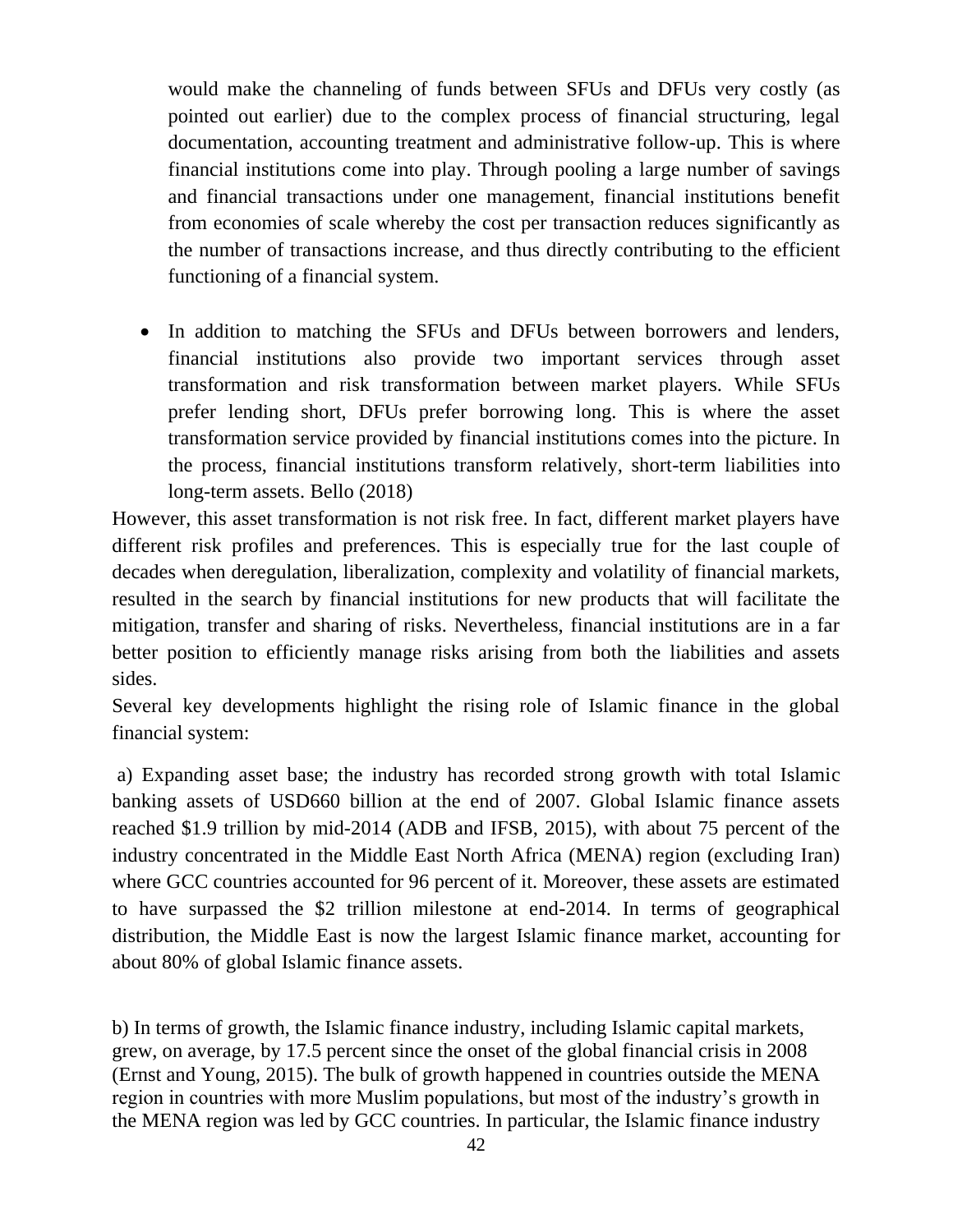grew, on average, by 43 percent in Indonesia, and by 19 percent in Turkey during 2009– 13.

c) Islamic banks dominate the Islamic financial industry, despite continued growth in *sukuk* and other *Shari'ah*-compliant financial assets such as Islamic funds and *takäful*. Islamic banking assets account for about 80 percent of total assets of the Islamic finance industry, albeit representing less than 1 percent of global banking assets. In 2013, Iran held the largest share of Islamic banking assets (about 38 percent), and Saudi Arabia and Malaysia accounted for nearly 29 percent of assets. IFSB stability report 2014

d) Development of comprehensive Islamic financial infrastructure. Several key institutions have been established to provide the infrastructure for the continuous growth of Islamic finance. Among the key institutions are the IFSB, AAOIFI and specialized institutions that provide Islamic financial services such as rating agencies, deposit insurance corporations and mortgage corporations. IFSB, an international prudential standard setting body was established in 2002 to develop and disseminate prudential standards for regulation and supervision of the Islamic financial services industry. AAOIFI, an accounting and auditing organization, is responsible to develop accounting and auditing standards for the Islamic financial institutions. Several international rating agencies have developed ratings methodologies that recognize and incorporate the unique features of Islamic finance. Bashir T (2018)

e) Specific scheme on Islamic deposit insurance has also been developed, while mortgage corporations have issued sukuk to facilitate the widening of asset classes available to investors in the Islamic capital markets. Complementing these initiatives are the efforts by the central banks in issuing Islamic monetary instruments which is integral to the functioning of the Islamic money market and the Islamic financial system.

f) Rapid expansion of the sukuk market. With regard to Islamic securities or sukuk, Thomson Reuters reported that the sukuk market grew from USD6 billion to USD24 billion between 2004 and 2007. The huge potential in the Sukuk market is evident from the active participation of global players including international investment banks, Islamic banks and securities firms that have participated in the issuance of sukuk. This development is also evidenced in Nigeria with the sukuk issuance by debt management office (DMO) on behalf of the Federal government to finance infrastructure. The sukuk issuance was successive for three years with first, second and third issues of over N100 billion each. Obaidullah (2005)

g**)** Reducing the impact of harmful products and practices; Shari'ah principles forbid any transactions that support industries or activities which are forbidden in Islam, for example, usury, speculation, pork, liquor, harmful drugs, prostitutions, and gambling, regardless as to whether these are legal or not in the place of transaction.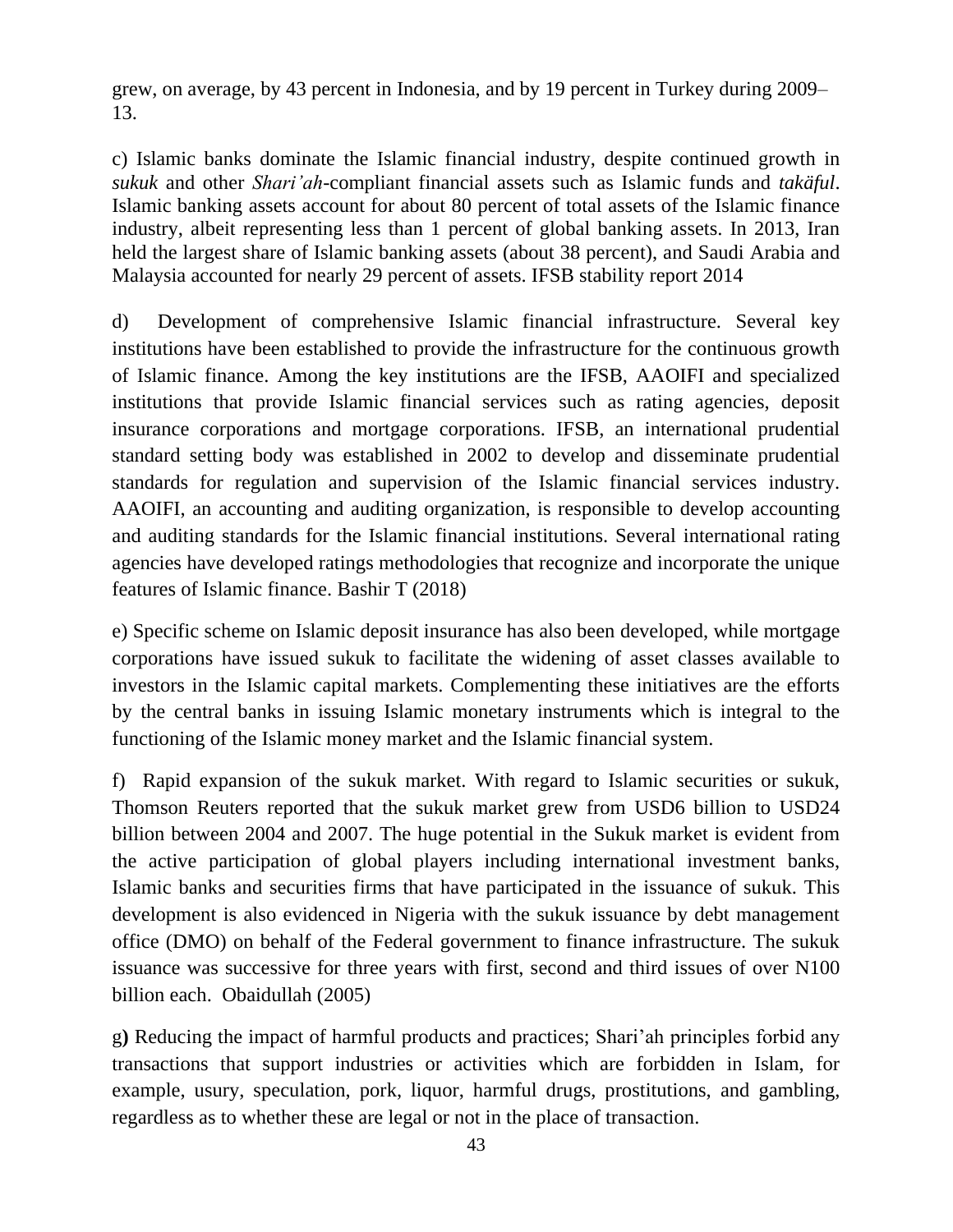h) Encouraging stability in investments; In Islamic finance, investments are approached with a slower, insightful decision-making process, when compared to conventional finance. Companies whose financial practices and operations are too risky are usually kept away by Islamic financing companies. By performing intensive audits and analyses, Islamic financial system promotes the reduction of risk and creates the space for greater investment stability.

i) Accelerating economic development; Islamic finance companies certainly have profit creation and growth as their objectives. For which, they choose to invest in businesses based on their potential for growth and success. Thus in the Islamic banking industry, each bank will invest in promising business ventures and attempt to out-perform its competitors, in order to attract more funds from its depositors. This will eventually result in a high return on investments both for the bank and the depositors. This is unlikely in a conventional bank, where depositors redeem returns on their deposits based on a predetermined interest rate.

## **3.3 Distinct Features of Islamic Financial Institutions**

Under the conventional financial system structure, SFUs provide funds to DFUs through financial institutions by charging interest, on the liabilities side, financial institutions pay interest to savers/investor, and on the assets side, they charge borrowers a relatively higher interest rate. The spread between the interest paid and interest charged is the profit of the financial institutions. Since the charging and paying of interest is prohibited in Islam, financial intermediation under the Islamic financial system has some distinct features.

- To avoid interest, Islamic financial institutions use various contracts that are in line with Shari'ah teachings, better known as Shari'ah-compliant products. Islamic financial institutions thus, use equity, as well as debt-based financial instruments for the mobilization and use of funds.
- IFIs also encourage mutual benefits through profit and loss sharing principle as alternative to interest charging.
- Due to the differences in the nature of financial institutions and the way they engage their clients, especially long-term relationships in profit-and-loss sharing arrangements, there is a greater need for monitoring the entrepreneurs' activities. This, in turn, may imply higher costs and unique risks that are not present within the conventional financial system. In general, financial institutions are "exposed to several risks related to both the liabilities and assets sides of the balance sheet. These risks include interest rate, exchange rate, and liquidity risks that are related to both sides of the balance sheet. On the other hand, credit, market, and operational risks are related to the assets side of the balance sheet only. However, IFIs face certain risks that are associated with specific business models and Islamic contracts used in financial intermediation. Apart from the mentioned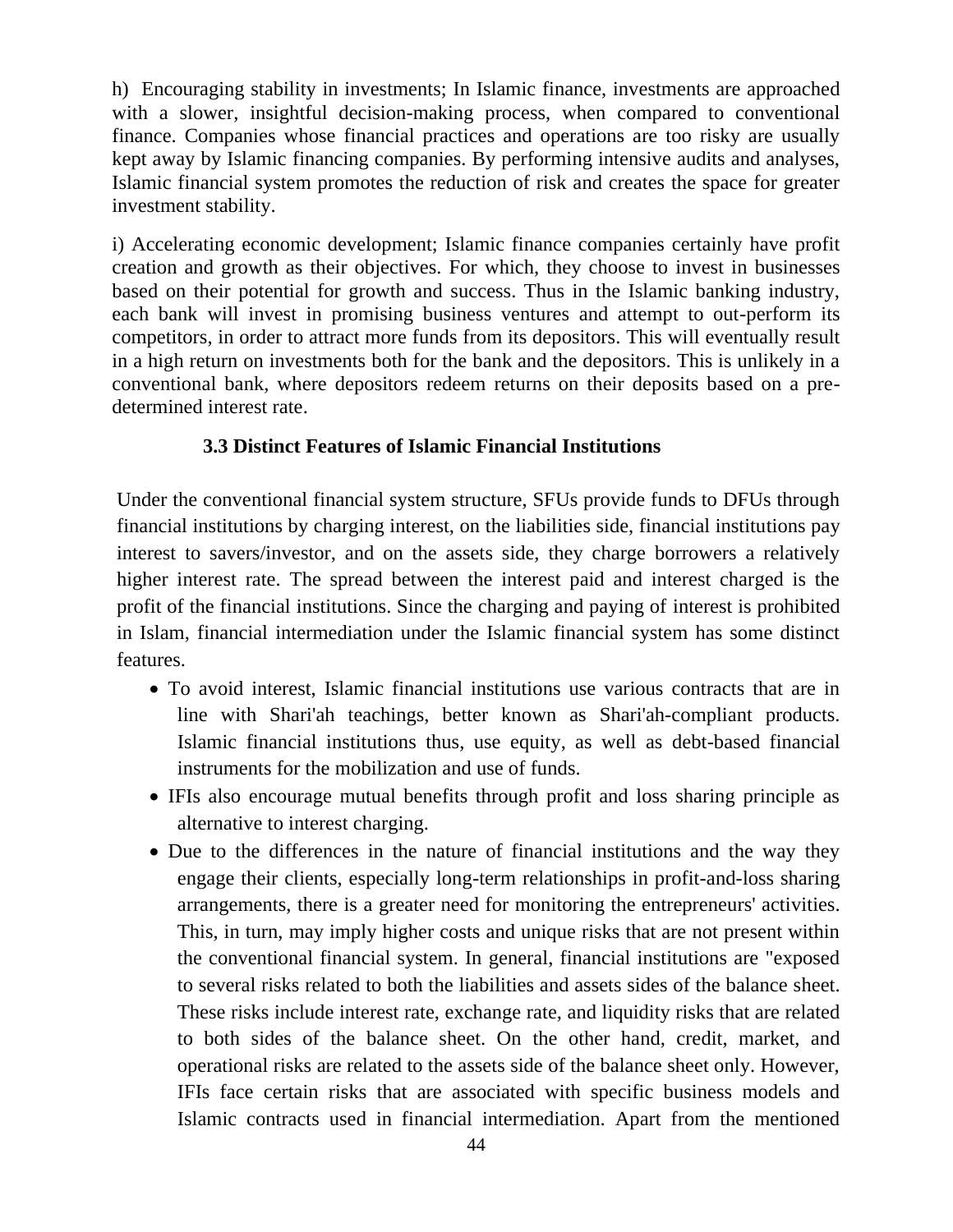risks, IFIs are faced with the rate of return risk, displaced commercial risk, fiduciary risk, Shari'ah-compliance risk, and reputation risk, among others.

- Unlike deposits placed in conventional commercial banks whose principal and return is assumed to be guaranteed, Islamic banks and financial institutions are not able to guarantee return on capital and profit. This is especially true for deposits and investments that are based on *mudaraba* and *musharakah* principles, while principal amount of deposits placed with an Islamic bank based on the principle of *amanah* are guaranteed by the bank without any guarantee on the profits of those deposits.
- Yet another distinct feature of IFIs is the existence of the Shari'ah advisory boards. Every Shari'ah advisory board consists of Shari'ah scholars who are well-versed in Shari'ah teachings. The existence and role of the Shari'ah advisory board is a unique feature of IFIs whereby their approval is needed before the introduction of any new product. Marifas (2014)

#### **4.0 Tutor- Marked Assignment**

i) Identify and discuss 3 Islamic financial institutions operating with Islamic financial system.

ii) Critically discuss 5 features possessed by Islamic financial institutions.

ii) Examine the multiple roles of Islamic financial institutions relative to the financial services offered.

## **5.0 Summary and Conclusion**

In this unit, various factors were discussed to show the disparities in the operations of IFIs and conventional finance and some of the financing modes offered by the two systems.

Islamic financing is working within the Sharia frame work following certain restrictions including the following. First IFIs cannot provide finance for an activity which is prohibited by Sharia (Islamic law) irrespective of its profitability and economic viability e.g. business of liquor, pork and pornography. Second IFIs cannot lend any amount in cash for interest however need is fulfilled either through supply of required asset or through profit and loss sharing. Third under Islamic financial system when financing is provided under profit and loss sharing although profit can be shared as per agreement between the parties involved however loss must be shared according to capital contribution/ownership. Islamic banking is a business very much like conventional banking within certain restrictions imposed by Islamic law. All business needs are being fulfilled by IFIs in efficient ways through Murabaha, Ijara, Bai Muajjal, Bai Salam,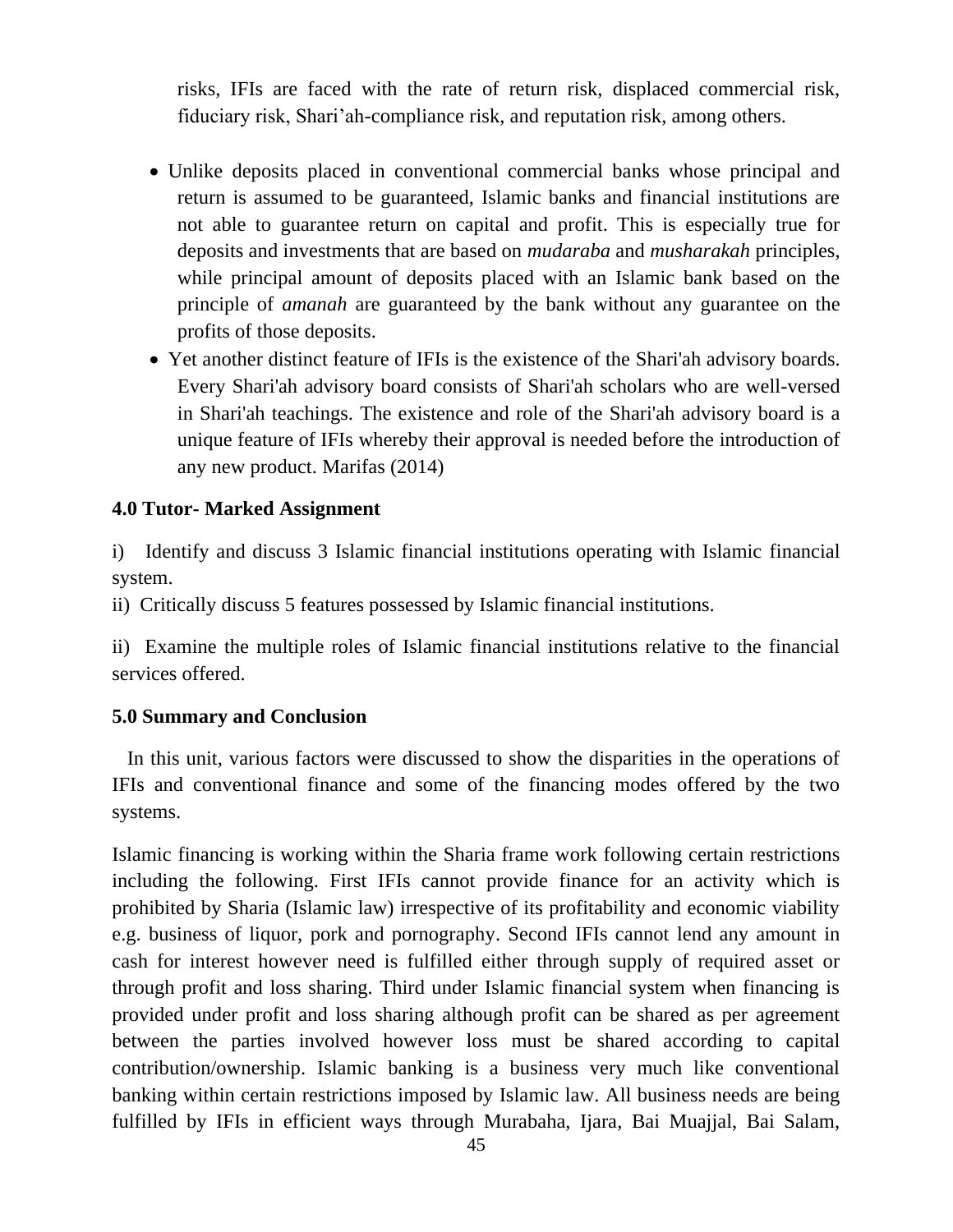Istasna, Musharaka and Mudaraba. Two features of Islamic financial system are worth mentioning. First is linkage between financial and real sector as IFIs cannot extend credit facility without having support from real sector. Financing is either made through sharing risk and reward or must be asset backed. Second a unique feature of Islamic financial system is in the form of Mudaraba which can play role of catalyst for transforming society into prosperity by extending capital facility to skillful persons lacking capital. More so, its attractive features through ethical values have made it to achieve significant milestone in the global financial transaction.

#### **6.0 References/Further Readings**

Abdul Azeez A. (2014): A comparative study of Islamic financial system and

conventional financial system, Victoria University of Wellington.

<https://www.researchgate.net/publication>

Ahmad, A. and Khan, T. (1997): Islamic Financial Instruments for Public Sector

Resource Mobilization. Jeddah: Islamic Development Bank, Islamic Research and

Training Institute.

Ahmed, S. (2009). Islamic banking, finance, and insurance: A global overview. Kuala Lumpur: A.S Noordeen.

Ahmed, H. (2004), Role of Zakah and Awqaf in Poverty Alleviation. Occasional Paper No. 8, *Islamic Research and Training Institute*, Islamic Development Bank, Jeddah, Available at http://www.irtipms.org/PubAllE.asp, Accessed on August. 2012. [2

Bashir B, Shafie M. Z, Ahmad K.R (2018): The Effect of Wadiah Product Quality Attributes on Customer Satisfaction: The Case of Jaiz Bank Nigeria Plc**.** *International Journal of Research & Review (www.ijrrjournal.com) 49 Vol.5; Issue: 7; July 2018*

Bello, A. (2014): Challenges and Solutions to Islamic Banking System in a Pluralistic-Secular Country like Nigeria. *Journal of Islamic Economics, Banking, and Finance*, 10(4), pp. 184-202.

Bock, M. (2010): Governance Risk Management and Financial Product Development in Islamic Financial Institutions.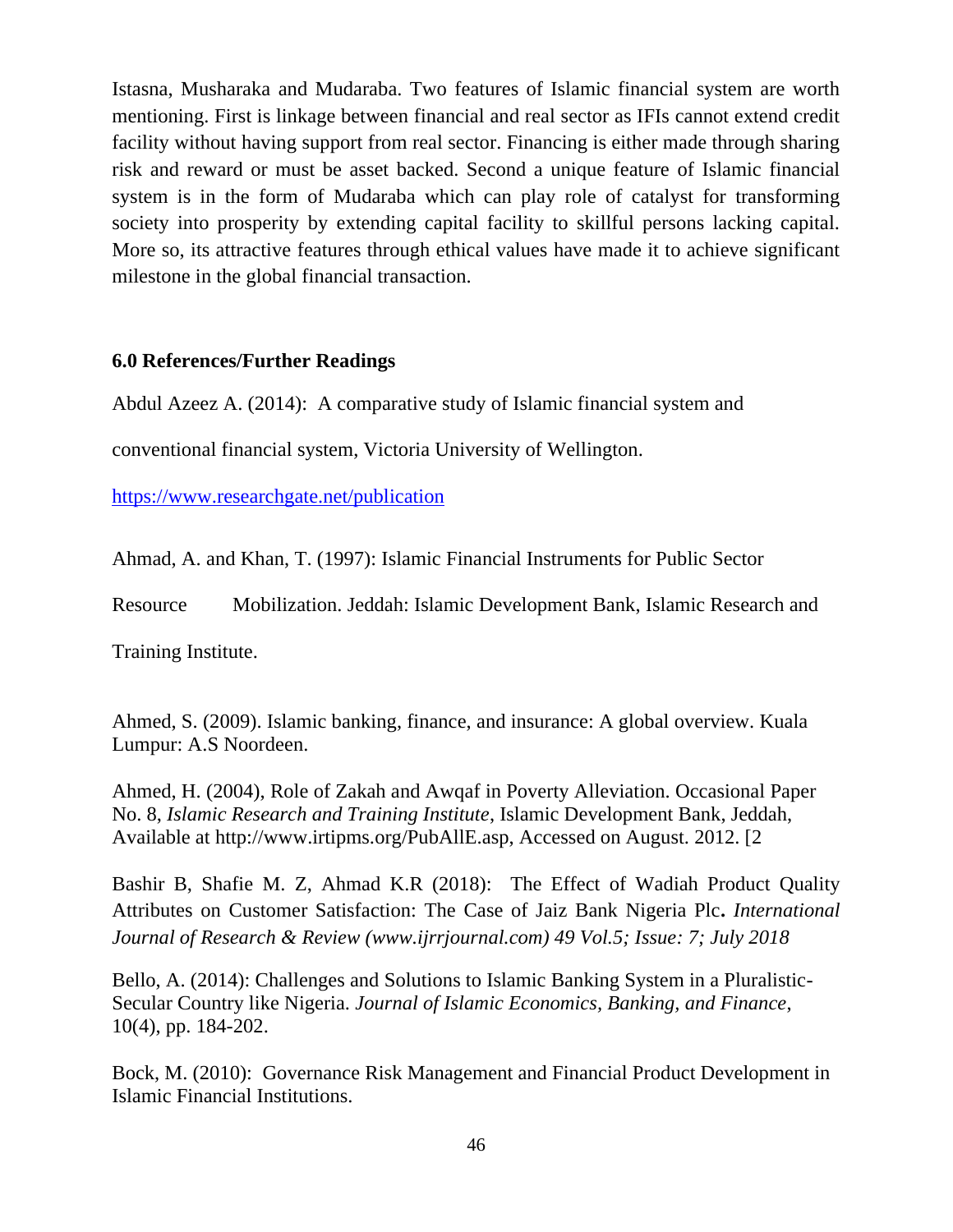CBN, (2011a): Central Bank of Nigeria: Framework for the regulation and supervision of institutions offering non-interest financial services in Nigeria. *Online at: www.cbn.gov.ng* 

CBN (2011b): *About CBN,* available at: www.cbn.gov.ng .

Chowdhury, Masudul Alam, M.K. Hassan and Md. Sharif Hussain, 'Zakat in an Islamic Macro-Economic Model,' *Chapter 4 in Zakat and Poverty Alleviation, Islamic Economics Research Bureau*

Čihák, M., & Hesse, H. (2010). Islamic banks and financial stability: An empirical analysis. *Journal of Financial Services Research*, 38(2-3), pp. 95-113.

Dusuki, A. W. & Abdullah, N. I. (2006). Why do Malaysian customers patronise Islamic banks? *International Journal of Bank Marketing,* Vol. 25 No. 3,

Ezeh, P. C, Nwankwo N, Obiesie, M. C (2015): Islamic Banking in Nigeria: Perception of its Relative Advantage by Consumer Segments in Anambra State. African Research Review, *An International Multidisciplinary Journal, Ethiopia Vol. 9(2), Serial No. 37,*  April, 2015:126-143 ISSN 1994-9057 (Print) , ISSN 2070-0083 (Online) DOI:http://dx.doi.org/10.4314/afrrev.v9i2.10

Islamic Finance News (2011) : *Africa Islamic Banking Framework*, available at: [www.islamicfinacenews.com.](http://www.islamicfinacenews.com/)

Marifas Academy (2014): Islamic Banking and Finance, Principles and Practices available at www.marifas.com

Mohammed Obaidullah (2005): Rating of Islamic Financial Institutions Some Methodological Suggestions, Scientific Publishing Centre King Abdulaziz University Jeddah, Saudi Arabia *Islamic Economics Research Centre,* [http://islamiccenter.kaau.edu.sa](http://islamiccenter.kaau.edu.sa/)

Khan, F. (2010). How "Islamic" is Islamic banking. *Journal of Economic Behaviour & Organization*, 76(3), pp. 805-820.

Khan, Mohsin (1986): *Islamic Interest-free Banking: A Theoretical Analysis,* International Monetary Fund Staff Papers, No. 33.

Kalaithasan K. & Mohamed N. A. R. (2007): *Developing a Strategy Map and a Balance Scorecard for Islamic Banks*. Serdang, Malaysia: Universiti Putra Malaysia

Muhammad H. (2011): Differences and Similarities in Islamic and Conventional Banking *International Journal of Business and Social Science Vol. 2 No. 2; February 2011, P.166-175*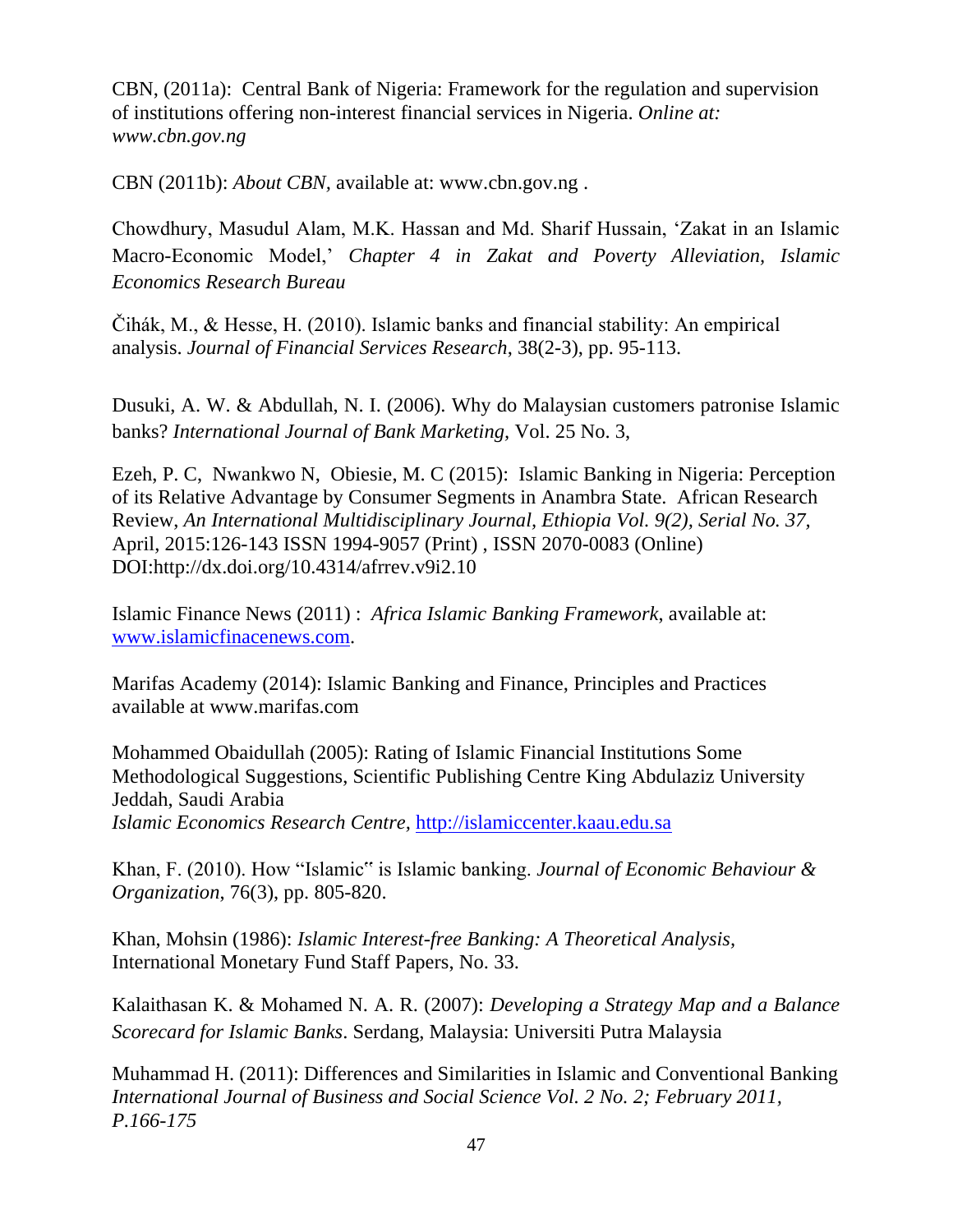Mustafa D, Ibrahim M. Y, Adewale A (2011)**:** The Establishment and Operation of Islamic Banks In Nigeria: Perception Study on the Role of the Central Bank of Nigeria. Australian Journal of Business and Management Research Vol.1 No.2 | May-2011,

Rusni, H. (2018). Enhancing Shari'ah Compliance of Islamic Financial Institutions Through Shari'ah Governance; Islamic Finance Intellectual Discourse.

Sanusi Lamido Sanusi (Con) Governor, Central Bank of Nigeria (CBN) at Markfield Institute Of Higher Education (Mihe), Leicester, UK, .

SBP (2010.): [State Bank of Pakistan] *Islamic Banking Bulletin Volume* 5, No 2. Viewed in Muhammad H.(2011);Differences and Similarities in Islamic and Conventional Banking *International Journal of Business and Social Science Vol. 2 No. 2; February 2011, P.166-175*

Siddiqi, M.N.,( 2004): Riba, Bank interest and the rationale of its prohibition. Islamic Research & Training Institute Jeddah.

Sulaiman S.A (2018):" Historical Development of Islamic Banking in Nigeria". *International Journal of Humanities and Social Sciences* (IJHSS), ISSN(P): 2319-393X; ISSN(E): 2319-3948 Vol. 8, Issue 1, Dec - Jan 2019; 67-74 **©** IASET (International Academy of Science , Engineering and ) Technology)

Usmani, M. T. (2002): An Introduction to Islamic Finance**.** Kluwer Law International,

The Hague, London, New Kluwer Law International, The Hague, London, New York.

Usmani, T.S., (1999): SAB-SCP (Sharia Appellant Bench. Supreme court of Pakistan). www.albalagh.net/Islamic\_economics/riba\_judgement html,

Usmani, T.S. (2002): An Introduction to Islamic Finance. Maktaba Ma'arif Al Quran,

Karachi, Pakistan.

Wahbah, Z. (2003): Financial Transactions in Islamic Jurisprudence, Dar al Fikr, Syria,

translated by Mahmoud A.El Gamal.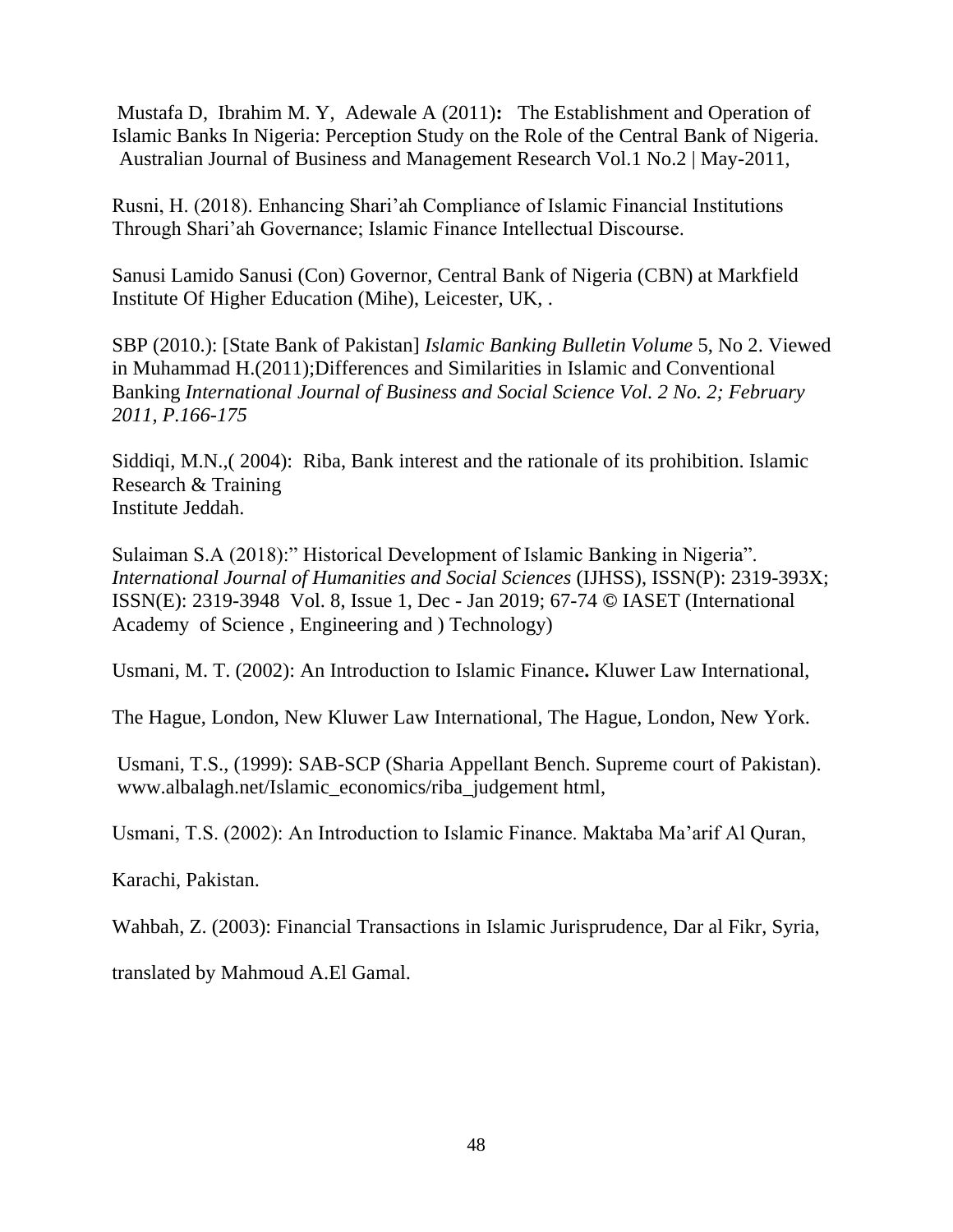### **UNIT TWO: ISLAMIC FINANCIAL MARKETS**

#### **1.0 Introduction**

- **2.0 Objectives**
- **3.0 Main Content**
	- **3.1 Structure of the Islamic Financial System**
	- **3.2 Islamic Financial Markets**
	- **3.3 Types of Islamic Financial Markets**
- **4.0 Self-study Questions**
- **5.0 Summary and Conclusion**
- **6.0 References/Further Readings**

### **1.0 Introduction**

This unit presents the structure of Islamic financial system and markets.

#### **2.0 Objectives**

At the end of this unit, students will be able to learn:

- The components of the Islamic financial system.
- The various types of Islamic financial markets.

## **3.0 Main Content**

#### **3.1 Structure of the Islamic Financial System**

 In this unit, we will discuss the structure of the Islamic financial system is similar to the structure of the conventional financial system. In other words, the Islamic financial system comprises financial institutions (Islamic banks, capital market, Islamic insurance (Takaful) companies, Islamic mutual funds and other finance companies) and markets that bring lenders and borrowers together. Likewise, Islamic financial institutions (IFIs) and markets facilitate the channeling of investable funds from surplus fund units (SFUs) to deficit fund unitst ( DFUs).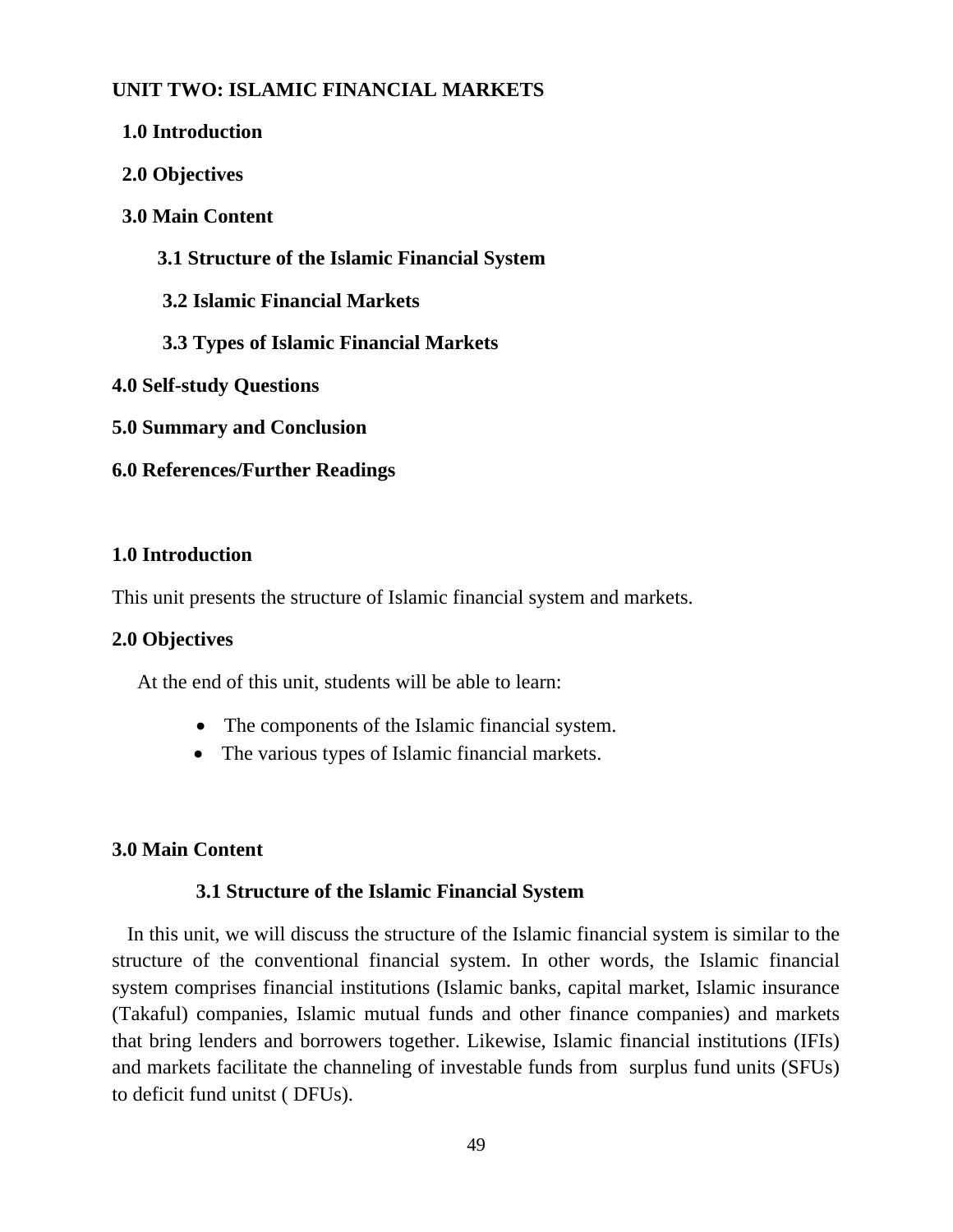However, under the Islamic financial system, Islamic financial markets, institutions and instruments operate in line with Shari'ah rules and principles.

# **3.2 Islamic Financial Markets**

Islamic financial markets Up-hold the important role within the Islamic financial system as conduits of funds between SFUs and DFUs within the interest-free realm of Shari'ah, thus distinguishing itself from conventional markets that operate on the basis of interest. As is the case with the conventional' financial system, there are different types of markets within the Islamic financial system: money and capital markets, primary and secondary markets. Nevertheless, emphasis is placed on the broad division of financial markets into money markets and capital markets. Islamic money markets, Islamic capital market (debt markets and equity markets) will be dealt with.

The major instruments of Islamic financial markets are equity related. Besides equity instruments in the form of shares in any company, the Islamic financial system has other redeemable short-, medium- and long-term participating instruments representing ownership in the assets, and hence entitled to participate in the profit/loss resulting from the operations on the assets. Various types of participatory instruments can be based on: (i) profit/loss sharing (Mudarabah/Musharakah), like instruments issued by Mudarabah and asset management companies and participation term certificates (PTCs), and

(ii) rent-sharing in the form of Diminishing Musharakah or otherwise. Ayub (2007)

The instruments on the basis of which the Islamic market has to function need to be backed by or represent real asset transactions. A debt security would result from a transaction based on any trading or Ijarah mode that can implicitly include time value of money at the stage of pricing of the underlying commodities or usufruct of the assets.

These instruments may be of either a variable or quasi-fixed/fixed return nature. Equity instruments having a claim to share in the net income and the assets of a business give a variable return, while debt-related instruments can be issued in respect of trade or leasing based transactions subject to the observation of the principles of the underlying Islamic modes. Backing by real assets according to the rules of the relevant modes is a must and mere replacement of one paper transaction with another kind of similar paper transaction will not serve the real purpose. Islamic financial market instruments can be of two types in terms of their nature and flow of return:

1. Fixed/quasi-fixed (stable) income securities. A bank can securitize or sell a pool of assets or offer certificates of deposit (CODs) against a fund composed of pooled Ijarah and some Murabaha and Istisna'a contracts. It will offer the investors/depositors a defined stream of cash flow constituting the return on the pooled assets. Such securities would accommodate risk-averse investors like widows, retired people, etc. and generate newres ources for additional intermediation and income flow to the banks.

2. Variable income (Shirkah-based) securities;for such securities, banks can securitize a pool of Musharakah and Mudarabah contracts that are part of their asset portfolio. Such securities will offer the investors a stream of variable income with potential for growth, based on the strength of the underlying projects – profit and risk both would be higher than in the case of stable income securities. These would accommodate risk-taking investors with the commensurate possibility of a higher income. Ayub (2007)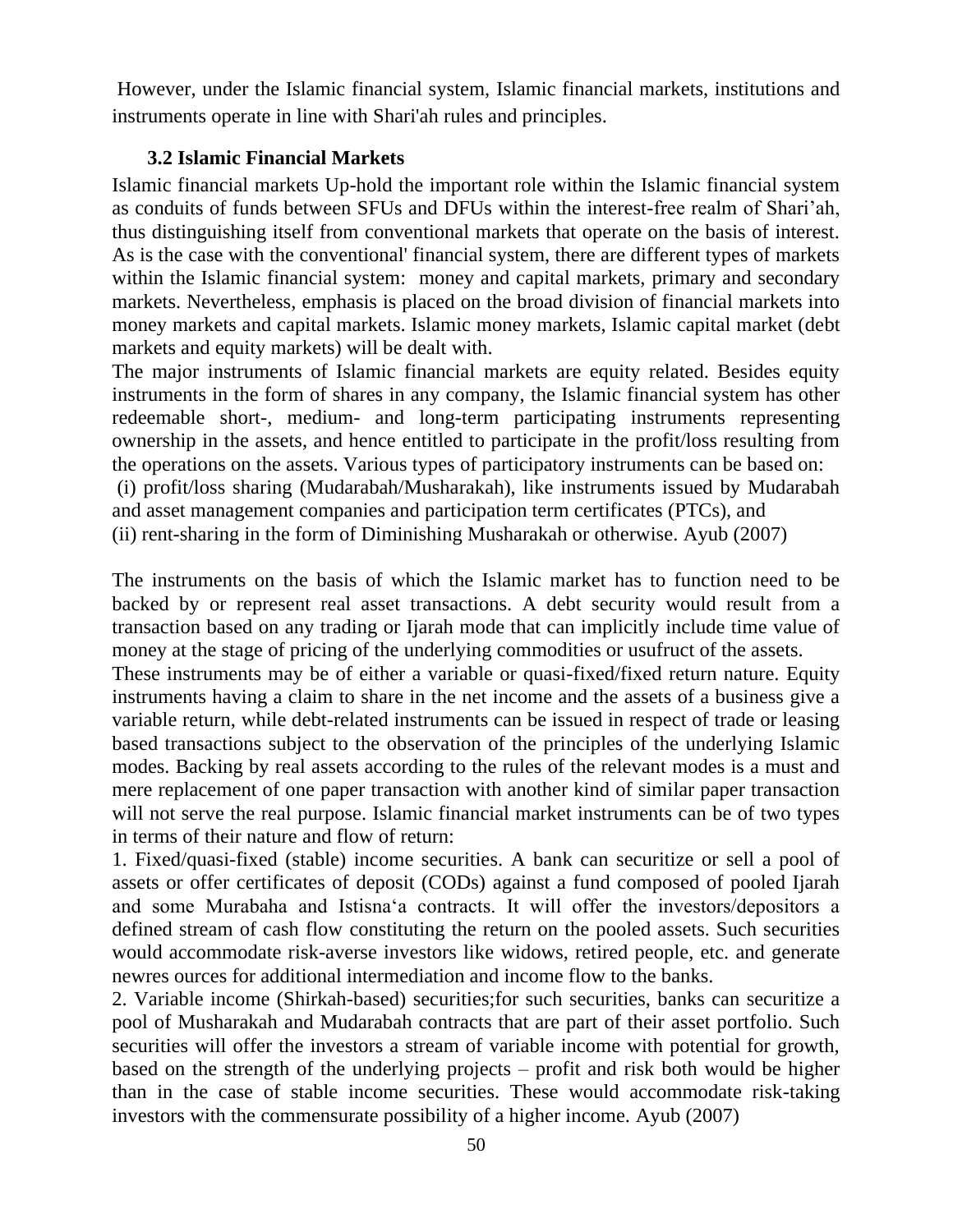### **3.2.1 Types of Islamic Financial Markets**

As in conventional finance, there are many different types of Islamic financial markets with each market having its own purpose and objectives. Similarly, there are different classifications of these markets. For example, some investors want to invest for a shortterm period, while-others want to invest for a long-term period. Some are risk loving, whereas others are risk-averse. Some prefer to borrow through debt market instruments, whereas others prefer to raise funds by issuing stocks. The most common types of financial markets are as follows:

### **3.2.2 Money and Capital Market**

Having discussed the nature of Islamic financial markets in terms of returns on the instruments, financial markets can be classified based on the maturity of underlying securities also plays an important role in distinguishing between markets. Short-term debt securities, with a maturity of less than a year, are traded in money markets. On the other hand, debt securities, with a maturity of greater than a year, are traded in capital markets. Similarly, equity securities which are considered long-term securities with no particular maturity are also traded in capital markets.

Hence, the money market is a financial market that facilitates the trade of only short-term debt securities (less than a year), while the capital market is a financial market that facilitates the trade of longer-term debt securities (a year or greater) and equity securities. Furthermore, money market securities are more widely traded and their prices have smaller fluctuations than capital market securities. This implies that the money market securities tend to, be more liquid and represent relatively less risky investments.

Islamic money and capital markets represent an assertion of the Shari'ah principles in the money and capital market transactions where the market should be free from any elements or activities that are prohibited in Islam. The strict adherence to the Shari'ah principles also implies that all financial instruments used by transacting parties in the money and capital markets need to be Islamic in nature.

## **3.2.3 Islamic Money Markets**

The money market is the financial market for short-term borrowing and lending, typically for terms of less than a year. This contrasts with the capital market for longer-term funds. In the money markets, banks lend to and borrow from each other using short-term financial instruments.

An Islamic money market is the financial market for short-term financial instruments, typically those operating for less than a year. In the money markets, Islamic banks transfer funds amongst each other. The short-term financial instruments include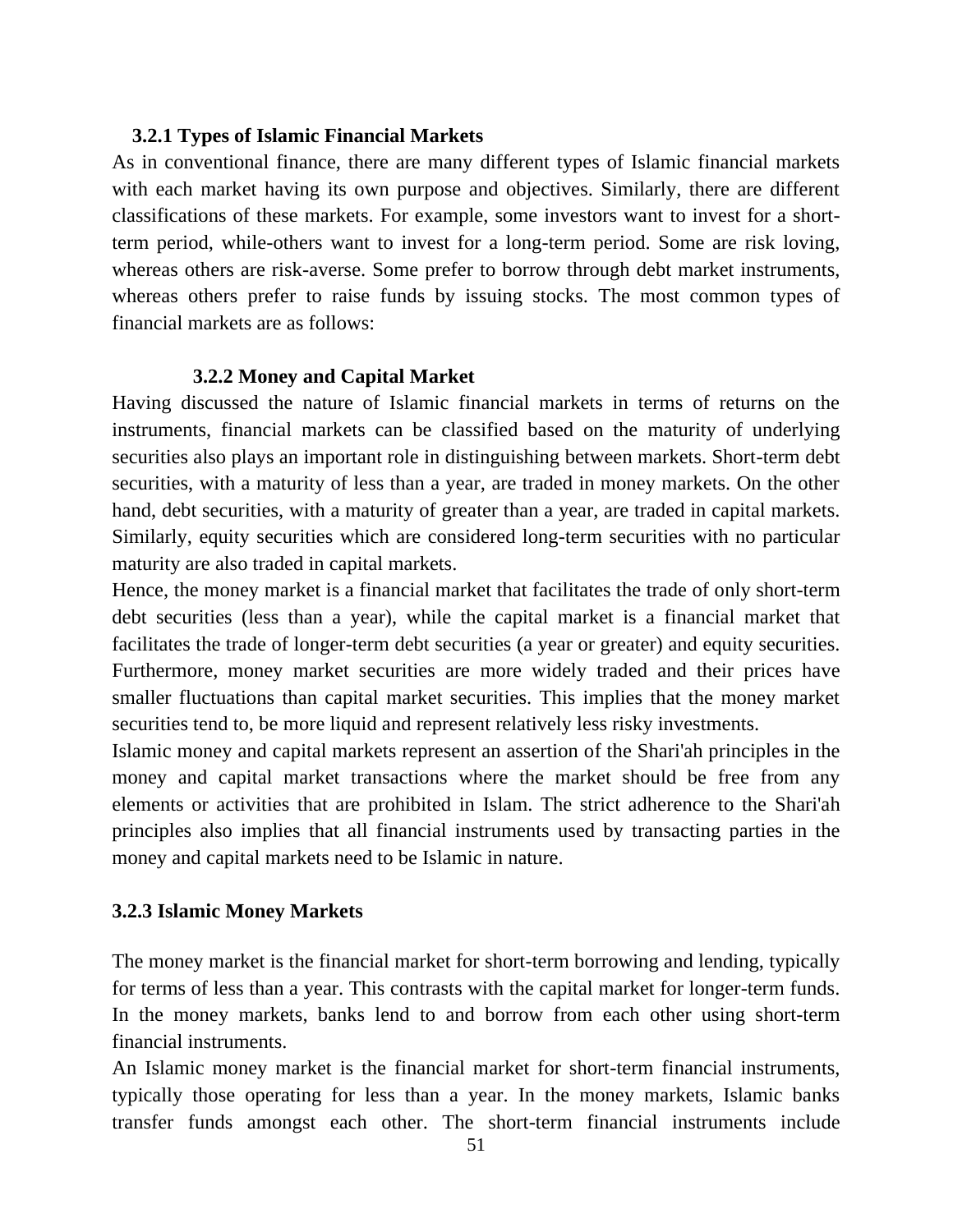Negotiable Islamic Certificates of Deposit (NICD), Government investment issues (GIIs) or other instruments such as Islamic Accepted Bills (IABs) and Islamic treasury Bills (ITBs). Abdul Ghafar (2010))

 The objective of the Islamic money market is to provide short-term capital injection to deficit units and at the same time to offer mechanism for investors to place their surplus funds into. The Islamic money market like all financial markets, provide a channel for the exchange of financial assets for money. Therefore, it provides the mechanism through which holders of temporary cash surpluses meet holders of temporary cash deficits.

 There are several characteristics of the Islamic money market. Firstly, transaction volumes involve large dominations (involve billions of Naira). Secondly, the Islamic money market has a low default risk. The government tends to provide a safer structural framework for the Islamic money market with proper guidelines such as the guideline of Sell and Buy Back Agreement (SBB) and the guidelines of Islamic Negotiable Instruments (INIs) and laws and procedures to perform transactions between the transacted parties. By doing this, the Islamic money is able to reduce default risks and this form of risk is rarely found in the Islamic money market.

 Thirdly, the instruments to be transacted in the Islamic money market have a maturity of less than a year. Therefore, the Islamic money market instruments are usually more widely traded than long term securities because of reasons of liquidity.

 Fourthly, the instruments traded in the Islamic money market are shari'ah compliant. There are no interest elements, but profit rates are allowable, which are fixed in order to reflect shari'ah rulings, and are therefore able to reduce settlement risks. Abdul Ghafar (2010)

The purpose of an Islamic money market is to serve three main functions. Its first function is liquidity management. It serves as an avenue for IFIs to source daily funding or to invest in the short term. Access to money markets enables IFIs to maintain optimal liquidity thereby allowing them to meet the demands of their customers at any time. This therefore, allows the IFIs to cope with short-term pressures. It gives flexibility to the IFIs to face every liquidity situation that might arise due to different timing of cash inflows and outflows. The popular contract, which is used in practice for liquidity management is commodity murabahah which is essentially based on the contract of tawaruq. For nonfinancial institutions, they use other money market instruments to manage the fluctuations in their working capital needs either by obtaining short-term funding or placement. Consequently, they will be able to enjoy low cost funding or investment returns with low risks.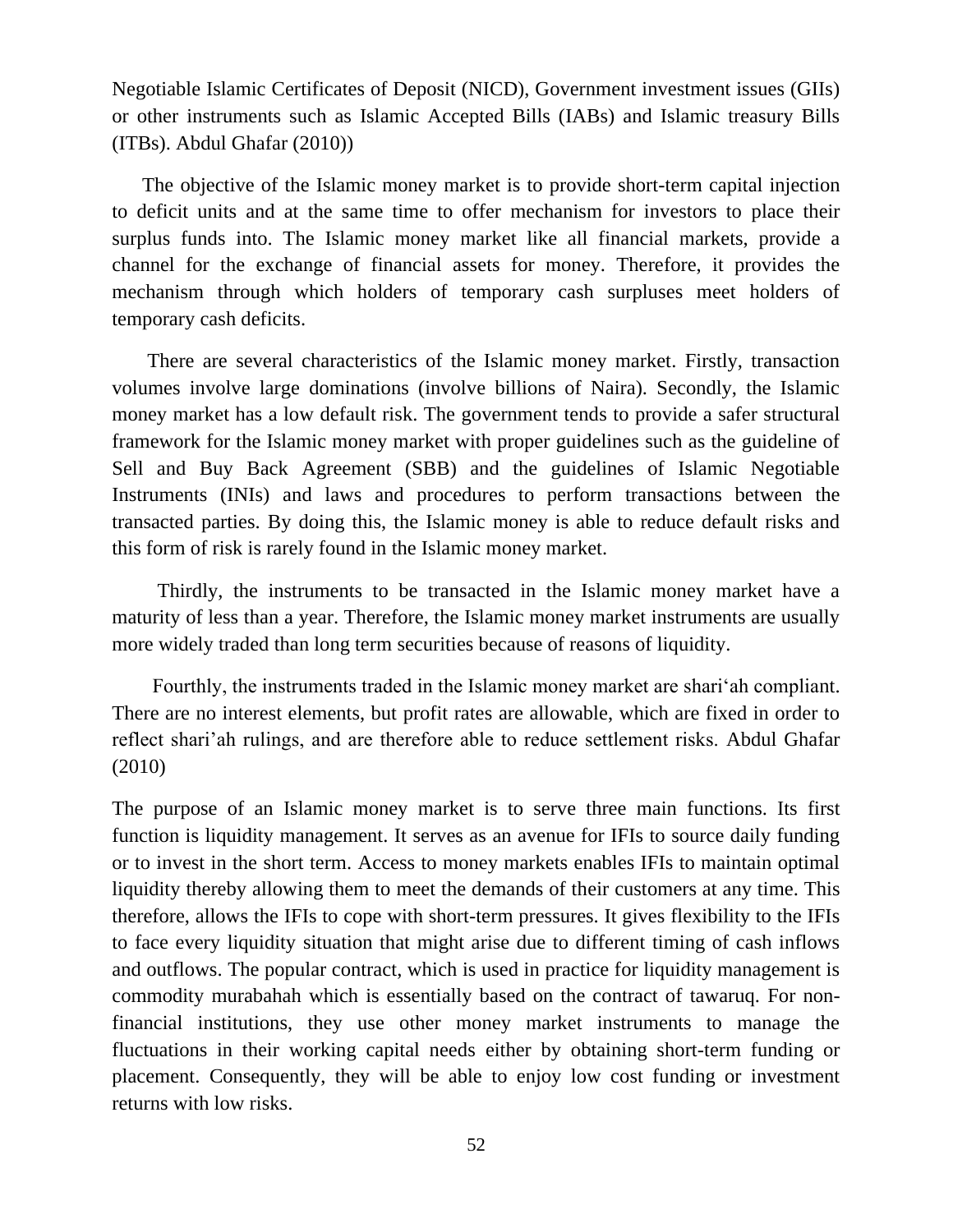An Islamic money market also serves as an avenue for secondary trading of money market instruments. Depending on the objectives; risk, and return preferences of money market participants, they will either buy or sell money market instruments in anticipation of obtaining investment returns. The instruments available in the money market provide investors with different levels of risks, returns and maturity. Some of the more popular instruments include the Government Investment Issue (GII), Islamic Treasury Bill (ITB), Islamic Negotiable Instrument (INI) and Negotiable Islamic Debt Certificate (NIDC). Finally, a money market is used as a channel for a central bank to conduct its monetary policy. The mechanism is the same as in the case of the conventional model, i.e .central bank undertakes open market operations by undertaking Repurchase Agreements and reverse Repurchase Agreements (REPOs). In Islamic money markets, this is known as Sale and Buy-back Agreements and Reverse Sale and Buy-back Agreements. ISRA (2011)

#### **3.2.4 Components of the Islamic Money Market**

The money market has two key components: an interbank money market and a platform for trading money market instruments. Liquidity management is the most important function of Islamic money market. Banks are so dependent on the money market that it is often referred to as the interbank money market. As the name suggests, the interbank money market is a means by which banks borrow and lend among themselves. The necessity for a bank to borrow and lend in the money market arises from the mismatches in daily cash flows from its assets and liabilities. These mismatches can be due to, for example, imbalances between the customer deposits and withdrawals, and the offset balance of the cheque clearing process. Given this, a bank may face cash shortfall or surplus on a daily basis depending on whether withdrawals exceeded deposits or deposits exceeded withdrawals. Since these temporary cash imbalances are of crucial importance and the banks have little influence over the causes of the imbalance, this is where the money market comes to the rescue. The ability to borrow and lend among themselves allow the banks to manage their liquidity efficiently and make the best use of their cash position.

Trading of money market instruments is the second key component of the money market. Just as the interbank money market enables banks to borrow or lend directly among themselves, money market instruments achieve the same objective through the issuance and purchase of different instruments. By using these instruments, banks are able to liquidate their investments to meet their liquidity requirements through secondary market trading. In other words, a money market instrument purchased by a bank today can be sold within the next few days. Hence, the bank would recoup its money without having to wait until the maturity date of the instrument. Therefore, a liquid secondary market for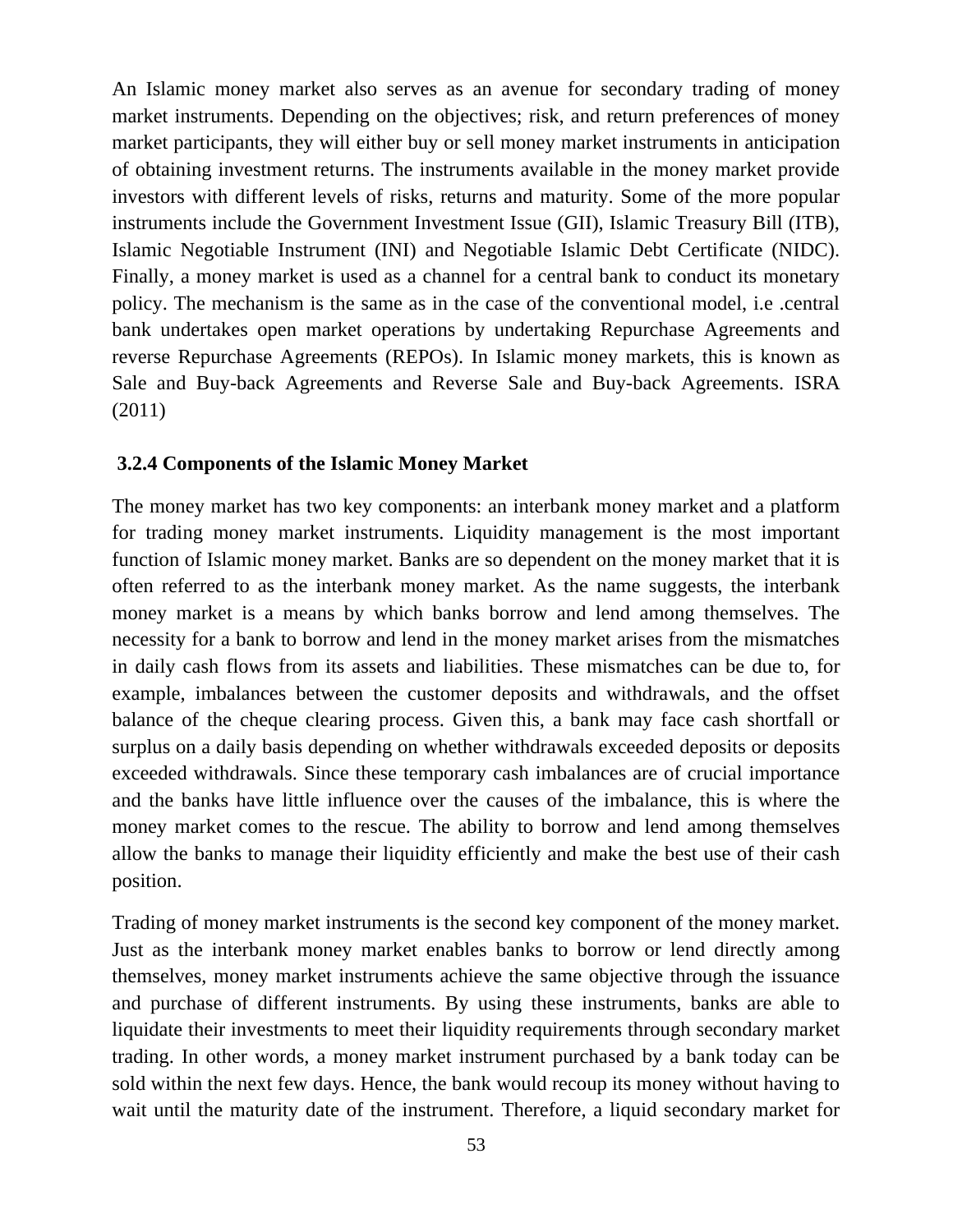money market instruments is an essential element which enables the instruments to be traded before their maturity. ISRA (2011)

Likewise, the Islamic money market essentially comprises two components: the Islamic interbank market and the trading of Islamic money market instruments.

Generally, the Islamic interbank market is considered the largest component of any Islamic money market, particularly, its overnight sub-component. An active interbank market is essential in providing signals to the central bank to determine the volume of open market operations (OMO). Central bank use OMO as principal tools for implementing monetary policies.

The Islamic inter-bank funds market can function on the Mudarabah principle or sale and purchase of instruments under the relevant rules of the Sharı´ah. Presently, a Mudarabah based regular market is functioning in Malaysia. In other countries, banks place their surplus funds with deficit banks for short periods ranging from a day to a week. Mostly, theses short-term deposits are treated just like other deposits mobilized from the public and profits are paid on the basis of weightages assigned and the daily product of the deposits, while sometimes a special procedure is adopted, according to which the deficit bank agrees to give a share of its general profits according to a Mudarabah ratio that is negotiated according to the market conditions. Central banks can also advise profitsharing ratios for the duration of the fund placements. ISRA (2011)

In Malaysia, the Islamic Inter-bank Money Market (IIMM) was introduced in January,

1994 as a short-term intermediary to provide a ready source of short-term investment outlets based on Sharı´ah principles. BNM issued the guidelines on the IIMM in December 1993, to facilitate proper implementation of the IIMM. The IIMM covers the following aspects: (i) inter-bank trading of Islamic financial instruments and (ii) Mudarabah interbank investments (MII). Islamic banks, commercial banks, merchant banks, eligible finance companies and discount houses are allowed to participate in the IIMM.

MII refers to a mechanism whereby a deficit Islamic banking institution ("investee bank") can obtain investment from a surplus Islamic banking institution ("investor bank") based on the Mudarabah principle. The period of investment is from overnight to 12 months, while the rate of return is based on the rate of gross profit before distribution for investments of 1 year of the investee bank. The profit-sharing ratio is negotiable between both parties. The investor bank, at the time of negotiation, does not know what the return will be, as the actual return will be crystallized towards the end of the investment period. The principal invested is repaid at the end of the period, together with a share of the profit arising from use of the fund by the investee bank.

In recent years, Ijarah-based negotiable Islamic money market instruments have also been developed. Islamic banks can engage in trading of these instruments for liquidity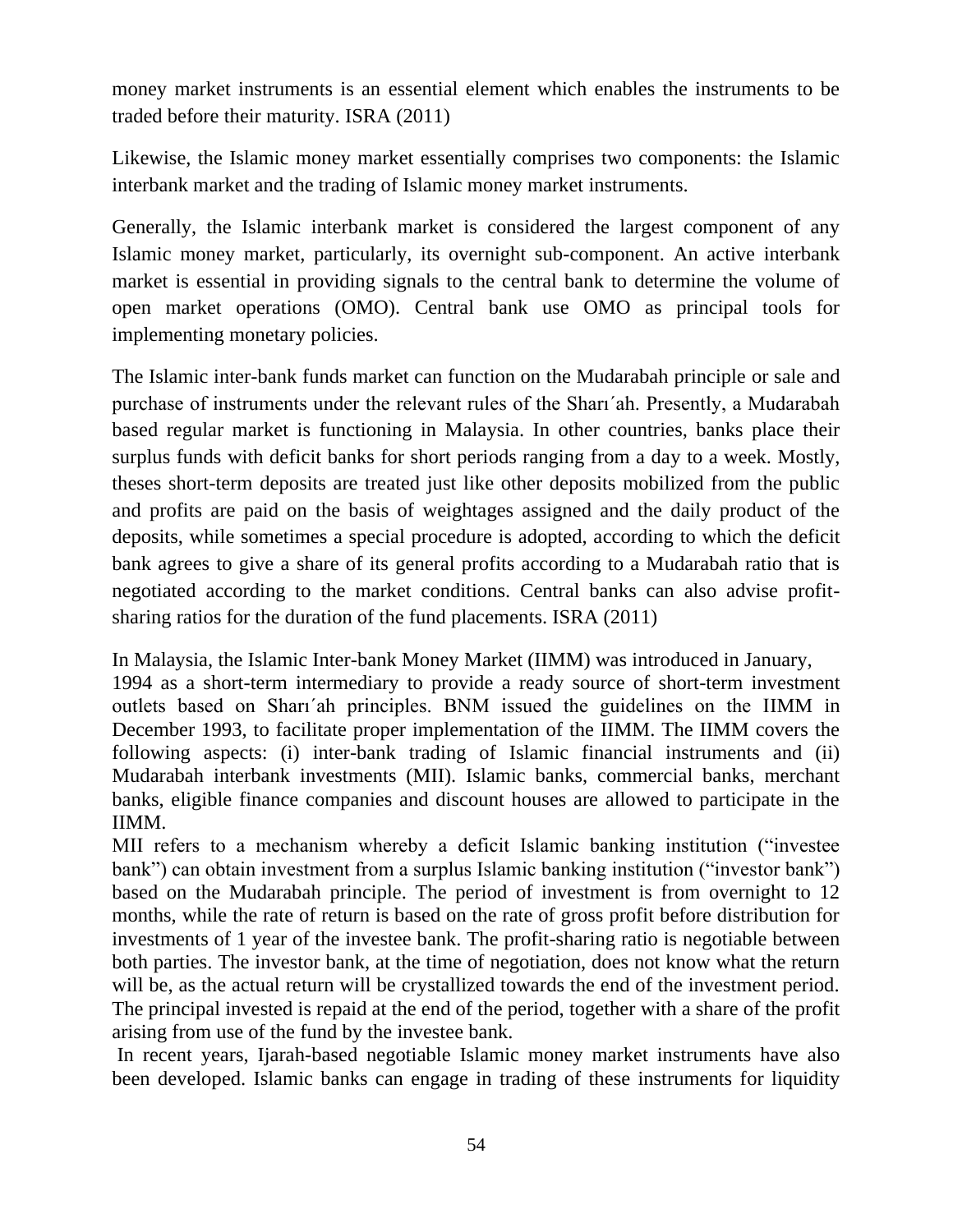management subject to observance of the Sharı´ah rules involved in the relevant modes. Ayub, (2007).

# **3.2.5 Islamic Money Market Participants**

The main participants in the money markets are banks, non-bank financial institutions such as takaful and insurance companies, business corporations, the government treasury and the central bank. Banks use the Islamic money market for liquidity management purposes, especially to adjust the mismatch of assets and liabilities in their statement of financial position. They can use the money market to obtain short-term liquidity or to place their short-term surplus funds over a limited period. They can also buy money market instruments such as treasury bills to invest their surplus funds for a short term, or sell their holdings of these instruments to raise funds.

Business corporations as well as government agencies also use the money market for short-term investments. Likewise, large business corporations by virtue of their high credit rating, source short-term funds by issuing commercial papers. The central bank, as the regulator which promotes market stability, uses the money market as a channel to transmit its monetary policy. One such example is the use of open market operations as a means of influencing the liquidity level and short-term interest rates in the domestic financial system. Open market operations refer to the act of buying and selling of government securities by the central bank to influence liquidity and interest rates in the financial system. Changes to the level of liquidity and short-term interest rates in the money market will affect long-term rates in the financial system. The government, another important player in the money market, uses the money market as a source of short-term funding via the issuance of securities. ISRA

# **3.2.6 Islamic Capital Market**

The Islamic Capital Market (ICM) refers to the market that provide long term investment funds through various financial instruments that meet the holder's needs. In this market, activities are carried out in ways which do not conflict with the principles of Islam. The ICM transactions must be free from prohibited activities and elements such as riba, maisir and gharar.

Islamic Capital Markets broadly comprised three main segments:

- 1. The Islamic equities market (facilitated by Shariah-compliant indices availability)
- 2. The Sukuk or Islamic bond market
- 3. The Islamic funds market ( 2015 *IFSB Financial Services Industry Stability Report)*

An Islamic capital market, as is the case of a conventional capital market, constitutes an integral part of the Islamic financial system. In general, an Islamic capital market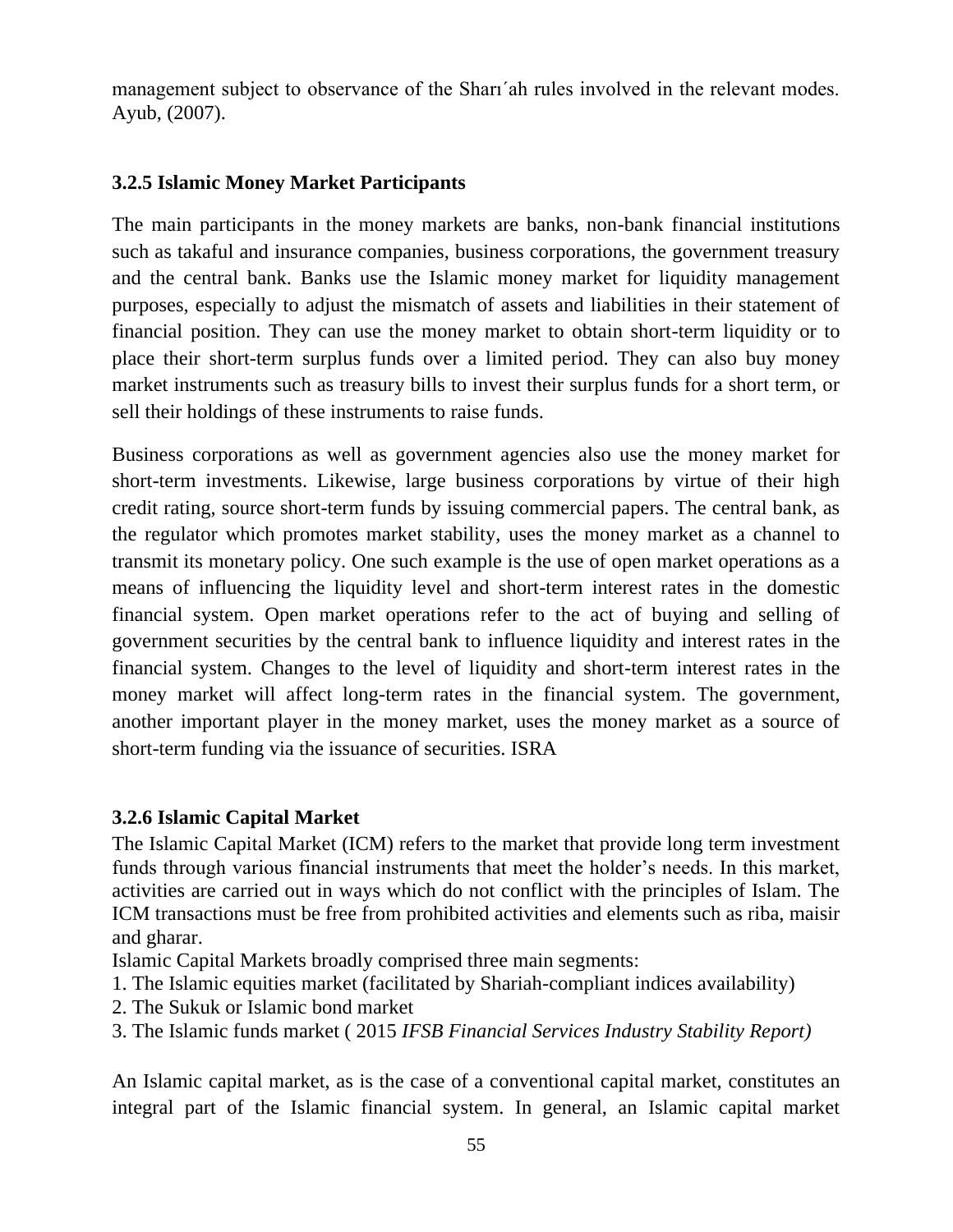comprises two main components: the debt market and the equity market. They are indispensable for the efficient mobilization of resources and their optimal allocation. While generally being similar to conventional capital markets, Islamic capital markets differ in their core elements which are deeply rooted in Shari'ah teachings. As a result, Islamic capital markets offer instruments, such as Islamic equity securities and Islamic debt (bond) securities, among others, based on the Shari'ah principles that make them compliant. Islamic capital markets play a complementary role to the investment role of Islamic banking thus creating a comprehensive Islamic financial system.

The growing awareness of and demand for investment in Shari'ah-compliant products and instruments around the globe has resulted in the creation of a flourishing Islamic capital market. Today, there are a number of Islamic capital market products and services, such as sukuk, Islamic stocks, Islamic bonds, Islamic funds, Islamic real estate investment trust (REIT).

# **3.2.7 Debt and Equity Markets**

There are two ways for firms or government agencies to raise funds, in a financial market: by issuing debt securities (bonds) or, equity securities (stocks). Issuing a debt instrument is the most common method of raising funds. This, debt instrument represents a contractual agreement whereby the borrower is obliged to pay the holder of the instrument a certain fixed amount of money at agreed intervals. The return to investors is in the form of interest income (coupon payments). Upon maturity, the principal amount will be paid to the investors. Depending on the maturity, a debt instrument can be a shortterm instrument if its maturity is less than a year, intermediate-term instrument if its maturity is between one and 10 years, or long-term instrument if its maturity is 10 years or longer. Long-term debt instruments tend to bear more risk and are expected to yield a higher expected return than short- term instruments.

Essentially, the interest or coupon payments embedded in debt instruments like bonds clearly violate the Shari'ah principles. Under Shari'ah, loan contracts must always be interest-free. Any additional benefit to the lender in a loan contract either monetary or, in kind is deemed as a form of riba , which is prohibited in Shari'ah.

Alternatively, debt securities in Islamic debt market is structured based on Islamic debt certificates like sukuk which actually resembles the features of conventional bonds representing debt or borrowed funds by the issuer.

Recently IFIs have created an avenue to meet their liquidity requirement in the form of Sukuks (Islamic Bonds) whereby servicing is fixed like conventional bonds however such types of Sukuks can be issued against Ijara receivables. Under Ijara Sukuks initially asset is given on rent to the customer for an agreed period and rentals while ownership remains with IFI. To meet liquidity requirements IFI issues Sukuks (bonds) to the investors equal to the value of asset, hence ownership of the asset is transferred to Sukukholders. While it is known the rentals of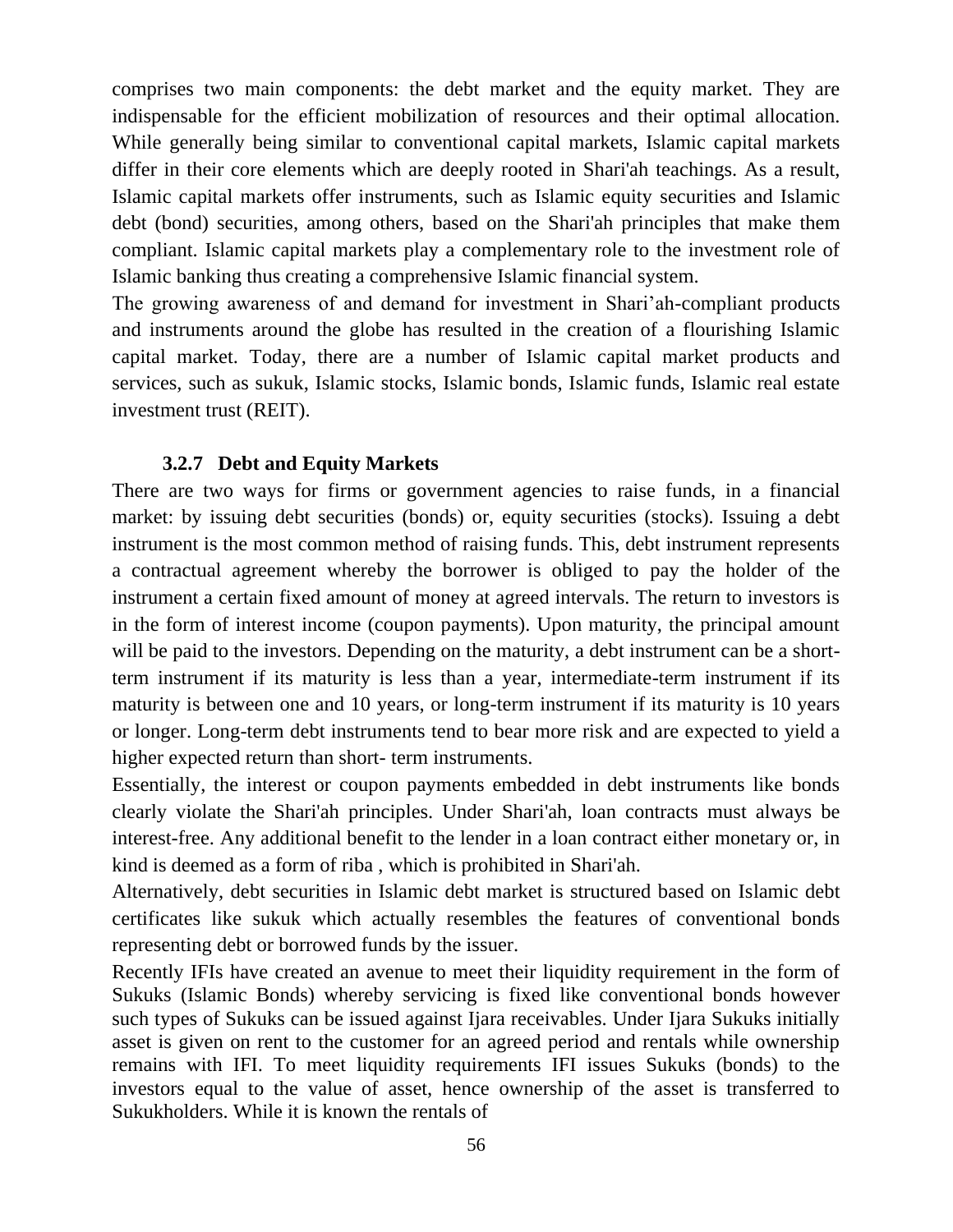the asset on the return on investment is predetermined and known with certainty to the investors. Skuks of Murabaha cannot be sold except at par being sale of loans. Other types of Sukuks (Musharaka etc) are not carrying fixed return although tradable in secondary security market. Underlying principle in issue of Sukuks is that illiquid assets should dominate in the portfolio against which Sukuks are issued. Under Islamic financial system Sukuks are ownership certificates and not mere debt securities hence all risks and rewards are shared by Sukukholders. Ayub(2007)

The other way of raising funds for firms and government agencies is through the equity market by issuing equity securities, (stocks). Equity securities differ from debt securities in that the former represent partial ownership in the issuing entity while the latter have no such right. Furthermore, equity securities tend to be riskier than most long-term debt instruments, but they also tend to have a higher expected return as well. Holding equity securities of any corporation has its own advantages and disadvantages. As the corporation grows and its value increases, holders of its stocks can earn a. return from periodic dividends and a capital gain if they sell stocks. Holders of its stocks, however, can experience a negative return as well if the corporation performs poorly and if the stock price declines over time.

In Islamic equity market, equity instruments must be structured based on the permissible rules and principles stipulated in, Shari'ah. Moreover, since stocks represent undivided shares in the capital of a corporation, it is vital to ensure that the business activities of the corporations do not involve Shari'ah-prohibited and unethical activities such as gambling, selling of alcohol, pornography, violating human rights, environmental degradation, tobacco manufacturing and riba-based business activities.

Listing here the major conditions to qualify a security as Sharia compliant is worth mentioning as meeting of the following tests is required to declare a security as Sharia compliant (KMI-2008).

First the core business of the company should be Halal (not prohibited by Islamic Law such as liquor, pork and pornography etc). Second illiquid assets should be equal to 20% of total assets of the company. Shares of a company merely dealing in liquid assets are not Sharia compliant hence IFIs cannot invest. Third ratio of all interest based debts including preferred stock should be less than 40% of total assets of the company. Fourth ratio of non-Shari'ah compliant investments to total assets of the company should be less than 33%. Fifth revenue from non-compliant investments should be less than 5% of total revenue of the company and even then IFIs are required to purify their earnings by spending this non-compliant revenue as charity. Finally market price per share should be greater than the net liquid assets per share. Ayub(2007)

### **3.2.3 Primary and Secondary Markets**

.

Whether we are dealing with short-term debt securities that are traded on money markets or longer-term debt and equity securities that are traded on capital markets, it is important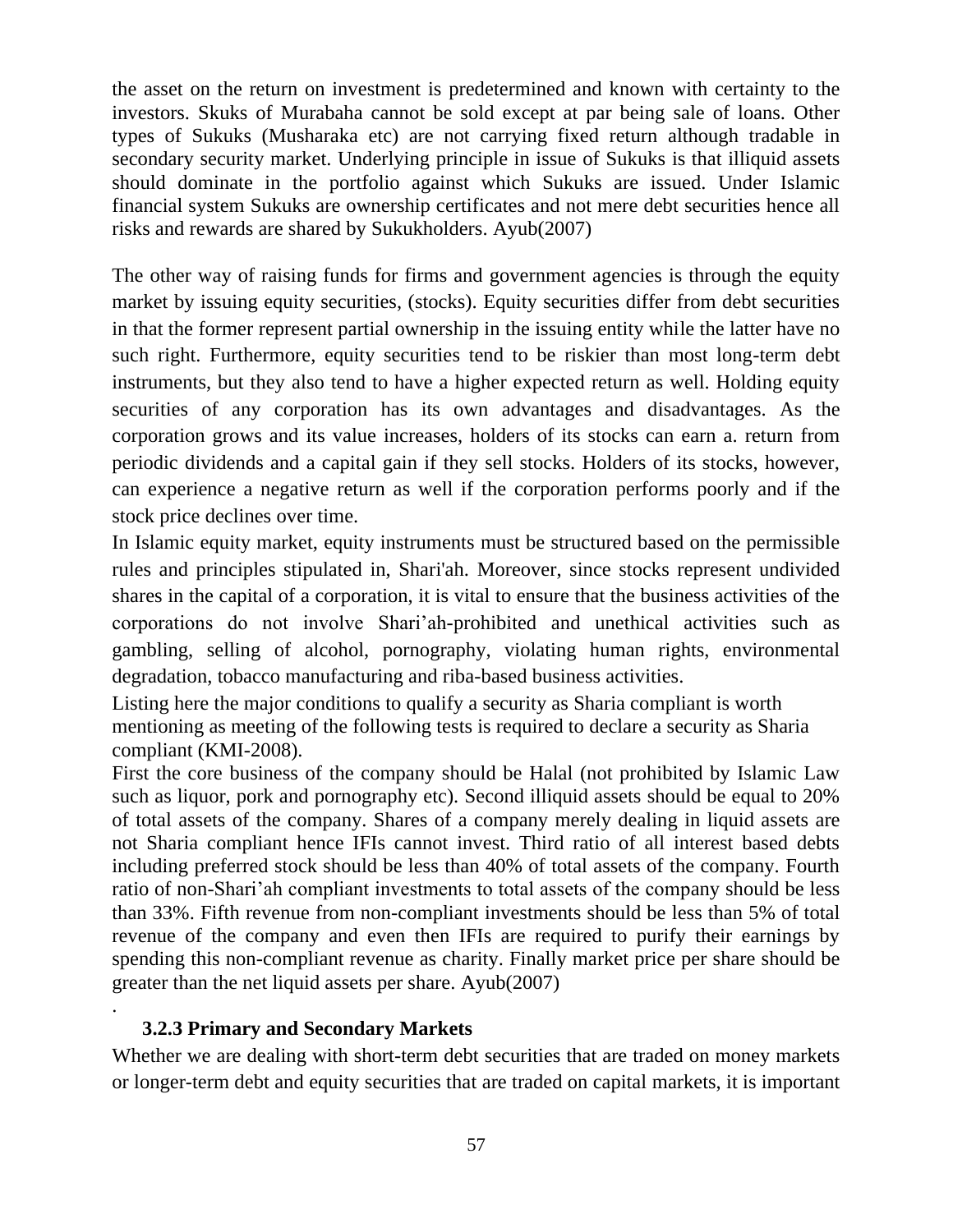to differentiate between the initial trade of securities and their subsequent resale on markets.

Corporations and government agencies use a primary market to raise funds from initial buyers of a security, such as a bond or a stock. A secondary market is a financial market where existing securities are bought and sold.

Thus, an initial sale of a bond or a stock is a primary market transaction and with this transaction, the initial issuer of a security raises the funds. On the contrary, the sale of an existing bond or a stock is a secondary market transaction and this transaction does not provide funds to the initial issuer. Nevertheless, secondary markets play important roles in the overall financial system. First, it provides liquidity which represents a degree to which securities can be easily-liquidated (sold) to raise cash. If a security is highly liquid, meaning that there are many willing buyers and sellers of the security, it means that its holder can easily sell it for cash without a loss in value. A holder of an illiquid security, on the other hand, may need to offer a large discount to a buyer, thus, losing value. Secondly, secondary markets provide necessary information to both savers and borrowers by determining the price of securities. The higher the price of a given security in secondary markets, the more funds can be raised by the issuing corporation in the primary markets.

Promoting vibrant and efficient secondary markets for Islamic finance remains one of the most challenging aspects of the Islamic financial system. This is due to the limited number of Islamic financial instruments and structures which qualify for secondary trading, especially debt-based securities. The issue of debt-trading or bay' al-dayn has always been a point of contention among past and present Islamic jurists. The contentious aspect of debt-trading is whether the debt can be traded to a third party at a discounted value.

The primary markets operate on the basis of equity principles like shares, redeemable equity capital, Mudarabah/Musharakah certificates (MCs) or Sukuk representing ownership in leased assets or debt instruments resulting from trading modes issued directly to investors or fund providers. While the price of Sukuk in the primary market is derived through calculating the weighted average of the bids received for the premium to be offered over the benchmark, the price in secondary market trading depends upon the nature of the security being traded.

According to mainstream Islamic finance theory, pure debt securities do not have a secondary market in principle. However, there is the possibility of securitization of debts resulting from real trading transactions when they are pooled with other assets or instruments representing ownership in real assets. All equity or participatory instruments have a secondary market because they represent ownership in assets of the companies. Ayub,(2007)

# **3.2.4 Trading in Financial Instruments**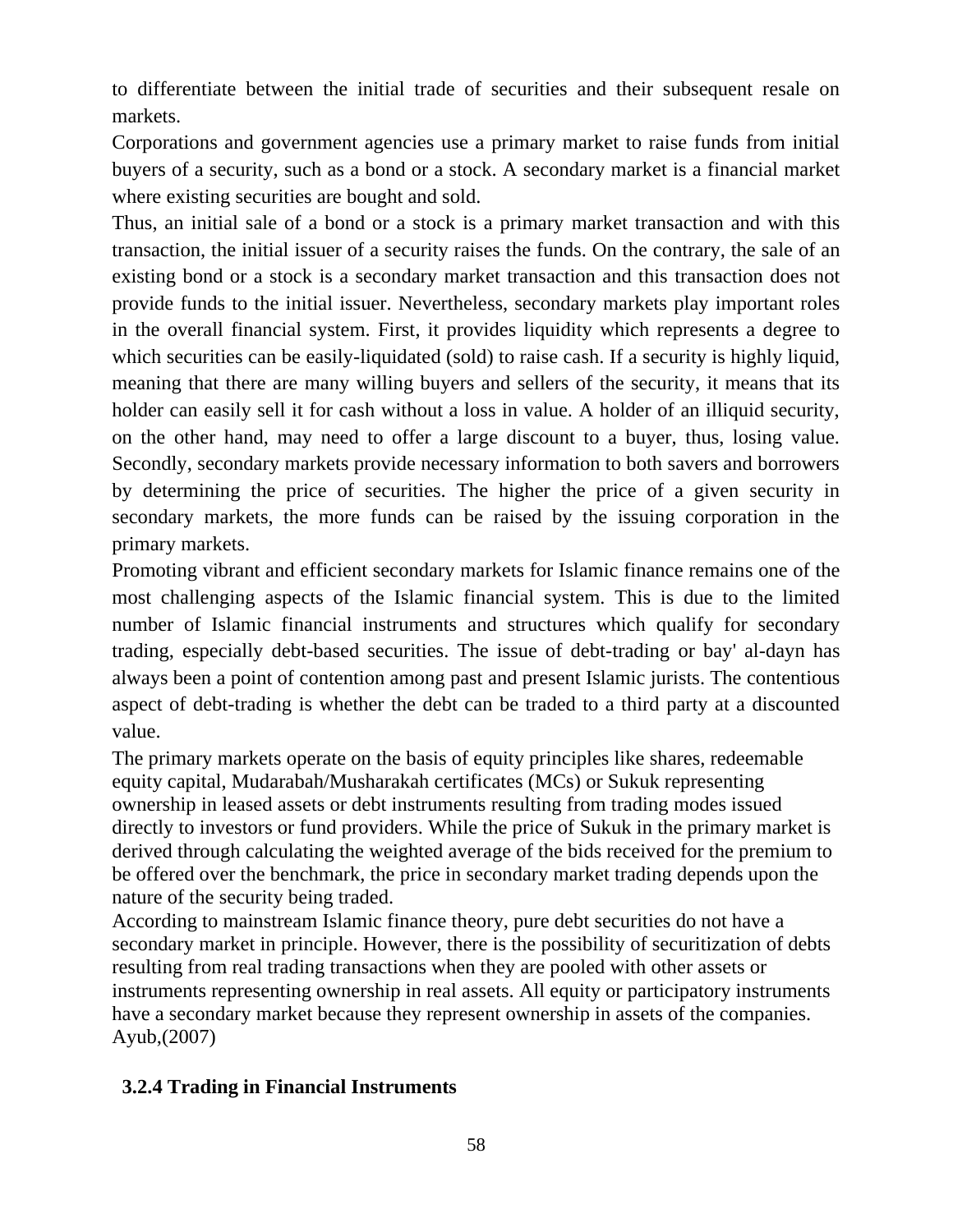Islamic investment vehicles that are traded in Islamic financial markets include Sharı´ah compliant stocks wherein income is derived from dividends and capital gains keeping in mind the screening criteria recommended by Shari´ah scholars. Other instruments are Mudarabah/Musharakah certificates, units of open- or closed-ended mutual funds and investment

Sukuk; wherein income is derived from buying, selling and also getting returns from the underlying businesses and assets. Stocks/securities/certificates/Sukuk can be traded in the market depending on market signals, provided there is compliance with the following Sharı´ah rules:

• Instruments representing real physical assets and usufructs are negotiable at market prices.

Certificates or Sukuk issued by Musharakah, Mudarabah and Ijarah are covered under this category.

• Instruments representing debts and money are subject for their negotiability to the rules of Hawalah (assignment of debt) and Bai'al Sarf (exchange of monetary units).

• Instruments representing a pool of different categories are subject to the rules relating to the dominant category. If cash and debts/receivables are relatively larger, the rule of Bai'al Sarf applies, and if real/physical assets and usufructs are overwhelming, trading would

be based on the market price. AAOIFI, 2004–5a, pp.

# **3.3 ISLAMIC VS CONVENTIONAL FINANCIAL SYSTEM**

# **3.3.1 Comparison between Islamic and Conventional Financial System**

Islamic Financial Institutions (IFIs) are operating in the same society where conventional banks are operating and perform all those functions which are expected from a financial institution. IFIs are assisting business world by providing all the services required to run the economy smoothly, however, the philosophy and operations are different. In this unit, the operations and products of IFIs in comparison with traditional conventional banks will be analyzed. Any financial system is expected to assist in running the economy by providing the following services grouped in two headings. First; Savings mobilization from savers to entrepreneurs and Second; Provision of general utility services including transfer of funds, facilitation in international trades, consultancy services, safekeeping of valuables, and any other service for a fee. There is no restriction on provision of such services by IFIs as for the service is not against the Shari'ah. However there exists difference in mechanism of funds mobilization from savers to ntrepreneurs as described following savings mobilization consists of two phases i.e. Accepting deposits and extending financing and investments. Abdul Azeez (2015)

# **3.3.1 Deposits**

Deposits are collected from savers under both type of institutions for reward irrespective a bank is operating under conventional system or Islamic system. The difference lies in agreement of reward. Under conventional system reward is fixed and predetermined while under Islamic deposits are accepted through Musharaka and Mudaraba where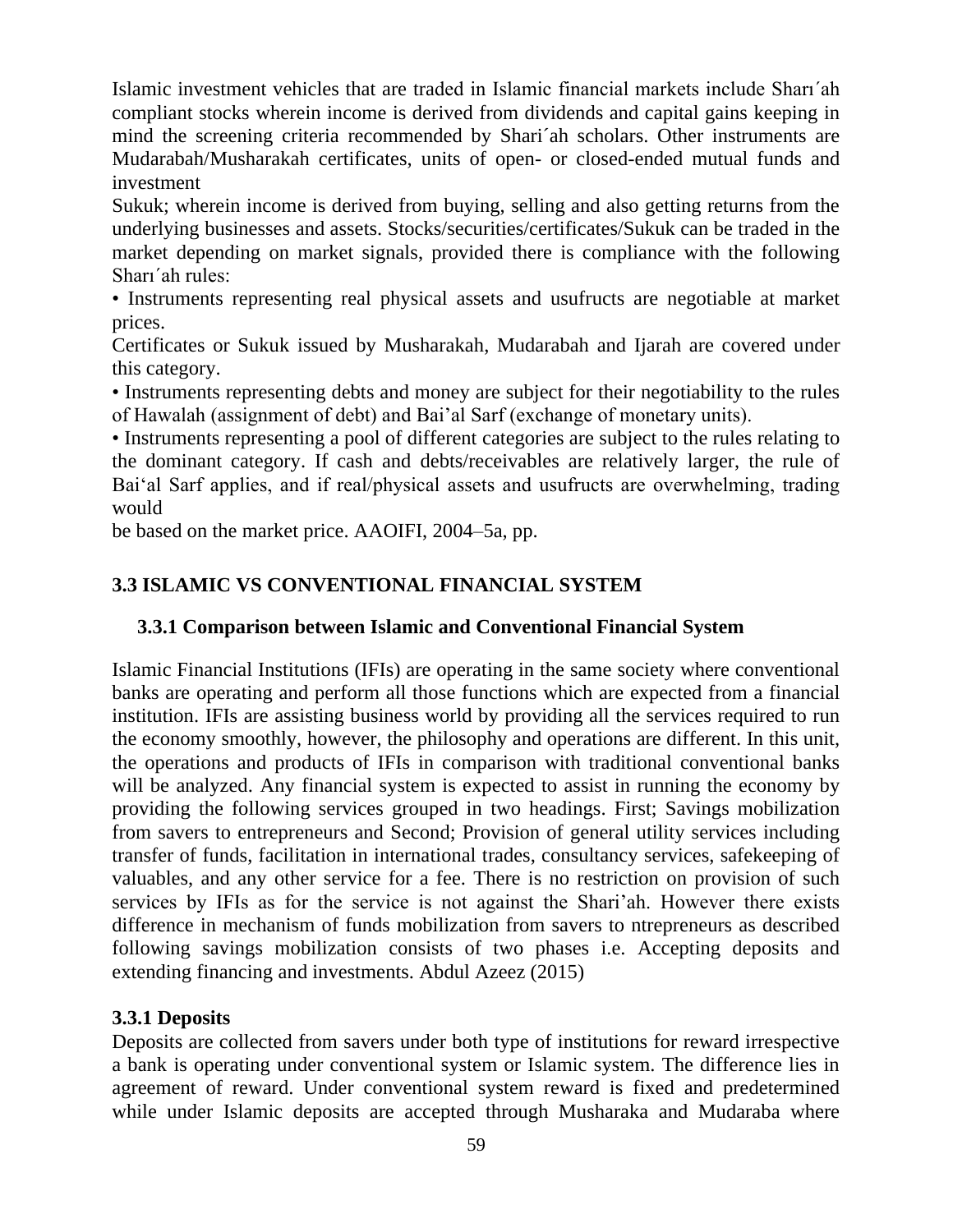reward is variable. Under conventional banking return is higher on long-term deposits and lower for short-term deposits. Same is the practice in Islamic banking to share profit with depositors. Higher weight for profit sharing is assigned to long-term deposits being available to bank for investing in longer term

projects yielding superior returns and lower weight for short-term deposits which cannot be invested in long term projects. The only difference in conventional and Islamic system lies in sharing of risk and reward. Under conventional system total risk is born by the bank and total reward belongs to it after servicing the depositors at fixed rate while under Islamic system risk and reward both are shared with depositors. Reward of depositors is linked with outcomes of investments made by IFIs. Under Islamic financial system only those IFIs will be able to collect deposits who can establish trust in the eyes of masses hence leading to optimal performance by financial industry. (SBP,2010)

#### **3.3.2 Financing and Investments**

The second phase in savings mobilization process is extension of credit facility to business and industry for return. Both types of institutions (Islamic and Conventional) are providing financing to productive channels for reward. The difference lies in financing agreement. Conventional banks are offering loan for a fixed reward while IFIs cannot do that because they cannot charge interest. IFIs can charge profit on investments but not interest on loans. In conventional banking three types of loans are issued to clients including short term loans, overdrafts and long-term loans. Islamic banks cannot issue loans except interest free loans (Qard Hasna) for any requirement however they can do business by providing the required asset to client. The comparative working of different products (financing scheme) of both systems will be presented below

### **3.3.3 Overdrafts/Credit Cards etc.**

Conventional banks offer the facility of overdrawing from account of the customer on interest. One of its form is use of credit card whereby limit of overdrawing for customer is set by the bank. Credit card provides dual facility to customer including financing as well as facility of plastic money whereby customer can meet his requirement without carrying cash. As for facility of financing is concerned that is not offered by Islamic banks except in the form of Murabaha (which means IFI shall deliver the desired commodity and not the cash) however facility to meet requirement is provided through debit card whereby a customer can use his card if his account carries credit balance. Under conventional banking a customer is charged with interest once the facility availed however under Murabaha only profit is due when the commodity is delivered to the customer. Furthermore in case of default customer is charged with further interest for the extra period under conventional system however extra charging is not allowed under Murabaha.

 Under conventional system customer can avail the opportunity of rescheduling by entering into a new agreement to pay interest for extended period which is not the case under Murabaha. IFIs can claim only the original receivable amount agreed in initial contract. Another practical issue under Murabaha is how to deal with intentional defaulters. Different options are lying with IFIs including to blacklist the defaulter for any further financing facility, to stipulate in the contract that in case of default all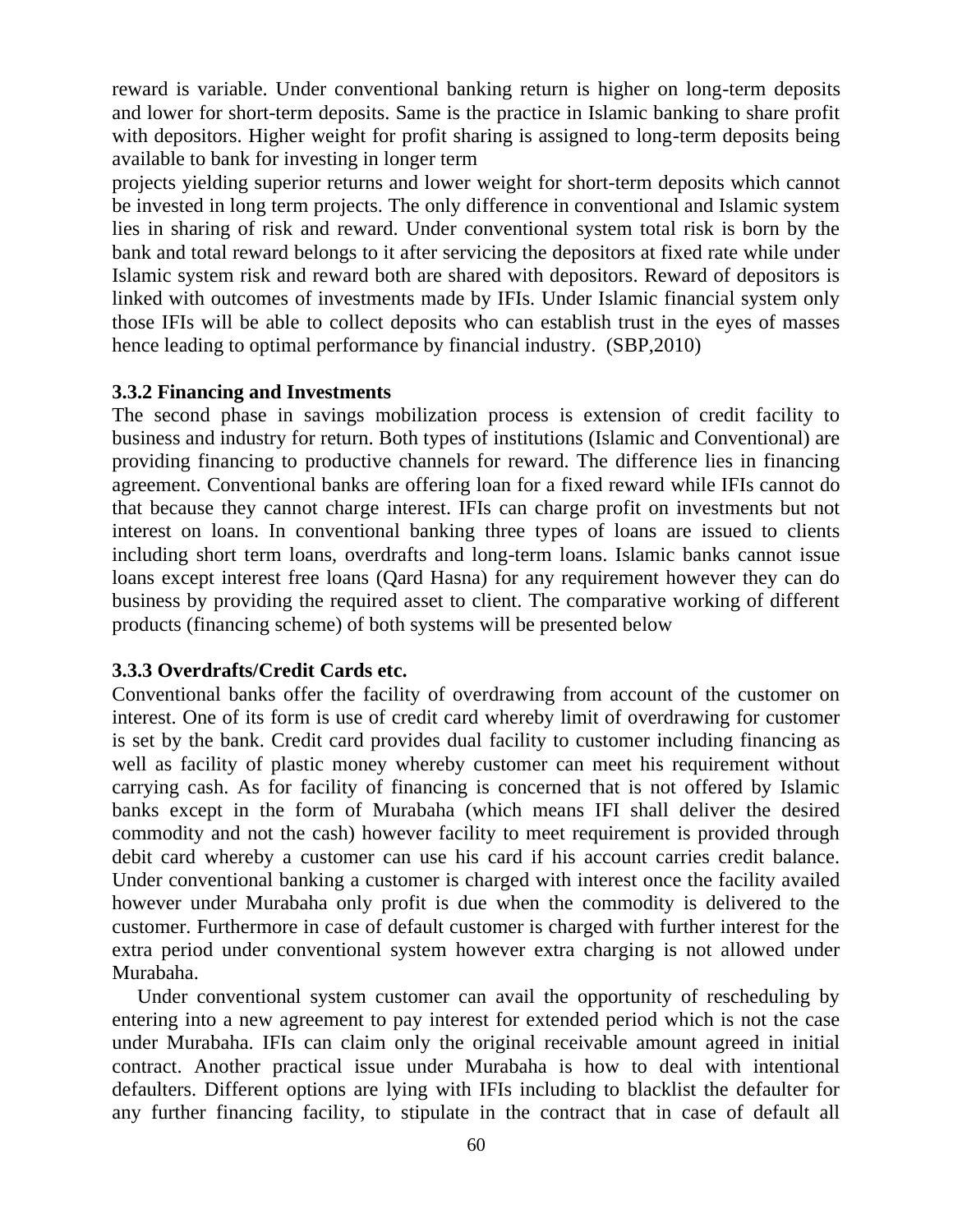installments will be due at once, to stipulate in the contract a penalty shall be imposed but the same shall not form income of IFIs rather it will go in charity (Usmani, 2002).

#### **3.3.4. Short term loans**

Short term and medium term loans are provided to customer to meet working capital requirements of firm by conventional banks. Working capital is required by firms to invest in inventories and accounts receivables and meet the expenses. As for inventory investment is concerned that is provided by Islamic banks through Murabaha. As for meeting of day to day expenses of business is concerned financing is provided through participation term certificates where by profit of a certain period (e.g. quarter, six month, one year) is shared by IFIs on prorate basis. However financing through participation term certificates is not as easy as a short term loan from conventional bank due to risk involved for IFIs in the transaction. Firm seeking short-term facility from IFIs has to prove the viability of the project/business to the satisfaction of investor. For meeting the working capital requirements of nonprofit organizations to date there is no arrangement under Islamic financial system. Personal consumption loans are also not issued by IFIs however any individual of sound financial position can acquire anything for his personal use under Murabaha financing whereby a certain percentage of profit is added on cost by IFIs. Murabaha financing is very useful for short to medium term financial requirements of business/nonprofit organizations and individuals. Murabaha financing is asset based financing and anyone can request to an IFI for provision of an asset generally used for Halal (lawful) purposes. By default under Islamic financial system IFIs cannot lend cash for interest (only exception is Qard - Hassan—Charity loan). One of the features of Murabaha is in case of delay in payment by customer IFI cannot ask for extra amount as time value of money like conventional banks. However penalty is imposed on defaulter if stipulated in original contract of Murabaha duly signed by the customer but same cannot be included in the income of IFI. This penalty must be spent for charitable purposes. Under Murabaha scheme of financing facility is linked with assets which leads to economic stability and creates linkage between real and financial sector.

 It is not zero sum game because utility is created through services and products and not by mere building the blocks of wealth through dealing in paper money. Although Murabaha is being used by IFIs successfully and have succeeded in meeting short to medium term requirements of firms by providing a successful replacement of conventional loans yet certain differences exist in both type of financing. First is one cannot get cash under Murabaha. Second asset is purchased by IFI initially then transferred to customer hence IFI participate in risk. Third refinancing facility is not available under Murabaha. Fourth in case of default price of the commodity cannot be enhanced however penalty may be imposed if stipulated in original contract of Murabaha however same cannot be included in income of IFI. Fifth only those assets can be supplied by IFIs under Murabaha whose general and/or intended use is not against the injunctions of Sharia (e.g. supply of a machine to produce liquor). SBP (2014)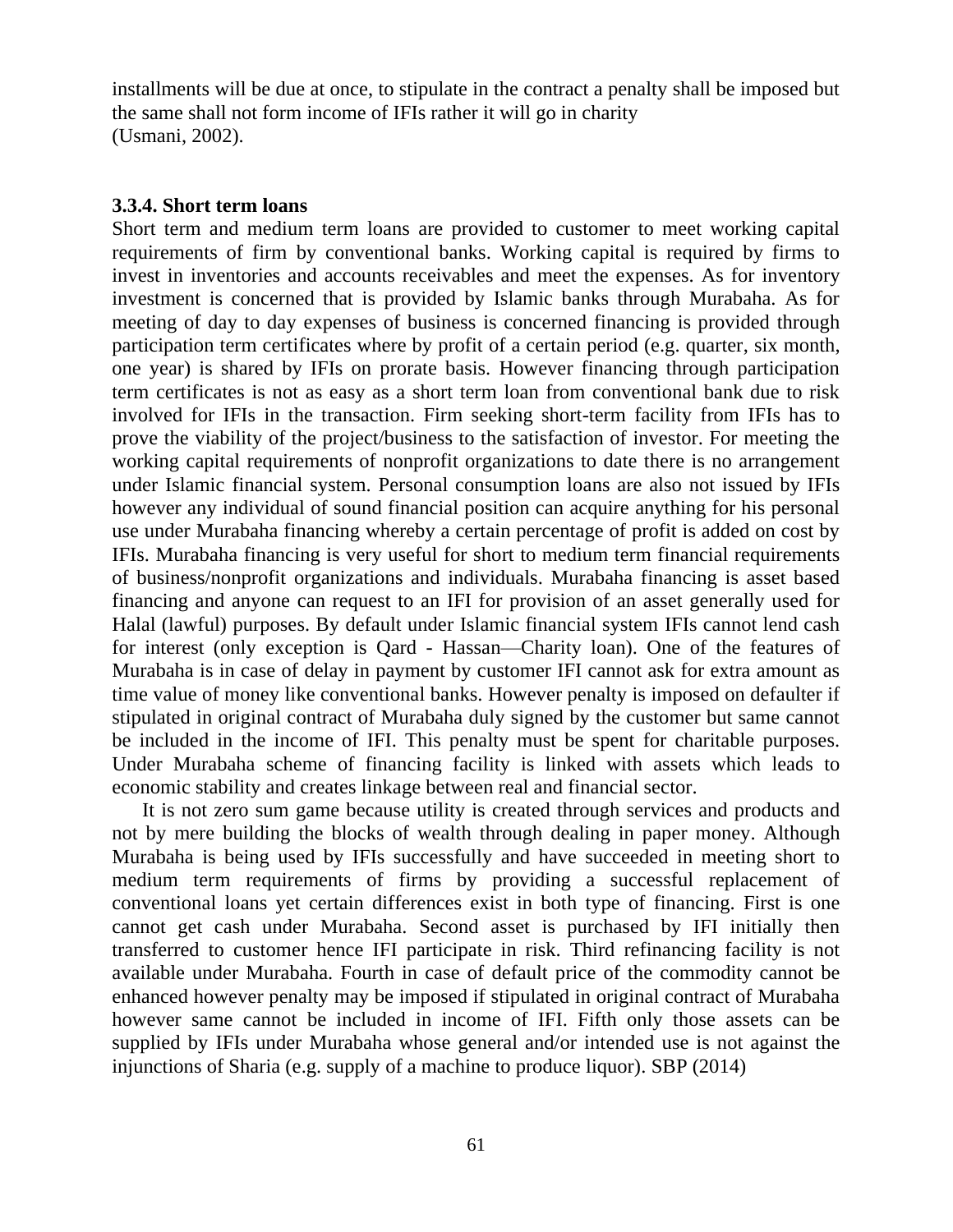#### **3.3.5. Medium to long term loans**

Medium to long-term loans are provided for purchase or building of fixed assets by firms to expand or replace the existing assets. Under Islamic financial system requirement of firms and individuals are fulfilled through Murabaha, Bai Muajjal and Istasna. Another financing option for long-term financing is profit sharing under Musharaka and Mudaraba . Although financing under Murabaha, Bai Muajjal and Istasna is very much look like conventional loans with the only difference of provision of asset and not cash to client however differences exist in the contracts which alter the nature of risks and returns. Financing under Musharaka and Mudaraba is challenging for IFIs and firms as well. Under Sharia based financing schemes firms have to prove the viability/profitability of the project/business to the satisfaction of IFIs to get the finance because risk of losing the amount is involved.

### **3.3.6. Leasing**

Leasing is relatively recent source of financing whereby usufruct of an asset is transferred to lessee for agreed amounts of rentals. Under leasing ownership may or may not be transferred

Same facility is provided by IFIs under agreement of Ijara. Under Ijara asset is provided to customer for use with out transfer of ownership for a specific period of time in exchange for agreed rentals. Ownership of asset can be transferred to customer through mutual agreement at the completion of lease term. All ownership risks are born by IFIs during Ijara tenure. Certain differences exist in the transaction under both systems. First is rental under Ijara are not due until asset is delivered to the lessee for use. Second additional rent cannot be demanded in case

of default except a penalty (if stipulated in original contract of lease) which is not the income of IFI. Third during period of major repair rent cannot be demanded by IFI. Fourth if asset is lost or destroyed IFI cannot claim further installments hence all risks of ownership are born by IFI.

### **3.3.7. Agricultural Loans**

Agricultural loans include both types of loans short-term as well as long-term. Short-term loans are required by farmers for seeds and fertilizers and long-term loans are required to develop additional lands and purchase of equipment. Normally farmers return these loans after selling the finished crops. Conventional banks are providing credit facility by charging interest. Same facility is provided by IFIs to the farmers under Bai Salam, Bai Murabaha Musharaka and Mudaraba Under Bai Salam cash is provided to farmers for purchase of seeds and fertilizers however this is not loan rather purchase of finished crops to be delivered by farmers. For purchase of equipments Murabaha facility is used and for development of additional land Musharaka and Mudaraba is used by IFIs. To get finance for land development farmers have to convince the IFIs about profitability of the venture due to risk involved in the transaction.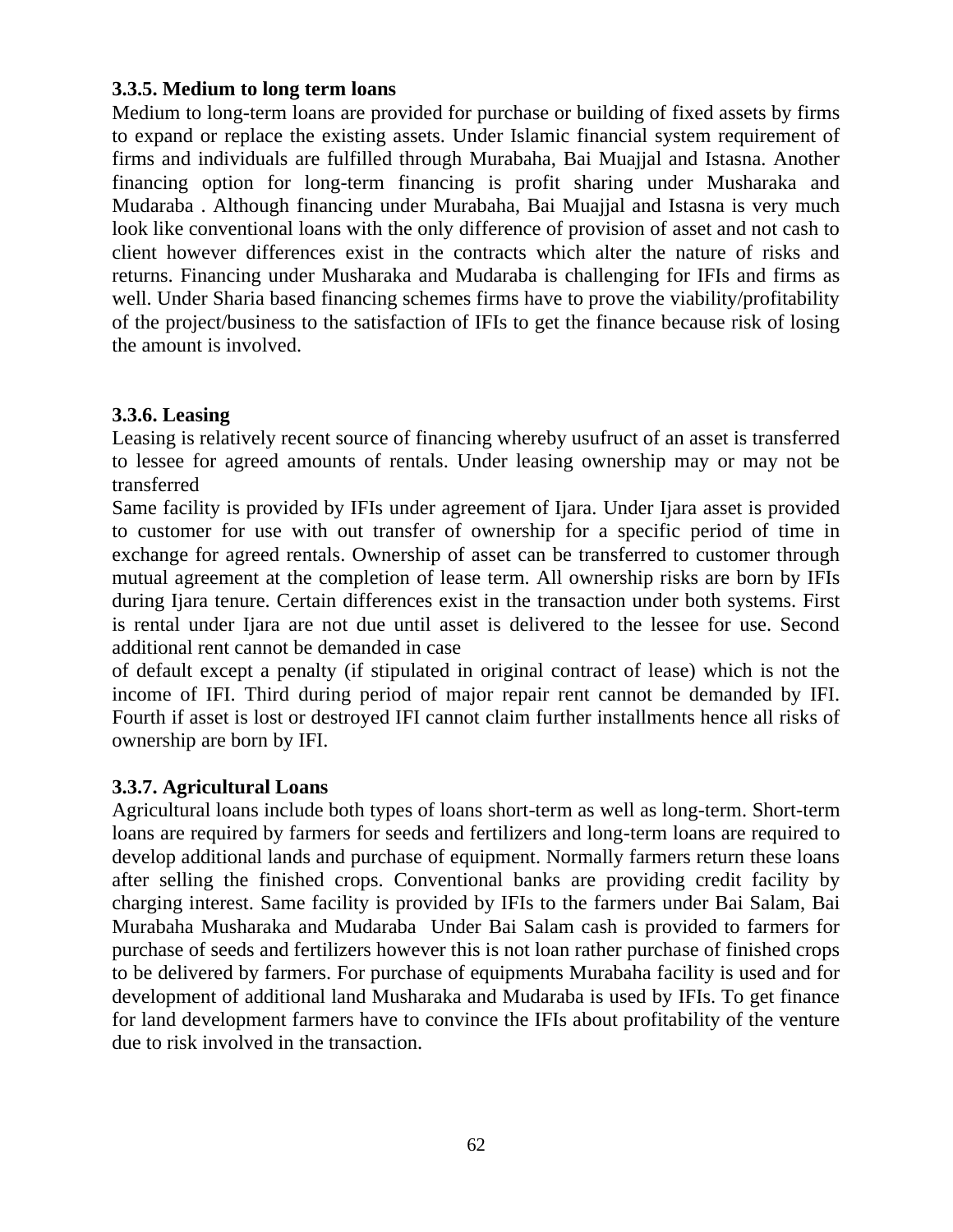### **3.3.8. House financing**

Housing finance/Mortgages is the more secured form of financing for both conventional banks and IFIs. Under conventional system loan is provided for interest while under Islamic financial system facility is provided through diminishing Musharaka. Under diminishing Musharaka house is purchased jointly by IFI and customer. IFI rents out its share in property to customer for an agreed amount of rent. Share of financier is divided in units of small denomination. Customer pays the installments to IFI consist of rentals plus purchase price of a unit. Stake of customer in property is increasing while of IFI is decreasing with payment of every installment. Finally with the payment of last installment stake of IFI reaches to zero and property is transferred in the name of customer. Diminishing Musharaka model can help out in avoiding the real estate crisis (of 2008) because when market value of property decreases both IFI and customer suffers according to their share in property and whole burden is not shifted on customer alone.

#### . **3.3.9. Investments**

In order to maintain liquidity conventional banks have many avenues including government securities, shorter term loans and money at call and short notices, leasing companies' bonds, investment in shares etc. Interestingly mandatory reserve maintenance by conventional banks with central banks is also rewarded in the form of interest. Conventional banks can also create liquidity by issuing the bonds against their receivables. Commercial banks are also protected by central bank by providing liquidity in rainy days for interest. Interbank deposits are also rewarded in the form of interest by commercial banks. For IFIs avenues are very limited to create required liquidity at the same time to earn some revenue by investing in short term and liquid securities. IFIs cannot invest in government securities, short term loans, bonds and money at call and short notices because of interest based transactions. Mandatory reserve with central bank is maintained by IFIs but they are not rewarded like conventional banks.

Looking towards central bank in rainy days to maintain liquidity is also not as straightforward due to interest demand of central bank. IFIs cannot demand interest on interbank deposits. As for investment in marketable securities are concerned; IFIs are not free to invest in any equity security due to two reasons. First Halal business of the underlying firm is required. Second financial operations of underlying firm should be interest free.

Keeping in view the dominance of conventional banking and existing business practices one can conclude safely that a very negligible number of firms meet both conditions.

### **3.3.10 The usage of money**

Islamic finance compared with conventional finance does not, and should not, deal with money directly as money cannot create more money by itself. Money must be put into real business activities to earn extra money. This is the whole basis of trading. In other words, IFIs facilitate the financing needs of customers by becoming sellers, lessors or partners as the case may be. The function of money has been transformed from a commodity into an enabler to facilitate trading, leasing and investment. The pool of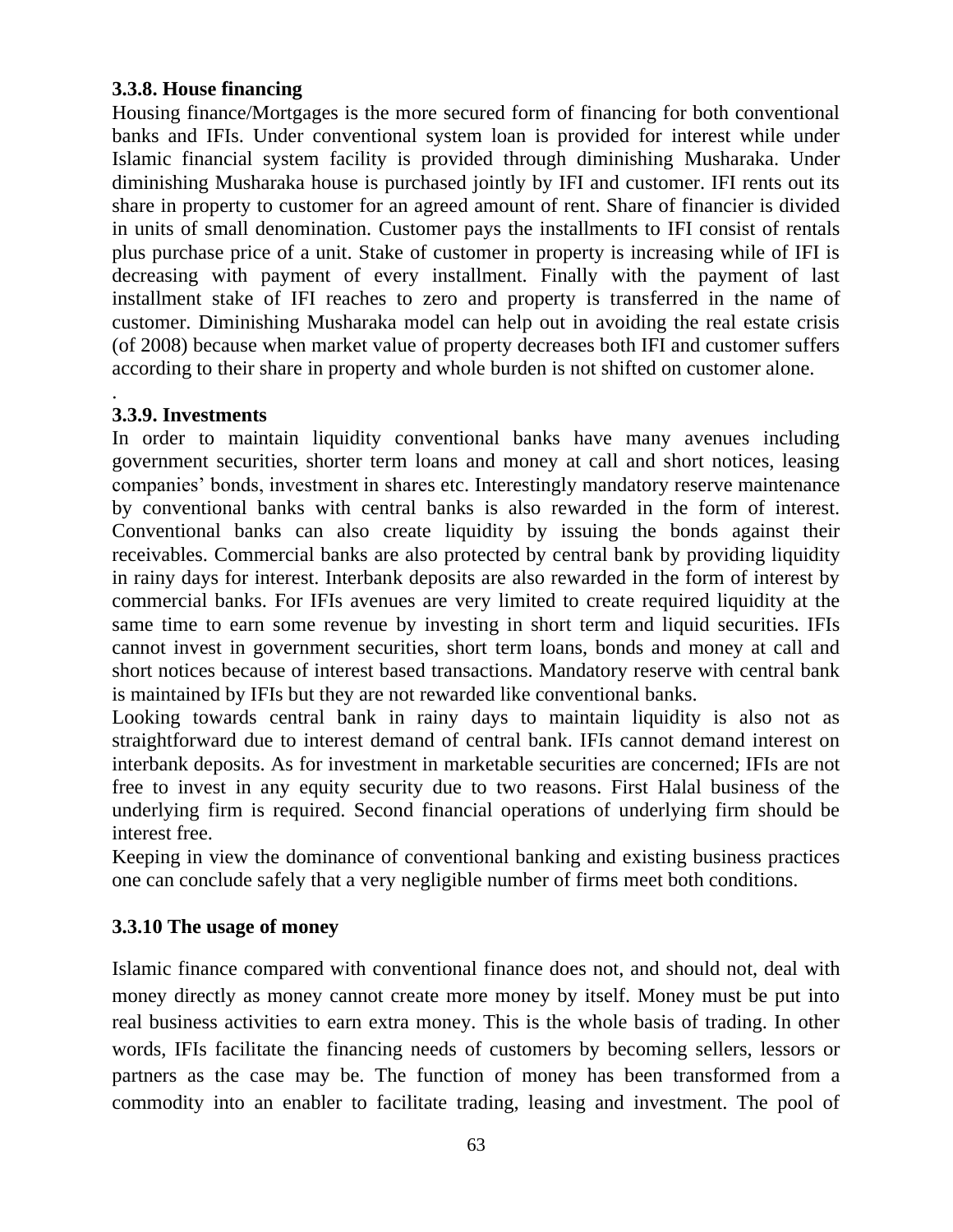money, collected through various Islamic accounts and/or shareholders' funds, is channeled to finance trade, lease or investment activities. From a macro perspective, the money has been transferred into real economic sector in order to generate more income. Thus, the profit generated by IFIs is the outcome of dealing with a real asset rather than a monetary asset. Muhammad H (2011)

### **3.3.11 Shari'ah compliance and the equity market**

The distinction between Islamic finance and conventional finance is more obvious in banking and insurance products as well as in fixed income instruments than it is in the equity market. Conventional banking and fixed income instruments are essentially based on interest, while the conventional insurance contract is based on the sale of an indemnity for a premium that contains a considerable degree of uncertainty. There is no Shari'ah issue on the contract of investment in the equity market as it is essentially based on the principle of profit and loss sharing. In other words, buying a share in any stock exchange is permissible as this purchase reflects a contract of Musharakah among the shareholders. This contract, per se, is compliant.

However, Shari'ah objections are mainly concerned with the activities of the companies in which the capital, through subscription to the shares, is put. These activities may include the sale or purchase of assets and services that are not approved under Shari'ah principles such as the sale or purchase of non-Halal food and drink. Non-approved activities also include activities related to the balance sheet of the company such as the borrowing or raising of more capital through interest-based transactions such as overdrafts and conventional bonds. Ayub (2007)

### **4.0 Self-Assessment Questions**

- List and explain the various types of Islamic financial markets you know.
- Give the important functions of Islamic money market to Islamic financial institutions.
- List And explain Islamic capital market instruments

### **5.0 Summary and Conclusion**

It can be observed that Islamic financial system functions similar to the conventional finance in terms of mobilization and allocation of resources from the surplus funds unit to the deficit fund units. It consists of financial intermediaries such as financial institutions, financial markets, financial instruments and the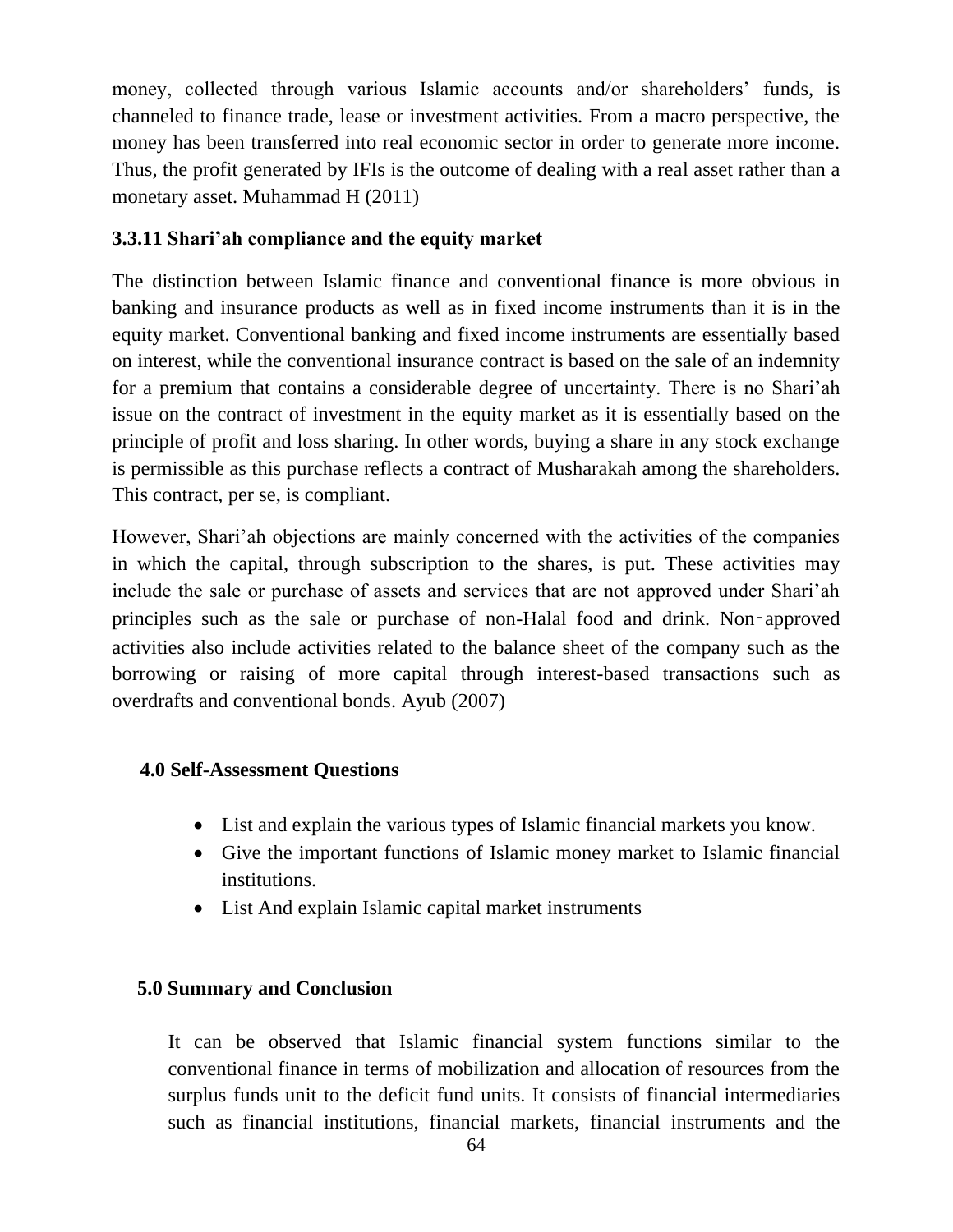regulatory institutions. From the discussions above, we can deduce that all the components of the Islamic financial system function to give the system a shape and character thereby enhancing the distribution of resources among the ultimate users.

#### **6.0 References/Further Readings**

Abdul Azeez A. (2014): A comparative study of Islamic financial system and conventional financial system, Victoria University of Wellington. <https://www.researchgate.net/publication>

ISRA,(2011): "Islamic Financial System, Operations and Principles". International Shari'ah Research Academy for Islamic Finance, Menara Tun Razak, Jalan Raja Laut, Kuala Lumpur, Malaysia.

Muhammad H (2011); Differences and Similarities in Islamic and Conventional Banking *International Journal of Business and Social Science Vol. 2 No. 2; February 2011, P.166-175*

Rosly, S. A (2005): "Critical Issues in Islamic Banking and Financial Markets". Dinamas, Malaysia.

SBP (2010.): [State Bank of Pakistan] *Islamic Banking Bulletin Volume* 5, No 2. Viewed in Muhammad H.(2011);Differences and Similarities in Islamic and Conventional Banking *International Journal of Business and Social Science Vol. 2 No. 2; February 2011, P.166-175*

Tag el-Din, S. I. (1997). Characterizing the Islamic Financial Market, *Journal of King Abdulaziz University, Vol S, 31-52.* Jeddah

Usmani, M. T. (2002). "An Introduction to Islamic Finance". The Hague: Kluwer Law International.

Warde, T. (2010): Islamic Finance in the Global Economy (2nd ed.), Edinburgh: Edinburgh University Press.

Zarqa, A. (1980). Islamic Economics: An Approach to Human Welfare. In Ahmed, K. (Ed.), Studies in Islamic Economics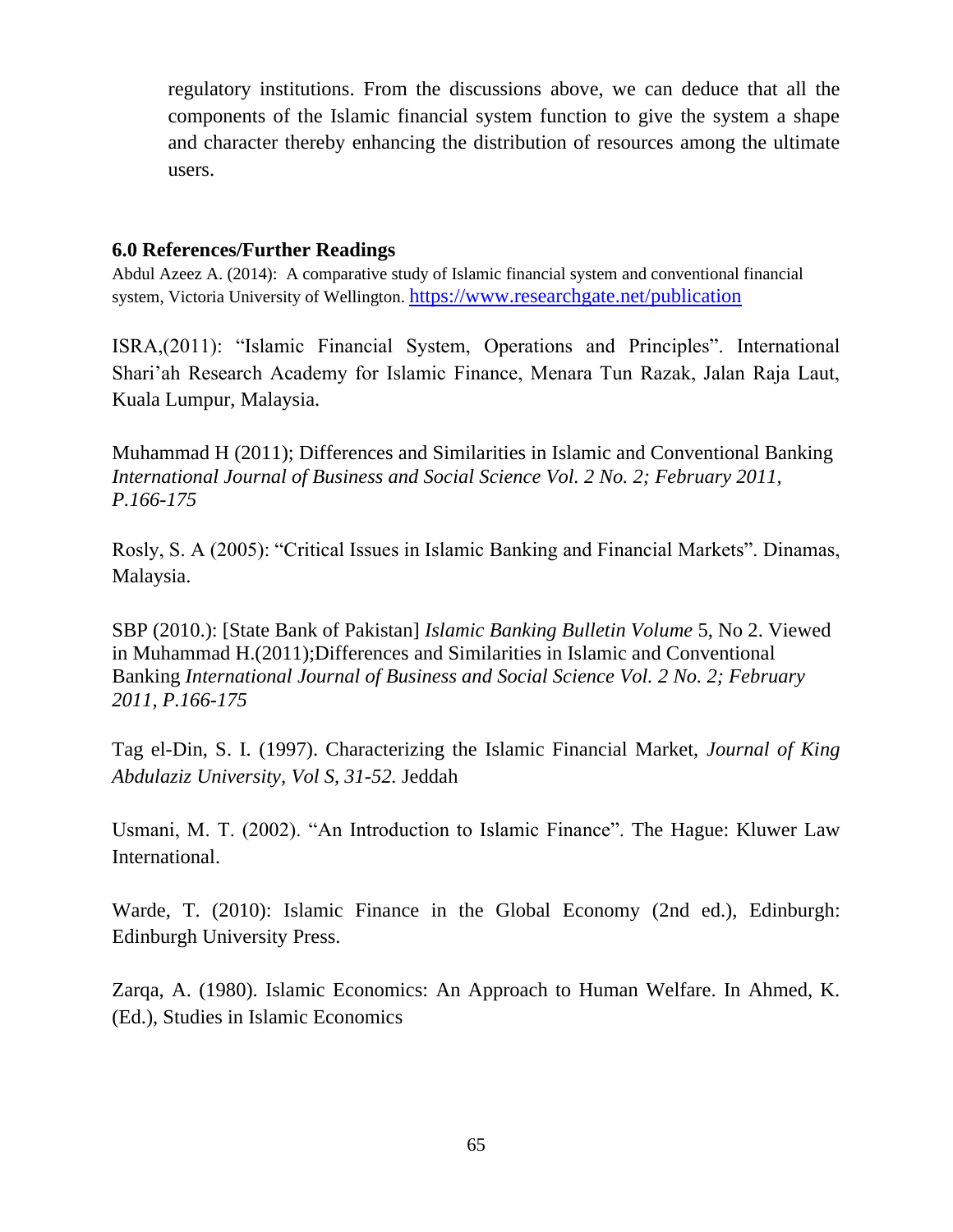# **UNIT THREE: ISLAMIC FINANCIAL INSTRUMENTS**

# **Content**

- **1.0 Introduction**
- **2.0 Objectives**
- **3.0 Main Content**
	- **3.1 Meaning and Nature of Islamic Financial Instruments**
	- **3.2 Characteristics of Islamic Financial Instruments**
	- **3.3 Uses of Islamic Financial Instruments**
	- **3.4 Applications of the Islamic Financial Instruments in IFIs**
- **4.0 Tutor-Marked Assignment**
- **5.0 Summary and Conclusion**
- **6.0 References/Further Readings**

# **1.0 Introduction**

This unit will enlighten us on the meaning, nature and uses of Islamic financial instruments. Islamic financial instruments are transacted using Shari'ah contracts mostly based on the profit and loss sharing principle, operational mechanisms of the instruments will also be explained.

# **2.0 Objectives**

At the end of this unit, students will be able to understand:

- The nature of the Islamic financial instruments
- The uses of the financial instruments

# **3.0 Main Content**

# **3.1 Meaning and Nature of Islamic Financial Instruments**

A financial instrument is a by-product of a contracting party. A financial instrument obligates one party to transfer something, usually money, to another party. By party, we mean an individual, firm or government. Usually the financial instruments specify the rights and obligations of the contracting party. The specification will be clearly written in the contract.

A contract ('aqd) is referred to as an obligation which arises from a bilateral relationship between two parties. It is however defined as the conjunction of an offer emanating from one of the parties with an acceptance of the other in relation to the subject matter of the contract.

In the Quran Allah says: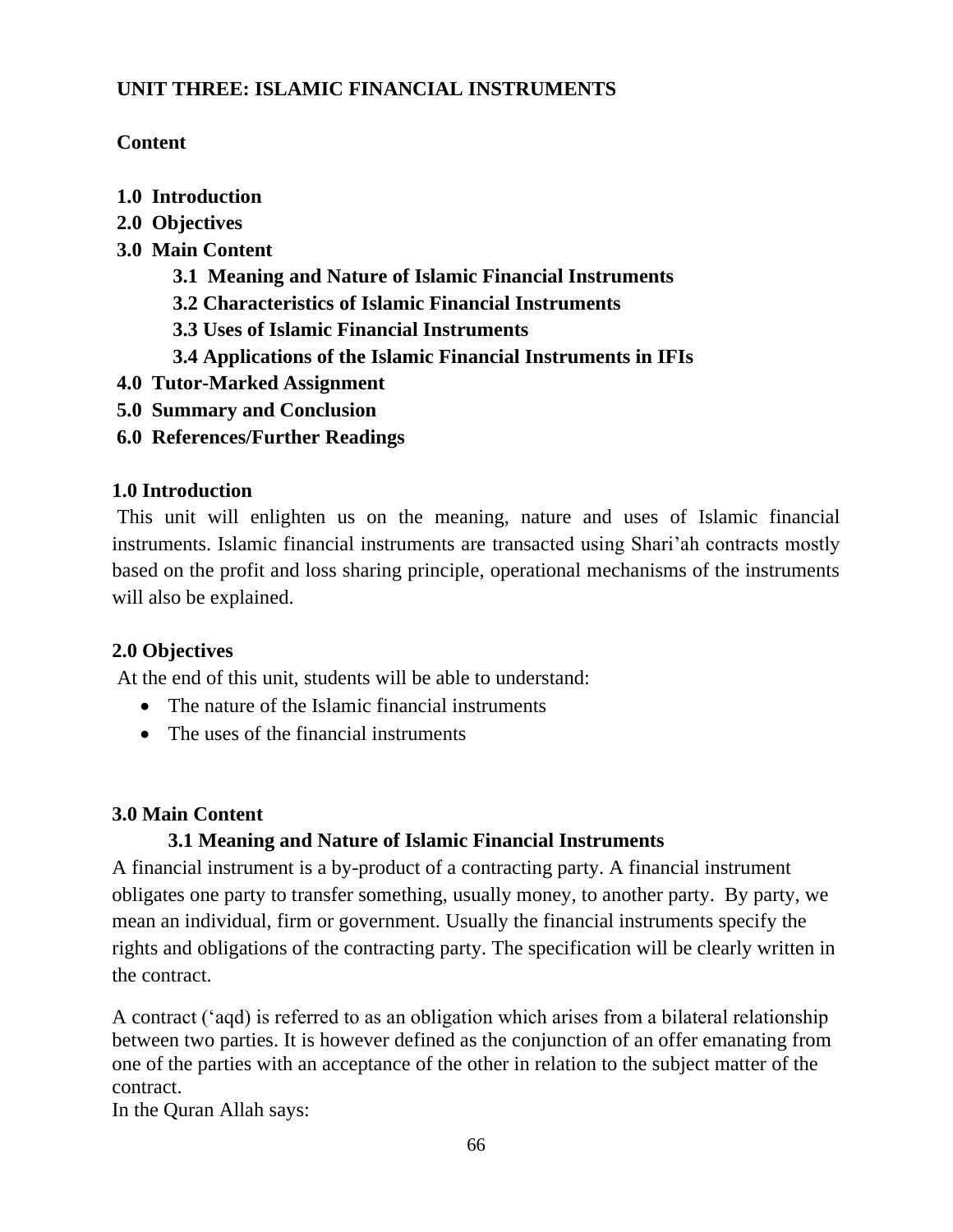In the Quran Allah says: **"**O you who believe! Fulfill (your) obligations**" (**Al Quran 05:01**).** This verse of the Quran forms the legal basis for a contract in Islam.

A contract is known as Aqd in Arabic which means 'to tie' or 'to knot' or 'to join'. Legally, a contract binds all the parties involved in it. Due to the fact that a contract expresses the intention of the parties and establishes their rights and liabilities, it also clearly defines the nature, parties, processes, means and duration of a transaction or business. Marifas (2014)

For a contract to be valid in Shari'ah, certain conditions must be met. There are three elements of a valid contract:

--The form of the contract (sighah); which comprises of the offer (ijab) and acceptance (qabul).

-The contracting parties (al-qidayn) and

- The subject matter (al-ma'qud 'alayh) i.e the commodities to be transacted.

All contracts in Islamic finance are structured in the light of Shariah principles**.** 

#### **3.1 Characteristics of Islamic Financial Instruments**

Economic activities within a financial system are performed by different economic agents who, more often than not, come into contractual relationship with other agents in pursuing their economic activities. This contractual relationship is usually defined through a financial instrument which is seen as a contract with terms, conditions, risk and return profiles defined.

- a) The creditor-debtor relationship is the feature of commercial financial contracts based on interest, where interest is seen as both the price of an underlying product or credit and cost of money. However, paying and charging interest is against the principles of Shari'ah and thus cannot be used within the Islamic financial system. As pointed out earlier, Islamic financial institutions channel funds from SFUs to DFUs and provide risk-sharing, liquidity, and information to market players. All of this is done through various financial instruments.
- b) While conventional financial intermediation is done through instruments that are interest-based-, Islamic financial intermediation and instruments must be free from prohibited elements. From the Shari'ah point of view, every contract is considered to be legal and lawful as long as it does not go against any prohibited elements, such as riba, gharar and maysir. However, investing in companies that are free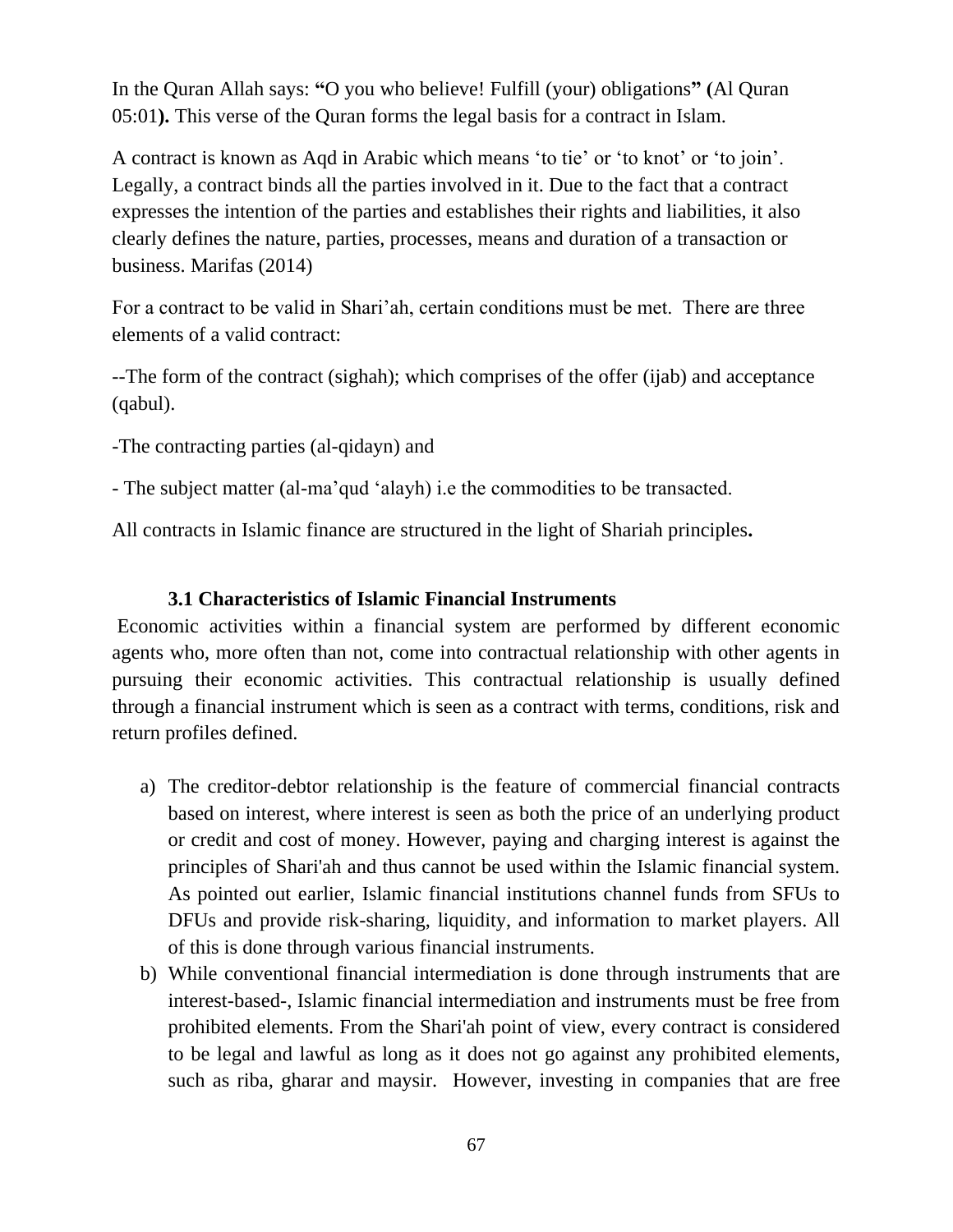from these elements, but are producing alcohol, tobacco and pork is not allowed since alcohol, tobacco and pork are not allowed (halal) in Islam as well.

- c) Islamic financial instruments serve as alternative products for most products offered by conventional financial institutions. However, while they are similar in nature and functions performed, the Islamic financial intermediation differs significantly when it comes to the underlying contracts and mechanisms used. In fact, it is due to these underlying contracts that distinguish the Islamic mode of intermediation from the conventional one. For example: an IFI, in this case an Islamic bank, can use several contracts for the mobilization of funds. In particular, it can use contracts such as mudarabah, and wadi'ah for the mobilization of funds. While what Islamic banks have at their disposal is relatively small number of contracts/instruments for the mobilization of funds, they have a greater spectrum of instruments for the utilization and investment of funds. Each and every contract has its own features and characteristics that affect the nature of contractual relationship between the parties involved. In short, although Islamic financial instruments may look like a mirror picture of conventional ones, their underlying features, contractual relationships, mechanisms and implications are not identical.
- d) There are mainly two approaches to developing modern Islamic financial instruments, namely an adaptive and innovative approach. Under the first approach, existing conventional instruments that are generally acceptable from the Shari'ah point of view are modified and further enhanced by removing any prohibited elements that may hinder validity of the instrument. On the other hand, Shari 'ah scholars are actively involved in searching for new and innovative instruments that are based on various Shari'ah contracts mentioned previously. Abdul Ghafar (2010)
- e) Islamic financial instruments are used in transaction to enhance asset acquisition (asset-backed) through trading to earn a return unlike the conventional finance, the basic instrument of transaction is debt based on interest rate.

#### **3.2 Uses of Islamic Financial Instruments**

Islamic financial instruments are generally used for similar purposes as their conventional counterparts. The fundamental difference between the two types of financial instruments is the underlying Shari 'ah-compliance applicable to Islamic financial products. Islamic bank can use contracts such as mudarabah, wakalah and wadi'ah for the mobilization of funds. In the case of mudarabah, a depositor acts as rabbul mal and the Islamic bank as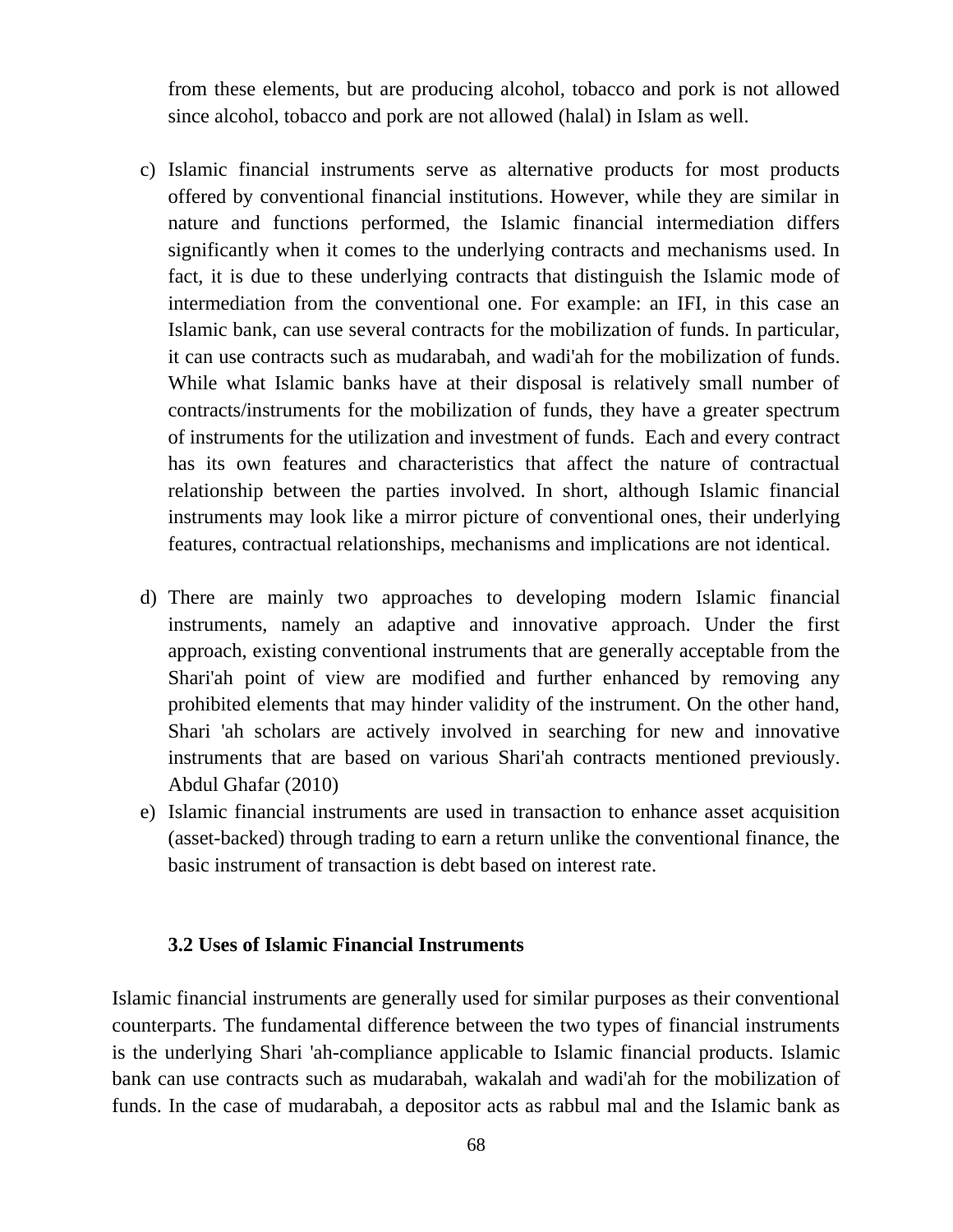mudarib. Shari'ah scholars have also allowed certain freedom to the mudarib who is allowed to form partnership(s) with third parties. This model is known as the two-tier mudarabah, which is also the basis for modern Islamic banking. In the case of wakalah, which means representation, an agent (wakil) acts on behalf of the principal. The difference between mudarabah and agency (wakalah) is in the freedom and control of funds by the agent. The mudarib (manager of mudarabah) has full control and freedom to use the funds provided by the capital supplier (rabbul mal), while the agent (wakil) has limited freedom as he acts only in accordance with instructions given to him. Finally, deposits placed under the principle of deposit (wadi'ah) are considered as a trust with a trustee, a bank, for safe-keeping. The depositor allows the bank to utilize his funds without expecting any returns. However, since these deposits are placed for safe-keeping, the trustee is obliged to return them to the depositor upon demand. Abdul Ghafar(2010) We can use financial instruments as investments, as a means of payment and as a store of values.

> a) As investment; Provision of capital itself is a form of an investment (for rabb al-mal) and can be used as investment in the form of mudarabah which is considered a special form of partnership, that has been deployed Aby modern Islamic financial institutions to provide fund management services.In line with the Islamic principles of risk-sharing and profitsharing. It is characterized by one party (rabbal-mal) entrusting his money to another party (mudarib) who is akin to fund manager and who contributes to the arrangement by providing the necessary experience and management expertise. The mudarib will utilize the money in an agreed manner, and will subsequently return the principal and a share of the profit to the rabb al-mal without retaining a pre-agreed share of the profit for him.

 The important principles to note is the division of profits must be on a preagreed proportional basis; if a loss occurs then the rabb al-mal will not usually face liability beyond the loss of his time and effort. Mudarabah may be entered into for a single investment or on a continuing basis with the Islamic banks acting as a fiduciary. Mudarabah investment may be made for fixed terms and arranged through negotiable instruments and in such situations may have characteristics akin to shares.

b) The uses of financial instrument as a means of payments can be seen from the following explanation. For example Islamic banks act as agent (wakeel) and hence receive fee payments. The common meaning of the word "payment" is "the action, or an act, of paying the remuneration of a person with money or its equivalent; the giving of money etc . The word is also defined as a sum of money (or other things) paid; pay wages or price. Thus, the word payment often connoted an exchange of value for the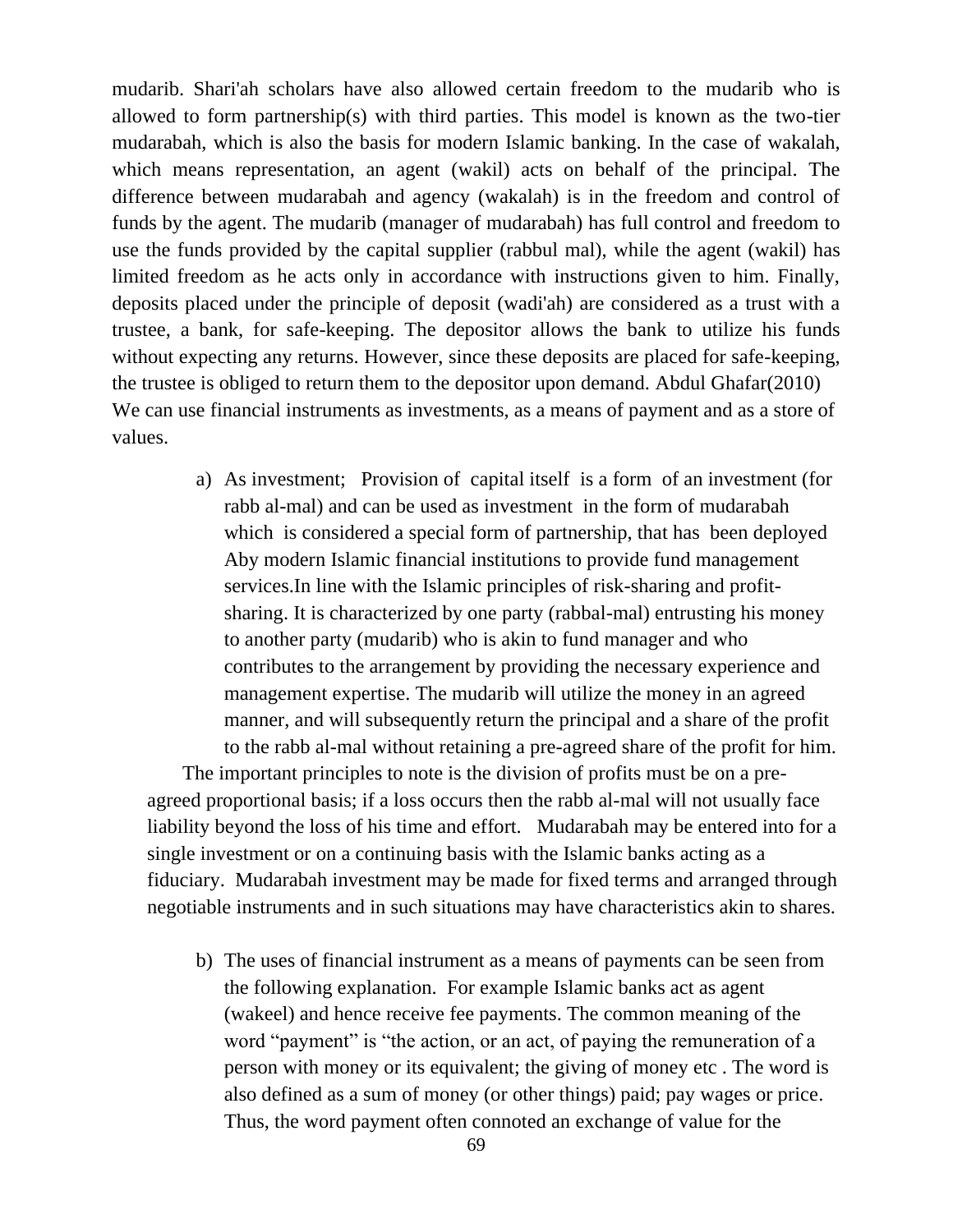provision of goods or services, or the provision of value on the occasion of a particular event or condition.

- c) A financial instrument can be used as a store of value; this means that it is an asset and can be exchanged for other goods or service over time. Any form of commodity, asset, or money that has value and can be stored and retrieve over time. Possessing a store of value is an underlying basis for the Islamic economic system as some medium is necessary for a store of value in order for individuals to engage in the exchange of goods and services. What is considered a store of value can be markedly different from one region of the world to another .In fact, any physical asset can be considered a store of value under the right circumstances, or when a base level of demand is believed to exist. Abdul Ghafar (2010)
- d) It is used by IFIs to manage liquidity as the nature of their transactions requires them to be liquid at all times. Also, enable IFIs to actively observe certain regulatory provisions in terms of reserve ratio and liquidity assets as requirements to fulfill operational status.

e) They (financial instruments) are used by government, corporate bodies to finance development projects e.g sukuk

f) On the assets side, various contracts are used for many purposes. The most widely used contract is murabahah' which refers to cost-plus sale, whereby a financial institution buys a product such as commodity, equipment and raw materials, and 'sells it to a client who could be an entrepreneur. The price of the goods sold is equal to the cost of the goods plus a profit margin agreed by both parties. The payment is usually delayed to a future date and it can be made either in lump-sum or by instalments. Hence, this instrument can be used for providing short-term working capital or as a letter of credit for financing export-import related trade financing.

 g) Islamic financial instruments are also used for fund management services. In this case, for example, mudarabah and musharakah can be used. In the case of mudarabah, the capital provided by participants (rabbul mal) will be entrusted to a mudarib or a fund manager who will manage the fund according to his expertise without undue interference of the rabbul mal. The profit realized at the end of the period will be shared between capital providers and the fund manager according to the agreed profit-sharing ratio. In the case of musharakah, however, the fund manager will also contribute capital to the fund, thus making him a partner. The difference between the mudarabah and musharakah models lies in the way the loss is treated. Under the musharakah model, the loss is to be shared according to the capital invested, while in the case of mudarabah, the loss is completely borne by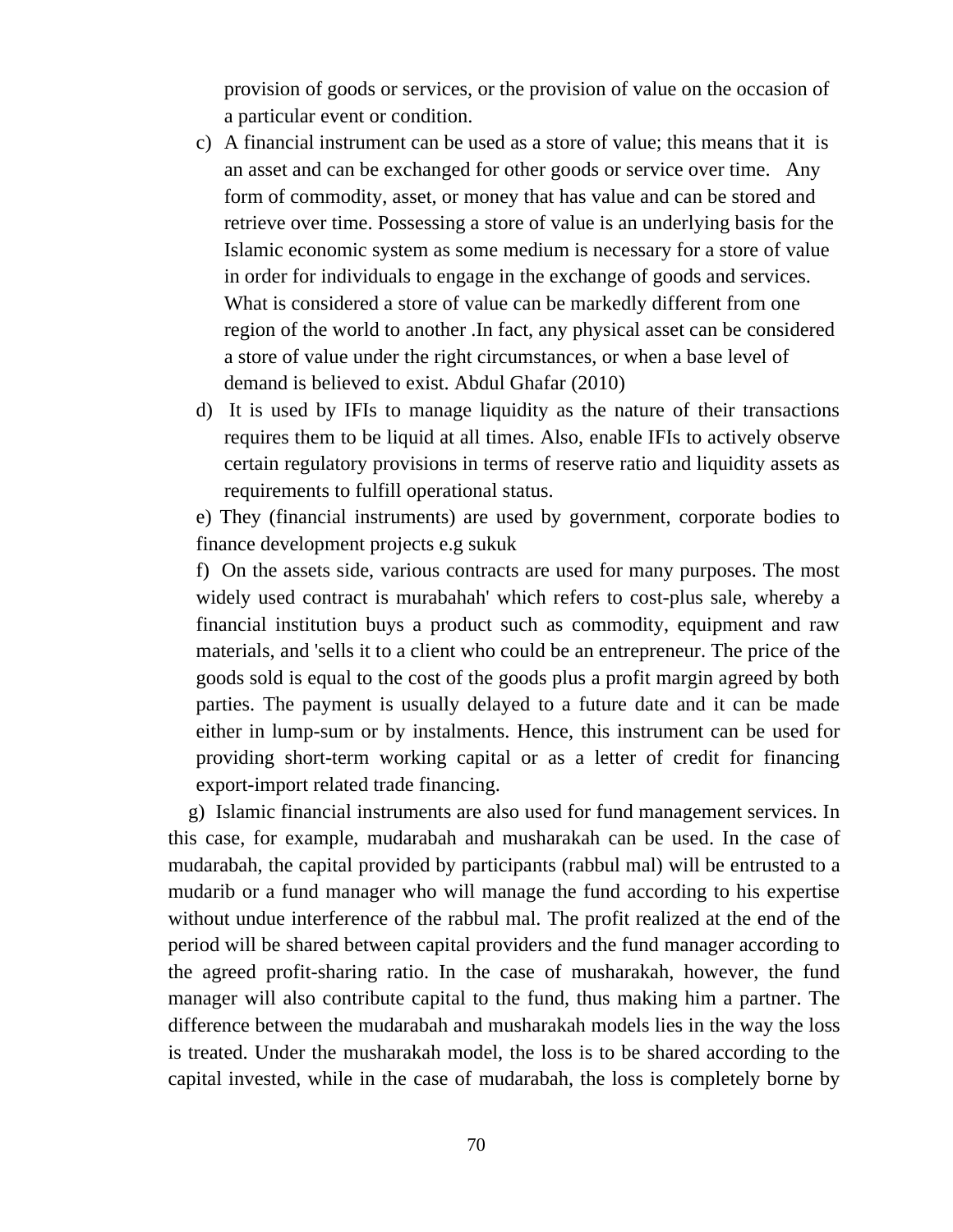rabbul mal, unless it is proven that the loss is due to the fund manager's negligence. Ayub (2007)

# **3.4 Applications of the Islamic Financial Instruments in IFIs**

In our previous discussion, we have various Islamic financial instruments and their uses, now we are going to explore the applications of these instruments in transaction by the participants in IFIs.

Various funds can be established to finance the economic activities of public and private enterprises on equity, partnership, leasing, Salam and mixed asset pool bases. Funds can be established to finance a specific sector, for example, agriculture, industry or infrastructure; a particular industry, for example textiles, household durables, etc.; or general types of projects.

# **3.4.1 Financial Instruments Offered by Islamic Banks**

Discussing the financial instruments offered by banks, we deal with their funding, their sources of funds. Islamic banks of course have to follow the precepts of Islamic finance. This implies that not only their lending but also their funding should make use of lawful financial instruments. Islamic banks are thus free to issue shares, but not conventional interest-bearing debt. In principle they offer instruments that pay a variable return, depending on the return on their assets. In this respect deposits with Islamic banks would resemble investment funds. In actual practice, deposits usually offer a much more stable return. We start with an enumeration of the different financial instruments offered by Islamic banks in order to fund themselves and follow this up with a brief discussion of the various instruments.

Apart from share capital, Islamic banks attract funds by issuing or selling the following instruments:

- ●Iinvestment or PLS (profi t-and-loss sharing) accounts
- Savings accounts
- Transaction accounts, or current accounts
- *Quard hasan* accounts
- Borrowings

### **A. Investment or PLS accounts**

Investment or PLS accounts are in principle meant as mudaraba funds, with the depositor acting as rabb al-mal, or fi nancier, and the bank as mudarib.1 If losses occur, these should be borne by the depositors. In practice, however, clients are not expected to share in any losses of the bank;

in general there is a de facto guarantee on the capital sum of deposits. This of course is at variance with the principle that the mudarib, in this case the bank, should not shoulder any losses, but the forces of competition do not leave the banks much choice. A common practice is the smoothing of profit disbursements over time through a profit equalization reserve into which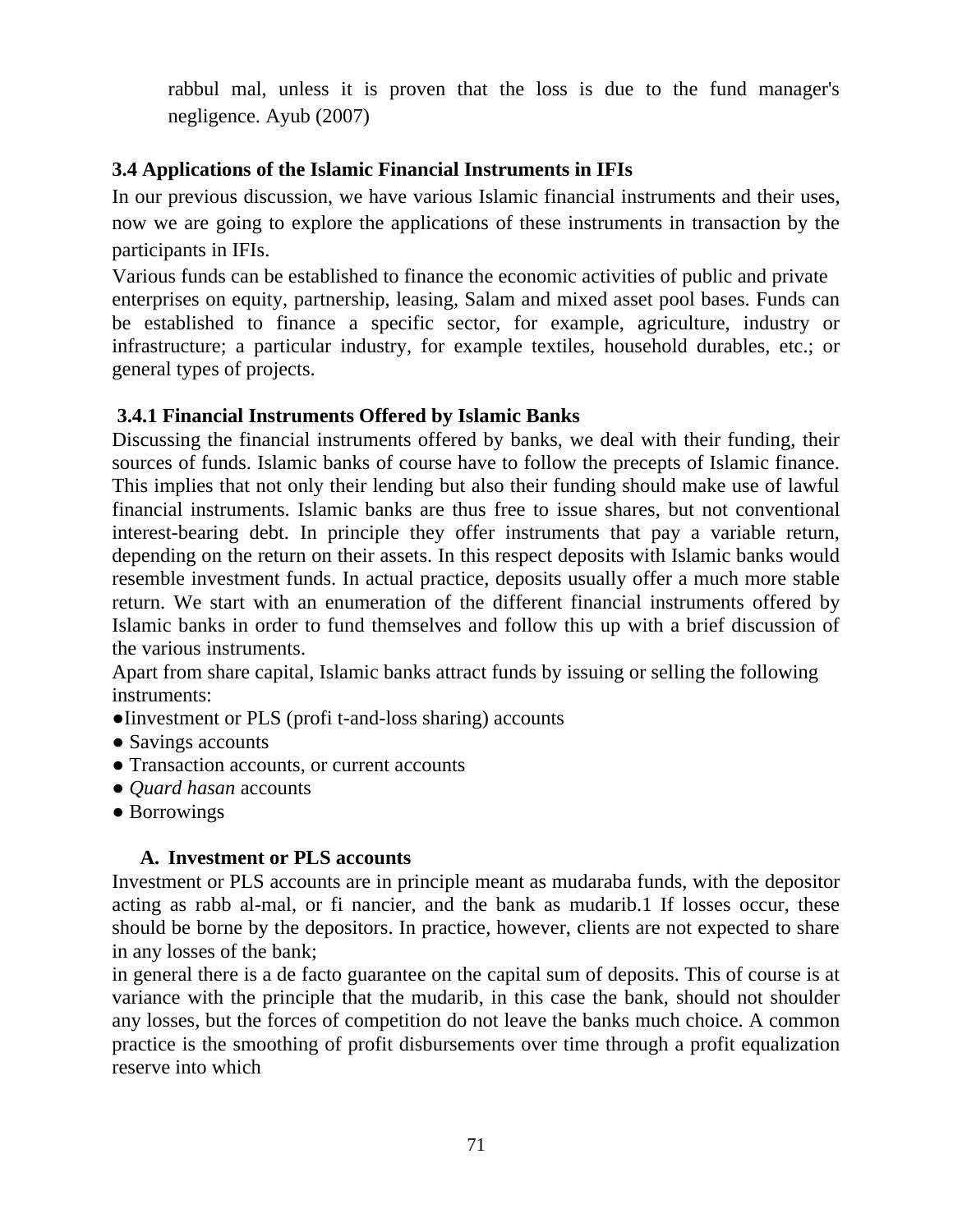a part of a bank's profits is paid. This enables the bank to avoid low profit disbursements to its depositors in lean years, or to increase profit disbursements in order to stay competitive if conventional banks increase interest rates on deposits (Wilson 2007).

#### **B. Savings accounts**

Islamic banks can offer savings accounts guaranteeing the nominal value of the savings deposits and even providing a return. The guarantee can be given because of the legal fi ction that the client's money is placed with the bank in custody, *amanah*, or safekeeping, *wadia* (Errico and Farahbaksh 1998; Sundararajan et al. 1998). Ideally, the money should be held by the bank in the form of cash and not be re-lent, but that does not seem to be the way the banks handle these accounts. The banks of course are not allowed to pay interest on these deposits, but anybody is free to bestow gifts on anybody else, and banks are no exception. They thus may pay depositors a gift, *hiba*, depending on their profitability. This is not a form of interest, or riba, because there is no promise of a predetermined payment.

### **C. Transaction accounts or current accounts**

Transaction or current accounts pay no interest, but the nominal value of deposits is offi cially guaranteed. Again, this is under the fl ag of amanah or wadi'a. In cases where conventional banks might pay interest, Islamic banks can off er free services Overdrafts are not allowed, and if it proves impossible to intercept an electronic payment and a negative balance ensues, the bank will not demand interest but charge a fixed fee.

### **D. Quard hasan accounts**

Quard hasan accounts pay no interest and are meant to provide funds that the bank in its turn uses to grant quard hasan loans.

### **E. Borrowings**

Conventional banks hardly ever do without fixed-income liabilities. The closest Islamic equivalents are surely sukuk, and Islamic banks are starting the usage of these for their own funding. The pioneer was Malaysian Banking Berhad (Maybank), which issued a \$300 million (RM 1.03 billion) subordinated Sukuk in 2006 in order to strengthen the tier 2 capital of the bank. Hans (2009).

### **3.4.2 Instruments on the Assets Side (financing)**

Islamic banks' financing practice as of now reveals that the doors are open for utilizing all legitimate modes including those based on Shirkah (partnership), trade or lease, whether to finance trade, industry or a budget deficit through domestic or foreign sources. In order to properly manage the risk, the banks should manage diversified portfolios and select the proper modes/instruments. The volume of investment deposits determines banks' investment strategies – if depositors are risk-averse, banks should also be riskaverse – investing in less risky modes.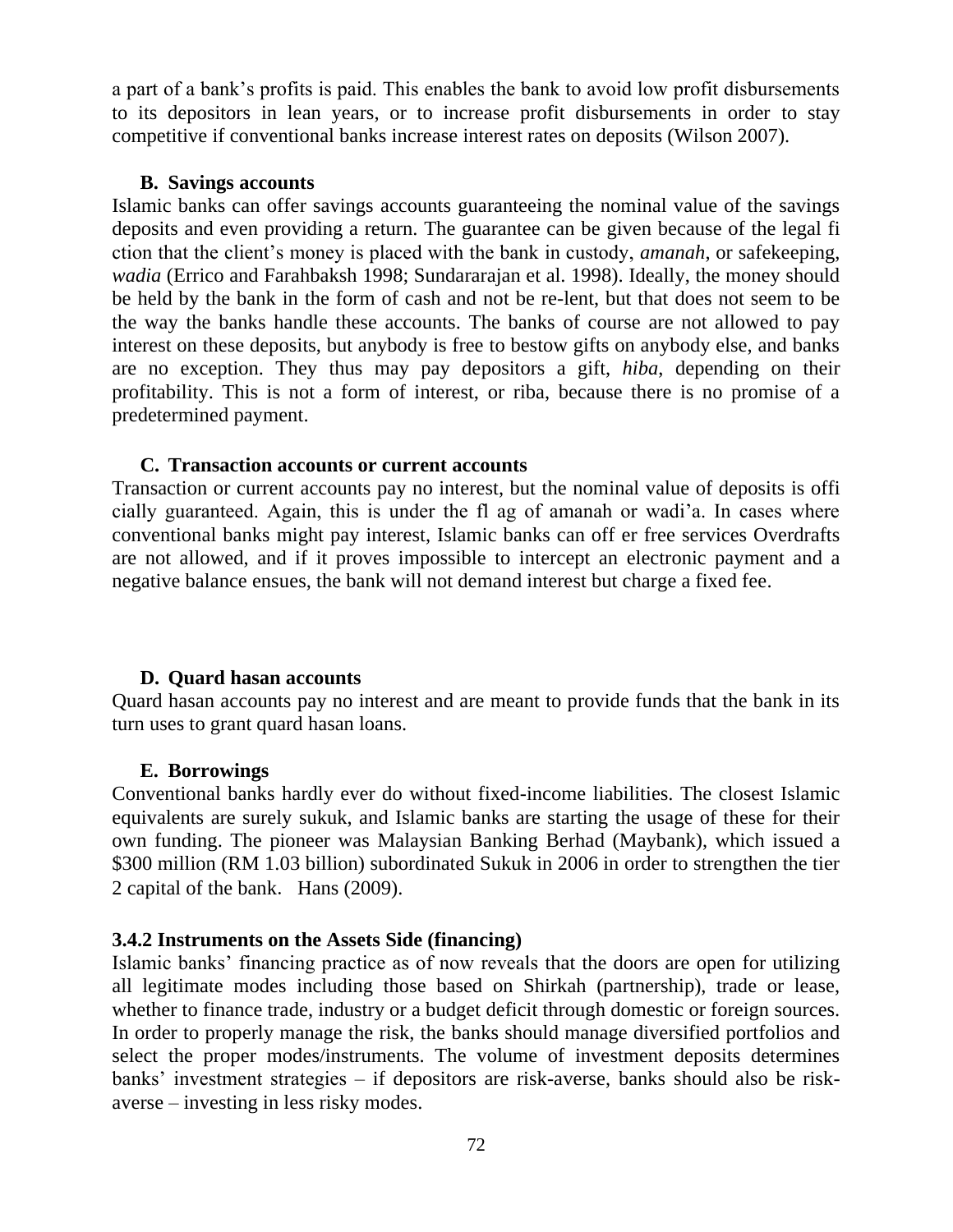Musharakah/Mudarabah can be used for short-, medium- and long-term project financing, import financing, preshipment export financing, and working- capital financing and financing all single transactions. Banks use Diminishing Musharakah for purchase of fixed assets like houses, transport, machinery, etc.

Murabaha can be used for the purchase and sale of automobiles, consumer durables and trade financing, acquisition and holding of stock and inventory, spares and replacements, raw material and semi-finished goods. Buy-back and rollover in Murabaha are not allowed.

Musawamah can be used for the financing of huge single transactions.

Salam has a vast potential in financing the productive activities in crucial sectors, particularly agriculture, agro-based industries and the rural economy as a whole for financing agriculturists/farmers, commodity operations of public and private sectors and other purchases of homogeneous goods.

Banks' subsidiaries as trading and leasing companies can also provide finance on the basis of Murabaha and leasing. They can deal with priority areas not only on the basis of Murabaha, Salam and operating lease; also on the basis of partnership. Ijarah, or leasing, is best suited for financing of automobiles and machinery. There could also be a combination of more than one mode like Istisna'a plus Murabaha, Salam plus Murabaha or Salam plus Istisna'a for financing of trade and industry. Finance for the purchase and construction of houses can be based on Diminishing Musharakah or Murabaha. Working capital finance can be provided on the basis of Salam, Istisna'a and Murabaha. Financing of big projects can be made through syndicate Mudarabahs using the modes of Istisna'a or Murabaha. Ayub (2010)

# **3.4.3 Fee-Based Products**

Islamic banks offer a wide spectrum of fee-based services using three types of ontracts,*wakalah*, *kafalah*, or *ju'ala*. They are usually auxiliary to the main *murâbaḥah*  and *mudârabah* transactions, though they generate various types of fees and commissions. The fee-based services provided by Islamic banks include bank transfers, issuing letters of credit and guarantees, credit cards, and offering collection and safecustody services, mostly used in trade financing. *Wakalah* results from the bank acting as the agent of a customer in a trade transaction or issuing a letter of credit facility. *Kafalah*  is a financial guarantee whereby the bank gives a pledge to a creditor on behalf of the debtor to cover fines or any other personal liability. It is widely used in conjunction with other financing modes or documentary credits.

*Ju'ala* is essentially an *istisna'* contract that is applicable for rendering a specified service as opposed to the manufacturing of a product. Mumtaz H (2015)

Appropriate modes of financing, as recommended by experts on Islamic finance, for particular transactions are given below.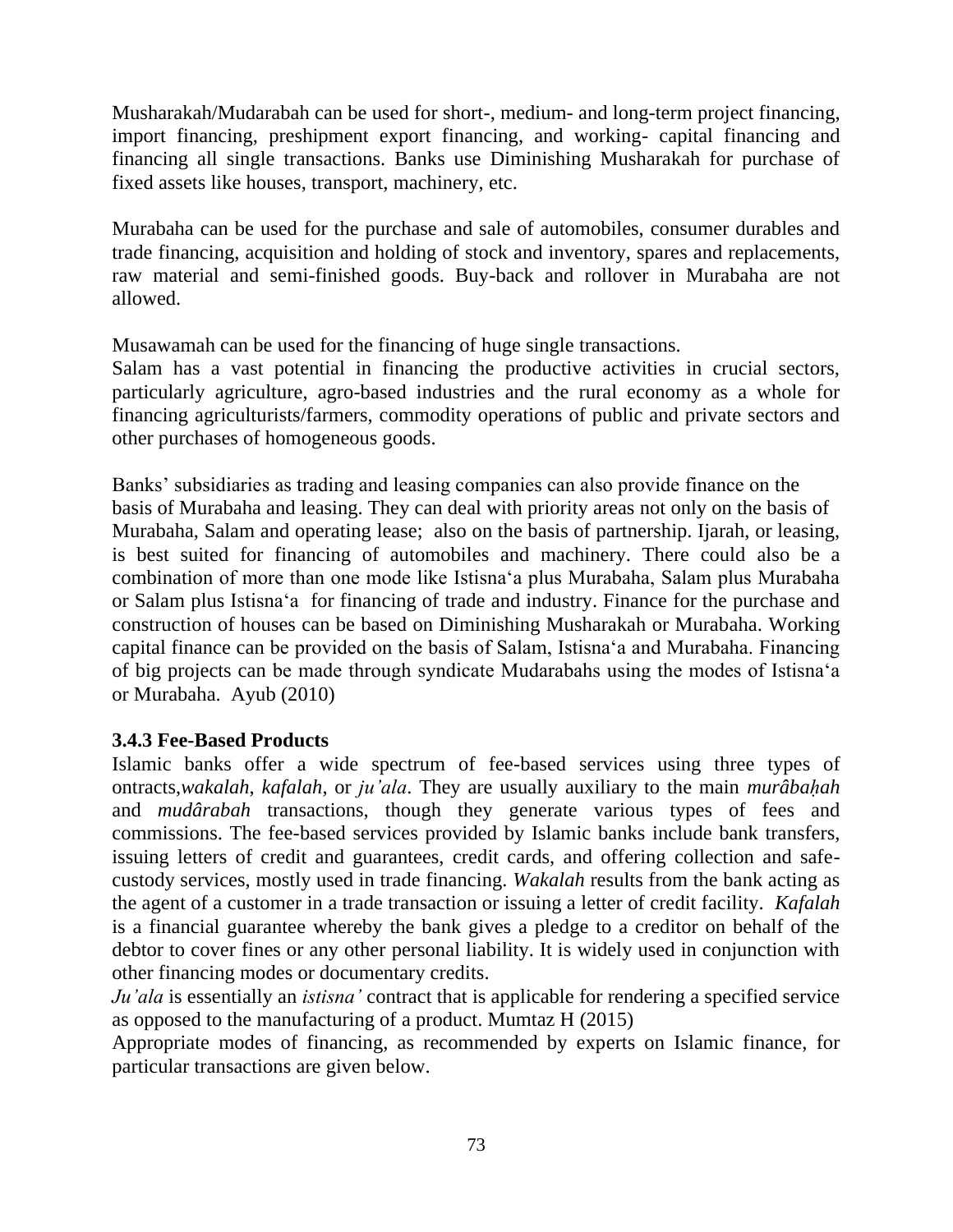### **Modes for Financing Trade, Agriculture and Industry**

Murabaha, instalment sale, leasing and Salam are particularly suitable for trade, while Istisna'a is especially suitable for industry. More specifically, in trade and industry, financing is needed for the purchase of raw materials, inventory (goods in trade) and fixed assets as well as some working capital, for the payment of salaries and other recurrent expenses. Murabaha can be used for financing of all purchases of raw materials and inventory. For procurement of fixed assets, including plant and machinery, buildings, etc., either instalment sale or leasing can be used. Funds for recurrent expenses can be obtained by the advance sale of final products of the company using Salam or Istisna'a.

### **Household, Personal Finance, Consumer Banking**

Personal finance for consumer durables can be provided through Murabaha, leasing and ins pecial cases by way of return-free loans out of the current accounts or the banks' own funds (depositors' money in PLS accounts is a trust in the hands of banks and should not be used for charitable and social purposes without their explicit approval).

Wakalah and Murabaha can be used for cash financing through charge and credit cards.

The alternatives for auto finance are Ijarah Muntahia-bi-Tamleek and Murabaha.

Housing finance is possible through Murabaha, Diminishing Musharakah and rentsharing.

### **Treasury Operations – Liquidity and Fund Management**

Liquidity management means ensuring that the bank has sufficient liquid funds available for a smooth running of its operations and to meet short-term financial obligations as and when due. It has to invest surplus funds, match maturity of assets and liabilities, accommodate decreases in deposits/liabilities and increases in assets in an efficient and economic manner. Fund management refers to securing and managing funds for the development of business. Islamic banks may sell and purchase Sharı´ah-compliant money and capital market instruments like stocks and Sukuk. Direct placement or acquisition of funds (in the inter-bank funds market) on the basis of Mudarabah and Musharakah is also possible. The deficit bank agrees to give a share of its profits according to a Mudarabah ratio that can either be negotiated according to the market conditions or recommended by the central bank, for the duration of the contract. In the case of Mudarabah, the following process can be adopted:

1. A Mudarabah relationship will be created.

2. Funds received will be allocated to pools.

3. Weightages will be assigned periodically, based on different tiers/categories.

4. Profit earned will be allocated according to weightages assigned at the beginning of the period.

5. The bank will charge a pre-agreed Mudarib fee as a percentage of the realized profit; the bank can pay additional profit from its own share.

6. The investor will bear a loss unless it arises from misconduct or negligence of the Mudarib. Ayub (2007)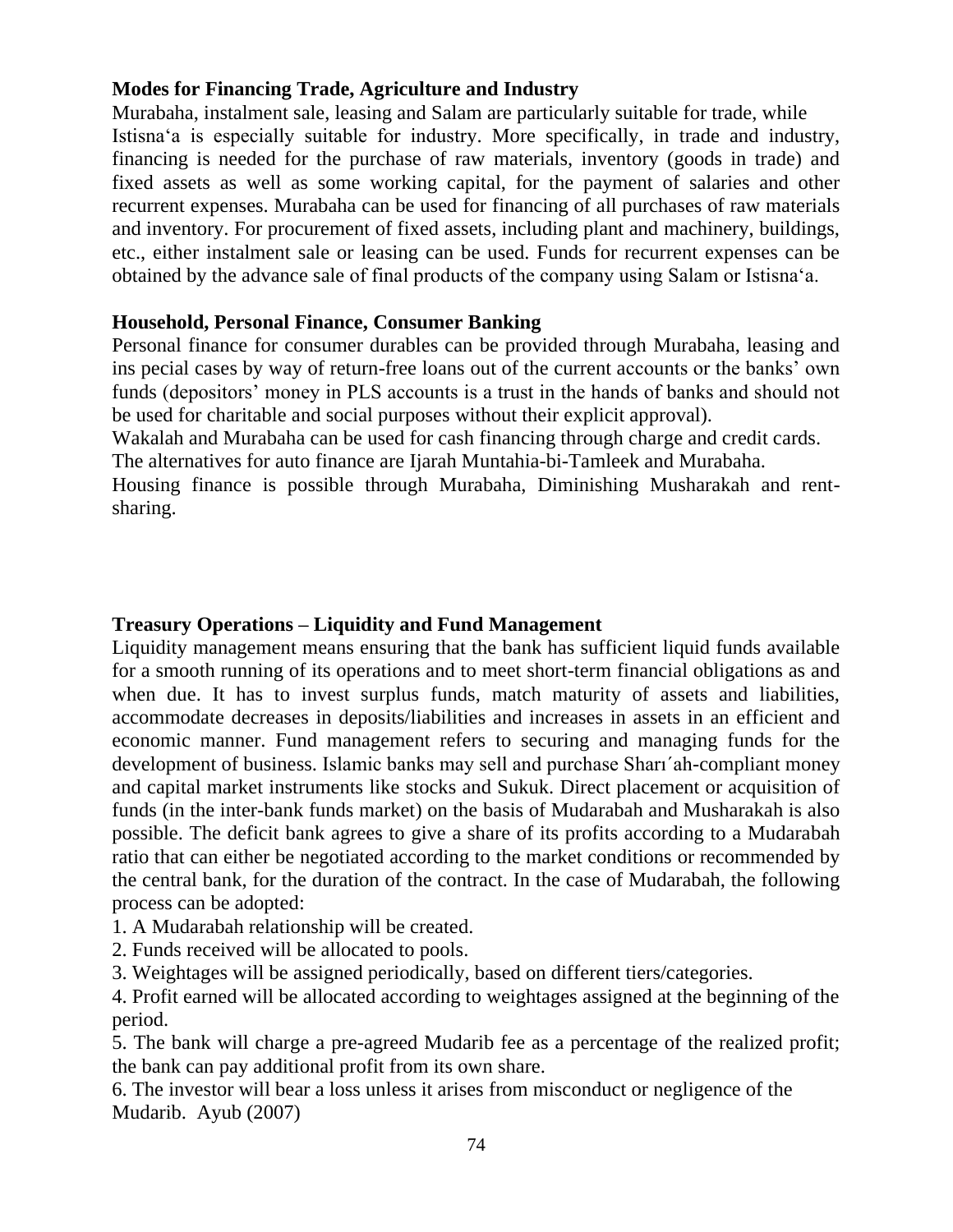### **Government/Public Sector Financing**

Government and public sector enterprises can obtain finance by way of Mudarabah or Musharakah certificates, which can be issued to purchase equipment or utility-generating assets in order to lease them to public sector corporations. Ijarah and Istisna'a are best suited for infrastructure projects in the public sector. Recently, Ijarah Sukuk has emerged as the most crucial instruments for financing of the public sector. Through syndication arrangements, Islamic banks can supply goods/assets of enormous value to government entities or corporations on a Murabaha basis by setting up joint Murabaha funds. In such cases, ownership of Murabaha funds can also be securitized to offer equity-based investment opportunities to the investors and the banks themselves. Returns on these funds would be distributed among Sukuk/certificate holders on a pro rata basis.

# **3.4.4 Islamic financial Markets Instruments (Money and Capital Markets)**

### **a) Islamic Capital Market (ICM) Instruments**

As discussed previously, the Islamic capital market instruments under equity and debt markets as the basic components of the ICM.

Islamic financial market instruments can represent the following assets:

• Ownership in a company or a business, e.g. stocks and Musharakah or Mudarabah Sukuk;

• Ownership of durable assets or the usufruct of such assets, e.g. Ijarah Sukuk;

• Ownership of debt arising from Murabaha, Istisna'a or Salam financing;

• A combination of the above categories.

### **b) Tradability**

• Islamic money market instruments can either be tradable or non tradable in the secondary market;

• Instruments representing ownership in business, real physical assets and usufructs are negotiable at market prices;

• Instruments representing ownership of debt are not tradable in the secondary market, as sale of debt is not permissible in Islamic law;

• Instruments representing a combination of different categories are subject to rules relating to the dominant category. Khan, 1995

### **c) Sukuk Structures**

- Musharakah Sukuk
- Co-ownership of assets or business with control and management rights;
- Payments supported by income generated by assets of business;
- Tradable.

.

- Mudarabah Sukuk
- Ownership of assets or business without control and management rights;
- Payments supported by income generated by assets of business;
- Sradable.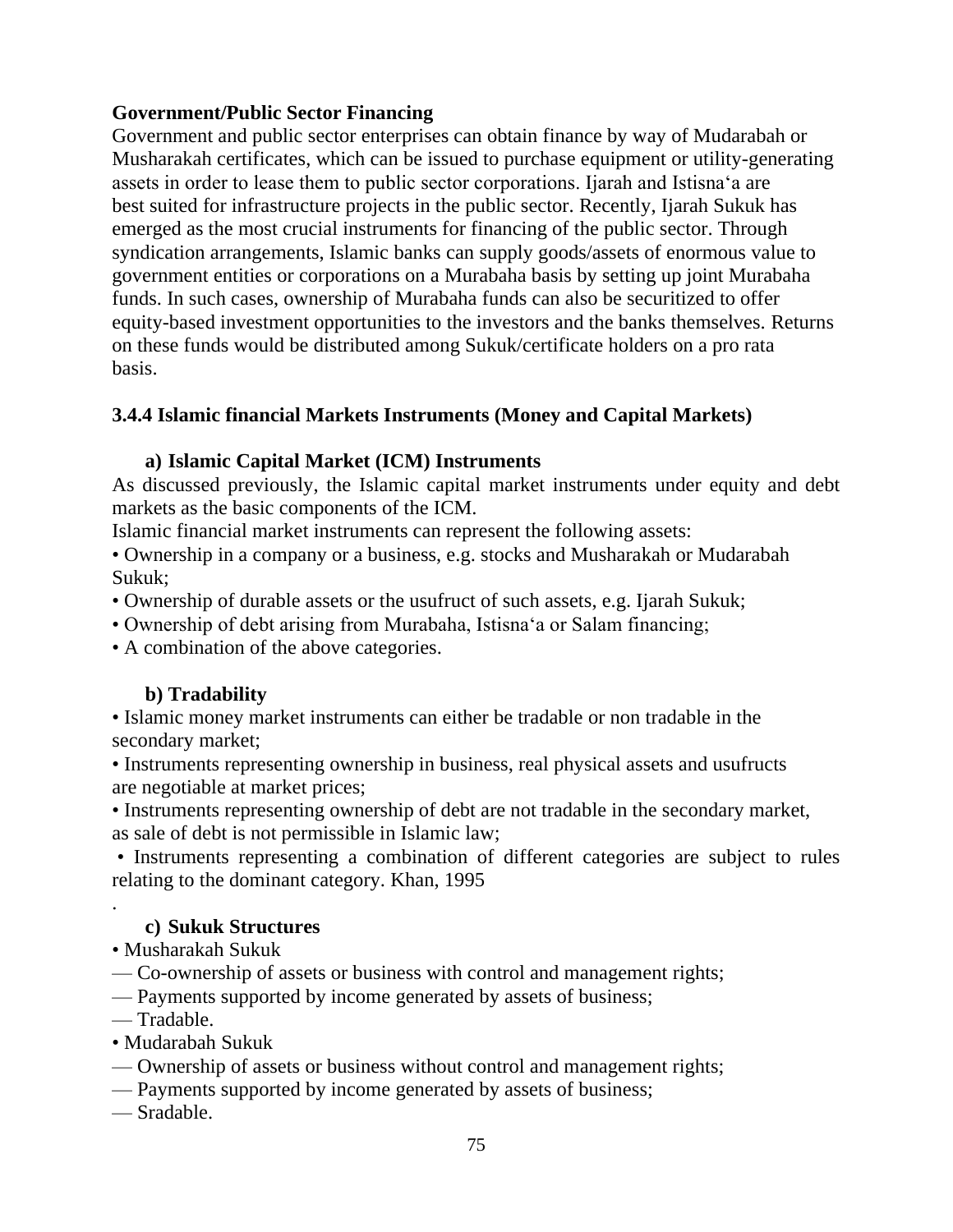• Ijarah Sukuk

- sale and lease-back structure;
- Could either be based on fixed or floating rate structures;
- Payments supported by lease rentals;

—Ttradable.

• Salam Sukuk

— Ownership of debt resulting from a Salam transaction (i.e. advance payment of funds, future delivery of assets);

— Short-term maturity;

— Nontradable.

• Istisna'a Sukuk

— Ownership of debt arising from an Istisna'a transaction (i.e. advance payment of funds, in full or in instalments for construction of an asset);

— Nontradable. Chapra, (1998)

# **d) Islamic Money Market Instruments**

The Islamic money market is an avenue for short-term funds, providing a ready source of funds for deficit units, and as an investment outlet for surplus units. Deficit units could raise funds from the Islamic money market by borrowing from interbank players, through the sale of papers or by borrowing from the Central Bank. However, the instruments used in this market must be shariah-compliant. There are several principal instruments in the Islamic money market like mudarabah, bay al-dayn, bay al-inah, qard hassan, bithaman ajil, musharakah, murabahah and so on.

First is bay bithaman ajil (BBA), an agreement that refers to the sales and purchase transaction for the financing of an asset on a deferred payment basis within a pre-agreed payment period. The sale price will include a profit margin.

Second is bay al-inah, defined as a transaction which involves the sale and buy-back of an asset by the seller. The seller will sell the asset to the buyer on a deferred basis and later buys back the same asset on a cash basis at a price which is lower than the original selling price.

Third is mudarabah, an agreement which is made between two parties to finance a business project. The parties are a rabb al-mal or investor who provides the capital and a mudarib or the entrepreneur who will manage the project. Profits derived from the project or investment will be distributed based on a pre-agreed ratio and any loss will be borne by the investor.

Fourth is murabahah, an agreement that refers to the sale and purchase transaction for the financing of an asset or project whereby the costs and profit margin mark-up are made known and agreed to by all parties. The settlement for the purchase which can be done in cash or in installments will be specified in the agreement.

Fifth is musharakah, a partnership arrangement between two parties or more, to finance a business project whereby all parties contribute capital either in the form of cash or in kind for the purpose. Any profit derived from the project will be distributed based on a preagreed profit sharing ratio, but losses will be shared on the basis of equity participation.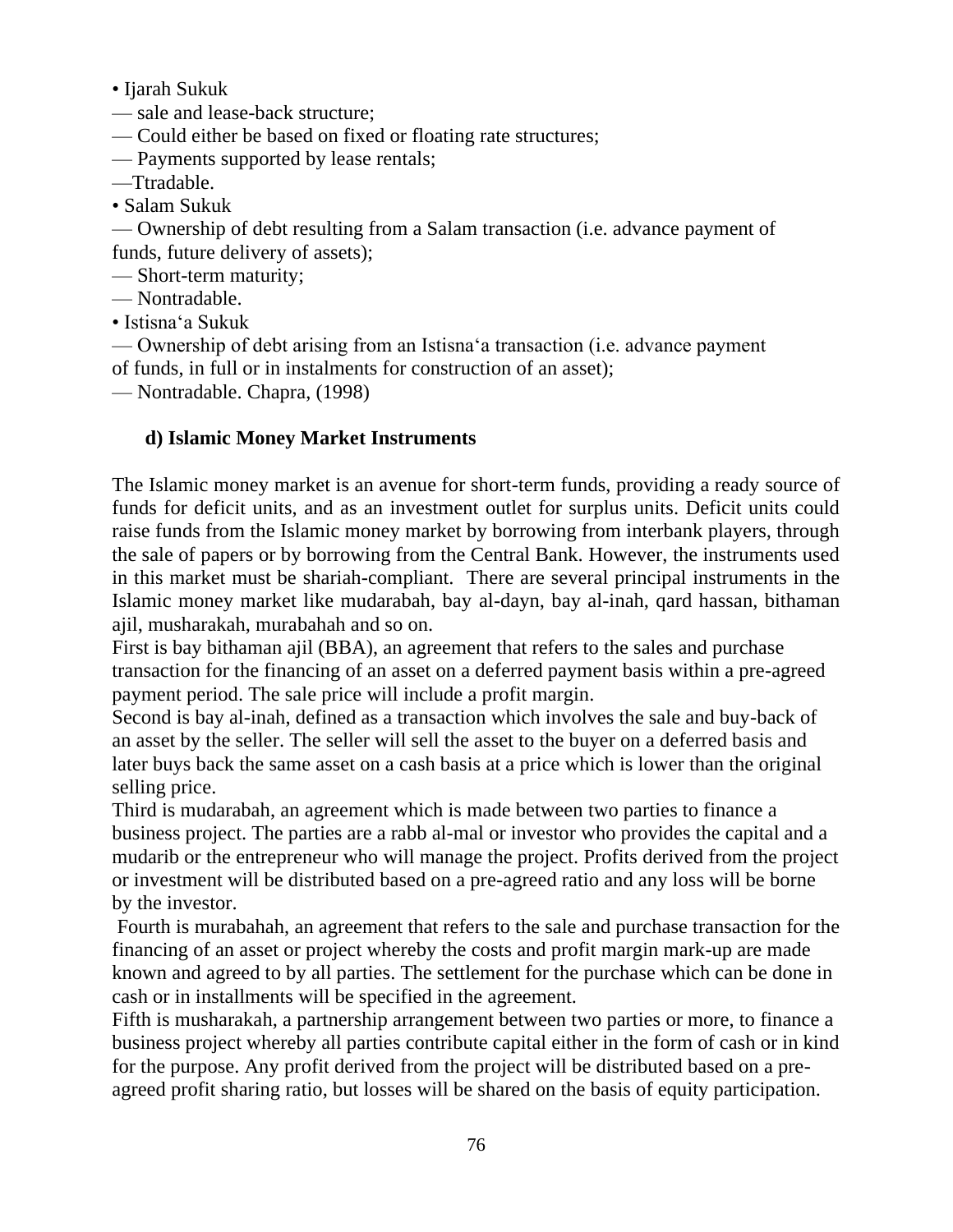Sixth is qard hassan, a contract of loan between two parties on the basis of social welfare or to fulfill a short-term financial need of the borrower. The amount of repayment must be equivalent to the amount borrowed. It is, however, legitimate for the borrower to pay more than the amount borrowed as long as it is stated or agreed at the point of contract. Seventh is bay al-dayn, sale and purchase transaction on a quality debt i.e. the default risk of the debtor is low, and the debt must be created from the business transaction that conforms to Shariah. Finally, hibah, hiwalah, and ibra. By definition, hibah refers to a gift awarded to a person on voluntary basis. Hiwalah refers to a contract that allows the debtor to transfer his debt obligation to a third party. Ibra refers to an act by a person to withdraw his right to collect payment from a person who has the obligation to repay the amount borrowed from him. Sundrarajan et al (2002),

Some of the more popular instruments transacted in Islamic money market include Government Investment Issue (GII), Islamic Treasury Bill (ITB), Islamic Negotiable Instrument (INI) and Negotiable Islamic Debt Certificate (NIDC).

### i. **Islamic treasury bills (ITBs)**

.

ITBs are government securities with initial maturities of less than one year. They are often considered the lowest-risk securities available. Only Islamic banks and principal dealers are allowed to tender for ITBs. However, both conventional and Islamic banking institutions are allowed to trade ITBs in the secondary market. ITBs will be traded based on the principle of bay al-dayn. Bay al-dayn refers to the sale of a debt arising from a transaction in the form of a deferred payment sale. The secondary market trading of ITBs will be in terms of yield.

### ii. **Government investment issues (GIIs)**

This is a non-interest-bearing instruments issued by the government to enable Islamic banks and other institutions to invest their liquid funds according to Islamic principles. The Islamic bank governed by Shariah Law, is not permitted to hold interest-bearing government securities, these instruments are issued by central banks on behalf of Government and certificates are issued, with maturities of one year or more for dividends instead of interest, to be paid on the certificates. The returns are declared by the government on the anniver sary date of the certificates.'

Government Investment Issue was introduced based on the contract of bay al-inah in Malaysia in 2001. This instrument can be traded in secondary markets based on bay aldayn and is used as a monetary instrument by the Central Bank.

#### iii. **Islamic negotiable instruments**

The rapid development of Islamic banking has accelerated the need to create an Islamic version of Negotiable Instruments of Deposits (NID). There are two types of NID. The first are Islamic Negotiable Instruments (INI), structured on the concept of bay bithaman ajil for Negotiable Islamic Debt Certificate (NIDC). The second Islamic Negotiable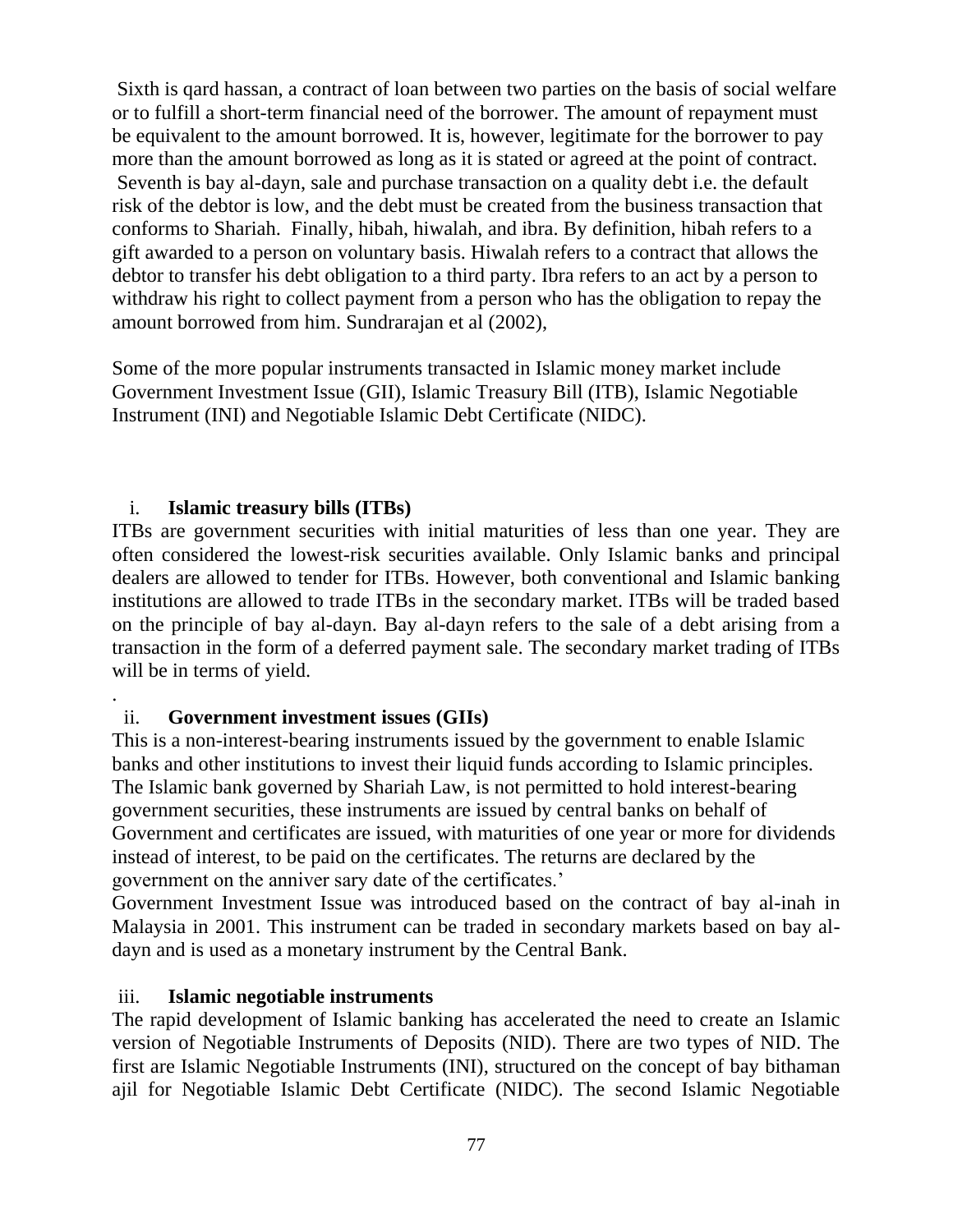Instruments (INI) which are structured on the concept of mudarabah for Islamic Negotiable Instruments of Deposits (INID).

### iv. **Islamic accepted bill (IAB)**

IAB is a bill of exchange, which is drawn by the bank and accepted by the purchaser, thus creating a debt owing to the bank. The bank, in turn, may sell the IAB in the secondary market at a discount value under the bay al-dayn concept. IAB can be divided into two: IAB-Import or Purchase and IAB-Export of Sales. IAB-Import or purchase is transacted using murabahah Letter of credit which is an import trade finance facility whereby the bank purchases the goods at cost and sells to the importer on a mark-up basis payable at a determinable future date. IAB-Export of Sales is a bill of exchange, which is drawn by the exporter and accepted by the exporter's bank if the exporter's bank buys the debt from the exporter. Hannuddin et al (2017)

### **4.0 Tutor-Marked Assignment**

-Identify and explain the various Islamic financial instruments used in Islamic financial institutions and markets and their uses to both investors and financial institutions.

### **5.0 Summary and conclusions**

It can be deduced from the discussion that Islamic financial instruments forms the contractual agreement of undertaking a transaction based on the principle of Shari'ah, risk sharing and equity based. These instruments serve as financial assets to investors, means of payment and productive investments to participants with a return.

# **6.0 References/ Further Readings**

Ahmad T. El Diwany T. Ahmad F. (2010). "*Islamic Banking and Finance: What it is and what it could be*". 1<sup>st</sup> Ethical Charitable Trust, Springfield House, Summerfield Road, Bolton, United Kingdom.

Ayub, M. (2007): "Understanding Islamic Finance*"*. West Sussex, England: John Wiley & Sons

Chapra, M. Umer (1998): 'The major modes of Islamic finance', paper presented at the 6th Intensive Orientation Course on 'Islamic Economics, Banking and Finance', held at the Islamic Foundation, Leicester, UK, 17–21 September, [www.kantakji.org/fiqh/Finance.h.](http://www.kantakji.org/fiqh/Finance.h)

Chapra, M. Umer (2006), 'The nature of riba in Islam', lecture course on 'Principles and Practices of Islamic Economics and Banking', Azerbaijan State Economic University,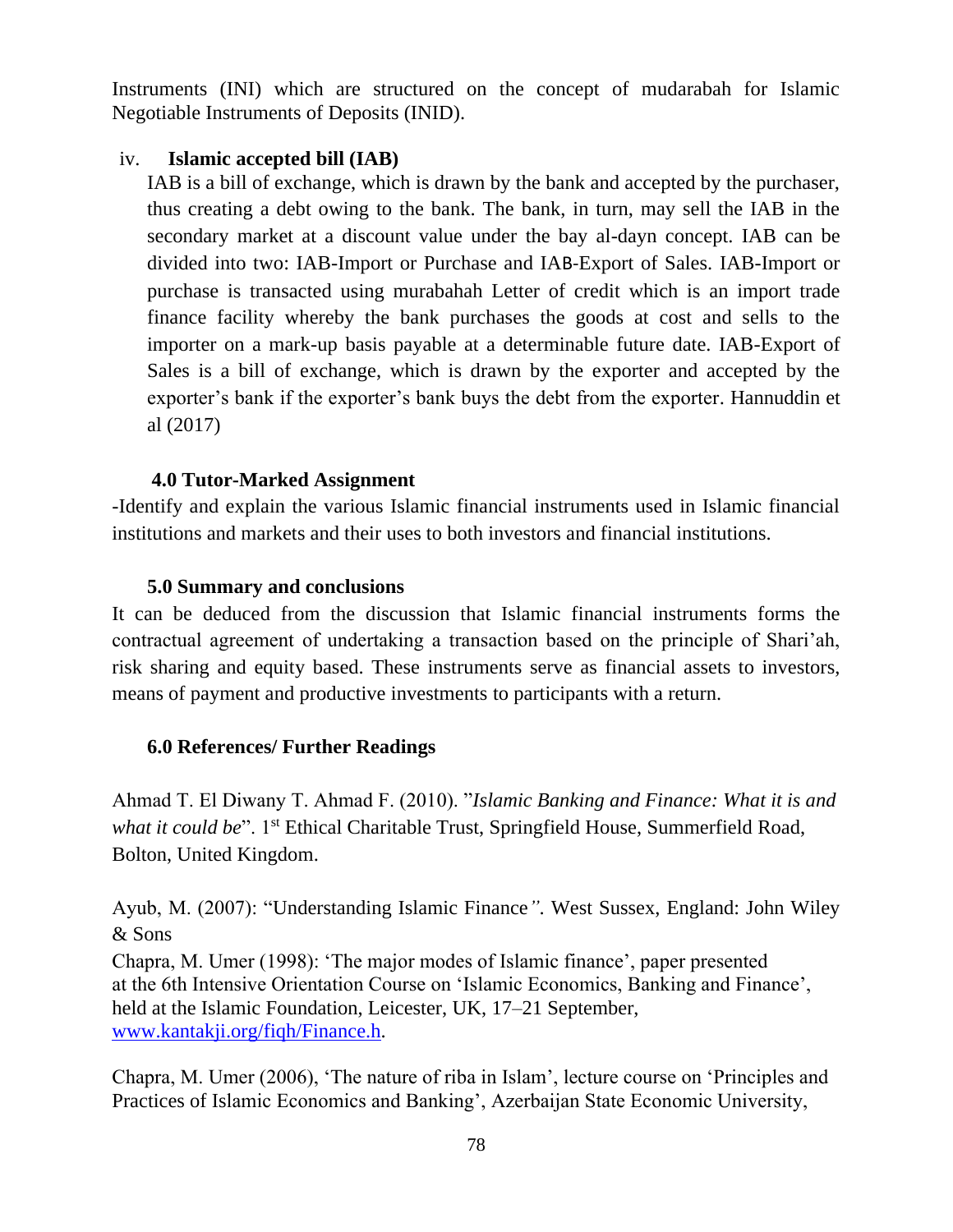Baku, 27–30 November,

http://rufat.edu.castel.az/islam/IRTI%20Course%202006/Chapra3.pdf. A slightly Revised version of chapter 2 of M. Umer Chapra (1985), *Towards a Just Monetary System*, Leicester, UK: The Islamic Foundation.

Chapra, M. Umer (2007), 'Challenges facing the Islamic financial industry', in M. Kabir Hassan and Mervyn K. Lewis (eds), *Handbook of Islamic Banking*, Cheltenham, UK and Northampton, MA, USA: Edward Elgar, pp. 325–57.

Errico, L. and M. Farahbaksh (1998), 'Islamic banking: issues in prudential regulations and supervision', Working Paper WP/98/30, IMF.

Haladjian, Mardig (2006), 'How Moody's rates', *Islamic Business & Finance*, **6**, 24–5.

Hans Visser (2009): Islamic Finance, Principles and Practice, Edward Elgar Publishing Limited. The Lypiatts 15 Lansdown Road Cheltenham Glos GL50 2JA UK

Hannudin A. Mohd Z. Mohd F.I,(2017): Islamic Money Market, Uploaded document (Chapter five )of Islamic Financial Institutions and Markets.

Hassan, M. Kabir and Mervyn K. Lewis (eds) (2007), *Handbook of Islamic Banking*, Cheltenham, UK and Northampton, MA, USA: Edward Elgar.

Iqbal, Z. & Mirakhor, A. (2007): "An Introduction to Islamic Finance: Theory and Practice". Singapore, John Wiley & Sons (Asia).

Ismail, A. G. (2010): "Money, Islamic Banks and the Real Economy". Singapore: Cengage Learning Asia.

Khan, M. S. & Mirakhor, A. (Eds.) (1987): "Theoretical Studies in Islamic Banking and Finance". Houston, USA. The Institute of Research and Islamic Studies.

Sundararajan, V. and L. Errico (2002), 'Islamic financial institutions and products in the global financial system: key issues in risk management and challenges ahead', Working Paper WP/02/192, IMF.

Sundararajan, V., D. Marston and G. Shabsigh (1998): 'Monetary operations and government debt management under Islamic banking', Working Paper WP/98/144, IMF.

Wilson, Rodney (2007): 'Islamic finance in Europe', RSCAS Policy Papers 2007/02 European University Institute, San Domenico di Fiesole, [www.iue.it/RSCAS/WP-](http://www.iue.it/RSCAS/WP-Texts/07_02p.pdf)[Texts/07\\_02p.pdf.](http://www.iue.it/RSCAS/WP-Texts/07_02p.pdf)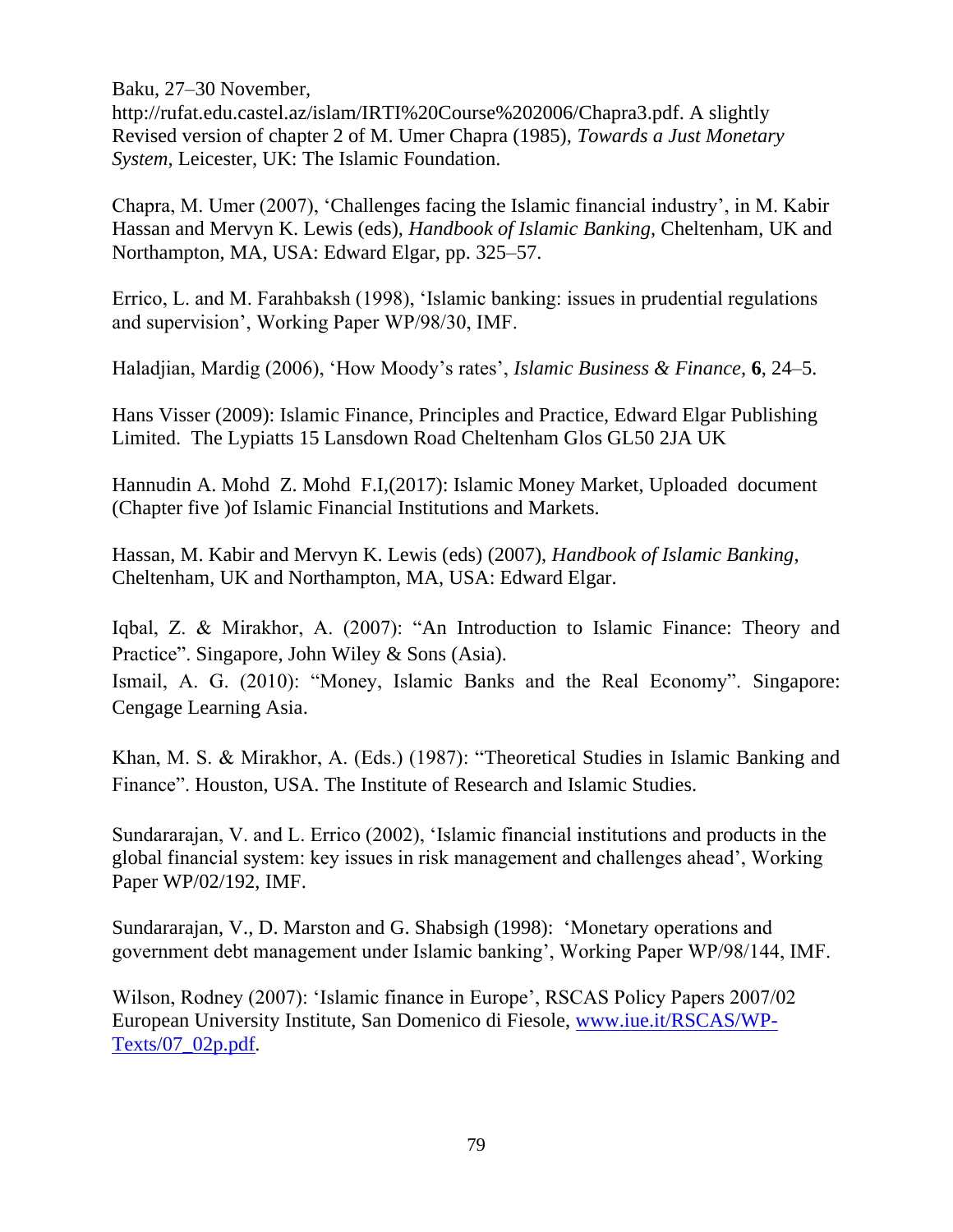### **UNIT FOUR: CHALLENGES FACING ISLAMIC FINANCIAL INSTITUTIONS**

### **1.0 Introduction**

### **2.0 Objectives**

### **3.0 Main Content**

#### **1.0 Introduction**

This unit will discuss the various challenges facing the growth and survival of the Islamic finance industry across the globe despite its rapid development.

#### **2.0 Objectives**

The aim of this unit is to enable the students to comprehend:

- The various factors that negates the active performance of IFIs globally
- The challenging issues faced by IFIs in meeting the global financial standard in transaction.

#### **3.0 Main Content**

### **3.1 Challenges facing Islamic Finance Institutions**

Globally, Islamic finance has exhibited its potential through the ever-increasing number of Islamic financial institutions (IFIs). The Islamic financial industry is still growing and is finding its niche in many Muslim as well as non-Muslim countries. The growth is swift, but it is accompanied by various issues and challenges that will need to be addressed in order to facilitate

and coordinate the innovation and diversity that it brings. The following issues are found to be the challenges:

### **I. Harmonization and Standardization**

The biggest challenge faced by the regulators of Islamic finance is harmonizing and standardizing these interpretations into a consistent and efficient regulatory framework that will ensure unimpeded Islamic financial intermediation among the participants. The process of harmonization and standardization of transactions across and within borders is undoubtedly a daunting one and has to be comprehensive. In some jurisdictions certain transactions are considered *shariah*-compliant,while in others they may not be accepted as so. It is extremely difficult to adjudge as to which is the closest to *shariah*.

### **II.** *Shari'ah* **Expertise**

The lack of *shariah* expertise is one of the challenges that face the regulators of the Islamic financial industry. Due to the infancy of the system, very few institutions have produced the desired skill set for the Islamic financial and banking industry. While there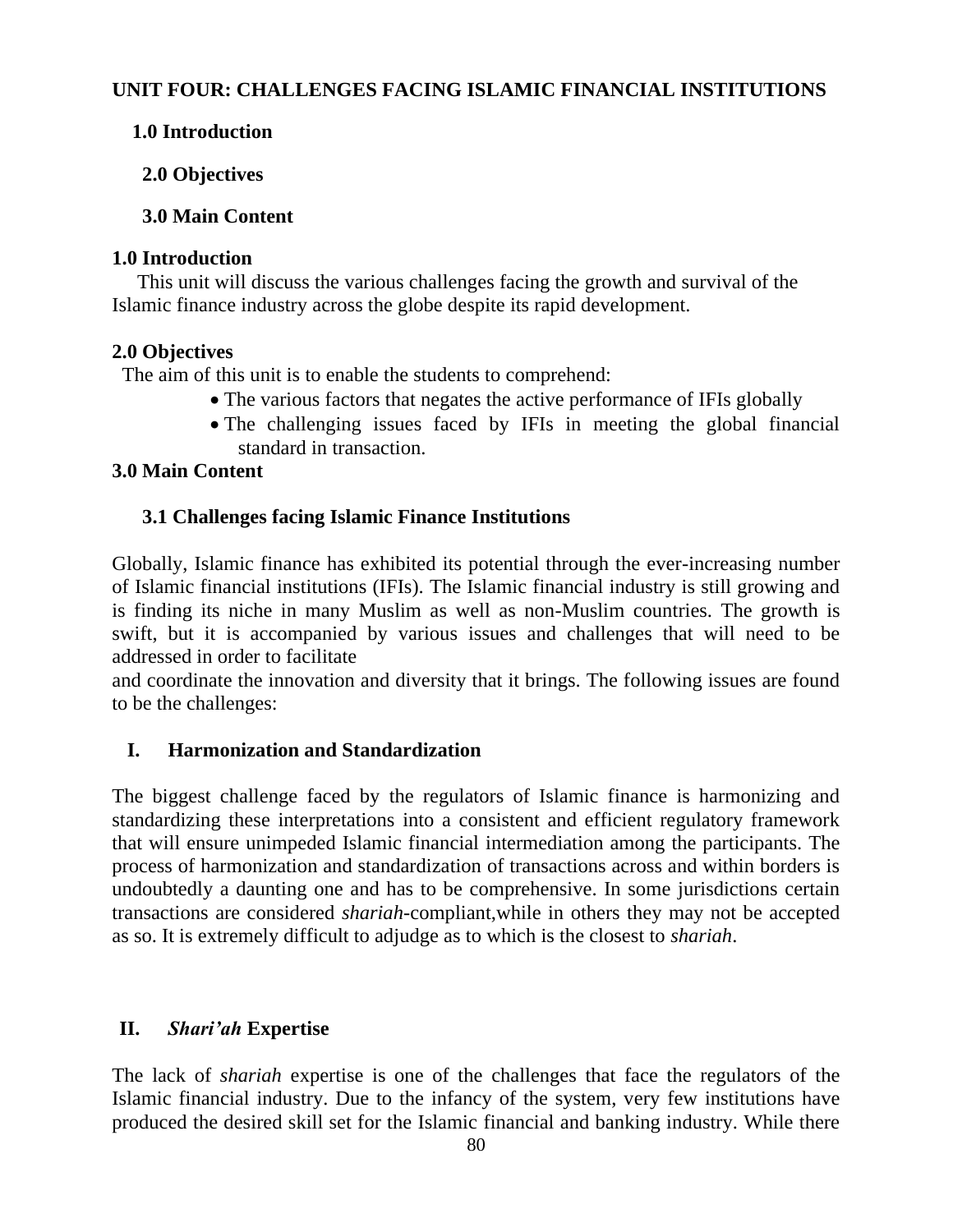are plenty of Islamic jurisprudence experts, there is a dearth of Islamic financial experts with a knowledge of the dynamics of conventional finance and its transformation to an Islamic/*shari'ah*-compliant system due to the regulatory obligation of instating *shari'ah*  supervision, IFIs employ less experienced *shari'ah* scholars, as only a limited number of professionals are available and they are usually attached to more than one IFI concurrently.

### **III.** *Shari'ah***-Compliant Securities**

The limited number of *shariah*-compliant securities emanates from the lack of both harmonies and Islamic financial prowess, and poses yet another problem in the development of the industry. Due to the paucity of available instruments in the market, investors are constrained to take their funds elsewhere. The limited choices also affect the liquidity of the securities as there is a limited market for them. The buying and selling of such securities is not as lively as in the conventional securities market.

### **IV. The liquidity risk management of Islamic banks**

This is an important challenge and is constrained due to the limited availability of tradable Islamic money market instruments and weak systemic liquidity infrastructure. At the moment, there is no *shari'ah*-compliant short-term Islamic money market (of less than one-week maturity) in local currency or in US dollars, and Islamic repo markets (for funding liquidity) have not yet developed. Islamic money markets with longer maturities sometimes suffer from an unreliable clearing and settlement process. Islamic banks also have a competitive disadvantage compared to conventional banks, as they deposit their overnight money with their domestic central bank at no interest. Errico L et al (2010)

### **V. Transparency**

This has been a challenge and needs to be a focus of Islamic regulatory agencies. Development of an efficient infrastructure that supports free markets and transparency and adheres to international standards will increase the credibility of Islamic financial products and services. Transparency is also needed in Shari'ah decisions by Shari'ah scholars when determining which Islamic financial products are deemed Shari'ah compliant. Disclosure is needed in order to increase the credibility of Shari'ah decisions. Outsider Shariah scholars should also be utilized in order to prevent conflicts of interest from insider Shariah scholars when assessing Islamic financial instruments.

### **4.0 Self-Assessment Exercise**

- Give and explain the various challenges facing Islamic finance industry.

### **5.0 Summary and Conclusion**

We can understand the challenges arising from the operations of IFIs are attributed to regulatory issues and paucity of the Islamic financial instruments as well as human capital management.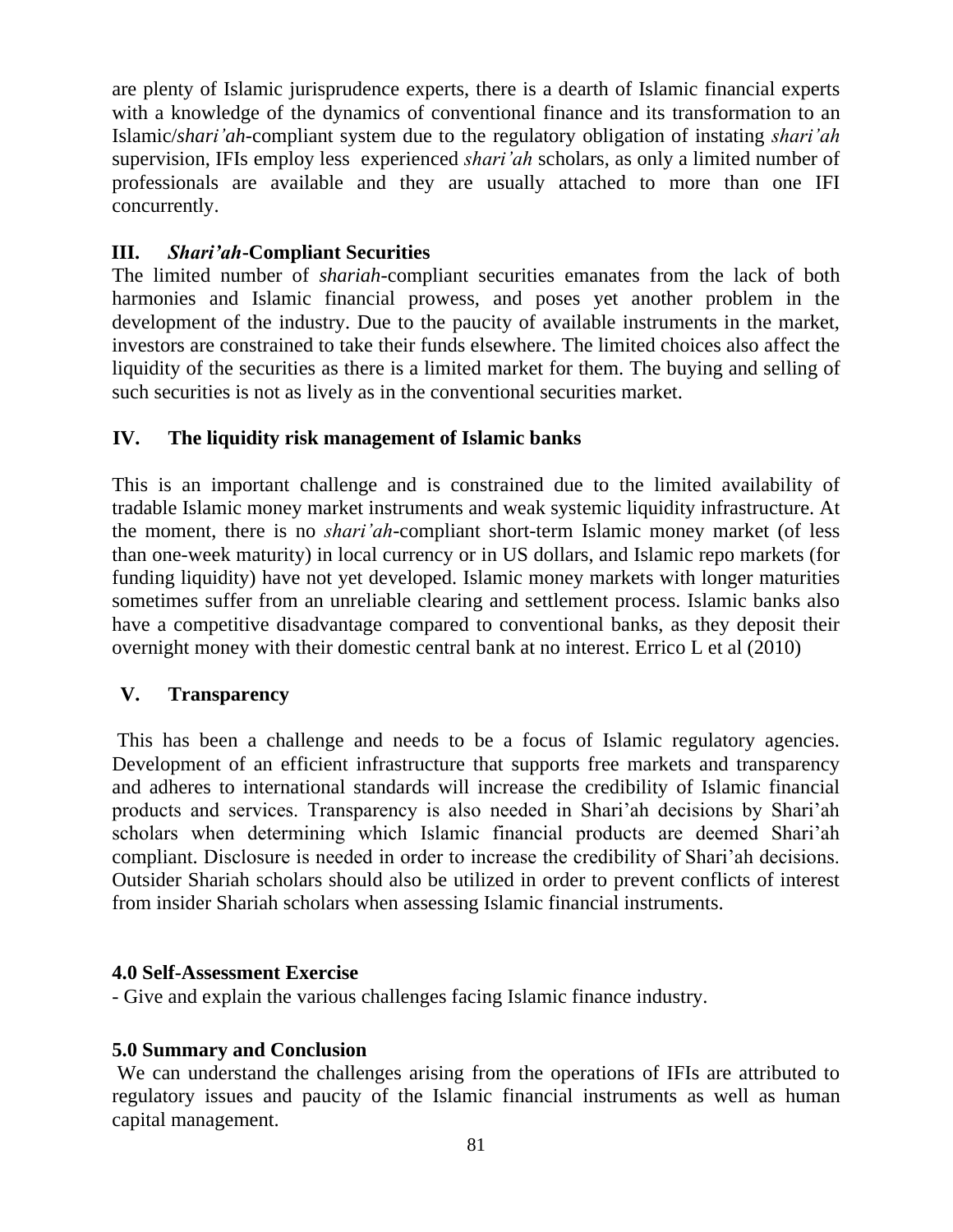#### **6.0 References**

Errico, L. and M. Farahbaksh (1998), 'Islamic banking: issues in prudential regulations and supervision', Working Paper WP/98/30, IMF.

Conrad Gardner, Ben Hickling, Sarah Latham (2010):" Islamic Finance; Instruments and Markets", Bloomsbury Information Ltd 36 Soho Square London. W1D 3QY United Kingdom ISBN-10: 1-84930-017-8 ISBN-10: -84930-018-6 ISBN-13: 978-1-84930-017-9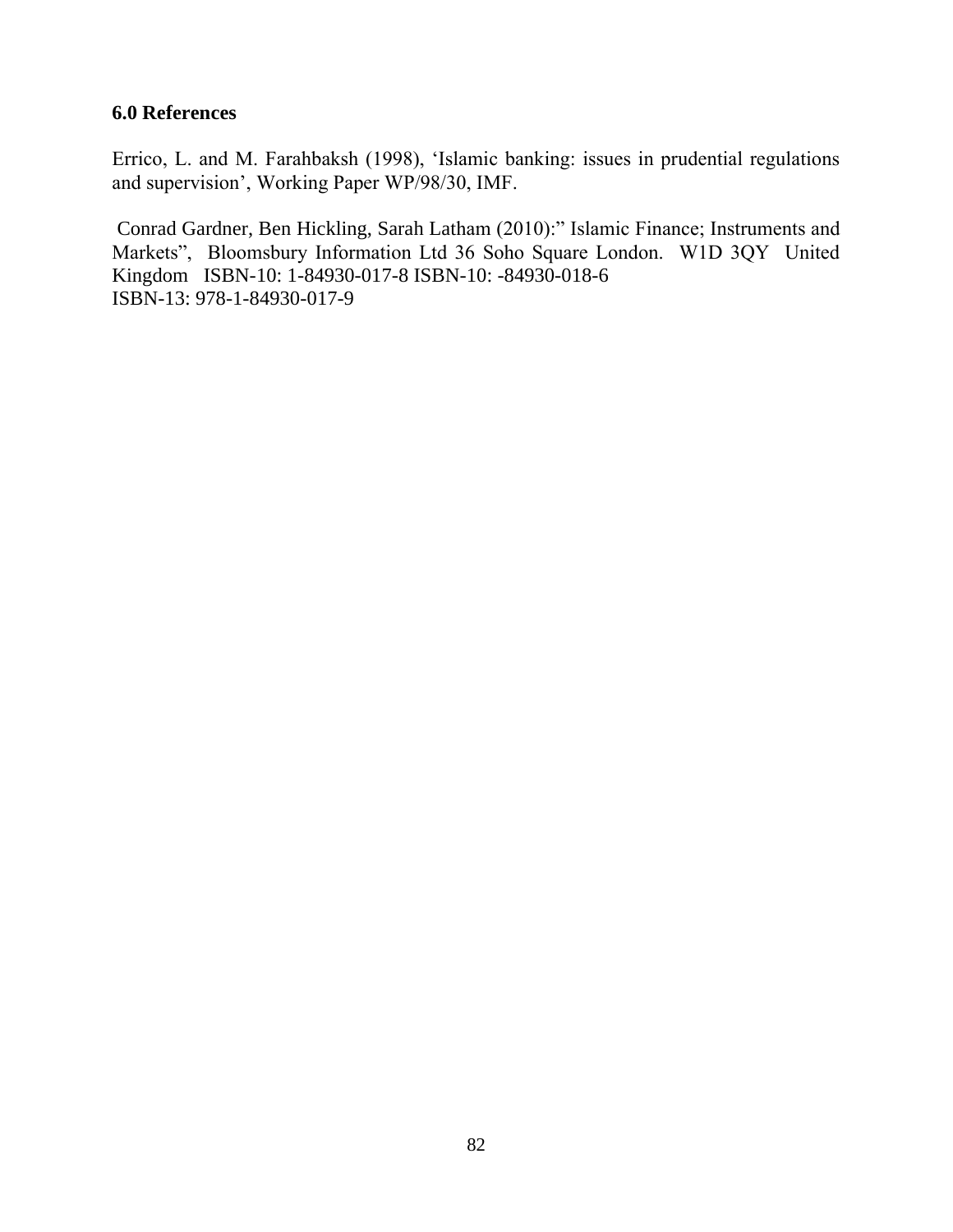# **MODULE 3: REGULATORY FRAMEWORK OF ISLAMIC FINANCIAL SYSTEM**

### **Content**

**UNIT ONE: Rationale for Regulations of Islamic Finance Institutions**

**UNIT TWO: Role of Regulatory and Supervisory authorities for Islamic Finance**

**UNIT THREE: International Standard-Setting organizations**

**UNIT ONE: Rationale for Regulations of Islamic finance**

**Content:**

- **1.0 Introduction**
- **2.0 Objectives**
- **3.0 Main Content**
	- **3.1 The regulation of Islamic Finance**
	- **3.2 Reasons for the regulation**
- **4.0 Summary and conclusion**
- **5.0 Self-study questions**
- **6.0 References/Further Readings**

### **1.0 Introduction**

In this unit, you will learn about regulating Islamic financial institutions and the reasons behind that.

# **2.0 Objectives:**

At the end of this unit, you should be able to:

- Understand the need for regulation in the development of Islamic finance.
- Know the key regulatory framework for Islamic finance institutions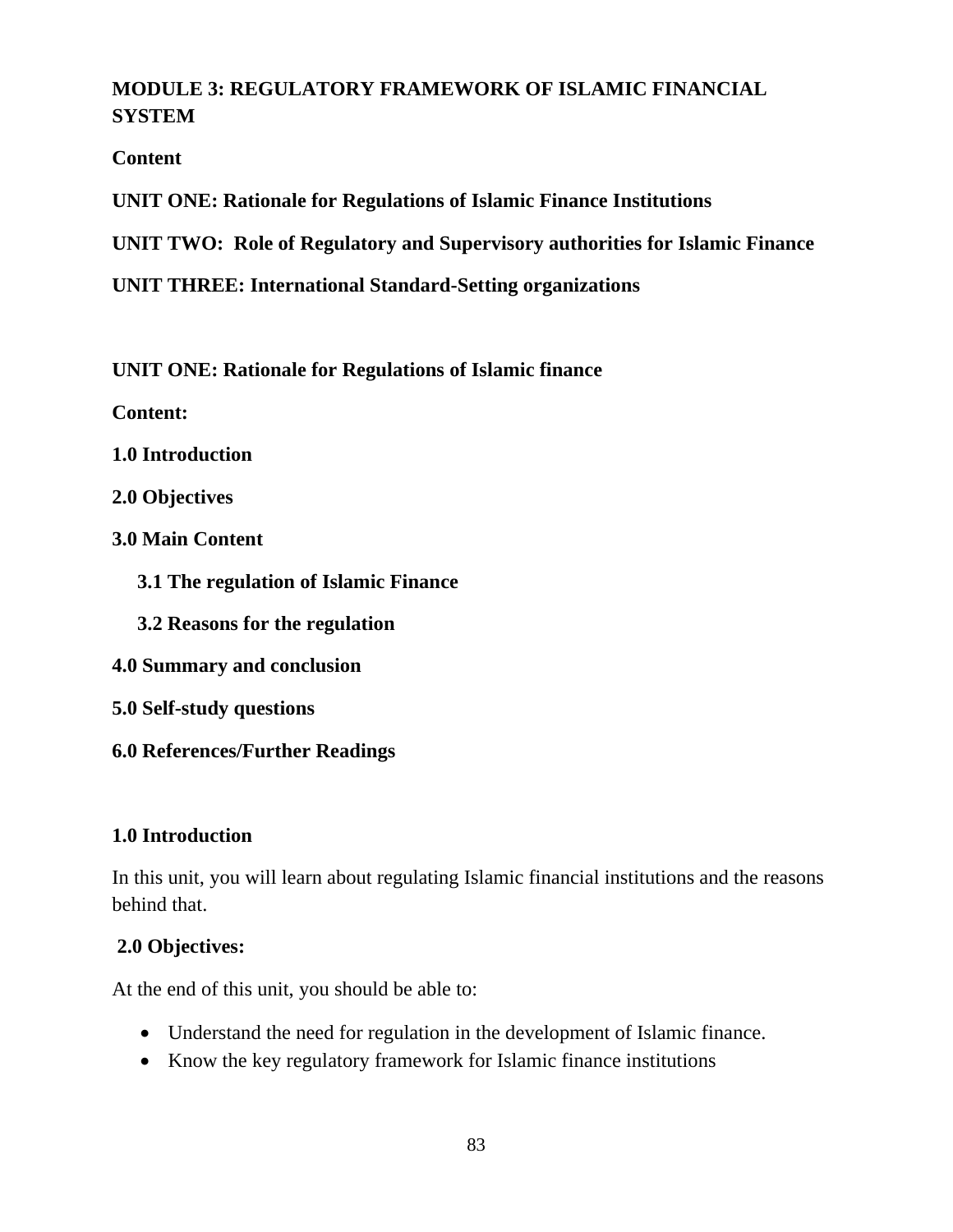#### **3.0 Main Content**

#### **3.1 Regulations of Islamic Financial Institutions**

The financial services industry is the most regulated service industry in modern society. A principal reaon for this ithat maintaining confidence in its institutions and instruments s key to its existence, health and sustainability, and the players in the industry cannot be trusted to provide or maintain that confidence, thus the need for regulators.

Among the features that distinguish Islamic financial system with the conventional financial system are the regulations that govern them as well as governance mechanisms they adopt. Conventional institutions have been established and governed by secular, man-made laws and regulations, Islamic financial institutions while still expected to conform to some existing laws of Man- made laws and regulations as its conventional counterparts, must also adhere to the divine rules and principles in the form of a body of laws as Shari'ah.

As IFIs in its modern form is indeed a recent phenomenon that started only about four decades ago, it is understandable that legal and regulatory practices governing IFIs remain varied across countries. While most countries that operated IFIs had adopted the dual-financial system (Islamic finance operating in parallel to conventional finance), a few others such as Iran and Sudan had adopted a single Islamic financial system. The decision by each country to adopt either a single or dual financial system is predominantly influenced by their respective socio-political histories and realities rather than by economic factors. Hence, the merit or demerit of a single or dual financial system cannot simply be generalized but must be appraised on a case-by-case basis.

In countries like Saudi Arabia and Egypt, no specific Islamic banking laws are enacted to govern the specificities of the IFIs. Thus, they operate under the same laws governing conventional banks. Whereas in countries with a single, banking system such as Sudan and Iran, which is Islamic, they have adopted Islamic accounting standards, established requirements for Shari'ah Supervisory Boards as well as put in place supervisory framework specific for IFIs. However, these laws vary in terms of their scope and some appear to replicate the regulatory and supervisory framework applied for conventional banks onto the IFIs. This is done without fully taking into account, the unique characteristics of Islamic banking. Bshir A (2005)

#### **3.2 Reasons for Regulations of Islamic Finance Institutions**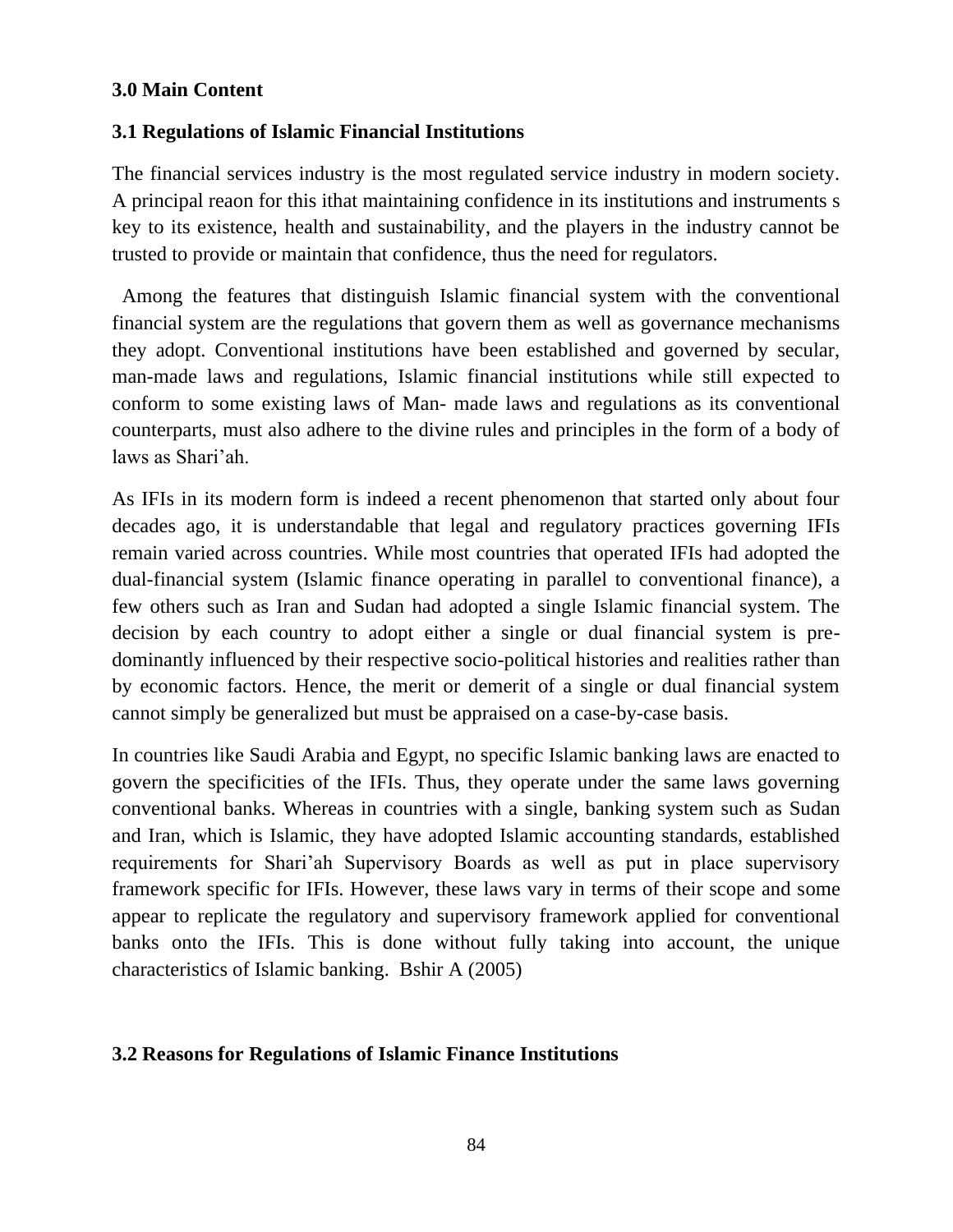The integration and interconnectedness of the Islamic finance system at both national and international levels means that the Islamic finance industry cannot exist in isolation, a fact that makes regulators to by necessity playing a role in the stablishment and development of the Islamic finance industry in various jurisdictions.

Chapra & Khan (2000), in their study identified and suggested four reasons for the need of regulation of IFIs as follows:

### **3.2.1 Systematic Considerations**

A key systematic consideration is the risk of "contagion" whereby if one financial institution fails; the sustainability of others is threatened. Regulation I also needed to maintain an efficient payment system and mitigate the risks of disruption of payments. Regulators also often have to manage a delicate balance between promoting economic development (which may require a more aggressive risk-taking environment) and ensuring the stability of the financial system (which may require more conservative approach towards risk taking).

# **3.2.2 Protecting the Interest of Depositors and Investment Account Holders (IAHs) of IFIs**

In many jurisdictions, the existing regulations do not cater for the distinct contractual rights and risks profiles between normal depositors and IAHs. As such there is a need to adopt a cross – sectoral approach to Islamic finance regulations whereby the banking regulators' usual emphasis on depositor protection has to be balanced with the securities regulators' approach of investor protection, particularly for IAHs. While current account holders in IFIs are capital-guaranteed and therefore protected like any conventional depositors, IAHs contractually are supposed to bear their own risks. Therefore, since they may not enjoy any capital guarantee, they should have rights for additional investors' protection. Such a protection might be through a more representative governance system and a more transparent disclosure regime. This may also be aligned to the need to safeguard efficient use of public resources and adequate integrity in fiduciary contracts.

It is obvious for IAHs as investors to expect transparency from the IFIs in terms of the features of the contract they enter into and appropriate recourse if the contract is breached. In this respect, regulations promoting the integrity of fiduciary contracts would be consistent with the theory of Islamic finance. IFIs also face competitive pressures to protect their investment base by providing sufficient security assurance and returns the same as, if not better than, those of conventional institutions. Therefore, hey need regulations that can help level the playing field in their favour.

### **3.2.2 Ensuring Compliance with Shari'ah**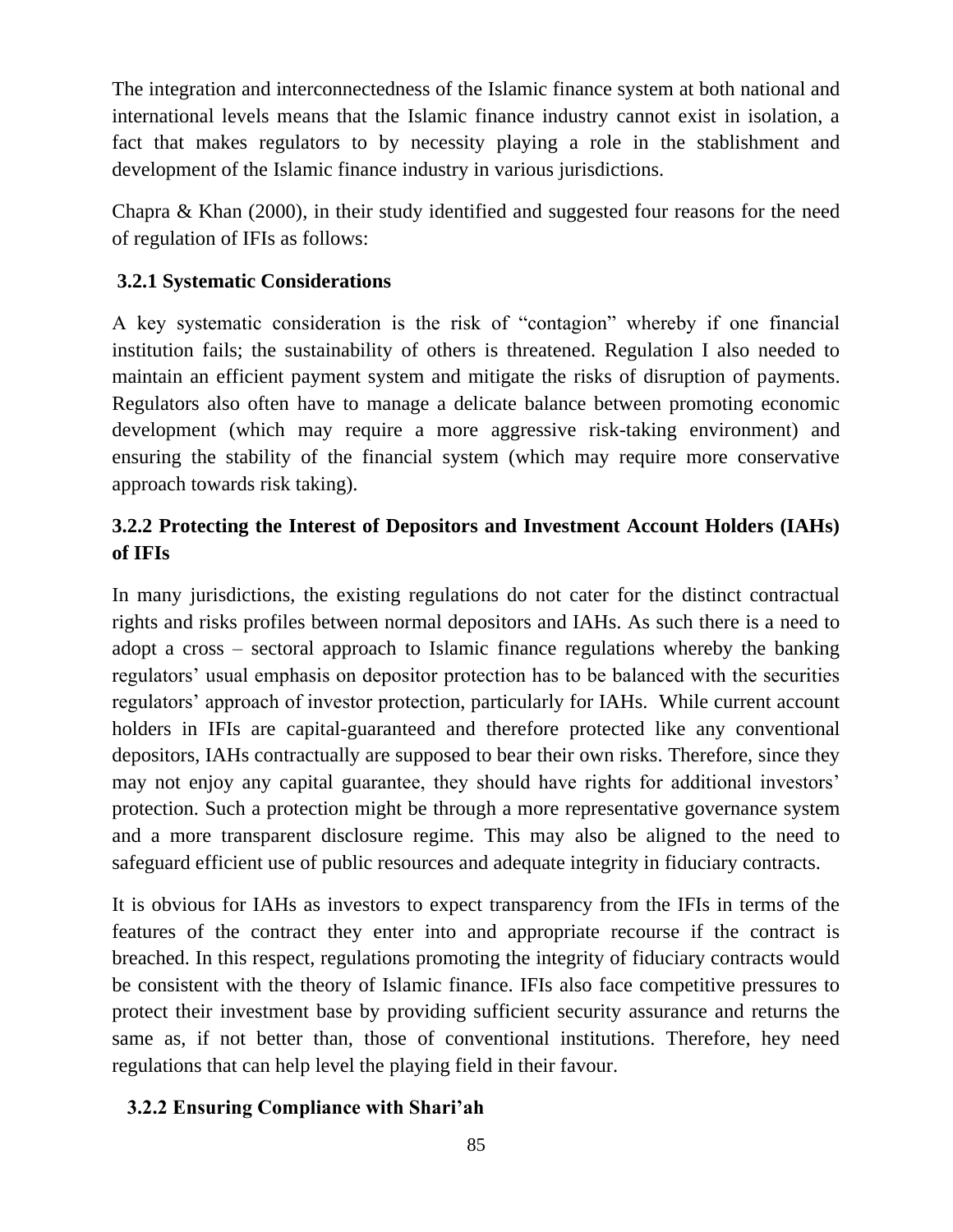IFIs are prohibited from recognizing as profits any income derived from transactions that do not comply with Shari'ah tenets. Such tainted income has to be screened and channeled to charity. As the level of interface between common, civil and religious laws vary across jurisdiction, mainly due to socio-political history. In countries where historically, the legal systems were inherited from former colonial powers and Shari'ah rules and principles subscribed by IFIs and Muslims are not aligned to co-exist harmoniously, many legal issues may appear whenever a dispute arises from an Islamic financial contracts. Questions of credibility may be posed to financial regulators in terms of their capacity to ensure Islamic financial intermediation activities comply with Shari'ah or to conventional courts in terms of their competence in resolving Islamic finance disputes. In jurisdictions where the legal system manages to harmoniously accommodate man-made laws with the divine Shari'ah rules and principles, the public would have stronger confidence in the role of financial regulators and the courts. In recent years, the establishment of a Shari'ah supervisory body that can provide assurance in the strategic direction, formulation of policies and conduct of financial transactions of IFIs are in compliance with the Shari'ah rules and principles have become an important aspect for instilling public confidence.

#### **3.2.3 Supporting the Integration of IFIs in the International Financial System**

Today, Islamic finance has evolved into a viable and competitive component of the international financial system. Following the global financial crisis of 2008-2009, has brought to the forefront wide ranging issues concerning the international financial systems. Amidst this more challenging environment presented by the recent international financial crisis, the global expansion of Islamic finance has continued and its development has remained dynamic. Today, Islamic finance has become one of the fastest growing financial segments in the international financial system. It's phase of development that began in earnest as domestic-centric for Muslim economies, has rapidly transformed in this recent decade to become internationally recognized and accepted as a competitive and robust form of financial intermediation by communities.

The international dimension of Islamic finance has rapidly gained significance as it evolves to become an increasingly important part of the international financial system, and as is becomes poised to contribute towards greater global financial integration. Islamic financial institutions have now ventured beyond their domestic borders and funds raised in Islamic financial markets in different jurisdictions have drawn investors from financial centers across the globe. As market players across continents participate in the expansion of inter-regional investment flows, it has enhanced financial linkages among the major regions. To date, the number of Islamic financial institutions worldwide has increased to more than 300, spanning more than 75 countries both in the Muslim and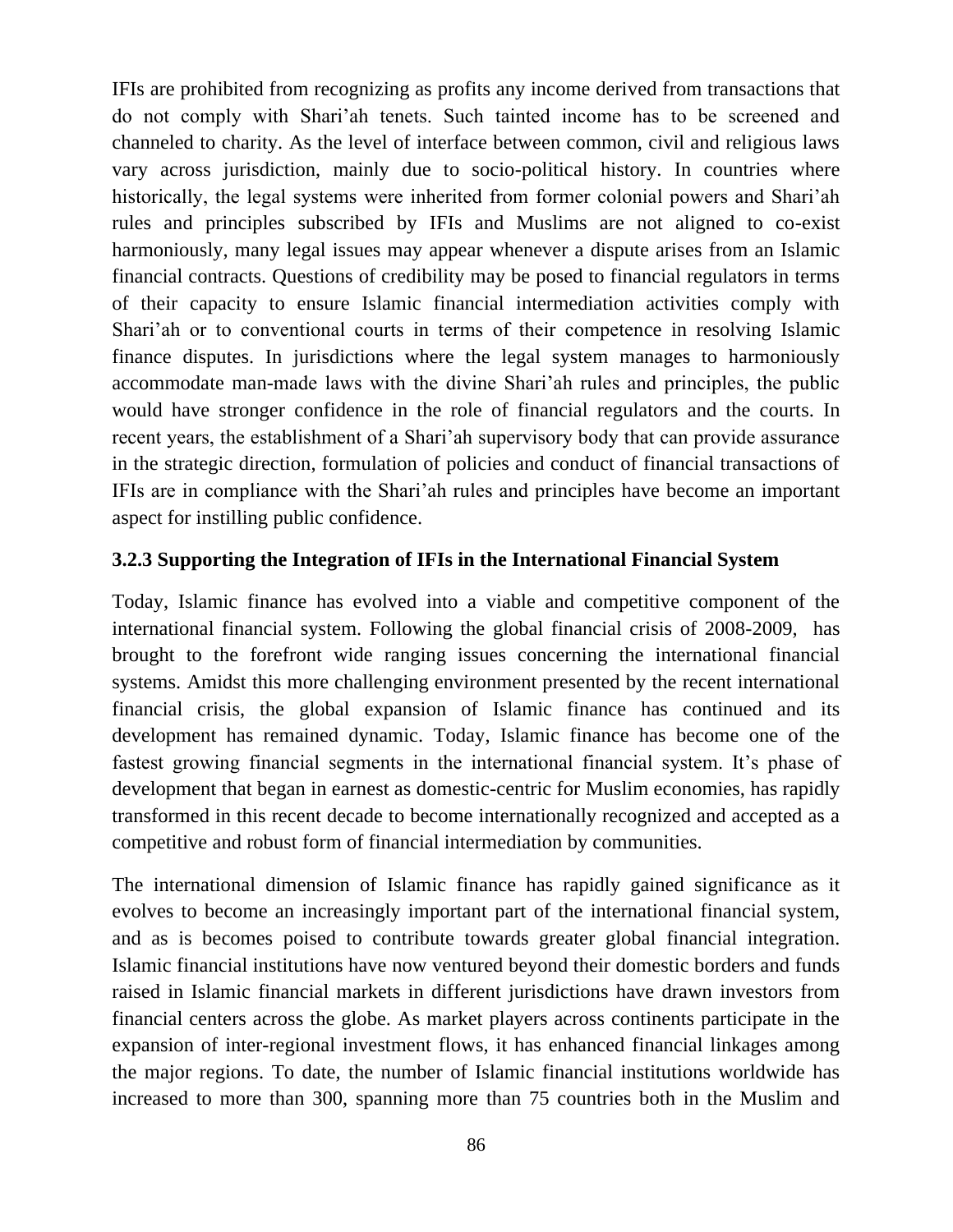non-Muslim countries. The expansion of the inter-linkages among intermediaries and markets across regions would contribute towards a more efficient allocation of financial resources across borders and thus contribute to enhancing global growth prospect. Monsab T $(2014)$ 

#### **4.0 Summary and Conclusion**

In this unit, we have discussed the factors/reasons that determine regulations of Islamic financial institution. Reasons for the regulation of the Islamic financial system have been explained in terms of ensuring Shari'ah compliance, supporting the integration of these institutions with international financial system and investor protection.

#### **5.0 Self-study Questions**

Explain the key reasons for regulations of IFIs.

#### **6.0 References/Further Readings**

Ayub, Muhammad (1999). "Banks' Prize Schemes: Their Sharı´ah Position", *Journal of the Institute of Bankers*, Pakistan, June, pp. 29–38.

Ayub, Muhammad (2002). *Islamic Banking and Finance: Theory and Practice*, State Bank of Pakistan, Karachi, December.

Ayub, Muhammad (2007). *Understanding Islamic Finance*, John Wiley & Sons, Ltd. West Sussex England

Chapra, M. Umer and Khan, Tariqullah (2000). *Regulation and Supervision of Islamic Banks*, IRTI, IDB, Jeddah.

Choudhury, Masadul Alam (1997). *Money in Islam: A Study in Islamic Political Economy*. Routledge, London, pp. 71–103; 286–291.

Obaidullah, Mohammed (n.d.). *Islamic Financial Services*, King Abdul Aziz University, Jeddah, available

at: [http://www.islamiccenter.kau.edu.sa/english/publications/Obaidullah/ifs/ifs.html.](http://www.islamiccenter.kau.edu.sa/english/publications/Obaidullah/ifs/ifs.html)

Siddiqi, M. Nejatullah (1988). *Banking without Interest*, The Islamic Foundation, Leicester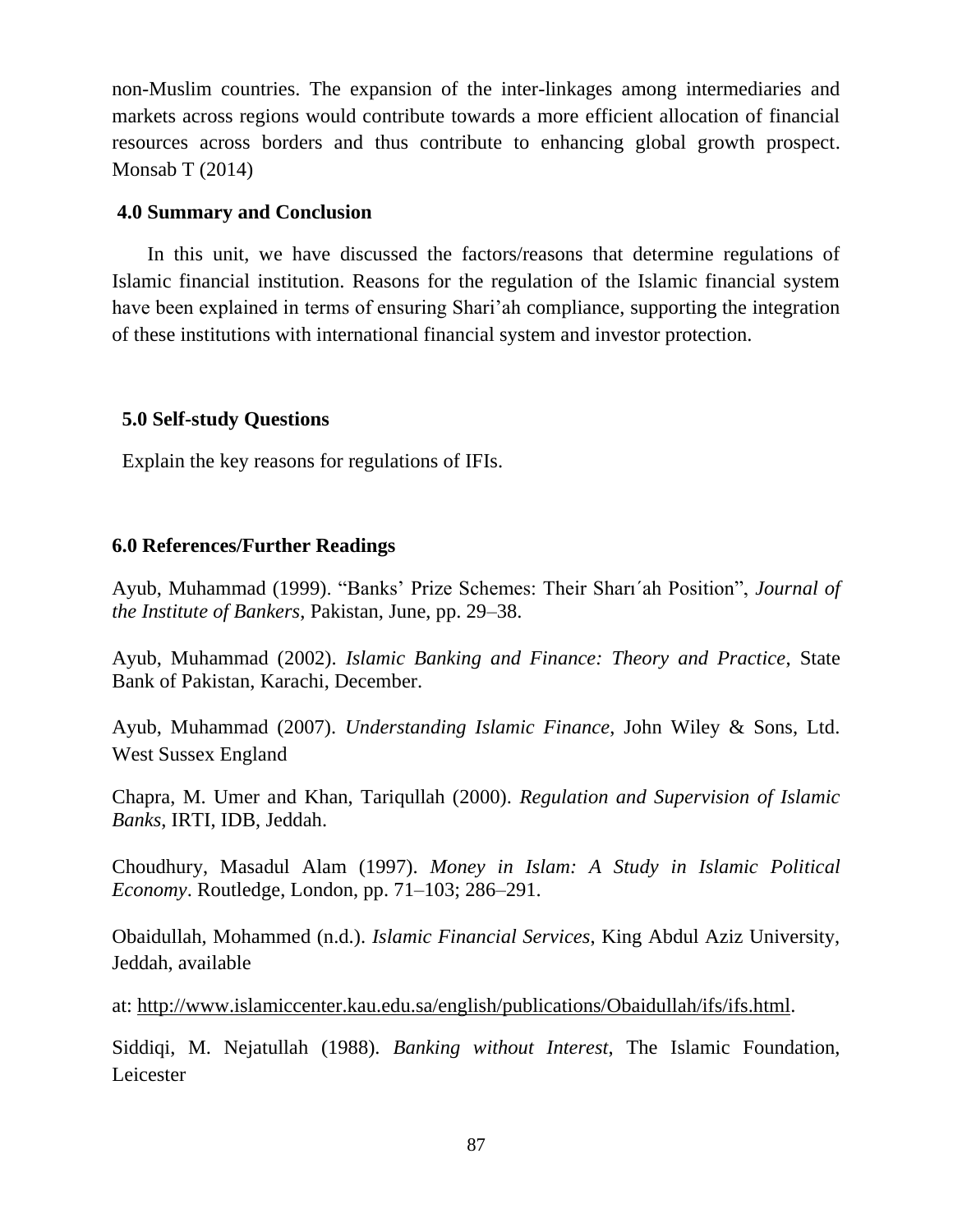# **UNIT TWO: REGULATORY AND SUPERVISORY AUTHORITIES FOR ISLAMIC FINANCE**

### **Content**

**1.0 Introduction 2.0Objectives 3.0Main Content 3.1Central Bank 3.2Shari'ah Advisory Council 3.3Regulatory Framework of Non interst Financial Institutions in Nigeria 4.0 Tutor – Marked Assignment 5.0 Summary and Conclusion**

#### **1.0 Introduction**

This unit introduces the key regulatory authorities of the Islamic financial industry as internal regulators and their legal, supervisory and regulatory powers enforced on them to perform their functions.

### **2.0Objectives**

This unit entails to enlighten the students on:

- The key functions of the regulatory authorities.
- Their supervisory and legal frameworks
- Environmental controls of the economic and financial issues emanating.

### **3.0Main Content**

### **3.1 Central Bank**

Central banking as an economic and finance concept originated from Europe in the 17th century. It involves the foremost financial institution in the economy which is often called the Central bank (CB) and it is regarded as the apex bank. It raises funds for government and serves as the government's banker. The foremost CB to be established is the Bank of England in 1694, which started as corporate entity i.e. as a joint stock company. Subsequently, it acted as the government's banker and in the 1830s and it became the sole issuer of currency notes. Since then, the concept of central banking has gradually evolved and developed , to become what we now generally know today (INCEIF, 2006a & Usman, 2003). Therefore, CB is basically considered as the bank responsible for the monetary and banking structure and operations in any economy. Generally, the objectives of a CB include: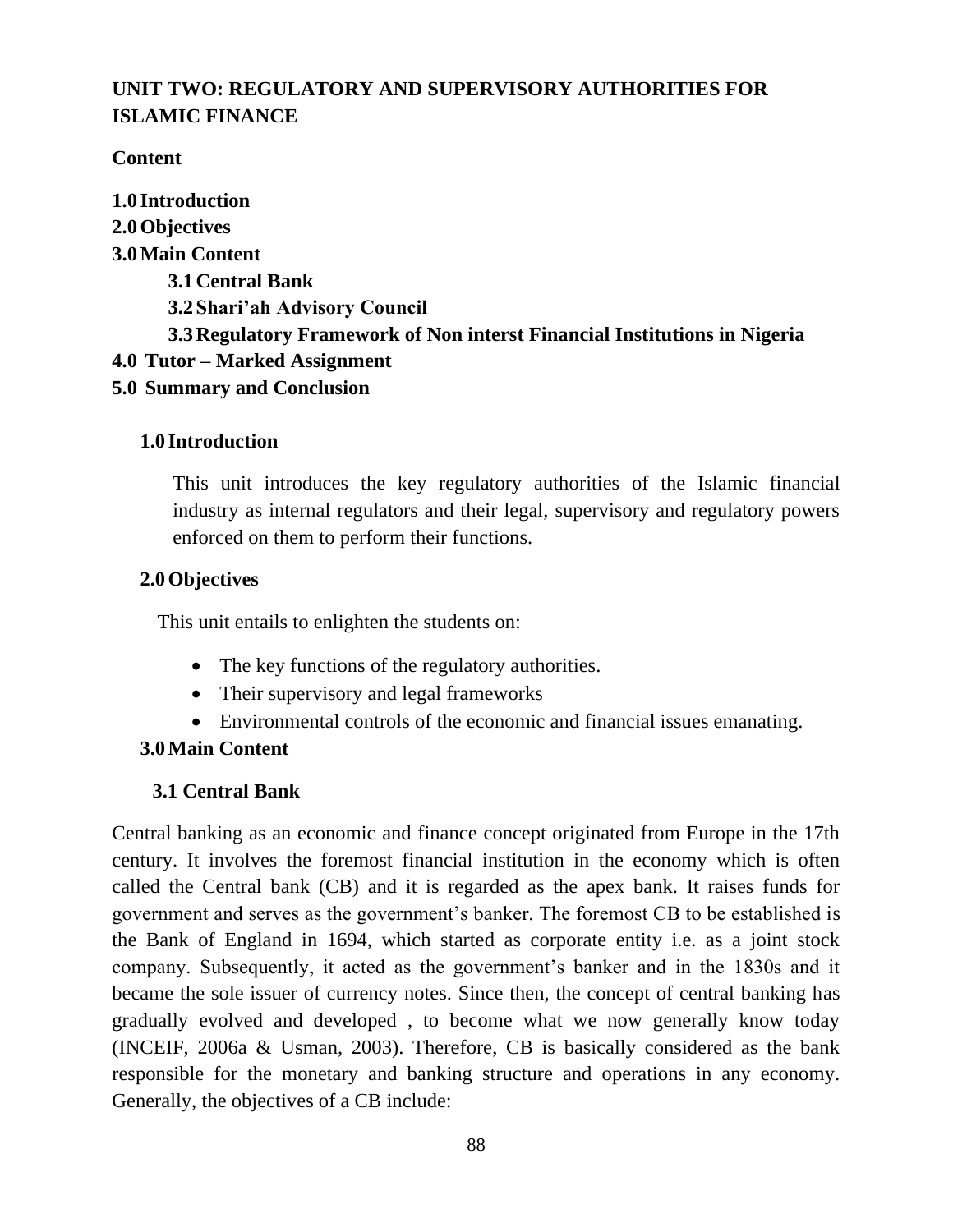- i. Currency issue and managing the nation's international reserves;
- ii. Banker and advisor to the Government;
- iii. Ensuring monetary stability; and
- iv. Providing a sound financial system.

It is also important to state that the CB controls, regulates and supervises all financial institutions for the purpose of monetary and financial stability. Being the main financial institutions regulator, it is empowered to grant and revoke banking licenses. However, the CB is directly responsible for the control, regulation and supervision of all financial institutions, especially the banking sector. In view of this, the CB has three main policy tools and two subsidiary tools. These policy tools are: i. Open Market Operations (OMO); ii. Discoun window and iii. Reserve requirements. The subsidiary tools are Margin requirements and Foreign exchange operations (INCEIF, 2006a). These important role and functions thus establish the direct and positive relationship between the CB and all the financial institutions and by extension Islamic banks (IBs ) in especially Muslim economies where Islamic banking is much rooted.

It is an established fact that in most countries, a central bank, being the authority responsible for policies affects a country's supply of money and credit, would regulate and supervise financial institutions including IFIs with different mandates. These mandates largely determine whether a central bank can play an active or passive role in the development of the Islamic financial services industry of its country.

Chapra (2009, p. 50) made it clear when he submits: "All financial institutions and not just the commercial banks need to be properly regulated and supervised so that they remain healthy and do not become a source of systemic risk". Hence, there is the urgent need by regulatory bodies, especially the central banks (CBs) to ensure the adequate regulation and supervision of not only IBs but also other financial institutions in the economy. In view of this, one of the most important role and functions expected of every CB is the regulation, supervision and control of banks and other financial institutions in the economy. However, it needs to be stressed that under an Islamic system, the role and operations of the CBs will be multi-dimensional and complex than the traditional banking system (INCEIF, 2006b).

In recent years, it has been well-recognized that the three main roles of a central bank are to ensure: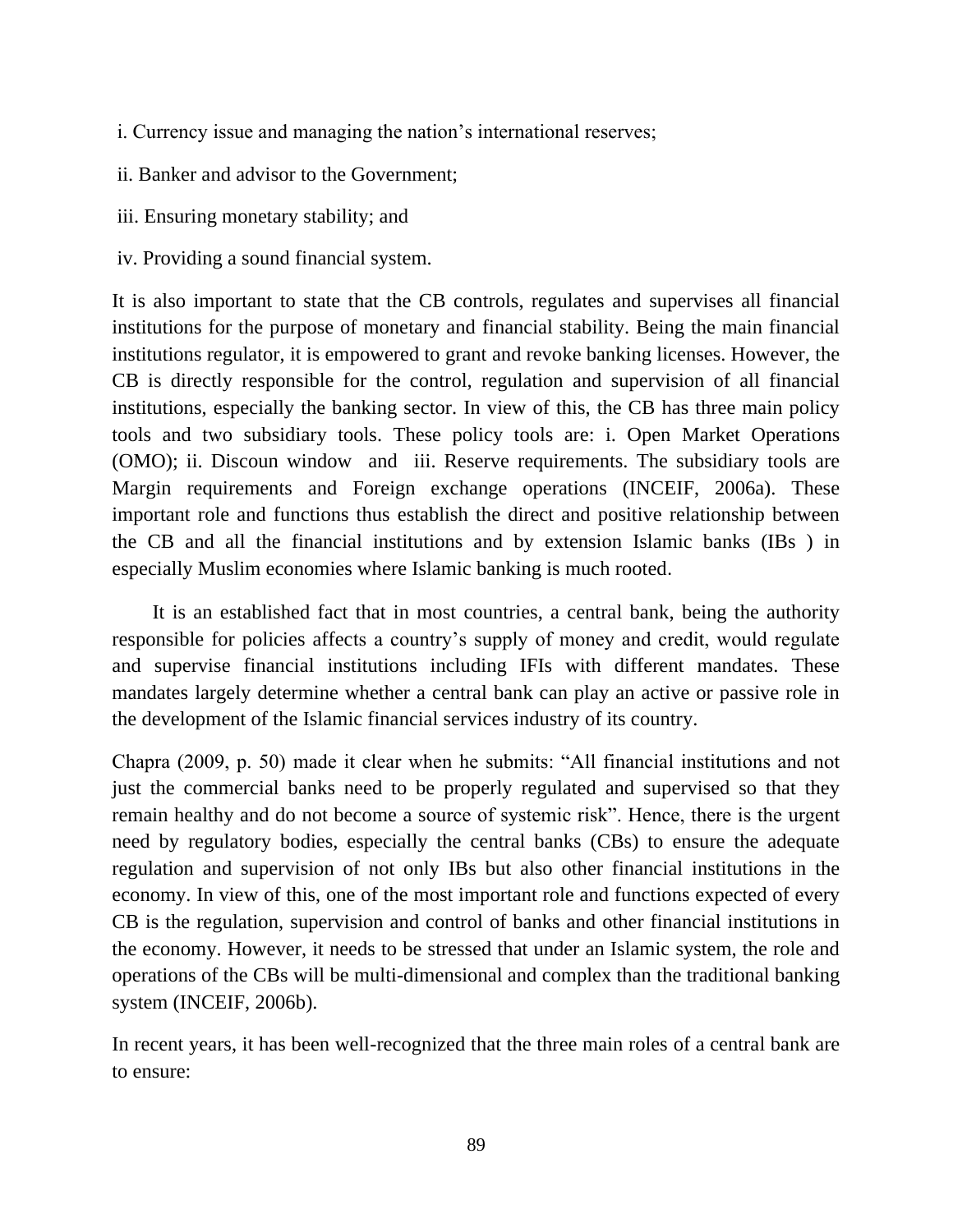1 Price stability or stability in the value of money (this is also understood as maintaining a sustained low rate of inflation).

2 A stable real economy: This is often interpreted as high employment and high and sustainable economic growth as the monetary policy adopted by the central bank is expected to smooth the business cycle and offset shocks to the economy.

3. Financial stability: this encompasses an efficient and smoothly running payment system and the prevention of financial crises.

However, we shall learn about the different mandates given to authorities that regulate and supervise IFIs, and their experience in developing the Islamic financial services industry in their respective countries. The following section provides an analysis of the experience of the regulatory and supervisory authorities in Malaysia. These authorities have successfully developed the country as a leading international Islamic financial hub.

# **3.1.1 Malaysia's Experience**

In Malaysia, the role of the central bank is entrusted to Bank Negara Malaysia (BNM) which was established on 26 January 1999 under the Central Bank of Malaysia Act 1958 (CBA 1958) to act as Malaysian banking financial institutions supervisor. CBA 1958 had been repealed by the Central Bank of Malaysia Act 2009 (CBA 2009) which became effective on 25 November 2009. The roles and responsibilities of BNM have evolved and expanded due to its dual financial system. Malaysia has now developed a comprehensive Islamic financial system that includes the banking and takaful industry, other financial institutions and the Islamic money and capital markets. The supporting financial infrastructure includes a robust regulatory and supervisory framework reinforced by the legal and Shari'ah framework, the payment and settlement systems, and the development of the pool of expertise and talent to support the industry. Under the Financial Sector Master plan (2001-2010), the development of the Malaysian Islamic financial system has been given specific focus in the following:

- Islamic banking system
- Islamic inter-bank market
- Islamic capital market
- Islamic Debt market
- Islamic equity market
- Takaful Industry

# **3.1.2 Legal, Regulatory and Supervisory Infrastructure**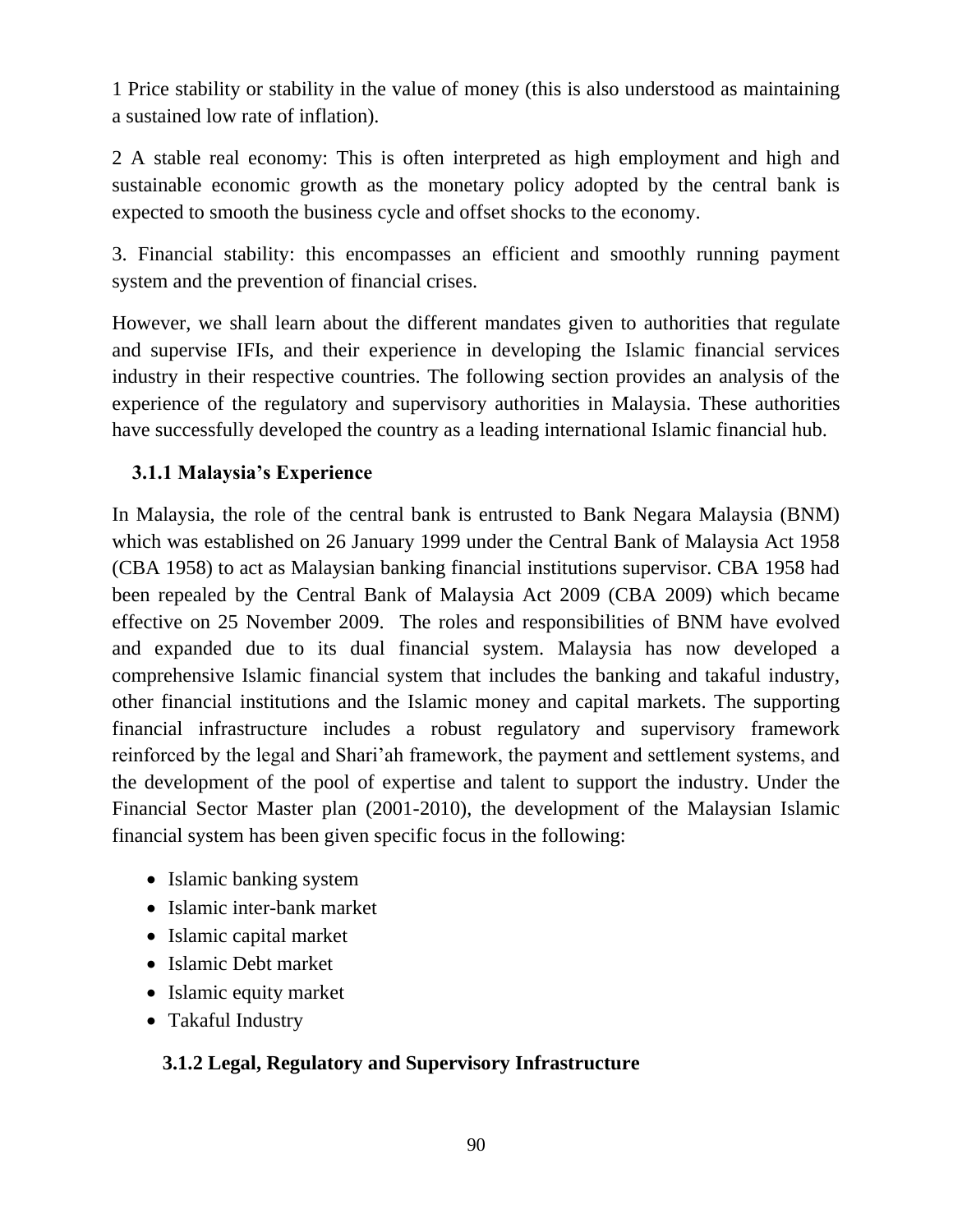To enable BNM to meet its objectives, it is vested with comprehensive legal powers under the CBA 2009. Among the important provisions that were introduced under the CBA 2009 Act is:

- I. The acknowledgement that Malaysia will have two financial systems i.e Islamic financial system and the conventional financial system.
- II. The enhanced mandate of the National Shari'ah Advisory Council (NSAC). The purpose is to promote consistency in Islamic financial legislation and to raise the status of the NSAC as the highest Shari'ah authority in the country when it comes to Islamic finance. In line with such objectives, the CBA 2009 stipulates that the courts and arbitrators shall refer to the NSAC on matters pertaining to Shari'ah, and that SAC decisions shall be binding on them.
- III. The commitment of BNM to promote and position Malaysia as an international Islamic centre. Abdul Ghafar (2010)

#### **3.2Shari'ah Advisory Council**

According to the guidelines (GPS1) of Islamic banks, the latter is required to set up a Shari'ah Advisory Council (SAC) to supervise its operations to ensure that those operations comply with the rules of Shari'ah. The SAC also takes the views of the Shari'ah committees of relevant authorities such as bank Negara Malaysia and the securities Commission on issues relating to the industry.

 Furthermore, for an Islamic bank to be licensed under the IBA act, the bank must satisfy all the conditions under section 3(5) of the IBF ACT, namely, that the banking business which the bank desires to carry on will not involve any element which is not approved by the principle of Shari'ah and that there is provision for the establishment of shari'ah advisory council in the banks articles of association. The guideline provides that a Shari'ah advisory council whose members would be made up of muslim religious scholars shall be established to advise the bank on the operation of its banking business. The council shall have a minimum of three and maximum of seven members, whose appointments shall be acceptable to the relevant government minister for a term not exceeding two years after which each member is eligible for reappointment.

 The duties and responsibilities of SAC are to review, appraise and advise the directors on the operations of the banks business in order to ensure that they do not involve elements, which are not approved by Islam. The roles of SAC in monitoring the Banks activities are as follows;

a) Review the products and services to ensure conformity with Shari'ah requirements;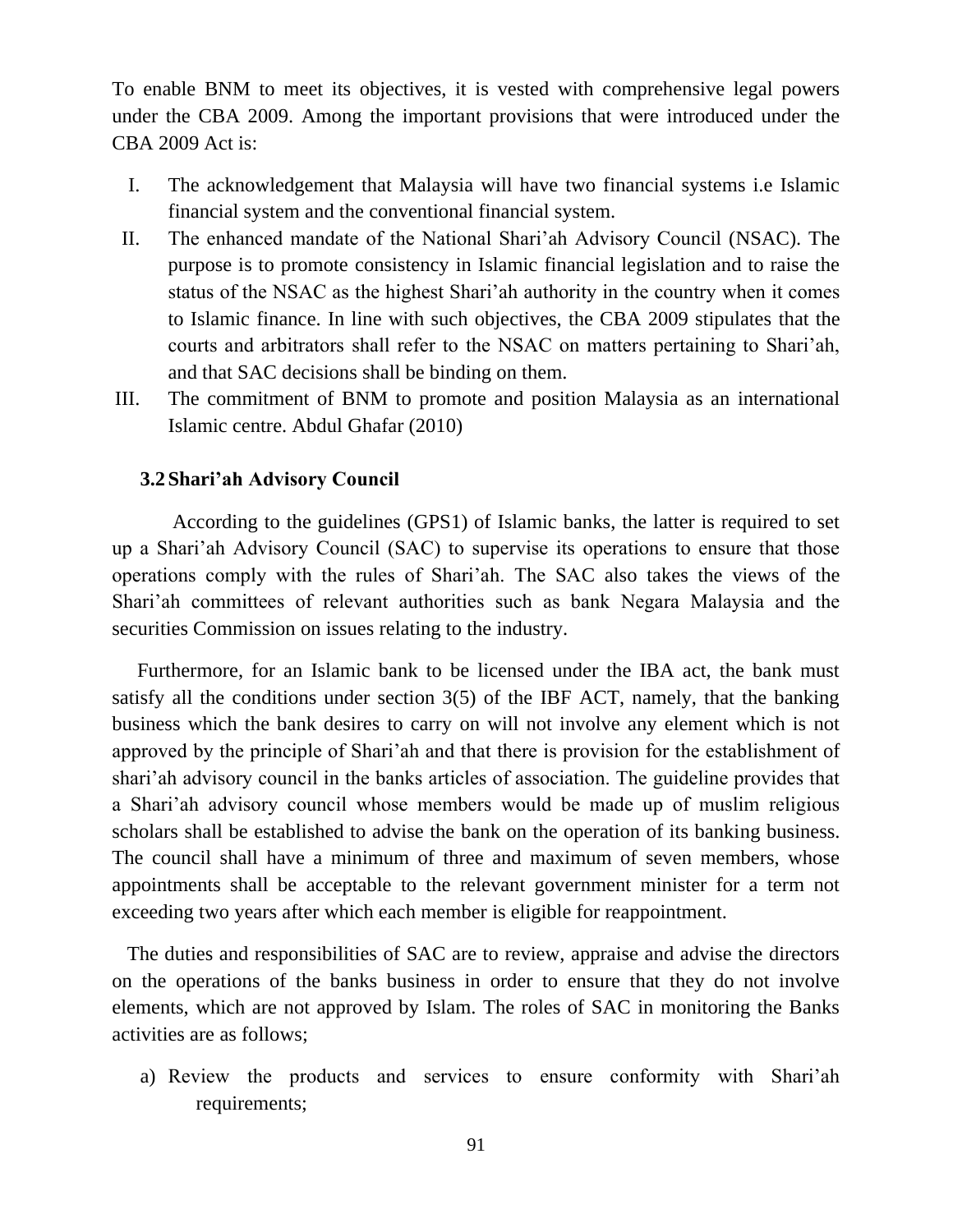- b) Deliberate on Shari'ah issues pertaining to the day-to-day operations of the bank on whether they are Shari'ah complaint;
- c) And provide training and education on muamalat or Islamic transactions based on Shari'ah principles.
- d) The Shari'ah Advisory council has the authority to scrutinize and approved documents used by Islamic banks.

Nevertheless, although all transactions including products and services offered have to be first approved by the council in order to ensure that they do not involve non-Islamic elements, it is open to any interested party to challenge such transactions as being contrary to Islamic law as there is nothing in the IBA act which states that, once an operation has been approved by the banks Shari'ah Advisory Council, it may not be called into question or reviewed by any court of justice.

 In fact, the IBA act itself seems to imply that the approval of an Islamic banks Shari'ah Advisory Council on any aspect of its operations is not final and conclusive since, under section 11 of IBA act, the minister of Finance may, on the recommendation of central Bank, revoke the license issued to the bank if it is pursuing aims or carrying on operations involving non-Islamic elements.

# **3.2.1 The major Functions of a Shari´ah Supervisory Board In the Light of the AAOIFI's Sharı´ah Standard**

The Accounting and Auditing Organization of Islamic Financial Institutions (AAOIFI) has prepared a standard for a Sharı´ah supervisory board, its composition and related aspects like rulings, report, etc. According to this standard, a Sharı´ah board should be an independent body of specialized jurists in Islamic commercial jurisprudence. It may also include other experts in areas of Islamic financial institutions with knowledge of Islamic jurisprudence relating to commercial transactions.

The Sharı´ah board is entrusted with the duty of directing, reviewing and supervising the activities of the Islamic financial institution in order to ensure that it is in compliance with Islamic Sharı´ah rules and principles. The Fatwahs and rulings of the Sharı´ah supervisory board are binding on the Islamic financial institution.

According to the AAOIFI Standard, a Sharı´ah board should consist of at least three Sharı´ah scholar members. It may seek the services of consultants having expertise in business, economics, law, accounting and/or others. It should not include directors or significant shareholders of the Islamic financial institution. (AAOIFI, 2004–5b, Governance Standard No. 1, Sharı´ah Supervisory Board, para. 13.)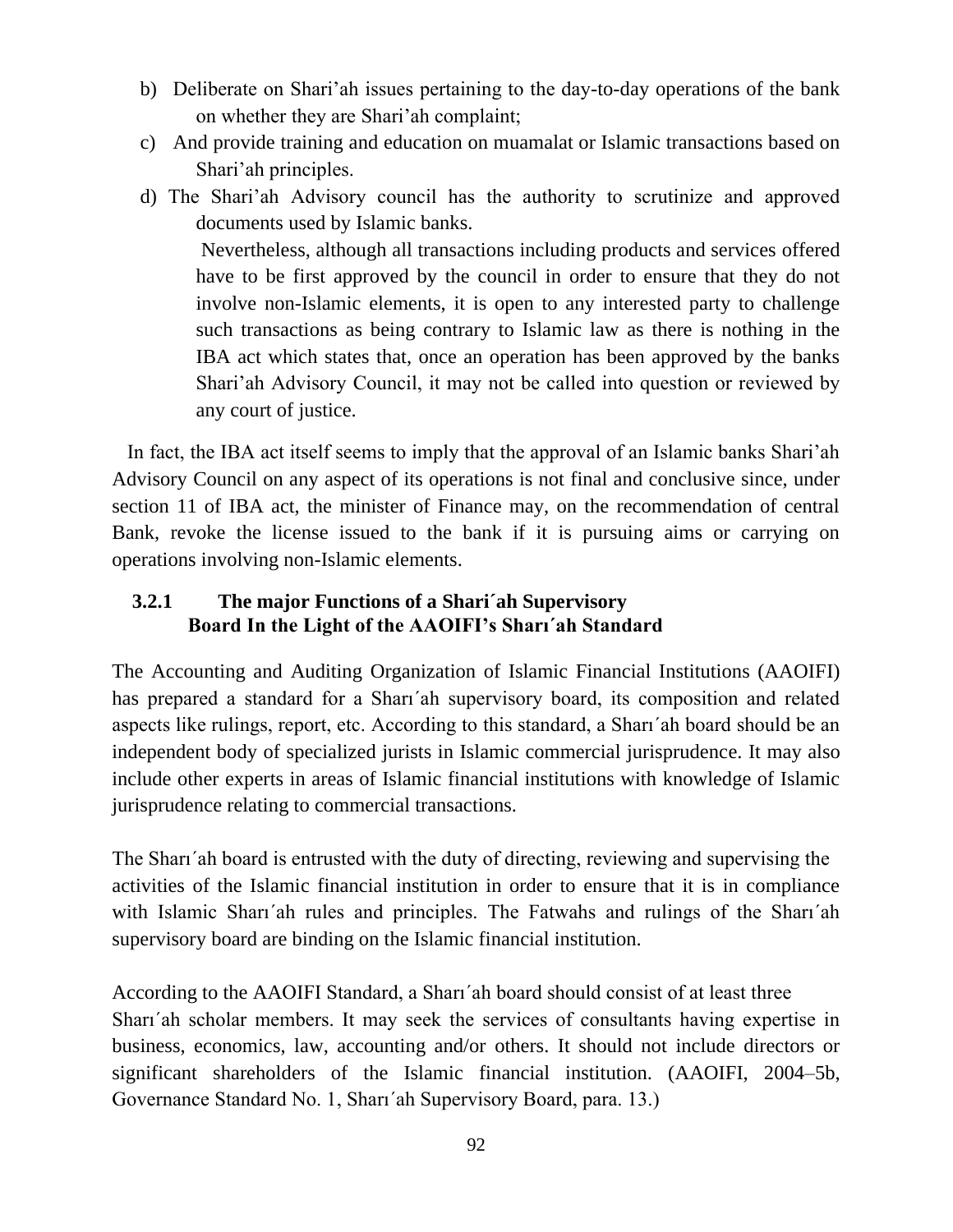The following is the illustrative wording of any Sharı´ah board's report on operations of Islamic financial institutions:

"We have reviewed the principles and the contracts relating to the transactions and applications introduced by the Islamic Financial Institution (IFI) during the period ended

We have also conducted our review to form an opinion as to whether the institution has complied with Sharı´ah rules and principles and also with the specific Fatwahs, rulings and guidelines issued by us.

We conducted our review, which included examining, on a test basis of each type of transaction, the relevant documentation and procedures adopted by the Islamic Financial Institution. We planned and performed our review so as to obtain all the information and explanations which we considered necessary in order to provide us with sufficient evidence to give reasonable assurance that the institution has not violated Islamic Sharı´ah rules and principles." (AAOIFI, 2004–5b, Governance Standard No. 1, Sharı´ah Supervisory Board, para. 16.)

The Sharı´ah board should particularly focus on the Sharı´ah compliance of financial structures, including products, documentation and the process of transactions. Where appropriate, the report of the board should include a clear statement that the financial statements have been examined for the appropriateness of the Sharı´ah basis of allocation of profit between the equity holders and the depositors.

The Sharı´ah board's report should also include a clear statement that all earnings that have been realized from sources or by means prohibited by Islamic Sharı´ah rules and principles have been disposed of to charitable causes. In the case of violation of any Sharı´ah rules or rulings of the Sharı´ah board, the board should indicate the violations in its report.

The central Sharı´ah boards may also approve the fit and proper criteria for appointment of Sharı´ah advisors in Islamic banking institutions.

The AAOIFI has also issued standards on Sharı´ah review by the Sharı´ah boards (Governance Standard No. 2) and internal Sharı´ah review (Governance Standard No. 3) by an independent internal audit department of the respective banks. Sharı´ah review is to be carried out in the following stages:

- a. Planning review procedures.
- b. Executing the review procedures and preparation of working papers.
- c. Documenting the conclusion and report.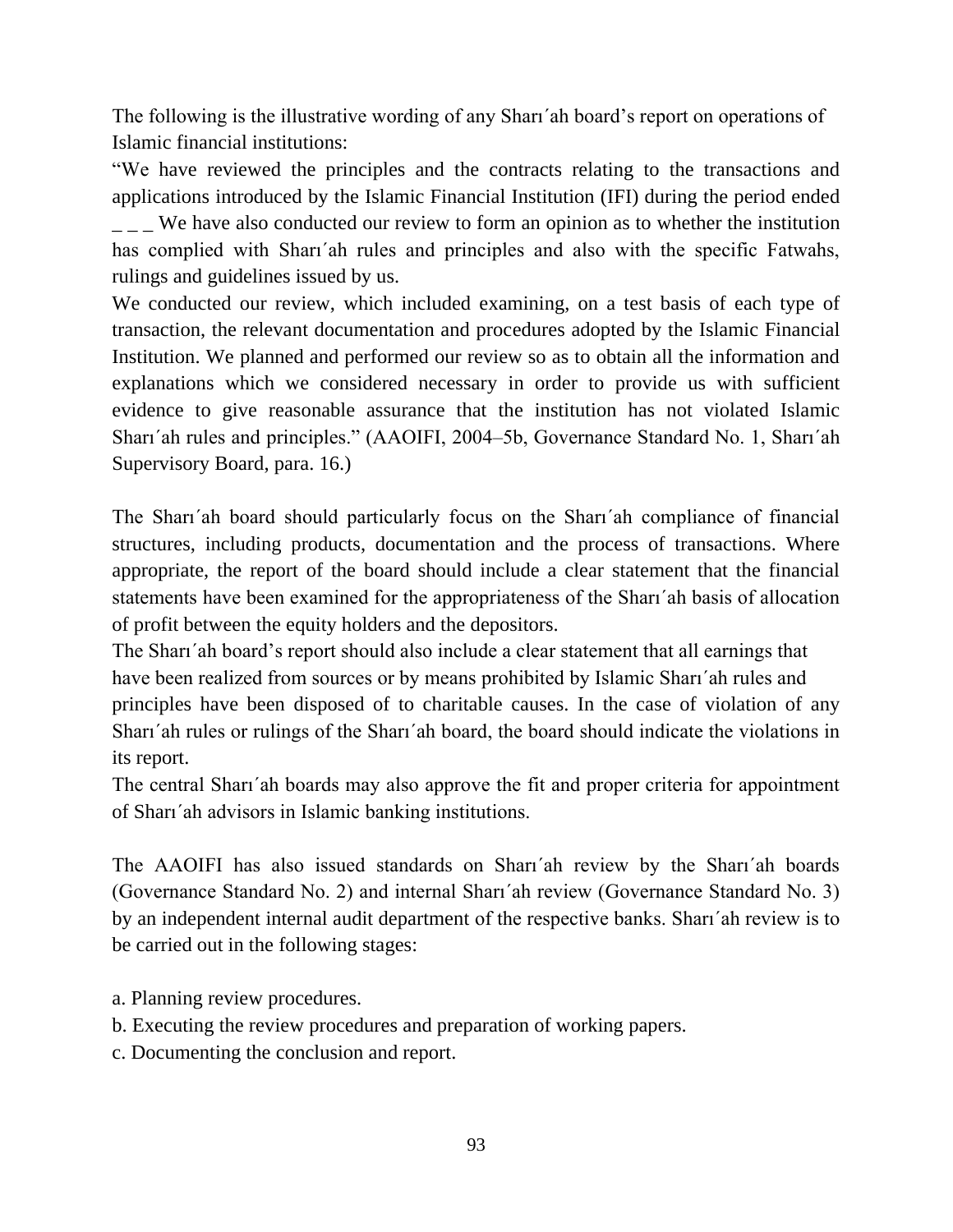Internal Sharı´ah review should be conducted to examine and evaluate the extent of compliance of the Sharı´ah rules in the light of the guidelines provided by the Sharı´ah supervisory board. Ayub (2007)

## **3.3 Regulatory Framework of Non interest Financial Institutions in Nigeria**

Nigeria`s Islamic finance industry largely depends on constitutional provision and guidelines from relevant regulators. The Central Bank of Nigeria, National Insurance Commission (NAICOM) Securities and Exchange Commission (SEC), Nigeria Deposit Insurance Corporation (NDIC) and Pension Commission (PenCom) have been issuing related guidelines on the modalities and operations of Non-Interest Financial Institutions in the country. The IFI has three segments namely; Islamic banking institutions, Islamic funds and Islamic insurance entities. The three are regulated and supervised by different regulators. The central bank of Nigeria (CBN) regulates and supervises banking institutions; the Securities and Exchange Commission regulate capital market institutions and instruments; and the National Insurance Commission (NAICOM) regulates insurance.

The central bank is the body mandated by the laws of Nigeria to license, regulate and supervise banks, therefore Islamic banking institutions fall under its regulatory purview. Its approach to the introduction of Islamic banking is pvoted around two points:

-Implementation of a national policy dating back to 1991 when the bank and other Financial Institutions Decree was enacted which was amended and passed as an act of the National Assembly recognizes profit and loss sharin banks and exempts them from dealing with interest. Implementation of theFinancal System Strategy 2020, which has the vision of turning Nigeria into a major international financial Centre in Africa transform it into one of the largest economies of the world by the year 2020. Part of the initiative is financial inclusion through creation of non-interest institutions and instruments to attract and integrate the huge unbanked and under banked segments of the society into the organized financial sector.-Mustafa et al  $(2011)$ 

#### **3.3.1 Central Bank of Nigeria (CBN) Act 2007**

All banks without special reference to Islamic banks are operating under the regulatory structure of this Act. CBN which coordinates each financial institution across the nation constitutes its governing body under the CBN Act 2007 (Bambale, 2007).

One of the strategies adopted by CBN was that a framework was introduced for noninterest banks to operate at the monetary market. This was achieved through the Islamic window model, wherein every conventional bank is permitted to offer Shariah certified products and services. This is because conventional banks dominate the country. Also, such bank offering those Islamic products will not concurrently promote any conventional product contrary to Islamic principles under the same platform (Section 2 (a), Central Bank Act, 2007).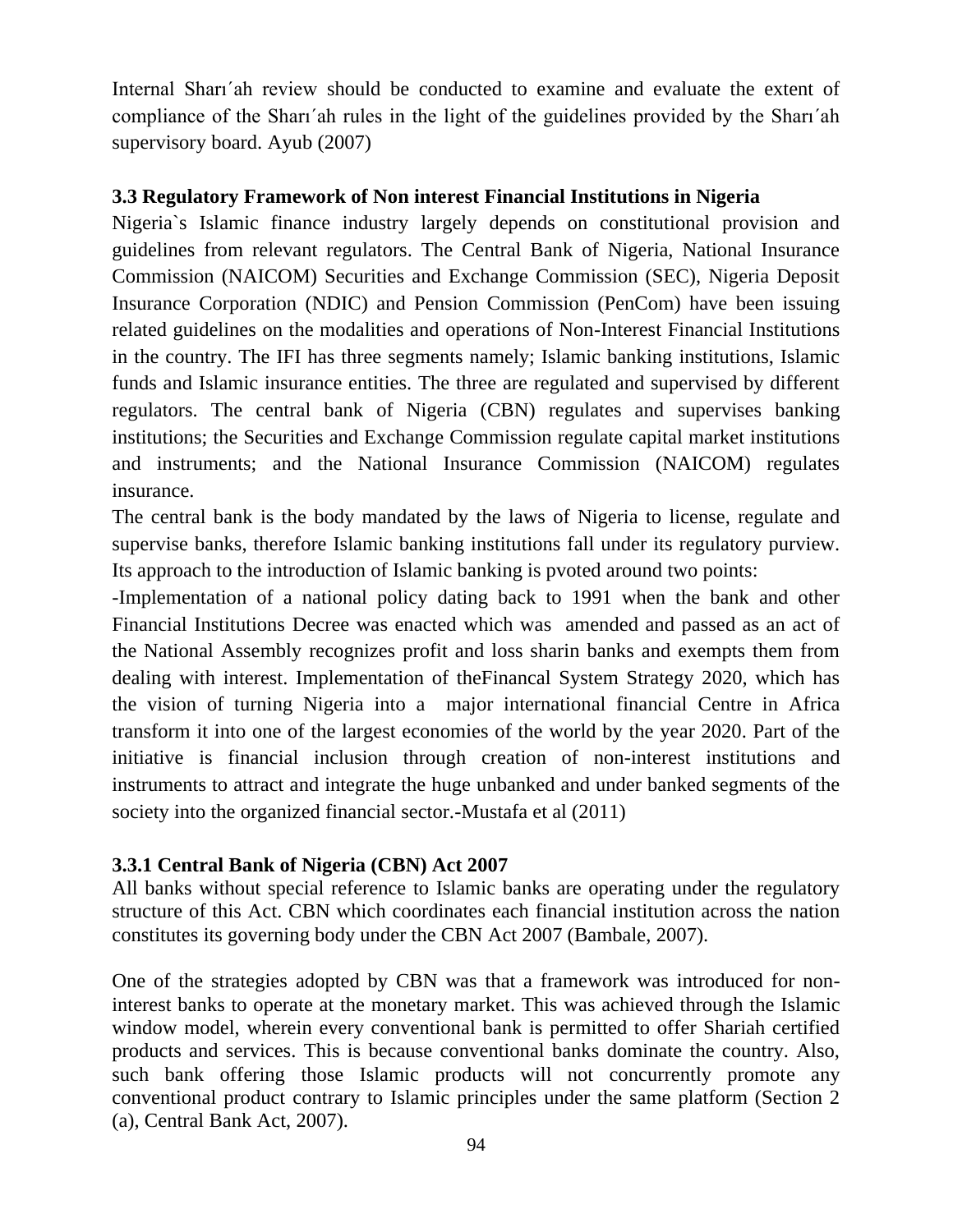Another attempt proposed by the drafters of the Act towards the expansion of Islamic banking was the formation of a Shariah Advisory Committee. The primary duty of this advisory-committee which is otherwise known as the CBN Shariah Council is to counsel the CBN regulators about Islamic law of transaction matters (Section 2 (c) Central Bank Act, 2007).

Moreover, one of the Guidelines outlining Shariah Governance for Non-Interest Financial Institutions apparently stipulates that duties, qualification and appointment procedure of Shariah board shall fall within the powers of the Governor to make regulations and decisions (CBN, 2011).

## **3.3.2 Guidelines on Institutions Offering Non-Interest Financial Services in Nigeria**

To complement the goal of institutionalizing non-interest banking services across the nation, several guidelines were issued with the aim of accelerating the banking operations. Purposefully, these Guidelines were fundamentally enacted for the sake of non-interest financial institutions in Nigeria. Nonetheless, these efforts are yet to drive the system up to the progressive state.

The Guidelines clearly describe the kind of banks that will be given operational-permit in Nigeria without excluding Islamic banks (Section 4 (2), Regulation on the Scope of Banking Activities and Ancillary Matters, 2010). Stakeholders' view, opinions and suggestions are the predominant reasons behind the introduction of the new guidelines. Some important elements are inserted in the new Guideline. For instance, the definition of 'non-interest banks' now includes both forms of non interest banking stated in BOFIA. It is important to add that discrimination is strictly forbidden among stakeholders.

During the amendment process, the identity of Islamic-law experts popularly known as Sharia Council was also changed to Advisory Council of Experts (ACE) whose primary assignment is to advise CBN on compatible and marketable financial products available at the financial market.

These Guidelines also prescribe that any contract containing the ingredients of interest, uncertainty, gambling, speculation, and unjust enrichment and exploitation practices shall be rendered invalid.

Besides, the goal of these Guidelines is to set an operational minimum standard for noninterest banking in Nigeria. Approval procedures, requirements and application fees for non-interest financial institutions are provided in these Guidelines. More so, in order to ease the banking services, templates for operating and managing the system were also outlined.

Seven Islamic financial instruments including Murabaha, Mudarabah, Musharakah, Ijarah, Salam and Parallel Salam, Istisna and Sukuk were listed accordingly in these Guidelines. However, their respective frameworks were not comprehensively detailed therein. Apart from that, an Islamic window service of conventional banks was also included in the regulations wherein cross-selling services were permitted at conventional banks. Another protective section of non-interest banking practice in the Guidelines was that Service Level Agreements (SLA) of shared services between Conventional and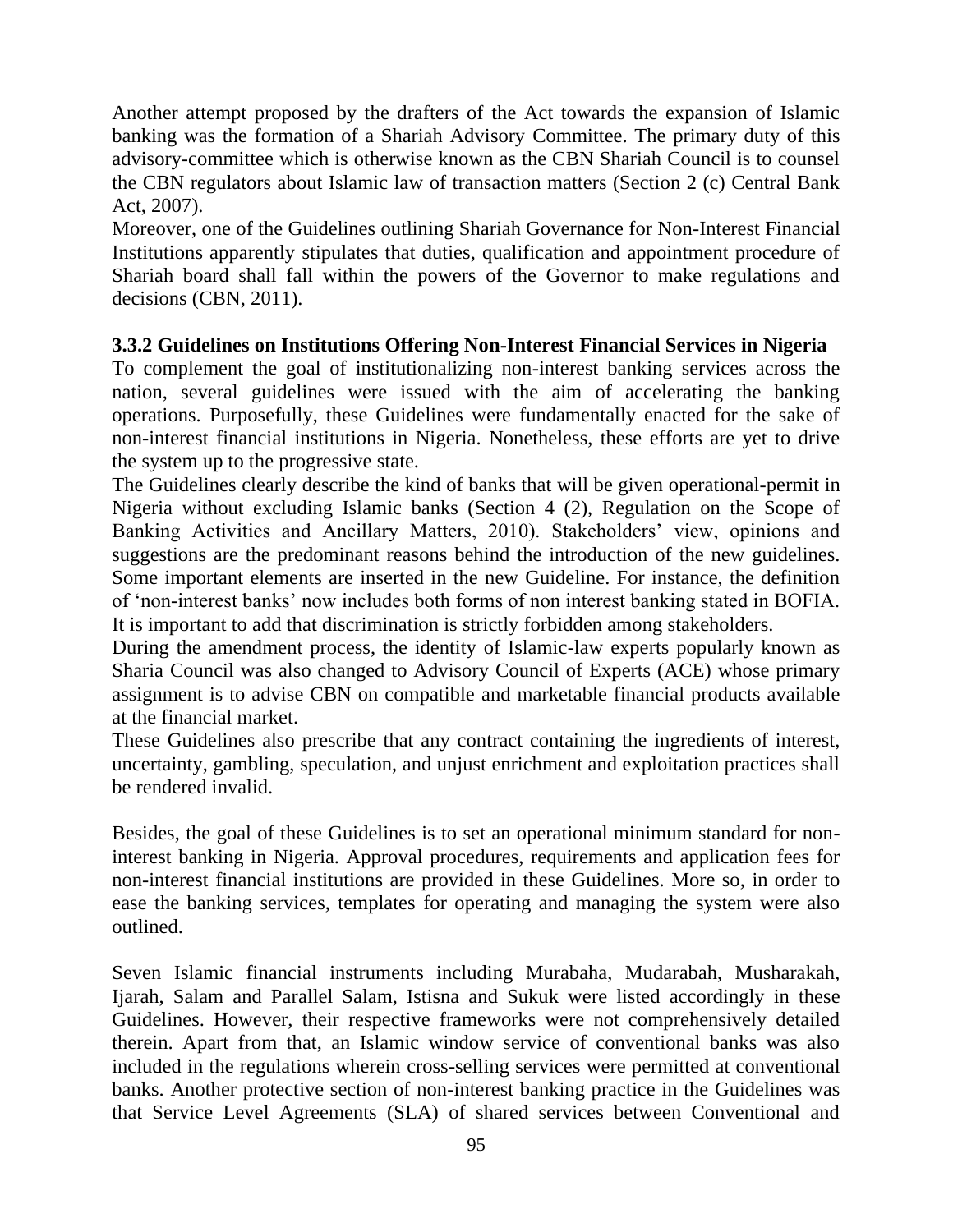Islamic banks was incorporated. More so, separation of records was considered under the Islamic window agenda (Draft Framework for the Regulation and Supervision of Non-Interest Banks in Nigeria, 2009). Similarly, formulation of Shariah Advisory Committee (SAC) was also allowed and commissioned with the duty of reviewing and evaluating the compliance degree of each product towards Shariah standard (Financial Policy & Regulation Department, Central Bank of Nigeria, Abuja, 2010).

For the sake of guaranteeing adequate liquidity, non-interest banks are desired to set up wide-range policies that will be used to finance their activities. Moreover, regulators were only expected and not yet confirmed to have formulated a risk management system which entails Displaced Commercial Risk (DCR), Fiduciary Risk, Transparency Risk, Sharia Risk, Reputational Risk, Mark-up Risk etc.

Another important feature of the Guidelines is that AAOIFI standard shall often be referred to in case of lacunas (Clause 12.2, Guidelines for the Regulation and Supervision of Institutions Offering Non- Interest Financial Services in Nigeria). In addition to that, special reference was also given to Islamic microfinance banks to the extent that specific Guideline was constructed to that effect. The noninterest microfinance banks whose customers are those earning low-income and people below the poverty line were strictly guided by the Advisory Committee of Experts (ACE) and CBN management.

Besides, commercial transactions such as acceptance of public sector (government) deposits, foreign exchange dealings, international commercial papers, international cooperate finance, international electronic funds transfer, clearinghouse activities, leasing and renting transactions, and as well as dealings in the land were completely considered illegal under non-interest microfinance bank (NIMFB) concept (Clause 2.2, Circular on the Guidelines for the Regulation and Supervision of Noninterest (Islamic) Microfinance Banks in Nigeria, 2017). However, it is practically impossible to ban all the above elements and at the same time assume positive development in the field of Islamic banking.

Significantly, one of the Guidelines provides that sources of NIMFB fund must not exceed the likes of shareholders' fund, customer's deposit or savings, commissions, grants/donations arising from individuals, organizations or any governmental sectors. In the same way, NIMFB shall on monthly basis return documents including Mudarabah deposits, statement of profit and loss, statement of assets and liabilities, profits rate structure, non-performing financing and investment to CBN and NDIC in a period less than 14 days after each month ends. More so, NIMFB will be denied from funding fixed assets, equity investment and branch expansion except for the losses resulting from shareholders' fund.

The introduction of non-interest financial services in Nigeria is not limited to banking services alone. In the insurance sub-sector some companies are offering an alternative insurance product based on Islamic principles, regulated by NAICOM which is called Takaful. Three takaful operators such as African Alliance Insurance Plc started as early as 2003, followed by Cornerstone Insurance Plc, which has a division called Halal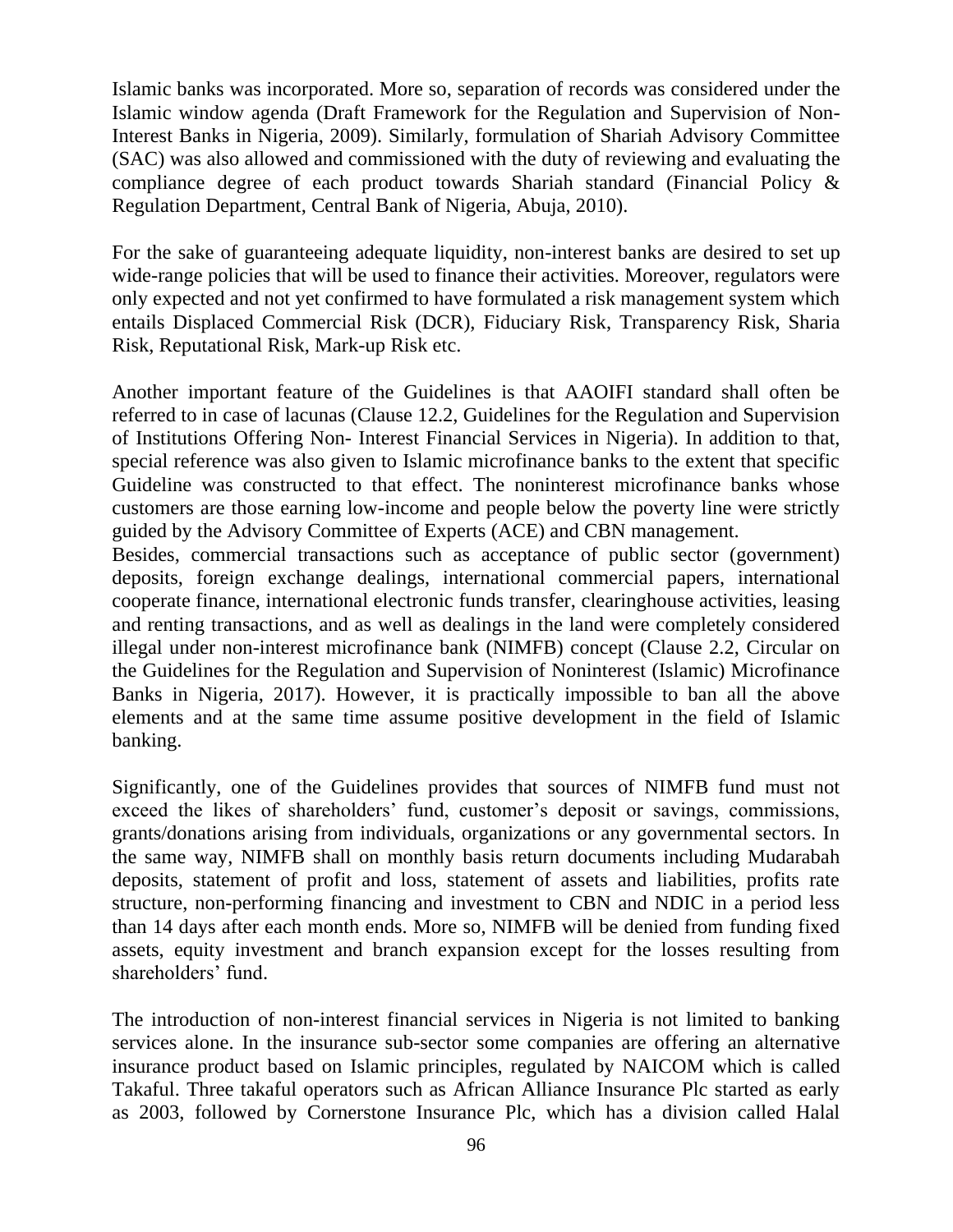Takaful Nigeria, and the third is Niger Insurance Plc. In the Capital Market sub-sector, the Securities and Exchange Commission (SEC) has issued guidelines on Islamic Fund Management and has earlier registered Lotus Capital as a capital market operator offering fund management under principles of Islamic commercial jurisprudence and ARM Ethical fund as Shari'ah compliant fund management window. SEC has alo released guidelines on the issuance of sukuk for financing government capital projects and corporate institutions.

The NDIC (National Deposi Insurance Commission) that insures bank deposits has come up with guidelnes on non interest (Islamic) deposit insrance scheme to put Islamic banks on a level playing ground with the conventional banks. Mustafa et al (2011)

#### **3.3.3 Shari´ah Compliance and Internal Sharı´ah Controls**

Ensuring Sharı´ah compliance is the most important job in Islamic banking. Any failure in this regard may cause systemic risk for Islamic banking and income loss for any bank. Audit should be conducted with regular intervals to ensure Sharı´ah compliance. Internal auditors have to identify gaps in the process of financing and the operations department has to refine and amend the products and the procedures. Shari'ah compliance guidelines should be issued in specific formats with each product programme so that the Sharı´ah audit may be carried out systematically. The product developers and implementers should adopt the policy of learning and improving from mistakes. Another purpose of the audit should be the education of staff members.

Sharı´ah boards of the banks have to play a crucial role in this regard. They should be in a position to offer recommendations as to how to amend the proposed structure of any product in order to make it feasible and Sharı´ah-compatible. They should finalize the model documents and agreements for the modes of financing and try to ensure that banks follow them in all their transactions, in letter and spirit. Whenever a situation arises where there are difficulties in applying any of the formats, the management should bring the problem to the notice of its Sharı´ah board to resolve the related issues.

 The personnel of Islamic banks have often been trained in conventional banking and are not familiar with Islamic banking. As Islamic banking is still in a process of evolution, even the senior management may not be experienced or up to date in the latest applications of the Sharı´ah principles. Quite unintentionally, they may fail to carry out their Sharı´ah board's resolutions. For this reason, the board may like to inspect the bank's transactions in detail and give advice as to where they could be improved for compatibility with the Islamic principles. This would not only ensure that the bank is operating in accordance with Islamic law, but would also give the Sharı´ah board itself an opportunity of gaining a deeper insight into the practical problems that arise. In addition,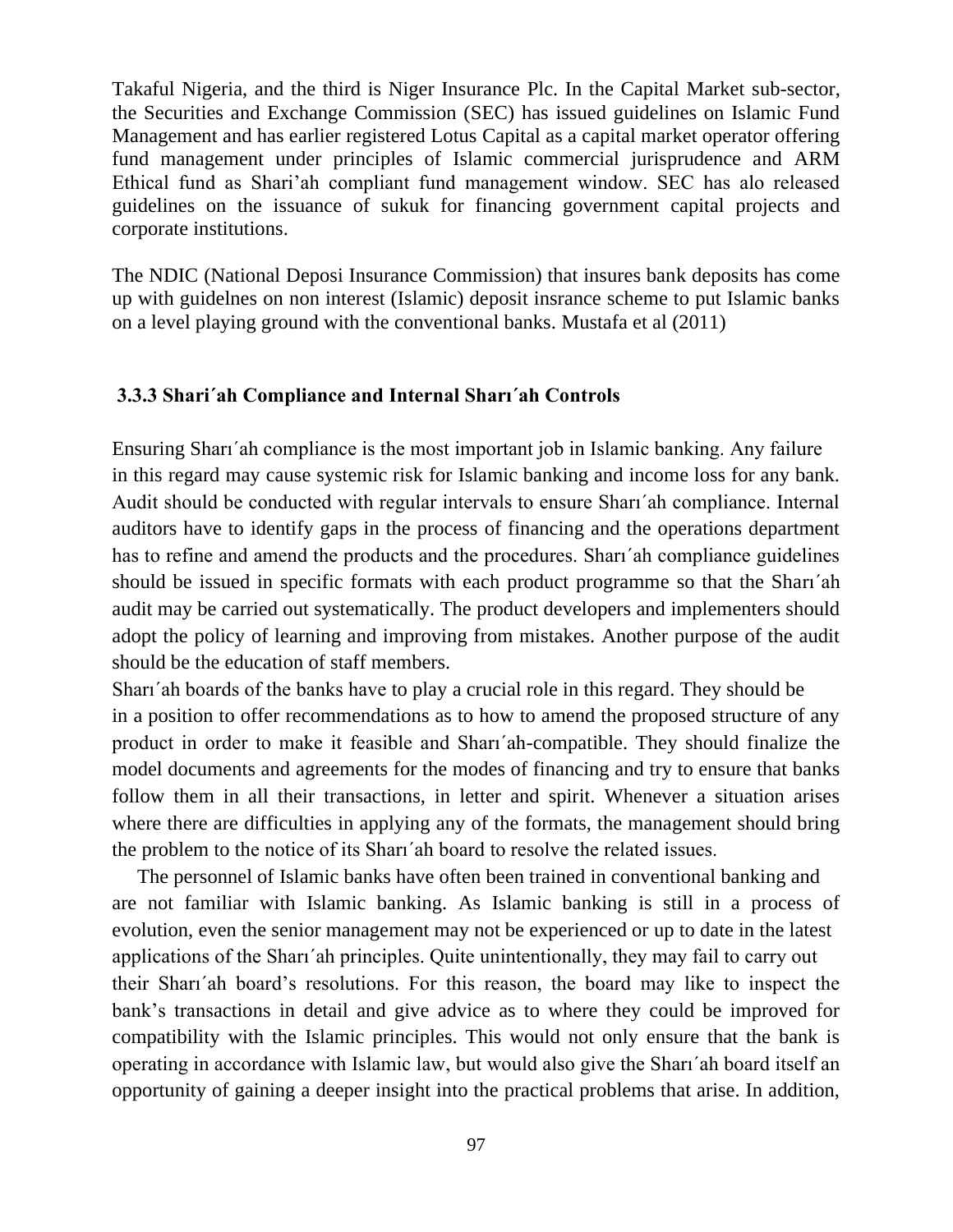both the staff and the management would be given an opportunity to enhance their understanding and competence.

Similarly, a large part of Islamic banks' assets may comprise investments in equities/capital markets. Sharı´ah boards must ensure the compliance of criteria for Islamic banks' investments in shares, equities, Sukuk and other avenues of business. This aspect of Sharı´ah control should include prohibition of investment in companies with unacceptable business lines, which produce prohibited products and provide prohibited services like:

- Alcoholic beverages and tobacco products;
- Grocery stores dealing in Haram goods;
- Restaurants, casinos and hotels with bars for prohibited activities;
- Amusement and recreational services likely to involve indecent activities;
- Financial institutions which deal with interest;
- Companies of which the interest income ratio is more than (5) %;
- The debt ratio (leverage) is more than  $(10-33)$  %;
- Total illiquid assets are less than 10–33% of its total assets.

If investment is made in the equity of such companies, Haram or interest-related income will have to be given to charity and the Sharı´ah boards must ensure its credit to the Charity Account. Chapra (2009)

#### **4.0 Tutor- Marked Assignment**

Why do regulators insist that banks should have a Shari'ah Advisory Council?

 Give account of the nature of regulatory framework of the Islamic financial institutions operated in your country.

#### **5.0 Summary and Conclusion**

Major regulatory authorities that regulate the Islamic financial institutions providing internal controls of the activities and contracts compliance with Shari'ah were discussed. Significant functions to be performed by these regulators have been pointed out as outlined by the standard setting body (AAOIFI). Effective supervision of these institutions is required to keep to the standard practically.

#### **6.0 References**

Chapra M. U. (2009): "The Global financial crisis: Can Islamic finance help?", *Al-Manar: Internal Information Bulletin of the Islamic Development Bank, Issue no. 102 (Rajab/July).* Viewed in Mustafa D, Ibrahim M. Y, Adewale A (2011)**:** The Establishment and Operation of Islamic Banks In Nigeria: Perception Study on the Role of the Central Bank of Nigeria. Australian Journal of Business and Management Research Vol.1 No.2 | May-2011,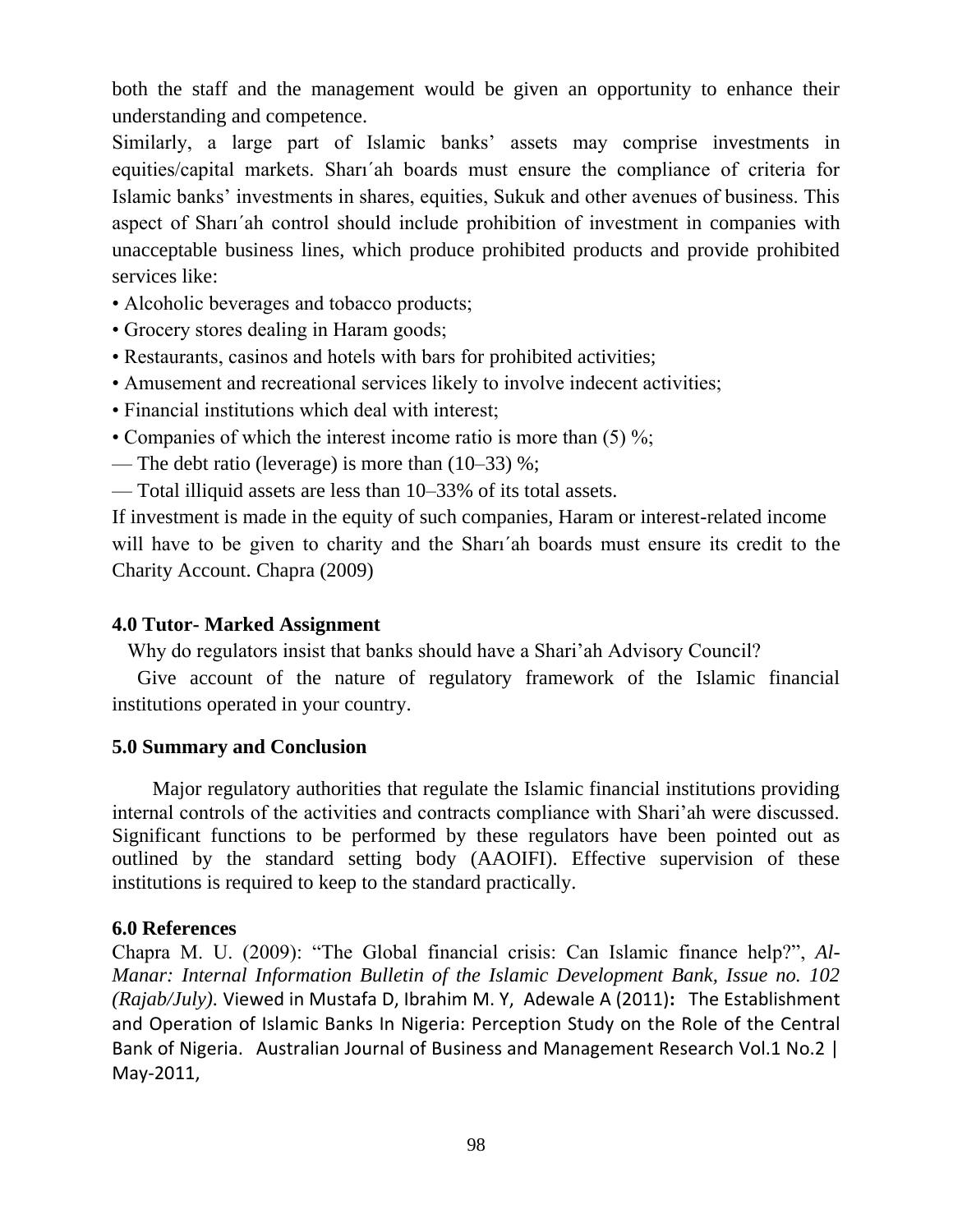Hassan, M. Kabir and Mervyn K. Lewis (eds) (2007), *Handbook of Islamic Banking*, Cheltenham, UK and Northampton, MA, USA: Edward Elgar.

Iqbal, Z. & Mirakhor, A. (2007): "An Introduction to Islamic Finance: Theory and Practice". Singapore, John Wiley & Sons (Asia).

Abdul Ghafar Ismail (2010): "Money, Islamic Banks and the Real Economy". Singapore: Cengage Learning Asia.

Khan, M. S. & Mirakhor, A. (Eds.) (1987): "Theoretical Studies in Islamic Banking and Finance". Houston, USA. The Institute of Research and Islamic Studies.

Mustafa D, Ibrahim M. Y, Adewale A (2011)**:** The Establishment and Operation of Islamic Banks In Nigeria: Perception Study on the Role of the Central Bank of Nigeria. Australian Journal of Business and Management Research Vol.1 No.2 | May-2011,

Sundararajan, V. and L. Errico (2002), 'Islamic financial institutions and products in the global fi nancial system: key issues in risk management and challenges ahead', Working Paper WP/02/192, IMF.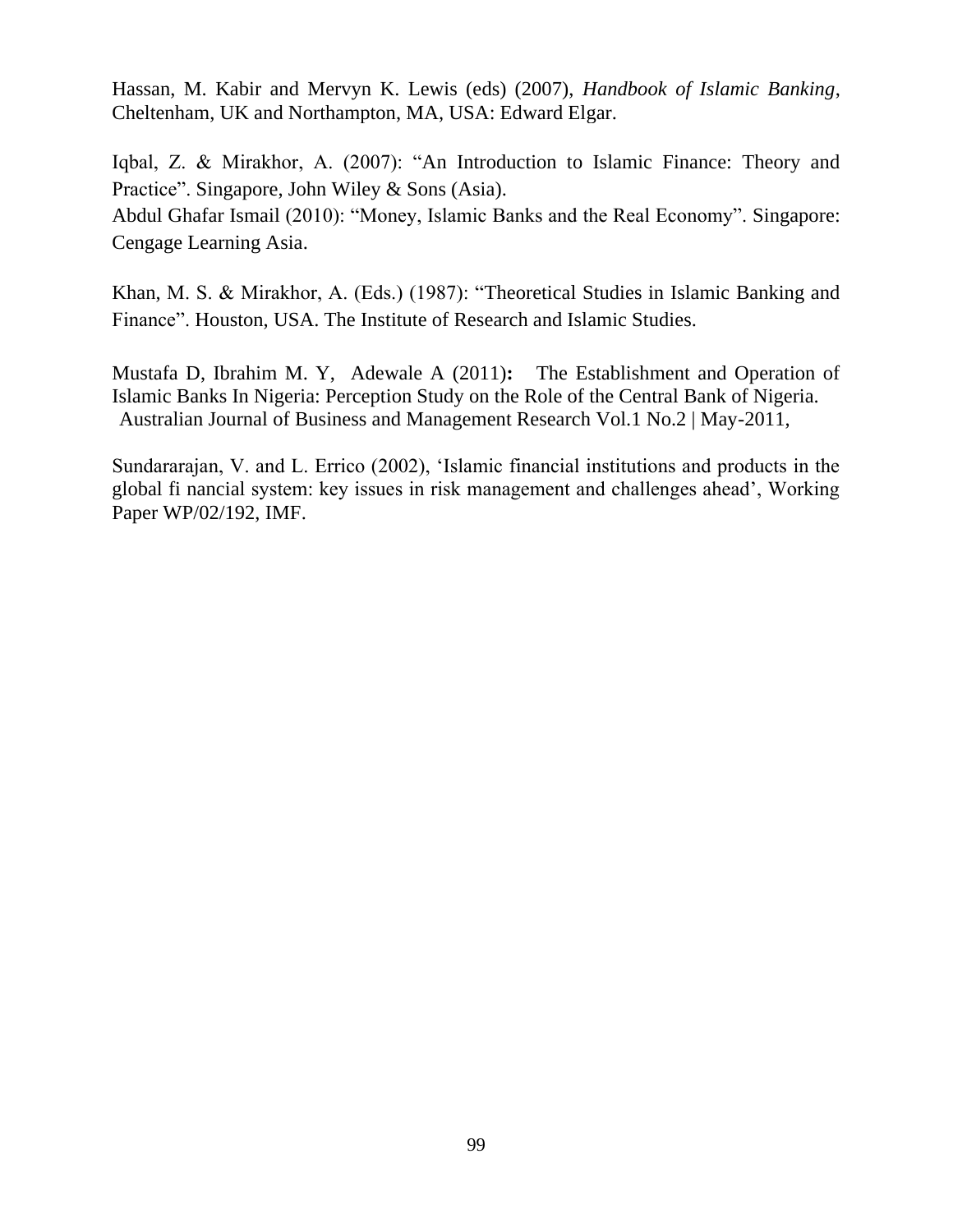# **UNIT THREE: INTERNATIONAL STANDARD-SETTING ORGANIZATIONS Content**

**1.0 Introduction 2.0 Objectives 3.0 Main Content 3.1 Islamic Financial Services Board (IFSB) 3.2Accounting and Auditing Organization of Islamic Financial Organization (AAOIFI) 3.3 International Islamic Financial Market (IIFM) 3.4 International Islamic Rating Agency(IIRA) 3.5 Islamic Development Bank(IDB) 4.0Tutor-Marked Assignment 5.0Summary and Conclusion 6.0References/Further Reading**

## **1.0 Introduction**

This unit will introduce three international standard setting bodies and their functions in regulating Islamic financial institutions i.e., IFSB, AAOIFI and IIFM and IDB as a supporting institution.

## **2.0 Objectives**

At the end of this unit, we will be able to know:

- The significance of the international standard setting organizations
- The roles they play in shaping the activities of the institutions

## **3.0 Main Content**

Internationally accepted standards and best practices form major reference points for any regulatory framework established by regulatory and supervisory authorities. By design, international standard- setting bodies formulates broad supervisory standards and guidelines and recommends statement of best practice in the expectation that individual authorities will take steps to implement them through detailed arrangements-statutory or otherwise- which are best suited to their own national systems. This way the international standard- setting bodies encourage convergence towards common approaches and common standards without attempting detailed harmonization of member countries' supervisory techniques.

An extensive due process is adopted by international standards-setting bodies in order to develop reasonably sound documents to be adopted by individual regulatory and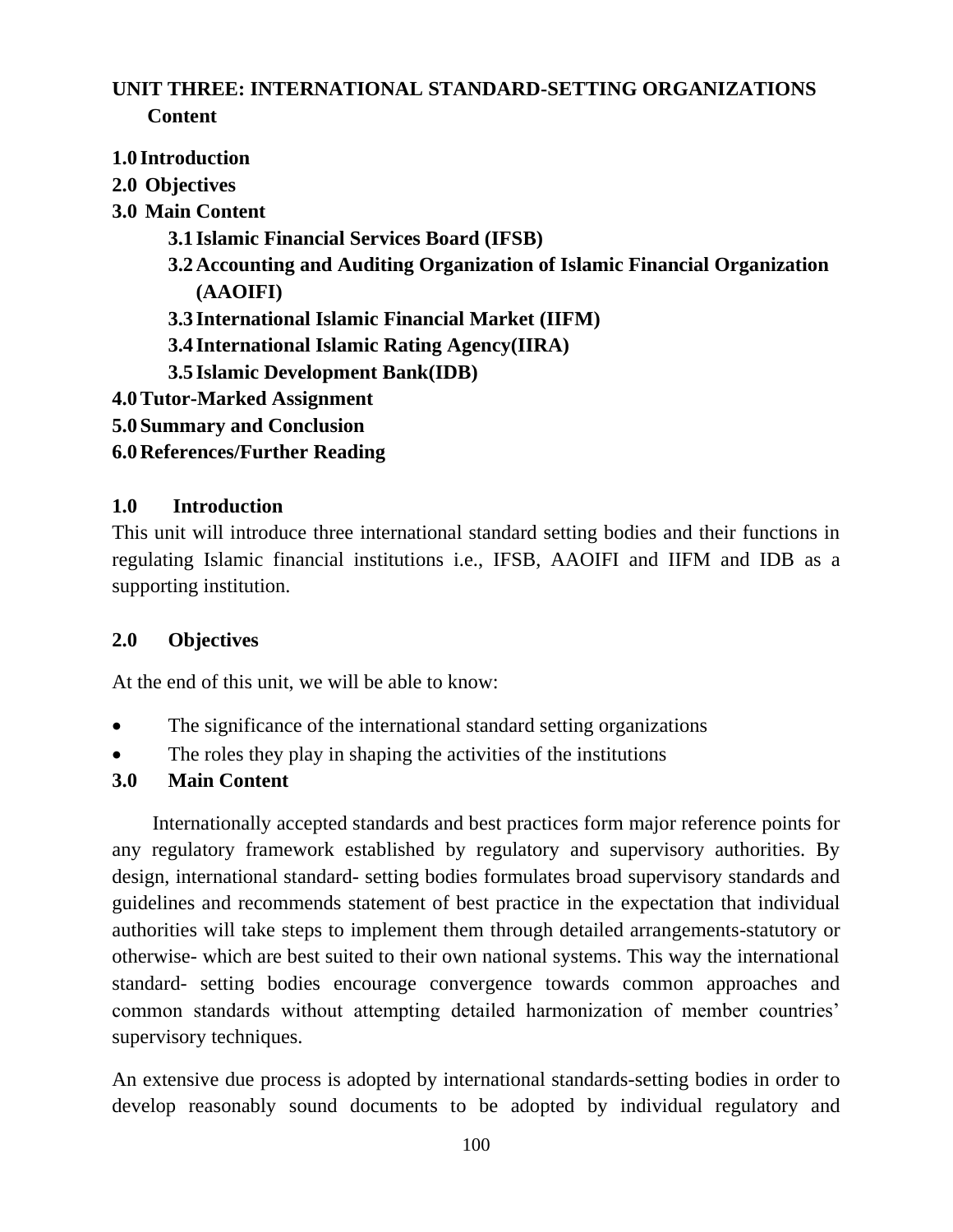supervisory authorities, and to seek broad industry endorsement for their initiatives. This includes establishing well-represented working groups and conducting public consultations before any document is finalized as the international standard.

Various international organizations have been established to set standards that would strengthen and eventually harmonized prudential regulations as they apply to IFIs. In the context of the conception of an adequate regulatory environment, several institutions were created. These include the Islamic Financial Services Board (IFSB), Accounting and Auditing organization for Islamic Financial Institutions (AAOIFI) and International Islamic Financial Market (IIFM).

#### **3.1 Islamic Financial Services Board (IFSB)**

It is designed to ensure the soundness and stability of the Islamic financial services industry, broadly defined to include banks, capital markets and insurance. It was officially inaugurated on 3 November 2002 and started operations on 10 March 2003. In advancing this mission, the IFSB promotes the development of a prudent and transparent Islamic financial services industry by introducing new, or adapting existing international standards consistent with Shari'ah principles, and recommending them for adoption. As of April 2010, the IFSB has 191 members including 50 regulatory and supervisory authorities, six multilateral inter-governmental organizations including the International Monetary Fund, World Bank, Bank for International Settlements, Islamic Development Bank(TDB), Asian Development Bank and 135 market players and professional firms from 40 countries. (ISRA, 2011)

## **3.2.1 Roles of IFSB in Islamic Finance**

- a) The standard-setting work of the IFSB takes into account the need to cater for the specificities of the Islamic financial services industry, while complementing existing internationally accepted standards.
- b) Compliance with a common set of internationally recognized prudential standards would help harmonize the regulatory and supervisory framework for the Islamic financial services industry, which may vary greatly across jurisdictions according to national circumstances and practices due to differing interpretations and the way policies are structured.
- c) Global acceptance of, and compliance with uniform prudential standards and best practices may help create a level playing field for IFIs among themselves in many regulatory and supervisory aspects before eventually ensuring parity vis-à-vis their conventional counterparts.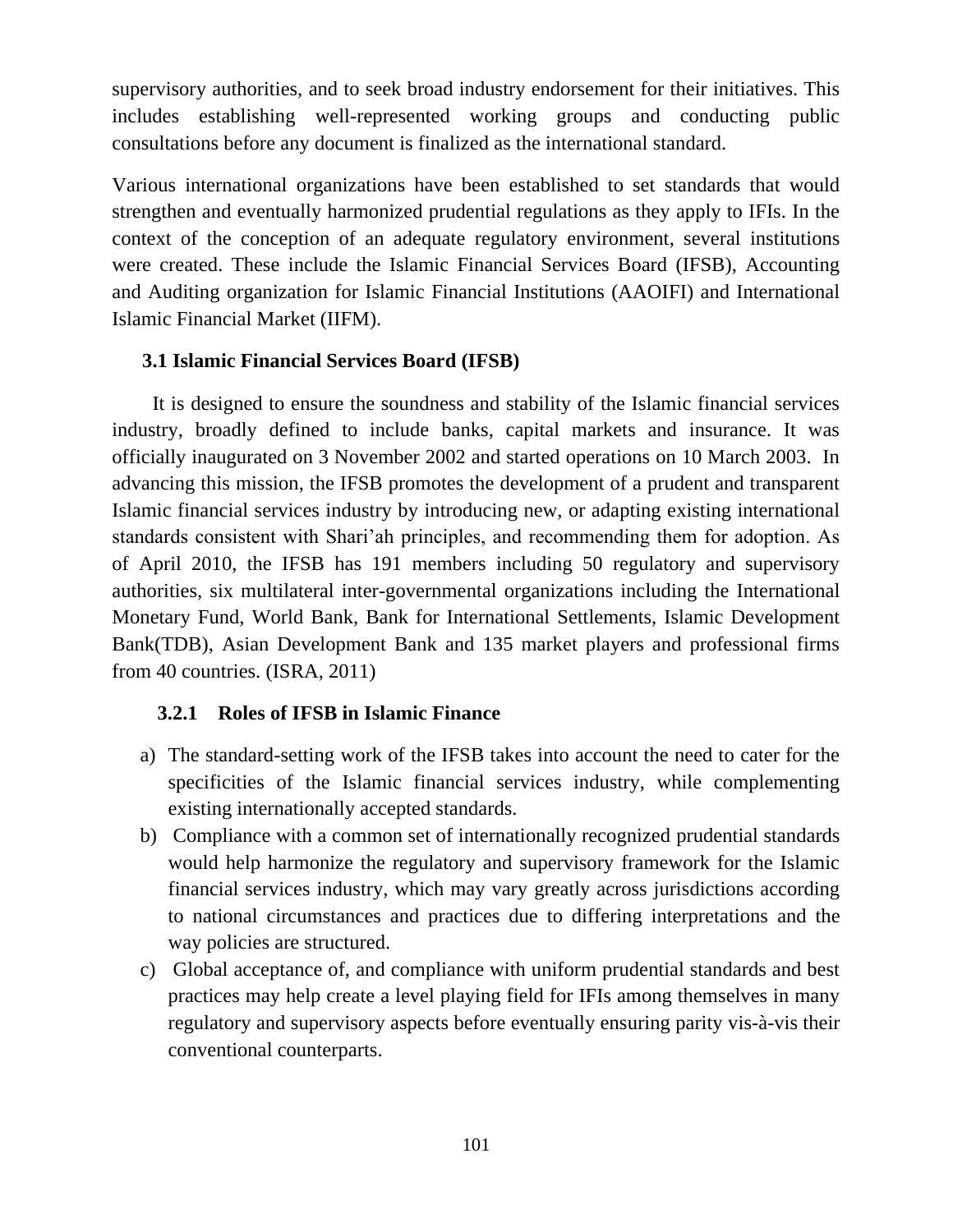# **3.3 Accounting and Auditing Organization of Islamic Financial Organization (AAOIFI)**

The unique rules, restrictions and requirements regarding business and investing in Islamic finance must adhere to the principles of Shari'ah in order to be considered acceptable. AAOIFI is an Islamic International autonomous non- profit organization that prepares an accounting, auditing, governance, ethics and Shari'ah standards for IFIs, participants and overall industry.

As an independent international organization, AAOIFI was registered on 27th march, 1991 in Bahrain and supported by institutional members (200 members from 45 countries, so far) including central banks, IFIs and other participants from the international Islamic banking and finance industry worldwide. The founding signatories were the IDB (Saudi Arabia), Al Barakah Banking Group(Bahrain), Dar AlMal Al Islami(Switzerland); Al Rajhi Banking and investment Corporation (Saudi Arabia), KFH (Kuwait) and Bukhari Capital (Malaysia) who were signatories to the agreement establishing the organization in 1989.

The AAOIFI sets compliance standards for institutions that wish to gain access to the Islamic finance market and ensures that participant conform to the regulations set out in Islamic finance.

# **3.3.1 Objectives of AAOIFI**

The objectives of the AAOIFI are as follows:

- a) To develop accounting, auditing and governance thoughts relevant to the activities of IFIs, with consideration of international standards and practices which comply with Shari'ah
- b) To disseminate accounting, auditing and governance thoughts relevant to the activities of IFIs and its application through training ,seminars, publications of periodical newsletters, carrying out and commissioning of research and other means
- c) To prepare, promulgate and interpret accounting and auditing standards for IFIs.
- d) To review and amend accounting and auditing standards for IFIs.

AAOIFI carries out the objectives highlighted above for two purposes. The first is to enhance the confidence of users in the financial statements of IFIs in the information produced about these institutions. Secondly, it aims to encourage these users to invest or deposit their funds in IFIs and to use their services.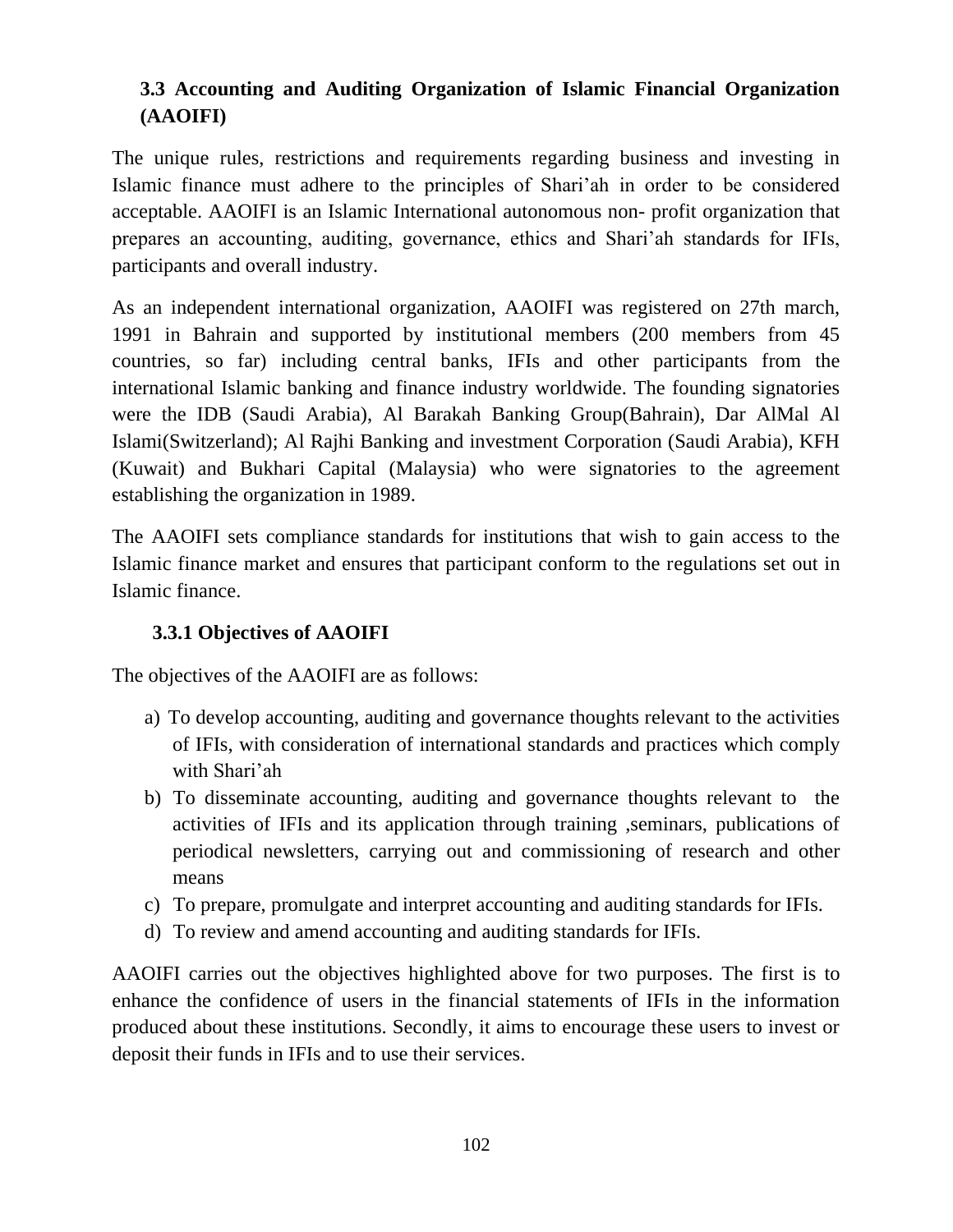In its efforts to enhance the industry's human resource base and governance structures, AAOIFI now offers professional qualification programs.

## **3.4 International Islamic Financial Market (IIFM)**

IIFM was established in 2001 with the collective efforts of the central banks and monetary agencies of Bahrain, Brunei, Indonesia, Malaysia, Sudan and IDB as an infrastructure institution. Its mandate is to take part in the establishment, development, self-regulation and promotion of the Islamic capital and money. IIFM's primary focus lies in the advancement and standardization of Islamic financial instrument structures, contracts, product development and infrastructure, and the issuance of guidelines and recommendations for the enhancement of Islamic capital market and money market globally. In addition, development of the global primary and secondary Islamic capital, short –term financial market and the creation of a market for Islamic financial instruments is a key area of the IIFM.

The IIFM's building initiatives include:

- ➢ Framework for Islamic hedging which could lead to product development.
- ➢ Master Agreement for Islamic treasury murabahah contracts.
- ➢ Framework for sukuk and other Islamic instruments, secondary market trading documentation and products.
- ➢ Primary and secondary market guidelines, best practices, recommendation and standard documentation.
- ➢ Infrastructure improvement including systems and procedures.

## **3.5 Islamic International Rating Agency (IIRA)**

The the Islamic International Rating Agency (IIRA) in Bahrain started operations in July 2005. It rates creditworthiness, sharia compliance and corporate governance of financial institutions, and also insurers' financial strength. It has to compete with the large international rating agencies (Haladjian 2006).

## **3.6 Islamic Development Bank (IDB)**

Consequent upon the Conference of Finance Ministers of Muslim countries held in Jeddah in Dhul-Qa'da 1393AH (December 1973), the Islamic Development Bank came into existence. The inaugural meeting of the Board of Governors was held in Rajab 1395AH (July 1975) while the bank was formally opened on 15 Shawwal 1395AH (20 October 1975). The aim of the bank is to foster the economic development and social progress of member countries and Muslim communities individually as well as jointly in accordance with the principles of Shari'ah. The Bank with its headquarters in Jeddah has up to 52 countries as its members with the prerequisite of being a member of the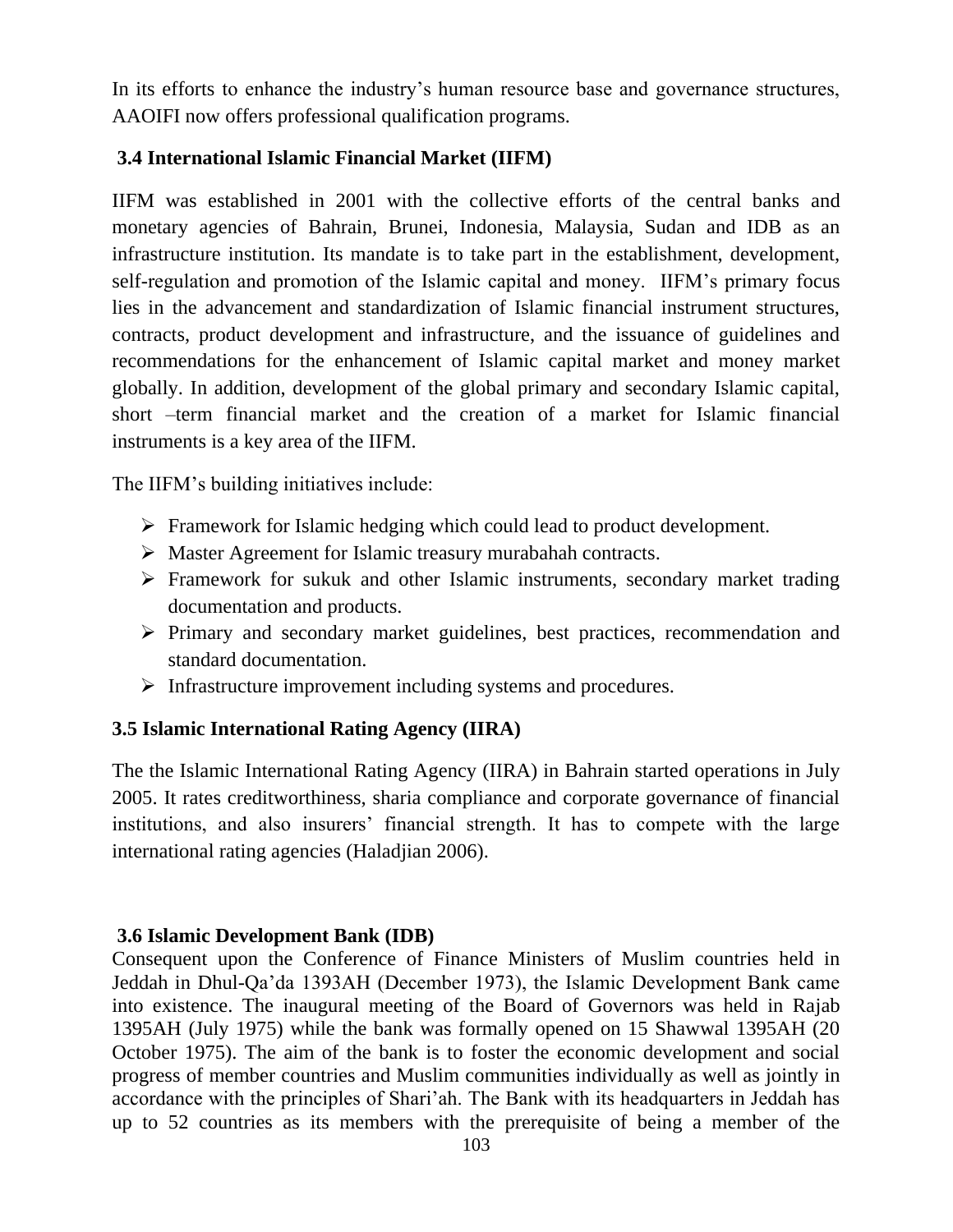Organization of the Islamic Conference and be ready to accept the terms and conditions as may be decided upon by the Board of Governors. Ibrahim R. A & Kabir M. H (2013)

The following are the functions of the Bank:

- Provision of financial and other forms of economic and social assistance to member countries;

- Participation in equity capital and grants loans for productive projects and enterprises;
- Establishment and operation of special funds for specific purposes;
- Assisting Muslim communities in non-member countries;
- Accepting deposits and raising funds in any other manner;

- Assisting in the promotion of foreign trade, especially in capital goods among member countries;

- Provision of technical assistance to member countries;

- Undertaking research for enabling the economic, financial and banking activities in Muslim countries to conform to the Shari'ah;

- Provision of training facilities for personnel engaged in development activities.

For effective accomplishment of some of the above functions, especially those related to training, the Board of Executive Directors of IDB inaugurated the Islamic Research and Training Institute (IRTI) in 1401AH (1981CE). In 1403AH (1983CE), the Institute became operational with the aim of undertaking research for enabling the economic, financial and banking activities in Muslim countries to conform to Shari'ah, and to extend training facilities to personnel engaged in economic development activities in the Bank's member countries. This Institute has organized series of international workshops, conferences and seminars both at local and international levels. Its publications have become household materials for scholars, economists and practitioners.

## **4.0 Tutor-Marked Assignment**

What are the regulatory issues and challenges presently confronted by regulatory authorities of the IFIs in Nigeria? Suggest possible solutions to some of these challenges.

## **5.0 Summary and Conclusion**

 Islamic financial institutions while expected to conform to man-made laws and regulations as conventional counterparts, must also adhere to the divine rules and principles (Shari'ah). The legal and regulatory practices governing IFIs remain varied across countries, depending on their respective socio-political histories and realities. Most countries that operate IFIs have adopted the dual financial system, and a few others have adopted a single, full-fledged Islamic financial system. In regulating the Islamic finance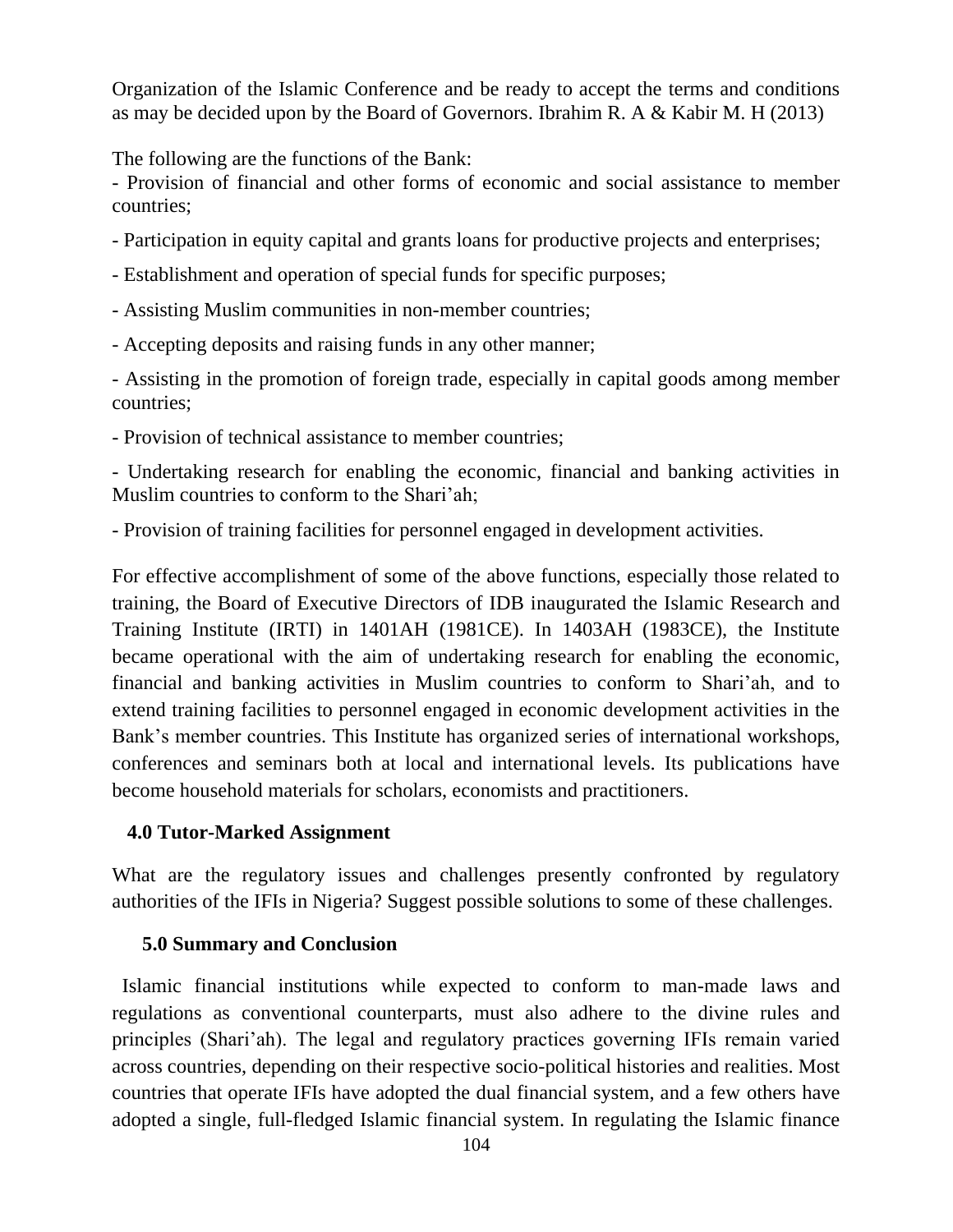industry, the unique characteristics and risks entailed in Islamic banking and its products and services need to be carefully examined and considered. In view of the existence of Shari'ah non -compliant activities investors and fund managers in Islamic capital market cannot freely buy and sell shares without undertaking Shari'ah-screening process from time to time in order to ensure that their investment portfolios comply with Shari'ah. Such screening process involves qualitative and quantitative parameters such as source of income, business activities and financial structures. International standard- setting bodies like IFSB, AAOIFI among others formulate broad supervisory standards and guidelines and recommend statements of best practices in the expectation that individual authorities will take steps to implement them through detailed arrangements which are best suited to their own national systems.

#### **6.0 References and Suggestion for Further Readings**

AAOIFI (1428H, 2007): Accounting *and Auditing Organizations of Islamic Financial Institutions*. Bahrain ISBN99901-23-07-1

AAOIFI (1429H, 2008): *Accounting and Auditing Organizations of Islamic Financial Institutions*. Bahrain ISBN 99901-23-07-1

Abdul Ghafar, I. (2010): "*Money, Islamic Banks and the Real Economy*". Cengage Learning Asia Pte Ltd.

CBN, (2011a): Central Bank of Nigeria: Framework for the regulation and supervision of institutions offering non-interest financial services in Nigeria. *Online at: www.cbn.gov.ng* 

Chapra, M.U. & Khan, T. (2000): Regulations and Supervision of Islamic Banks. *Occasional paper* No.3, Jeddah Saudi Arabia Islamic Research and Training Institute/Islamic Development Bank.

Chapra M. U. (2009): "The Global financial crisis: Can Islamic finance help?", *Al-Manar: Internal Information Bulletin of the Islamic Development Bank, Issue no. 102 (Rajab/July).* 

Viewed in Mustafa D, Ibrahim M. Y, Adewale A (2011)**:** The Establishment and Operation of Islamic Banks In Nigeria: Perception Study on the Role of the Central Bank of Nigeria.

Australian Journal of Business and Management Research Vol.1 No.2 | May-2011,

Ibrahim R. Adebayo , Kabir M. Hassan (2013): "Ethical Principles of Islamic Financial Institutions **."** *Journal of Economic Cooperation and Development, 34, 1 (2013), 63-90* 

INCEIF (2006a): *Islamic Finance Regulation and Governance.* Kuala Lumpur: International Centre for Education in Islamic Finance.